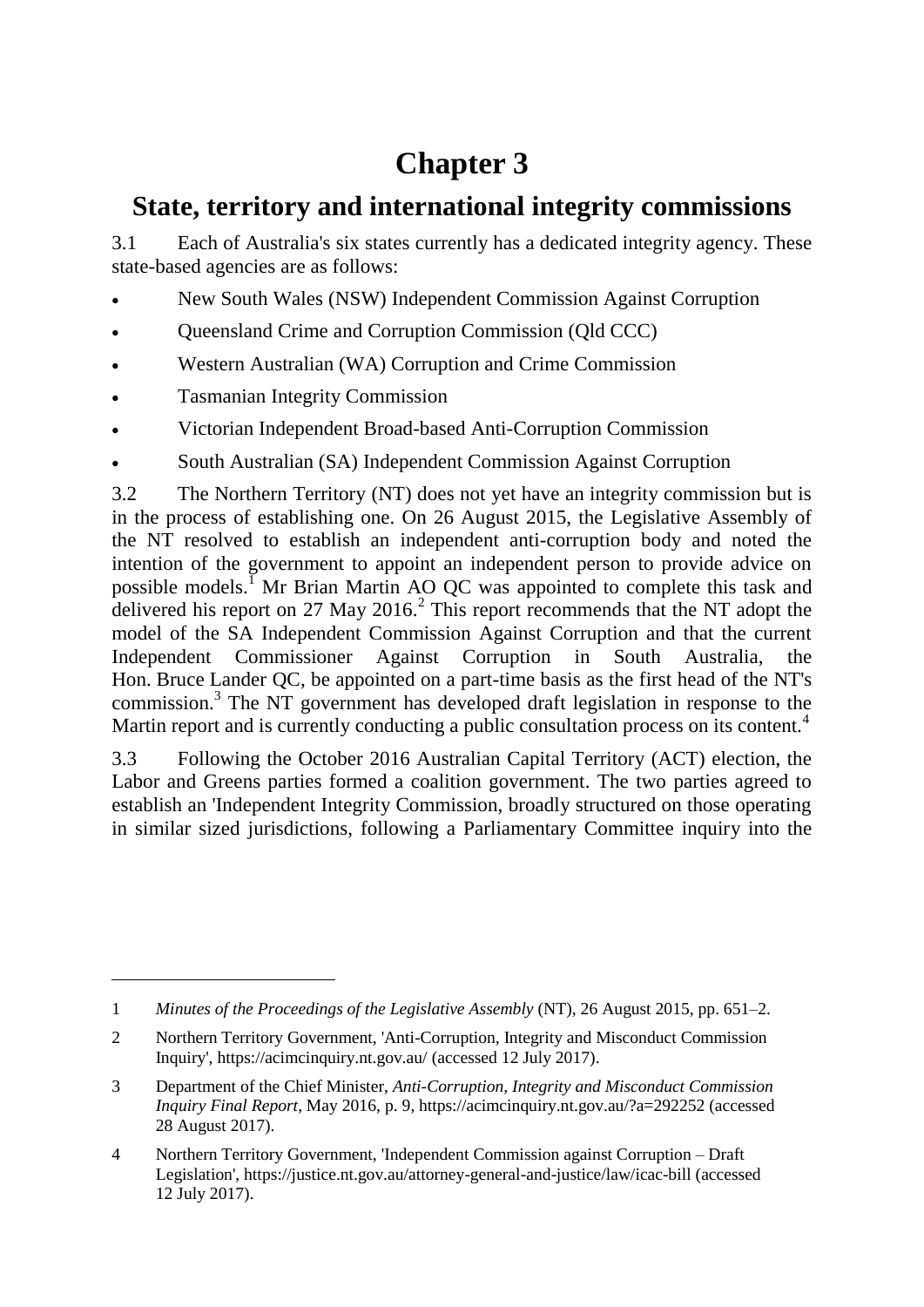most effective and efficient model for the ACT'.<sup>5</sup> On 15 December 2016 the Legislative Assembly for the ACT established a Select Committee on an Independent Integrity Commission, which is due to report by 31 October 2017.<sup>6</sup>

3.4 As noted in the 2016 interim report of the Select Committee on the Establishment of a National Integrity Commission (the 2016 select committee), Australia's state-based integrity agencies share a number of similarities in institutional design, including:

- They each have jurisdiction over the public but not the private sector (although the extent of jurisdiction across the public sector varies);
- All, with the exception of the Qld CCC, have investigative, preventive and educational functions;
- They all possess coercive powers similar to those of Royal Commissions; and
- Each is overseen by a Parliamentary committee.<sup>7</sup>

3.5 Nevertheless, significant differences exist between these six agencies in terms of the details of their institutional design. The following sections of this chapter discuss each agency in turn with respect to five central elements of their design: the number, appointment and tenure of commissioners; functions; definition of corruption or misconduct and jurisdiction; powers; and oversight. This chapter also addresses evidence presented to the committee regarding comparisons with international integrity agencies.

## **New South Wales—Independent Commission Against Corruption**

3.6 The New South Wales Independent Commission Against Corruption (NSW ICAC) was established by the *Independent Commission Against Corruption Act 1988*  $(NSW)$  (ICAC Act  $(NSW)$ ), and commenced operation in 1989.<sup>8</sup> The commission's mandate is to:

…promote the integrity and accountability of public administration by investigating, exposing and preventing corruption involving or affecting NSW public authorities and public officials and to educate public

<sup>5</sup> Australian Capital Territory (ACT) Government, *Parliamentary Agreement for the 9th Legislative Assembly for the Australian Capital Territory*, http://www.cmd.act.gov.au/\_\_data/assets/pdf\_file /0005/1013792/Parliamentary-Agreement-for-the-9th-Legislative-Assembly.pdf (accessed 12 July 2017).

<sup>6</sup> Legislative Assembly for the ACT, *Minutes of Proceedings*, 6 June 2017, p. 234.

<sup>7</sup> Select Committee on the Establishment of a National Integrity Commission, *Interim Report*, May 2016, p. 6.

<sup>8</sup> New South Wales Independent Commission Against Corruption (NSW ICAC), *Submission 10*  [2016], p. 3.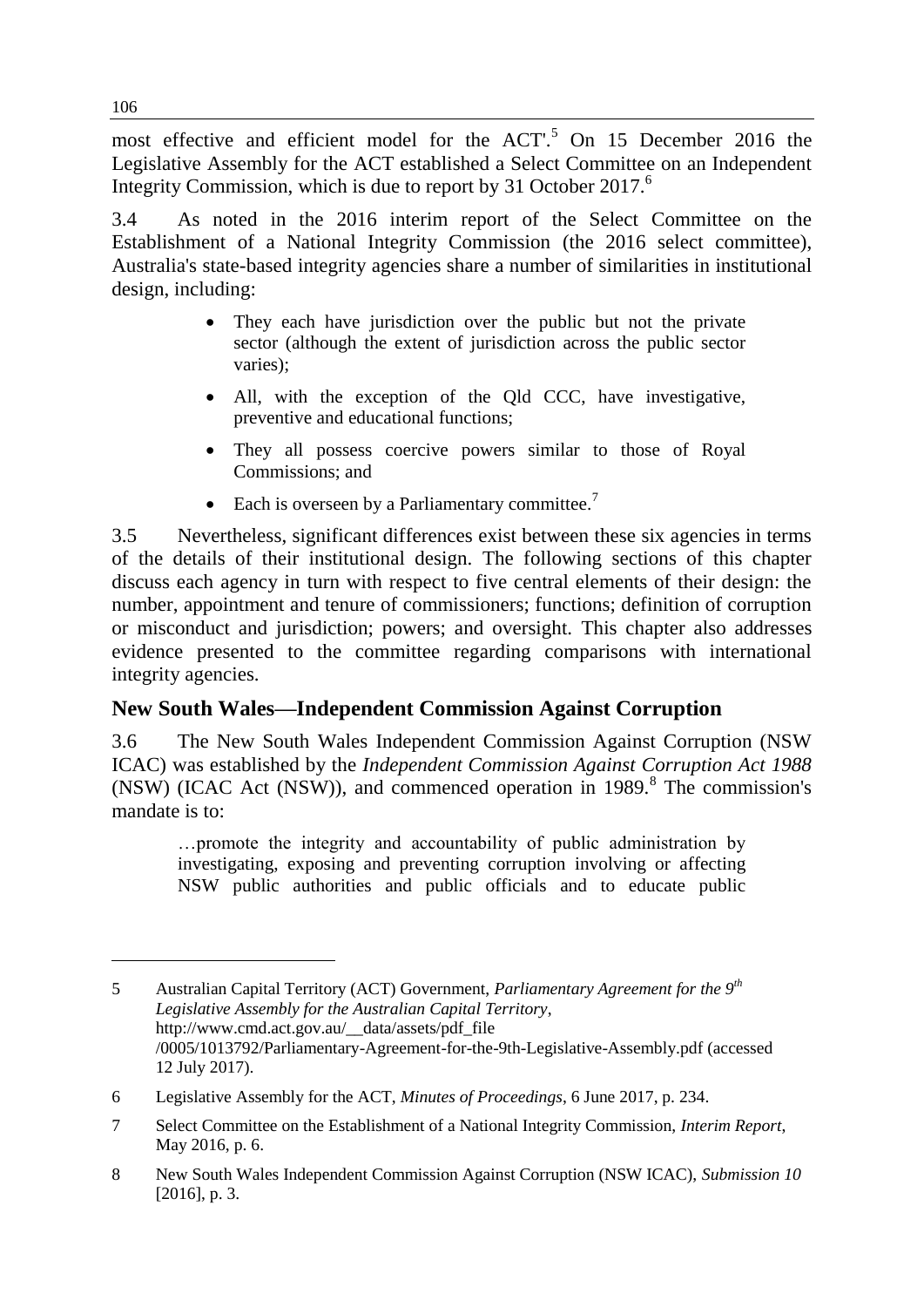authorities, public officials and members of the public about corruption and its detrimental effects on public administration and on the community.<sup>9</sup>

3.7 The establishment of the NSW ICAC came in response to a series of corruption scandals in the state. In his second reading speech on the NSW ICAC legislation, the then premier, Mr Greiner, made the following comments:

In recent years, in New South Wales we have seen: a Minister of the Crown gaoled for bribery; an inquiry into a second, and indeed a third, former Minister for alleged corruption; the former Chief Stipendiary Magistrate gaoled for perverting the course of justice; a former Commissioner of Police in the courts on a criminal charge; the former Deputy Commissioner of Police charged with bribery; a series of investigations and court cases involving judicial figures including a High Court Judge; and a disturbing number of dismissals, retirements and convictions of senior police officers for offences involving corrupt conduct.

Nothing is more destructive of democracy than a situation where the people lack confidence in those administrators and institutions that stand in a position of public trust. If a liberal and democratic society is to flourish we need to ensure that the credibility of public institutions is restored and safeguarded, and that community confidence in the integrity of public administration is preserved and justified.<sup>10</sup>

3.8 Significant amendments to the ICAC Act (NSW) have been made since 1988, including the following changes:

- Significant amendments made in December 1990 overcame problems identified in the course of litigation against the ICAC. These included changes to clarify the aims of ICAC investigations and the ICAC's powers to make findings in its reports.
- In 1994 the definition of corrupt conduct was modified to extend its application to the conduct of members of Parliament. A new Part was also inserted into the Act to constitute two committees of Parliament to prepare draft codes of conduct and provide advice and education on ethical standards applying to members of both Houses of Parliament.
- A number of amendments were made in 1996 concerning the ICAC's powers. In particular, its powers to provide protection for witnesses were enhanced.
- The Police Integrity Commission, established in 1997, assumed responsibility for investigating allegations of police corruption.
- In response to the High Court's decision in *ICAC v Cunneen* [2015] HCA 14, which threw into doubt earlier ICAC corrupt conduct

 $\overline{a}$ 

…

<sup>9</sup> NSW ICAC, *Submission 10* [2016], p. 3.

<sup>10</sup> *Legislative Assembly Hansard*, 26 May 1988, p. 673.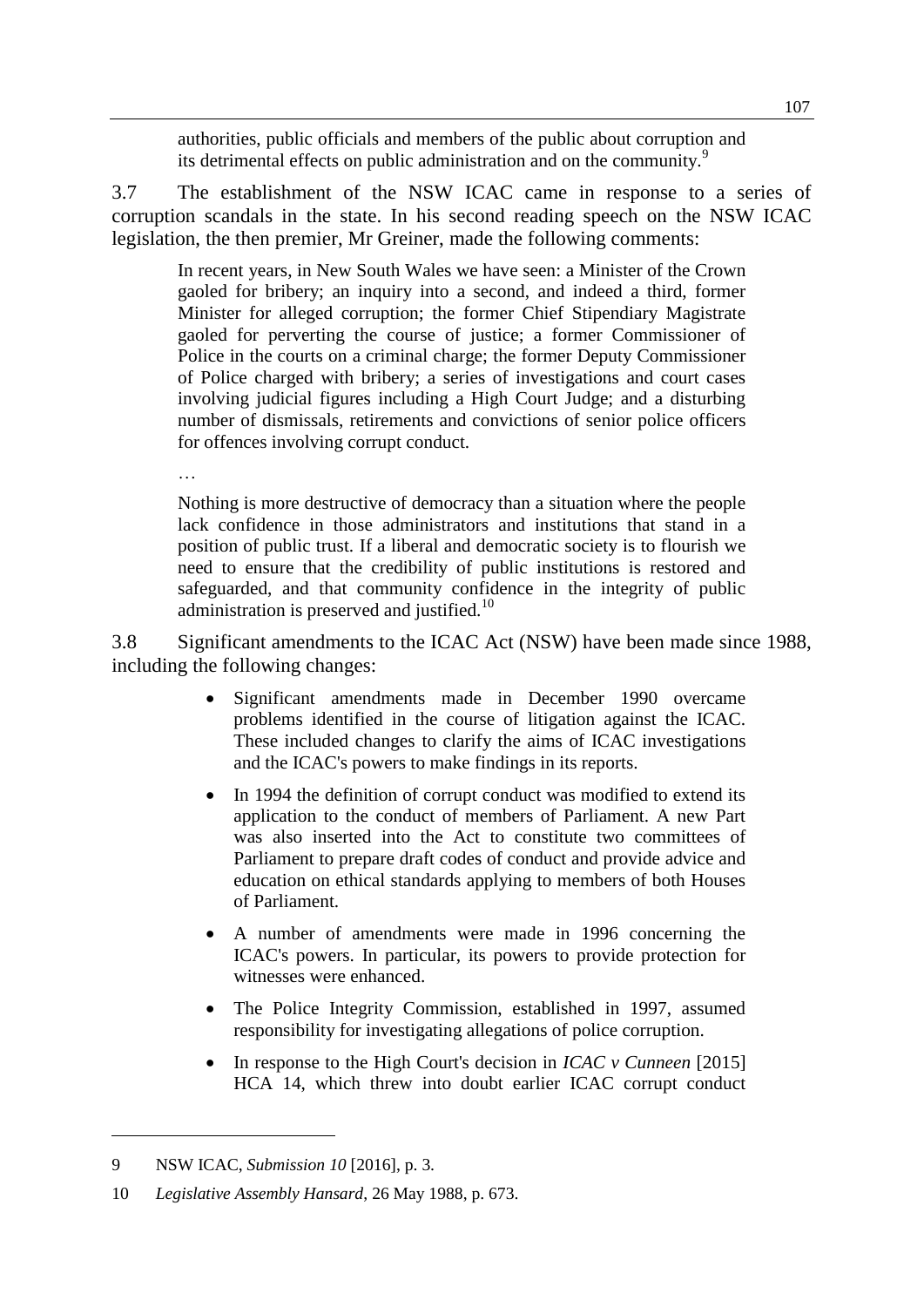findings, the NSW Government introduced the *Independent Commission Against Corruption Amendment (Validation) Act 2015*.

 The NSW Government also adopted the recommendations of an Independent Panel and introduced the *Independent Commission Against Corruption Amendment Act 2015*, which effected a number of significant changes to the ICAC Act, primarily affecting the Commission's jurisdiction.<sup>11</sup>

3.9 Further significant amendments to the ICAC Act (NSW) were made by the *Independent Commission Against Corruption Amendment Act 2016* (NSW), which changed the 'structure, management and procedures' of the NSW ICAC, including the addition of two more commissioners.

#### *Commissioner—appointment and tenure*

3.10 The ICAC Act (NSW) currently makes provision for the appointment, by the governor, of a chief commissioner and two other commissioners. The chief commissioner must be consulted on proposed appointments of the other commissioners.<sup>12</sup> The chief commissioner is a full-time office, while the two remaining commissioners are part-time offices.<sup>13</sup> A commissioner may hold office for a term not exceeding five years, but is eligible for reappointment.<sup>14</sup>

3.11 Commissioners must have either served as, or be qualified to be appointed as, a judge of the Supreme Court of New South Wales or of another state or territory, a judge of the Federal Court, or a justice of the High Court.<sup>15</sup> The Joint Parliamentary Committee on the Independent Commission Against Corruption (JPC ICAC) is afforded a right of veto over the appointment of commissioners.<sup>16</sup>

- 3.12 The office of a commissioner becomes vacant if the holder:
	- (a) dies, or

- (b) completes a term of office and is not re-appointed, or
- (c) holds office for longer than the relevant period mentioned in clause 5, or
- (d) resigns the office by instrument in writing addressed to the Governor, or
- (e) becomes the holder of a judicial office of the State or elsewhere in Australia, or

<sup>11</sup> NSW ICAC, *History and development of the ICAC Act*, https://www.icac.nsw.gov.au/aboutthe-icac/legislation/history-of-act (accessed 25 August 2017).

<sup>12</sup> *Independent Commission Against Corruption Act 1988* (NSW), s. 5.

<sup>13</sup> *Independent Commission Against Corruption Act 1988* (NSW), Schedule 1, s. 4.

<sup>14</sup> *Independent Commission Against Corruption Act 1988* (NSW), Schedule 1, s. 5.

<sup>15</sup> *Independent Commission Against Corruption Act 1988* (NSW), Schedule 1, s. 1.

<sup>16</sup> *Independent Commission Against Corruption Act 1988* (NSW), s. 64A; Schedule 1, s. 2.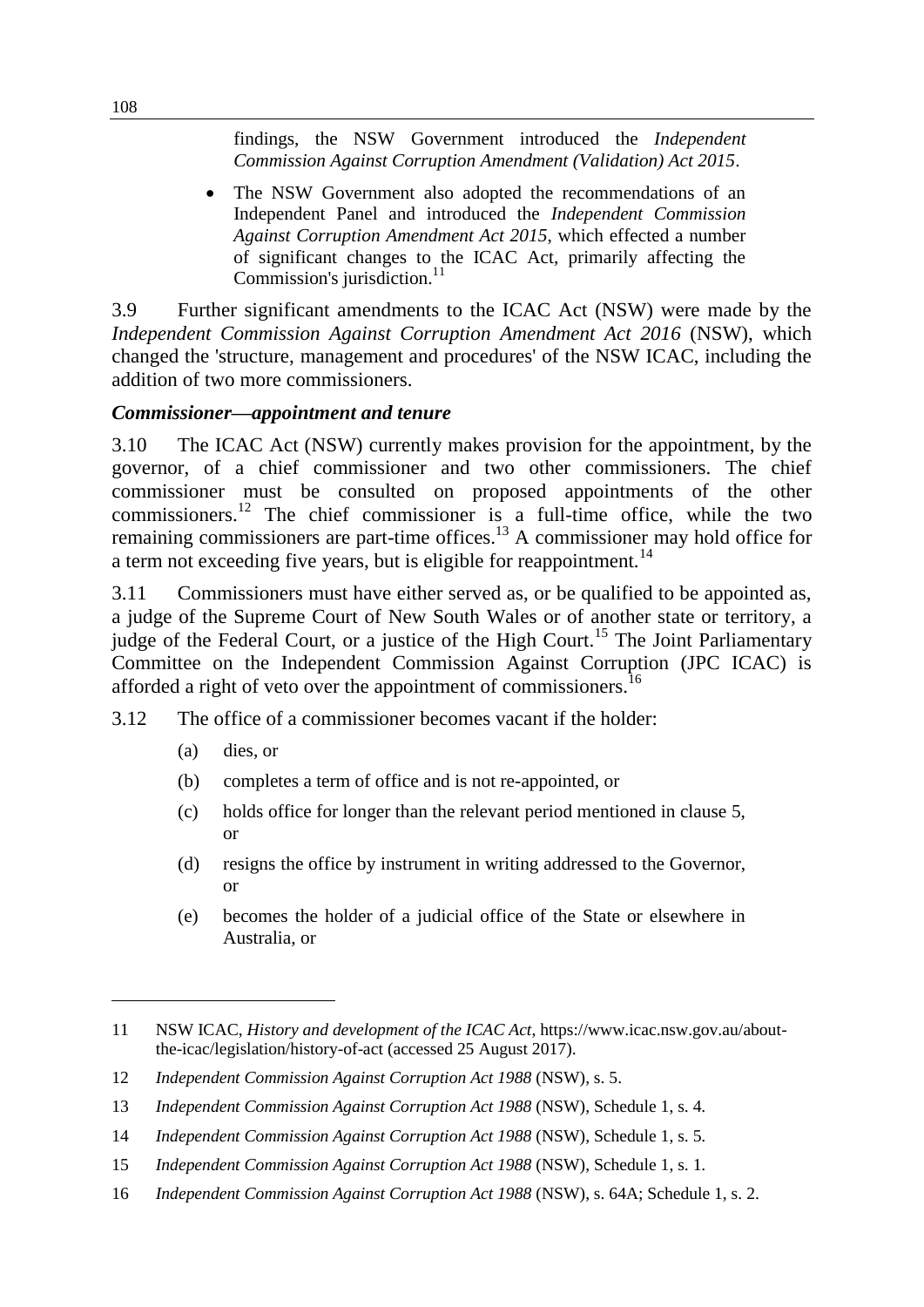- (f) is nominated for election as a member of the Legislative Council or the Legislative Assembly or as a member of a House of Parliament of another State or of the Commonwealth, or
- (g) becomes bankrupt, applies to take the benefit of any law for the relief of bankrupt or insolvent debtors, compounds with his or her creditors or makes an assignment of his or her remuneration for their benefit, or
- (h) becomes a mentally incapacitated person, or
- (i) is convicted in New South Wales of an offence that is punishable by imprisonment for 12 months or more or is convicted elsewhere than in New South Wales of an offence that, if committed in New South Wales, would be an offence so punishable<sup>17</sup>

3.13 A commissioner may only be actively removed from office by the governor on the address of both houses of parliament.<sup>18</sup>

3.14 As noted above, the current configuration of commissioners dates from 2016 and was implemented by the *Independent Commission Against Corruption Amendment Act 2016* (NSW). Previously, the NSW ICAC had operated with only one commissioner. The move to a three-commissioner structure was one of a series of recommendations made by the Committee on the Independent Commission Against Corruption in its October 2016 report: *Review of the Independent Commission Against Corruption: Consideration of the Inspector's Reports*. The committee made the following comments in relation to this recommendation:

Currently, the ICAC is established in a single person – the Commissioner – and he or she is solely responsible for making the many significant decisions necessary to fulfil the ICAC's functions. These decisions can have serious consequences for the individuals affected and the Committee has decided that more weight should be placed on the most significant ones.

For this reason, the Committee has recommended the re-structure of the ICAC, to replace the single Commissioner with a panel of three Commissioners, the 'three member Commission'. Under this proposal, the most significant decisions – those to proceed to a compulsory examination or public inquiry – could no longer be made by a single Commissioner. Instead, a decision to proceed to a compulsory examination or public inquiry would need majority approval of the three member Commission.<sup>19</sup>

3.15 This alteration to the structure of the commission was the subject of considerable controversy in New South Wales. In particular, the fact that the

<sup>17</sup> *Independent Commission Against Corruption Act 1988* (NSW), Schedule 1, ss. 7(1).

<sup>18</sup> *Independent Commission Against Corruption Act 1988* (NSW), Schedule 1, ss. 7(2) and ss. 7(3).

<sup>19</sup> Committee on the Independent Commission Against Corruption, *Review of the Independent Commission Against Corruption: Consideration of the Inspector's Reports*, October 2016, p. viii.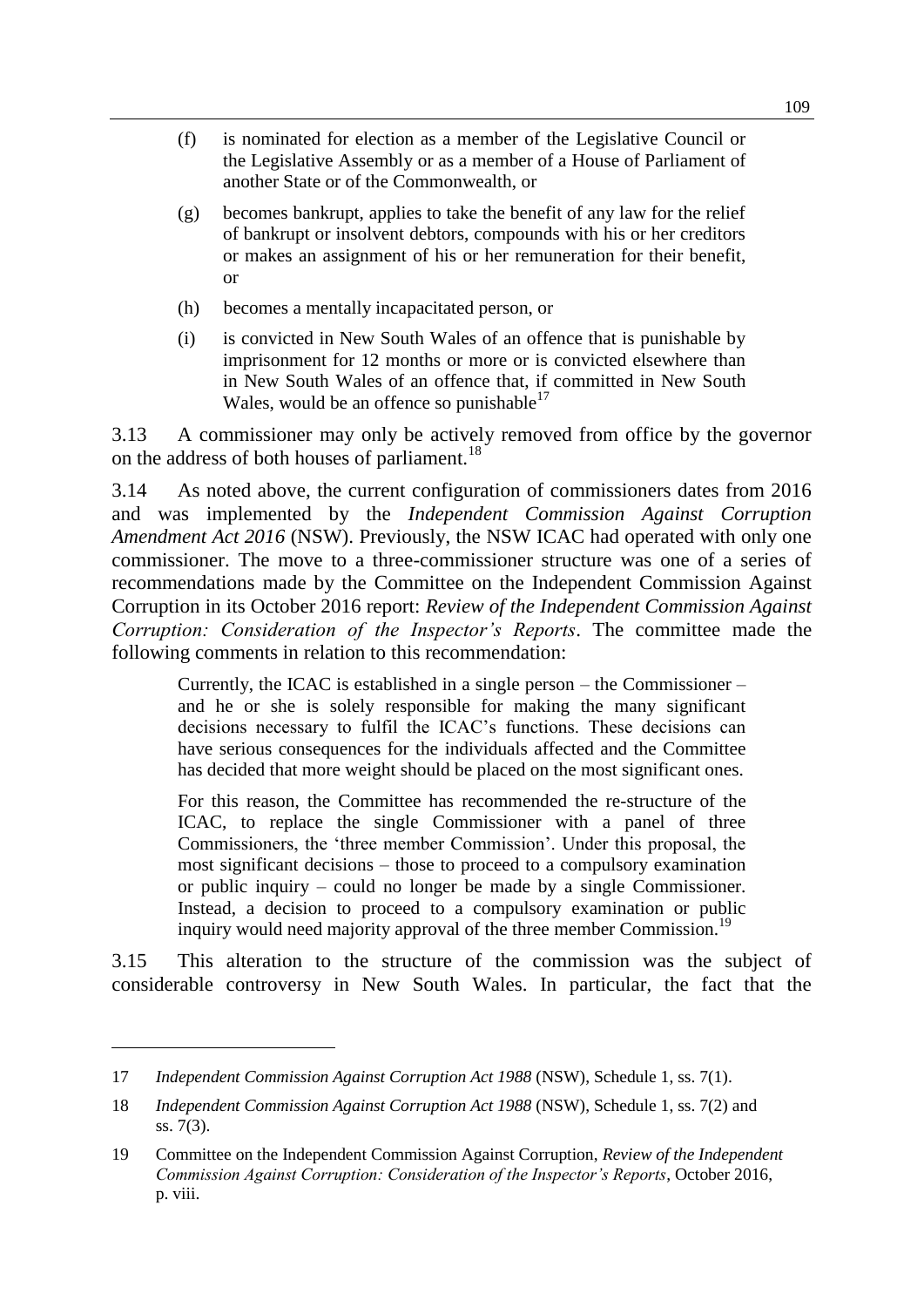amending legislation had the effect of ending the tenure of the then commissioner, the Hon. Megan Latham, was heavily criticised.<sup>20</sup>

3.16 Beyond the issue of the new three-commissioner structure, Mr Chris Merritt, Legal Affairs Editor for *The Australian*, suggested that the eligibility requirements for the appointment of commissioners threatened the separation of powers by allowing the movement of judicial officers to and from the NSW ICAC:

In New South Wales, the boundary between the executive and judicial branches is already breaking down in one other way as a result of ICAC. Officially, judges cannot be ICAC commissioners, but I draw to your attention the existence of special legislation in New South Wales that allows former ICAC commissioners to return to the bench at the expiry of their term. This means the separation between the judiciary and ICAC is illusory. This can be seen by the career path of former ICAC commissioner, Megan Latham, who was a judge before her appointment. After she resigned as ICAC commissioner, she used this special law to return to the Supreme Court bench without any involvement by the government. $2<sup>1</sup>$ 

#### *Functions of the commission*

3.17 The ICAC Act (NSW) defines the principal functions of the NSW ICAC as follows:

- (a) to investigate any allegation or complaint that, or any circumstances which in the Commission's opinion imply that:
	- (i) corrupt conduct, or
	- (ii) conduct liable to allow, encourage or cause the occurrence of corrupt conduct, or
	- (iii) conduct connected with corrupt conduct, may have occurred, may be occurring or may be about to occur,
- (b) to investigate any matter referred to the Commission by both Houses of Parliament,
- (c) to communicate to appropriate authorities the results of its investigations,
- (d) to examine the laws governing, and the practices and procedures of, public authorities and public officials, in order to facilitate the discovery of corrupt conduct and to secure the revision of methods of work or procedures which, in the opinion of the Commission, may be conducive to corrupt conduct,

<sup>20</sup> Australia Institute (AI), *Submission 14* , Attachment 1, p. 5; Sean Nicholls, Michaela Whitbourn, Kate McClymont, 'ICAC chief's resignation "sets back corruption fighting by years"', *Sydney Morning Herald*, 23 November 2016, http://www.smh.com.au/nsw/icac-chiefsresignation-sets-back-corruption-fighting-by-years-20161123-gsvwo3.html (accessed 27 August 2017).

<sup>21</sup> Mr Chris Merritt, Legal Affairs Editor , The Australian, *Committee Hansard* 12 May 2017, p. 23.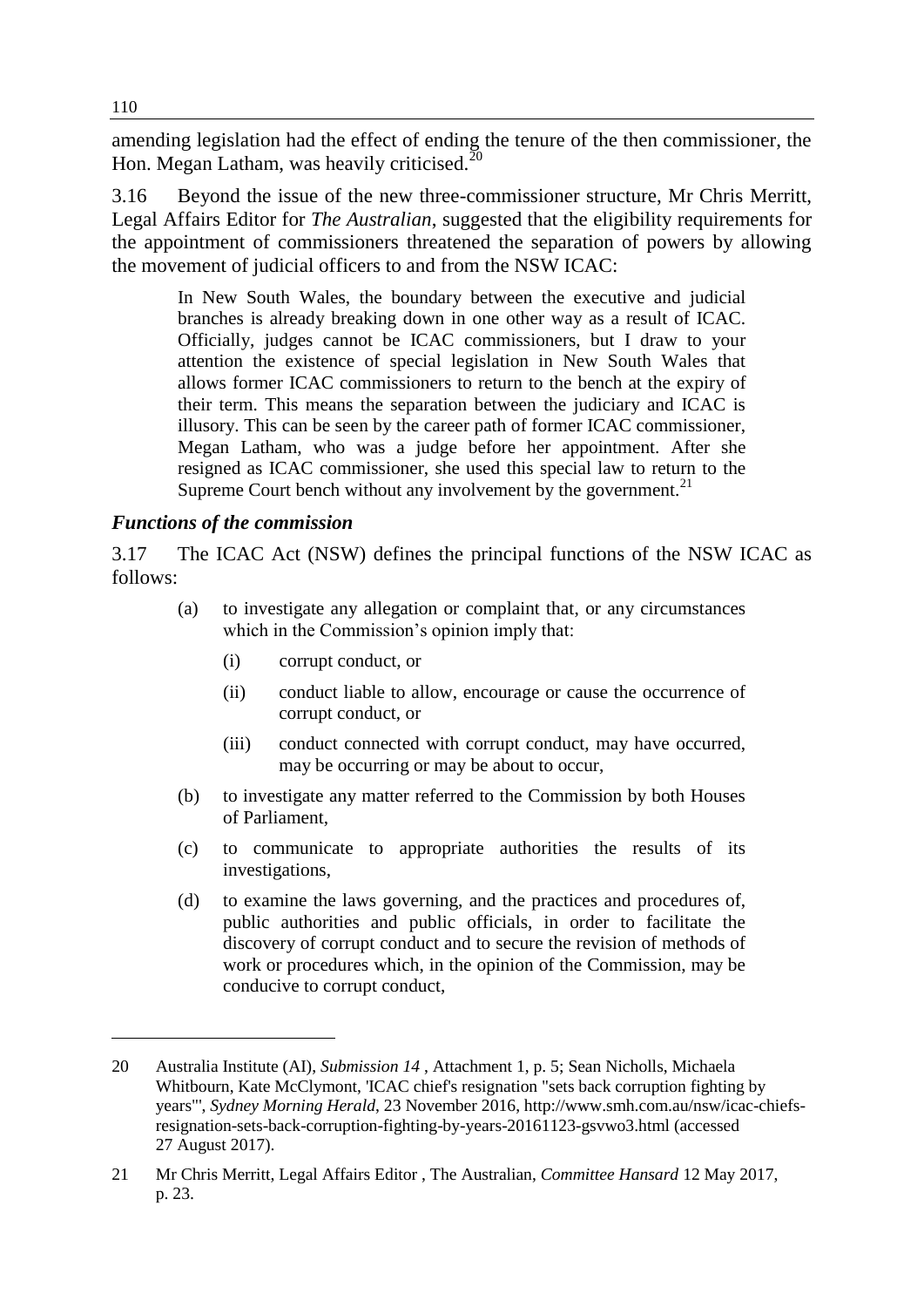- (e) to instruct, advise and assist any public authority, public official or other person (on the request of the authority, official or person) on ways in which corrupt conduct may be eliminated and the integrity and good repute of public administration promoted,
- (f) to advise public authorities or public officials of changes in practices or procedures compatible with the effective exercise of their functions that the Commission thinks necessary to reduce the likelihood of the occurrence of corrupt conduct and to promote the integrity and good repute of public administration,
- (g) to co-operate with public authorities and public officials in reviewing laws, practices and procedures with a view to reducing the likelihood of the occurrence of corrupt conduct and to promoting the integrity and good repute of public administration,
- (h) to educate and advise public authorities, public officials and the community on strategies to combat corrupt conduct and to promote the integrity and good repute of public administration,
- (i) to educate and disseminate information to the public on the detrimental effects of corrupt conduct and on the importance of maintaining the integrity and good repute of public administration,
- (j) to enlist and foster public support in combating corrupt conduct and in promoting the integrity and good repute of public administration,
- (k) to develop, arrange, supervise, participate in or conduct such educational or advisory programs as may be described in a reference made to the Commission by both Houses of Parliament.<sup>22</sup>
- 3.18 The NSW ICAC summarises these functions into three broad groups:
	- investigating and exposing corrupt conduct in the NSW public sector
	- preventing corruption through advice and assistance
	- educating the NSW community and public sector about corruption and its effects.<sup>23</sup>

3.19 In exercising these functions, the NSW ICAC is directed to 'regard the protection of the public interest and the prevention of breaches of public trust as its paramount concerns', and:

…as far as practicable, to direct its attention to serious corrupt conduct and systemic corrupt conduct and is to take into account the responsibility and role other public authorities and public officials have in the prevention of corrupt conduct.<sup>24</sup>

<sup>22</sup> *Independent Commission Against Corruption Act 1988* (NSW), ss. 13(1).

<sup>23</sup> NSW ICAC, *Functions of the ICAC*, https://www.icac.nsw.gov.au/about-theicac/overview/functions-of-the-icac (accessed 27 August 2017).

<sup>24</sup> *Independent Commission Against Corruption Act 1988* (NSW), s. 12 and s. 12A.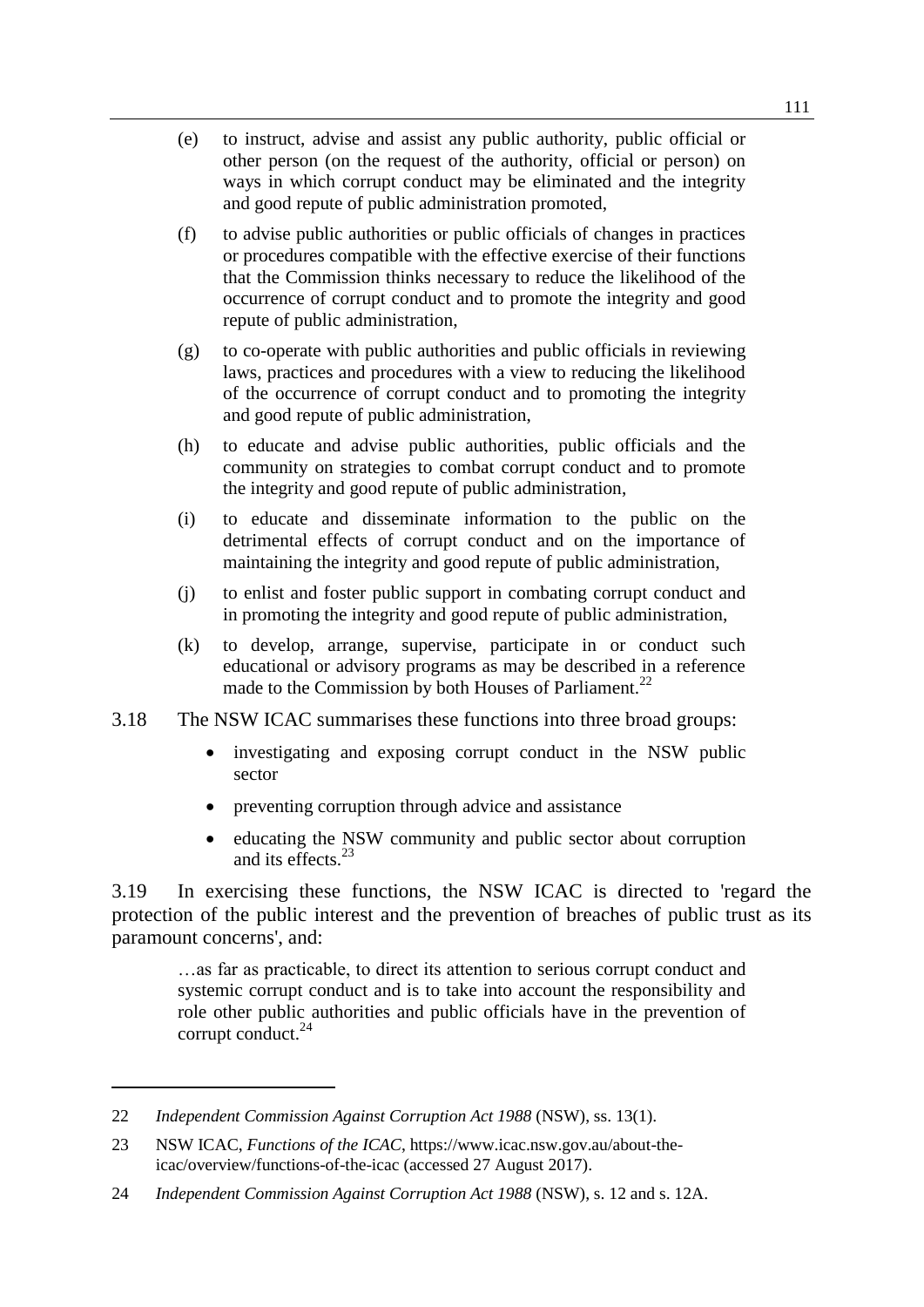3.20 The NSW ICAC does not investigate complaints concerning the conduct of New South Wales police officers or the New South Wales Crime Commission. This function has resided with the Police Integrity Commission from its creation in 1997.<sup>25</sup> The Police Integrity Commission was replaced in 2017 by the Law Enforcement Conduct Commission, which also took on the functions of the former Police Compliance Branch of the New South Wales Ombudsman.<sup>26</sup>

3.21 The committee heard from several witnesses that the educative function of the NSW ICAC is a crucial element of its work, despite it receiving very little public attention in comparison with its investigative function. Professor John McMillan, Acting New South Wales Ombudsman expressed his support for ICAC's educative functions:

While so much of the public focus is on the few hearings that ICAC does each year into corruption, much of the effective work that it undertakes is in dealing with the mandatory reporting and assessing. It also publishes quite a lot of very useful guidance material. ICAC does a lot of roadshows around local government and government agencies in New South Wales. So, I think, with proper resourcing and proper skills within the agency, you could ensure that there is an adequate focus on all of the responsibilities.<sup>2</sup>

3.22 This sentiment was also echoed by Professor Anne Twomey, who stated:

I think that one of the most effective roles of ICAC has been ensuring that particularly public service agencies have procedures and practices in place to prevent corruption from happening to begin with. That is probably the most important thing that any kind of integrity commission or corruption commission can do. It is not just the flashy public hearing stuff on the front page of that newspaper; it is all that back-end work about making sure that your accounting processes and your accountability processes within government are adequate. That is an incredibly important aspect of it.<sup>28</sup>

3.23 Professor Twomey also argued that the combination of functions within NSW ICAC contributed to its effectiveness overall:

The thing about ICAC is that it has two arms. A lot of its very valuable work is not known, just like the [Australian Federal Police (AFP)]'s work, in dealing with those structural aspects and making sure that corruption does not flourish, simply because you have good ways of accounting for things and good transparency within government and all the rest of it. That is critically important work, and to some extent it does not matter what body does it, but it needs to be work that people within the public sector

<sup>25</sup> NSW ICAC, *History and development of the ICAC Act*, https://www.icac.nsw.gov.au/aboutthe-icac/legislation/history-of-act (accessed 25 August 2017).

<sup>26</sup> Law Enforcement Conduct Commission, *Who are we*, https://www.lecc.nsw.gov.au/what-wedo/who-we-are-and-what-we-value (accessed 27 August 2017).

<sup>27</sup> Professor John McMillan, Acting New South Wales Ombudsman, New South Wales Ombudsman, *Committee Hansard*, 12 May 2017, p. 6.

<sup>28</sup> Professor Anne Twomey, *Committee Hansard*, 12 May 2017, p. 11.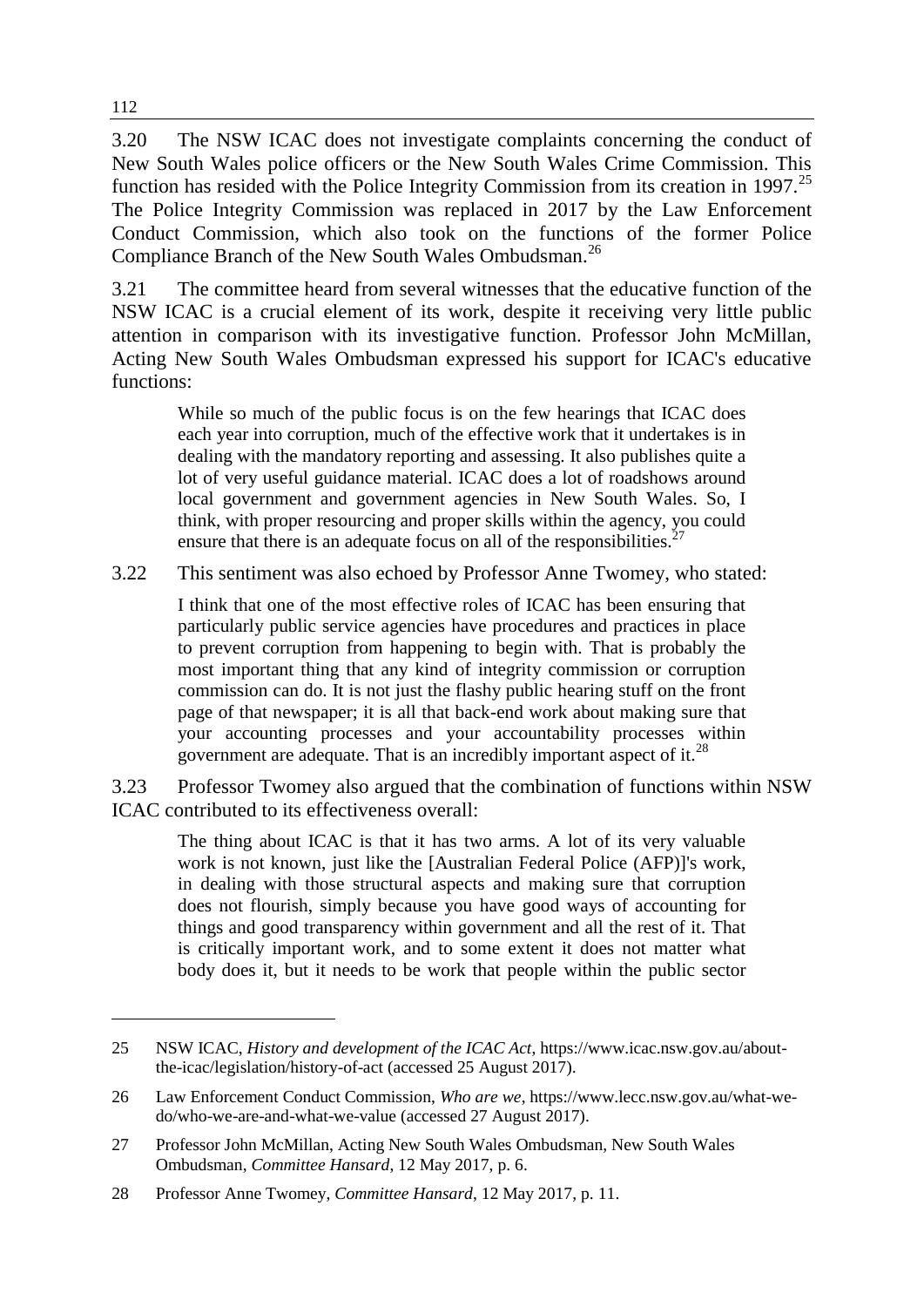will respect and possibly fear. One of the good things about ICAC is that if it sends recommendations to your organisation or comes to look at the way you are doing things in order to deal with it, people are sufficiently terrified of it that they will comply immediately. It is not going to be ignored as some extra bureaucratic order. The two sides of ICAC help it to function, because the fact that it has a strong public reputation and has developed levels of fear makes it more effective on its other side as well. The two work quite well together, in a way. $^{29}$ 

#### *Definition of corruption and jurisdiction*

- 3.24 The ICAC Act (NSW) defines corrupt conduct as follows:
	- (1) Corrupt conduct is:
		- (a) any conduct of any person (whether or not a public official) that adversely affects, or that could adversely affect, either directly or indirectly, the honest or impartial exercise of official functions by any public official, any group or body of public officials or any public authority, or
		- (b) any conduct of a public official that constitutes or involves the dishonest or partial exercise of any of his or her official functions, or
		- (c) any conduct of a public official or former public official that constitutes or involves a breach of public trust, or
		- (d) any conduct of a public official or former public official that involves the misuse of information or material that he or she has acquired in the course of his or her official functions, whether or not for his or her benefit or for the benefit of any other person.
	- (2) Corrupt conduct is also any conduct of any person (whether or not a public official) that adversely affects, or that could adversely affect, either directly or indirectly, the exercise of official functions by any public official, any group or body of public officials or any public authority and which could involve any of the following matters:
		- (a) official misconduct (including breach of trust, fraud in office, nonfeasance, misfeasance, malfeasance, oppression, extortion or imposition),
		- (b) bribery,
		- (c) blackmail,
		- (d) obtaining or offering secret commissions,
		- (e) fraud,
		- (f) theft,

 $\overline{a}$ 

(g) perverting the course of justice,

<sup>29</sup> Professor Twomey, *Committee Hansard*, 12 May 2017, p. 13.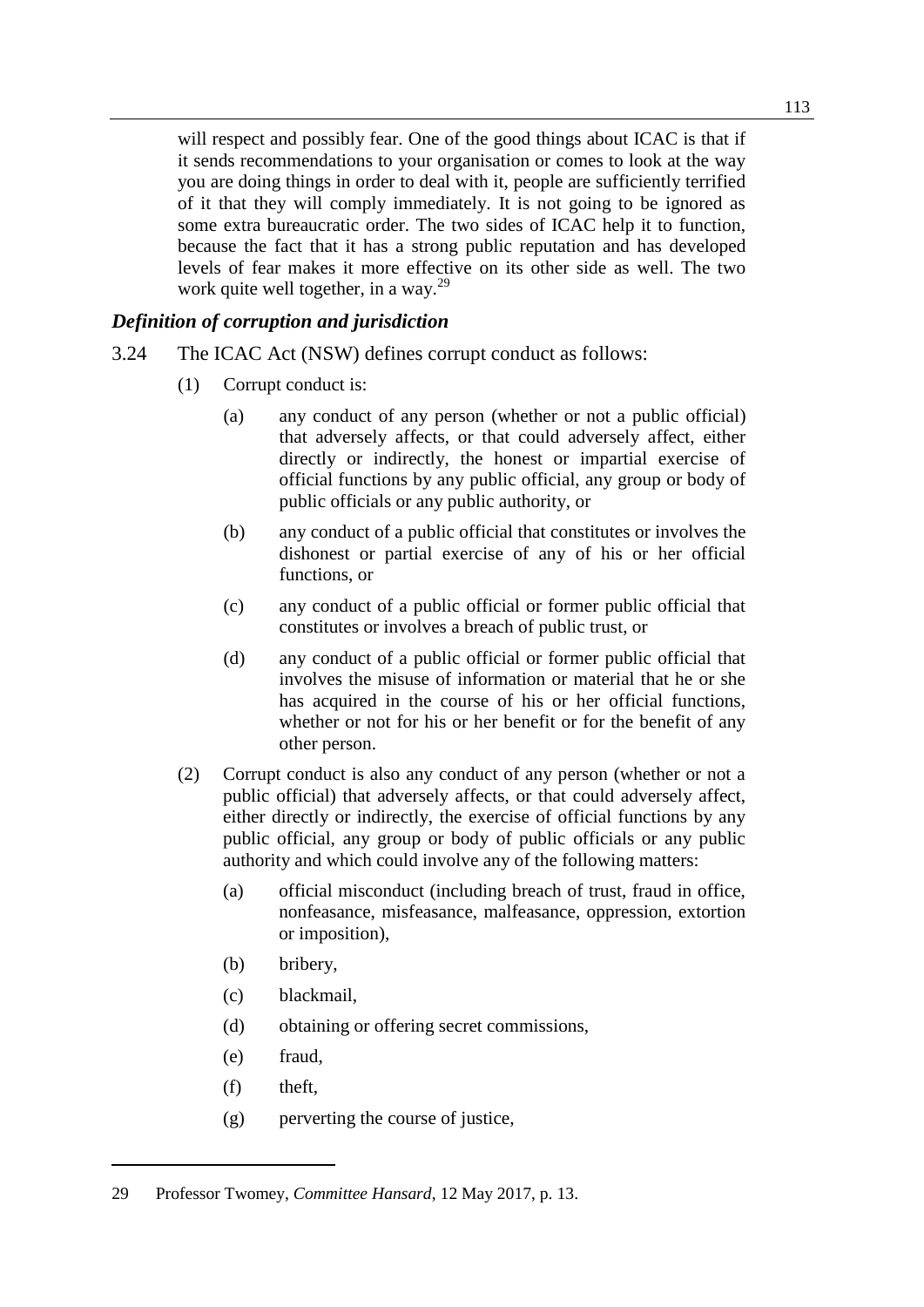- (h) embezzlement,
- (i) election bribery,
- (j) election funding offences,
- (k) election fraud,
- (l) treating,
- (m) tax evasion,
- (n) revenue evasion,
- (o) currency violations,
- (p) illegal drug dealings,
- (q) illegal gambling,
- (r) obtaining financial benefit by vice engaged in by others,
- (s) bankruptcy and company violations,
- (t) harbouring criminals,
- (u) forgery,
- (v) treason or other offences against the Sovereign,
- (w) homicide or violence,
- (x) matters of the same or a similar nature to any listed above,
- (y) any conspiracy or attempt in relation to any of the above.
- (2A) Corrupt conduct is also any conduct of any person (whether or not a public official) that impairs, or that could impair, public confidence in public administration and which could involve any of the following matters:
	- (a) collusive tendering,
	- (b) fraud in relation to applications for licences, permits or other authorities under legislation designed to protect health and safety or the environment or designed to facilitate the management and commercial exploitation of resources,
	- (c) dishonestly obtaining or assisting in obtaining, or dishonestly benefiting from, the payment or application of public funds for private advantage or the disposition of public assets for private advantage,
	- (d) defrauding the public revenue,
	- (e) fraudulently obtaining or retaining employment or appointment as a public official. $30$

<sup>30</sup> *Independent Commission Against Corruption Act 1988* (NSW), s. 8.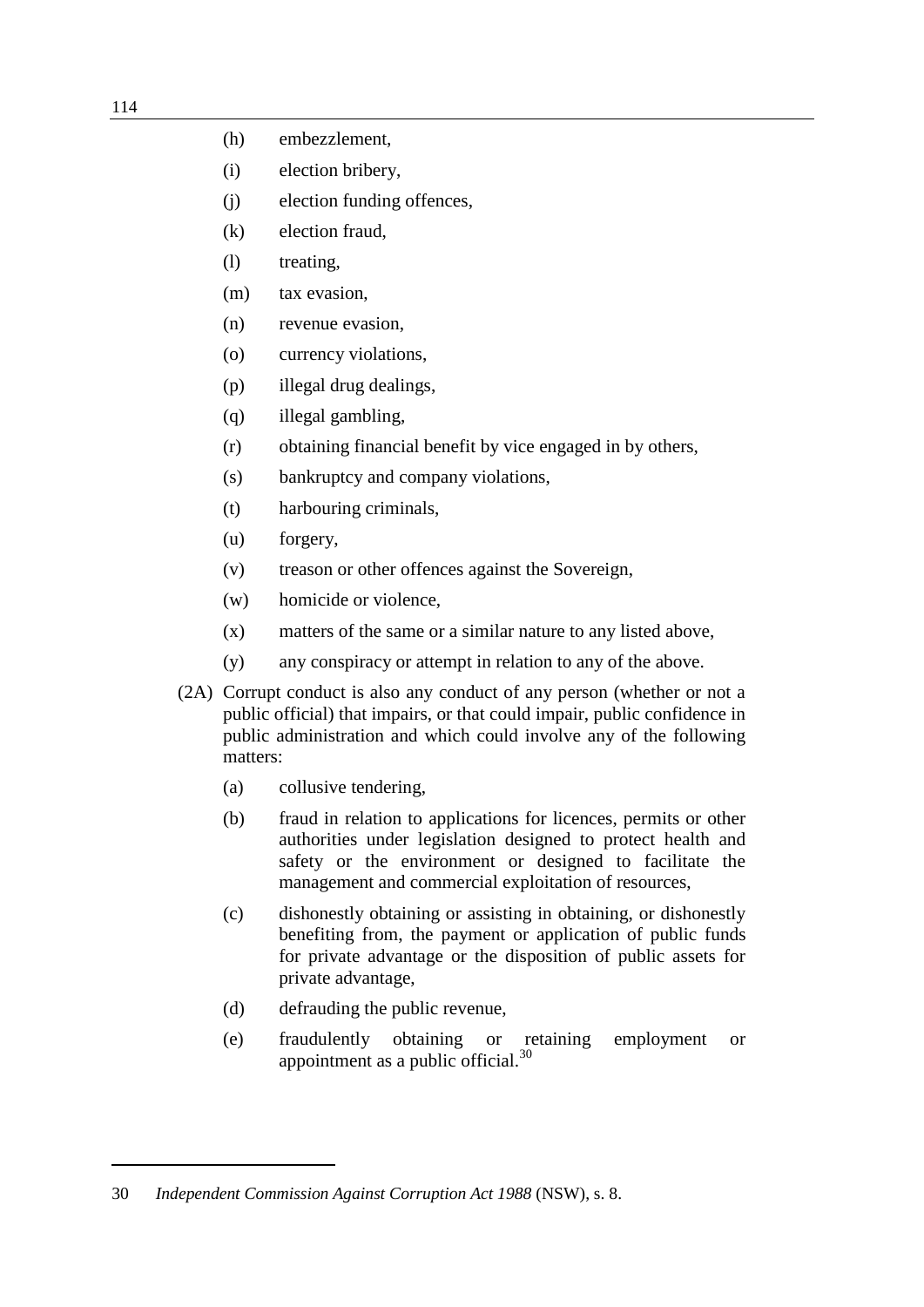3.25 This extensive definition is limited by a subsequent section, which states that conduct that would fall within the above definition only amounts to corrupt conduct if it could constitute or involve:

- (a) a criminal offence, or
- (b) a disciplinary offence, or
- (c) reasonable grounds for dismissing, dispensing with the services of or otherwise terminating the services of a public official, or
- (d) in the case of conduct of a Minister of the Crown or a member of a House of Parliament—a substantial breach of an applicable code of conduct.<sup>31</sup>

3.26 Subsection 2A quoted above, was inserted by the *Independent Commission Against Corruption Amendment Act 2015* (NSW), in the wake of the High Court's decision in *ICAC v Cunneen*. <sup>32</sup> This decision 'excluded certain conduct of private persons from the definition of "corrupt conduct" under that Act that had previously been assumed to be within ICAC's jurisdiction'.<sup>33</sup> The intention of the amendment was to expressly include the conduct that was excluded by the High Court's decision.

3.27 Professor Gabrielle Appleby and Dr Grant Hoole outlined the argument in *ICAC v Cunneen* as follows:

The majority of the Court accepted that Ms Cunneen's alleged conduct did not fall within the statutory definition of 'corrupt conduct' because, first, it allegedly involved Ms Cunneen in her personal capacity (not in her capacity as a Crown prosecutor); and second, while it might have affected or hindered the police officer from conducting the investigation, it did not involve dishonest or improper conduct *on the part of the police officer*.

Justice Gageler, in dissent in the case, noted that the majority's interpretation of s 8 to exclude such conduct consequently obstructed the Commission's power to investigate conduct that might amount to defrauding a public official, state-wide endemic collusion among tenderers for government contracts, and serious and systemic fraud in making applications for licences, permits, or clearances issued under New South Wales statutes. The type of conduct that Gageler J identified clearly has the capacity to undermine public confidence in government decision-making, even if it involves no improper conduct on the part of government officials. This conduct also has the capacity to affect the integrity of government

<sup>31</sup> *Independent Commission Against Corruption Act 1988* (NSW), s. 9(1); the Acting Inspector of the Independent Commission Against Corruption, Mr John Nicholson SC, provided a detailed account of the complex interaction of the sections making up this definition of 'corrupt conduct' and how this affects findings that corrupt conduct has occurred: see, Mr John Nicholson SC, Acting Inspector, Office of the Inspector of the Independent Commission Against Corruption (Office of the Inspector), *Committee Hansard*, 12 May 2017, pp. 37–9.

<sup>32</sup> [2015] HCA 14.

<sup>33</sup> Independent Commission Against Corruption Amendment Bill 2015 (NSW), Explanatory note, p. 1.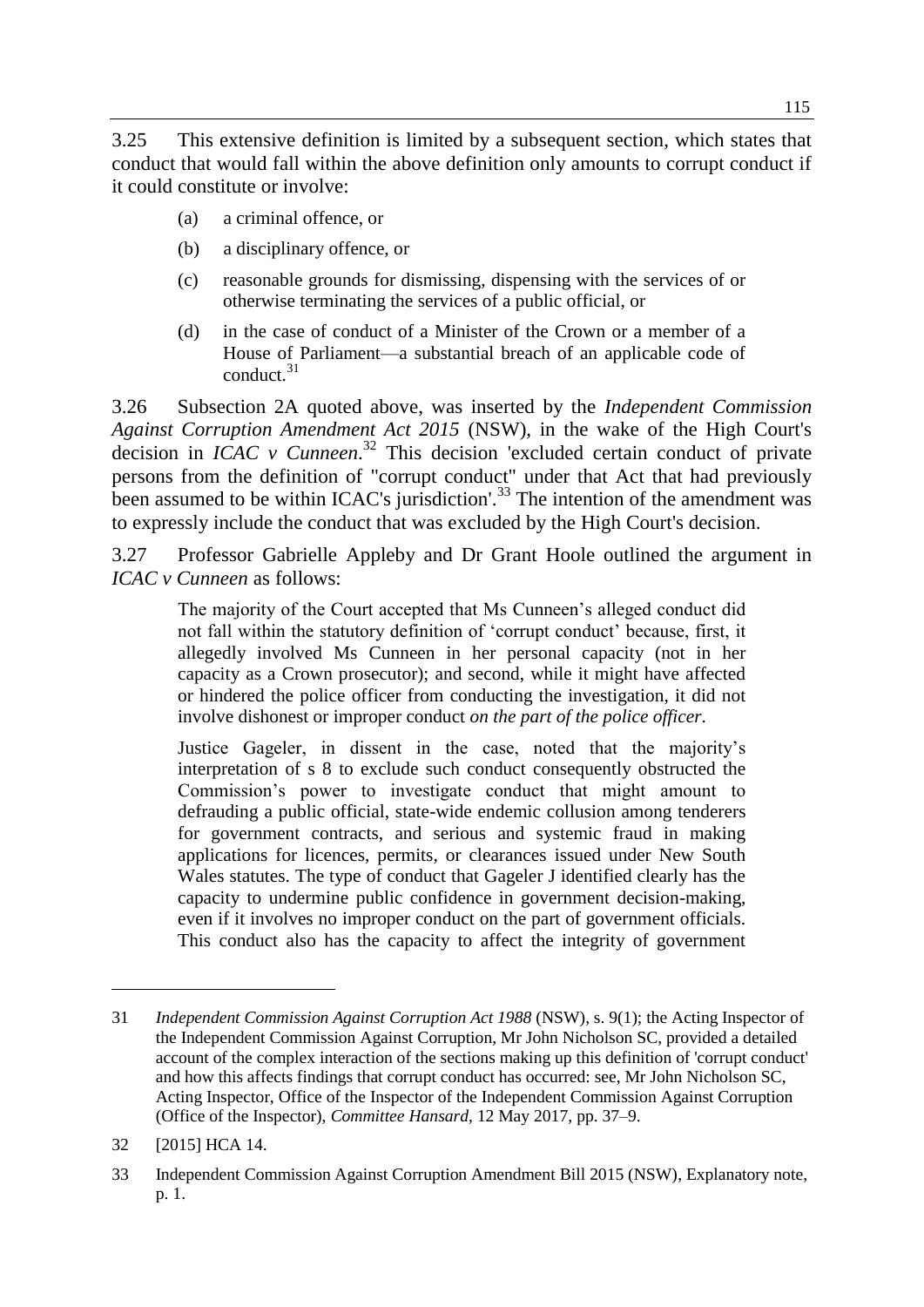processes, threatening equality of access to government services and contracts, and undermining accountability for how taxpayers' money is spent and public assets are utilised.<sup>34</sup>

3.28 Professor Appleby and Dr Hoole also expressed concern that the lack of a definition for the concepts of 'serious' or 'systemic' corrupt conduct leads to the risk of the NSW ICAC stepping outside its jurisdiction:

Failure to define these terms defers significant interpretive latitude to the officials responsible for implementing these commissions. It escalates the risk that the incremental evolution of jurisdiction, as concepts like 'serious' and 'systemic' are interpreted in new contexts, could lead to missteps that compromise the underlying purpose of a commission. This could include, for example, the commission reaching into spheres better reserved for other institutions, provoking conflict or incoherence and weakening confidence in the system as a whole. $35$ 

3.29 The Australia Institute spoke in favour of the definition of corrupt conduct in the ICAC Act (NSW), commenting in its submission that this definition demonstrates that 'a broad definition of corrupt conduct in the jurisdiction of a federal ICAC is critical to ensuring success in investigating and exposing systemic corruption'.<sup>36</sup> It was also stated that:

Official misconduct is a critical term in the NSW ICAC Act that allows the NSW ICAC to pursue many cases at a parliamentary and ministerial level that may otherwise not be investigated. Many cases of public interest have been investigated under this term, which covers cases of breach of trust, fraud in office, nonfeasance, misfeasance, malfeasance, oppression, extortion or imposition.<sup>37</sup>

3.30 TIA also supported the NSW definition of corrupt conduct:

The NSW ICAC model defines corrupt conduct in a comprehensive manner. Although it has been criticised for its complexity, including by the High Court in the Cunneen case, it has recently been scrutinised, affirmed and extended as a result of the Gleeson/McClintock Review. The Queensland approach is largely based on the NSW legislation, but was narrowed in 2014, and is now the subject of a sensible proposed broadening under a 2017 Bill. In the same way, the Victorian approach has been amended to overcome some of the limitations of too narrow a wording, and limitations considered by the High Court in the Cunneen case.<sup>38</sup>

<sup>34</sup> Gilbert + Tobin Centre of Public Law (Gilbert + Tobin), *Submission 18*, Attachment 1, p. 20.

<sup>35</sup> Gilbert + Tobin, *Submission 18*, Attachment 1, p. 17.

<sup>36</sup> AI, *Submission 14*, p. 8.

<sup>37</sup> AI, *Submission 14*, p. 8.

<sup>38</sup> Transparency International Australia (TIA), *Submission* 5, p. 6.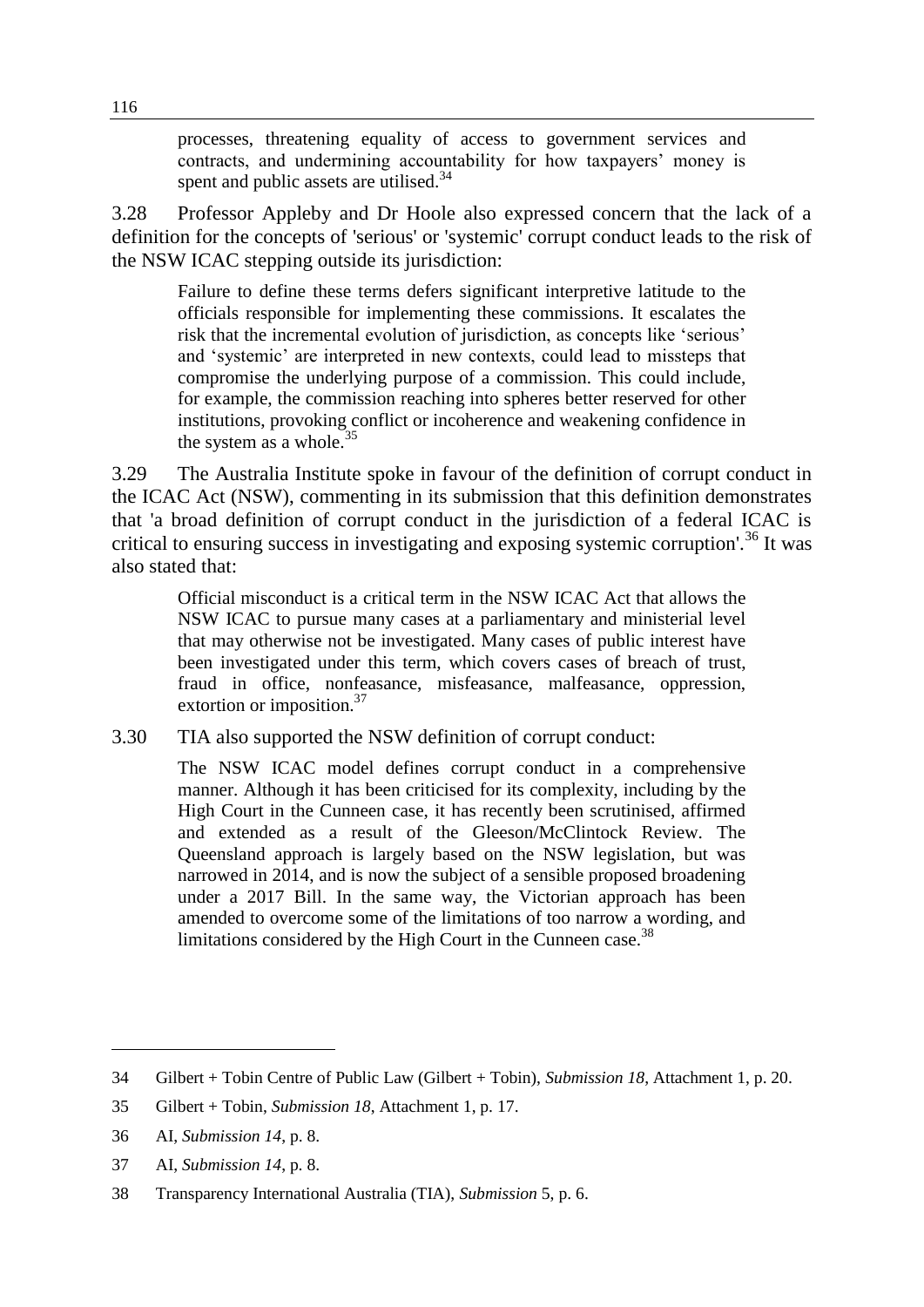#### *Powers*

3.31 The NSW ICAC provided the following summary of its investigatory powers, along with references to the legislative basis in the ICAC Act (NSW):

- obtain information from a public authority or public official (s. 21)
- $\bullet$  obtain documents (s. 22)
- enter public premises to inspect and take copies of documents (s. 23)
- conduct compulsory examinations (s. 30)
- conduct a public inquiry  $(s, 31)$
- summons a witness to attend and give evidence and/or produce documents or other things at a compulsory examination or public inquiry (s. 35)
- arrest a witness who rails to attend in answer to a summons (or is unlikely to comply with the summons) (s. 36)
- issue or apply for the issue of a search warrant (s. 40)
- prepare reports on its investigations  $(s, 74)$ .<sup>39</sup>

3.32 The NSW ICAC is also able to undertake covert activities, including the following:

- apply for telecommunications interception warrants under the *Telecommunications (Interception and Access) Act 1979*
- obtain approval under *Law Enforcement (Controlled Operations) Act 1997* for the conduct of operations that would otherwise be unlawful
- obtain authorisation to use false identities under the *Law Enforcement and National Security (Assumed Identities) Act 2010*
- apply for warrants to use listening devices, tracking devices, optical surveillance devices and/or data surveillance devices under the *Surveillance Devices Act 2007*. 40

3.33 The ability of the NSW ICAC to hold public inquiries as well as its ability to make findings of corrupt conduct attracted considerable comment, both supportive and critical. With respect to the first issue, following the passage of the *Independent Commission Against Corruption Amendment Act 2016* (NSW), it is now a requirement that both the chief commissioner and at least one other commissioner authorise a decision to conduct a public inquiry.<sup>41</sup> For a public inquiry to go ahead, it remains a

<sup>39</sup> NSW ICAC, *Submission 10* [2016], p. 15.

<sup>40</sup> NSW ICAC, *Submission 10* [2016], p. 15.

<sup>41</sup> *Independent Commission Against Corruption Act 1988* (NSW), ss. 6(2).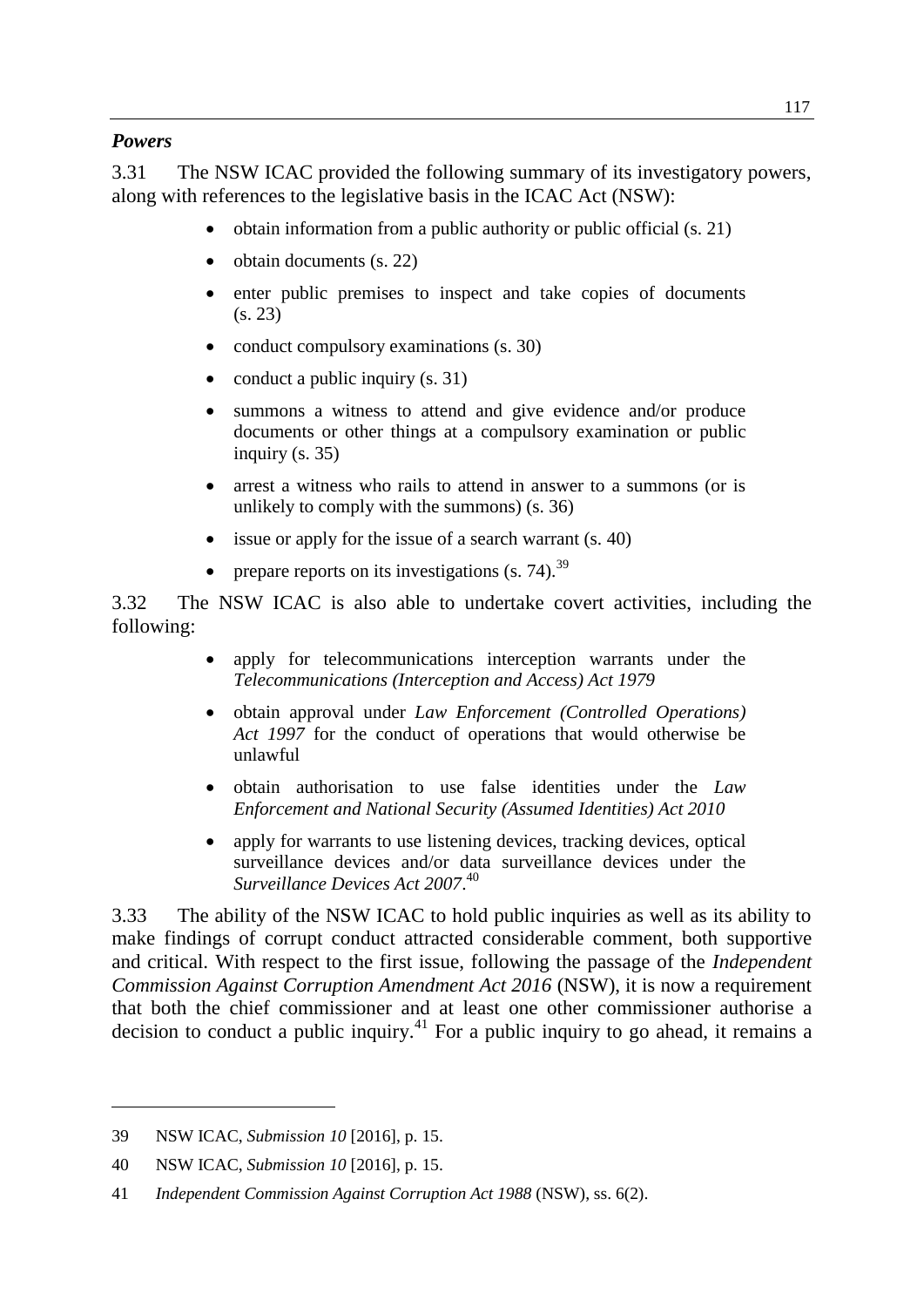requirement that the commission be satisfied it is in the public interest. In making this determination, the commission may consider:

- (a) the benefit of exposing to the public, and making it aware, of corrupt conduct,
- (b) the seriousness of the allegation or complaint being investigated,
- (c) any risk of undue prejudice to a person's reputation (including prejudice that might arise from not holding an inquiry),
- (d) whether the public interest in exposing the matter is outweighed by the public interest in preserving the privacy of the persons concerned.<sup>42</sup>

3.34 The Australia Institute referred to its *Queensland watchdog asleep at the gate*  report, which found that the 'regular conduct of public hearings' in NSW 'greatly contributed to its success in investigating and exposing corruption, in contrast to Qld CCC which has not held a public hearing since  $2009'$ .<sup>43</sup>

3.35 The Australia Institute also quoted from former officers of the NSW ICAC:

Former assistant NSW ICAC Commissioner Anthony Whealy QC has said "there are many people out there in the public arena who will have information that's very important to the investigation. If you conduct the investigation behind closed doors, they never hear of it and the valuable information they have will be lost."

…

Former NSW ICAC Commissioner David Ipp QC has said that "Its main function is exposing corruption; this cannot be done without public hearings."<sup>44</sup>

3.36 Mr Geoffrey Watson QC, who has assisted with ICAC investigations, argued '[y]ou should not stop fighting corruption because there might be one or two rogue members of the press who distort what was going on inside<sup>'45</sup> Indeed, Mr Watson noted that 'there was a very broad discretion handed to the commissioner in a judgement as to whether or not it was in the public interest to conduct the inquiry in public'<sup>46</sup>

3.37 However, the Hon. Dr Peter Phelps MLC did not favour the NSW ICAC's use of public hearings, arguing it 'is nothing more than a legalised defamation of character'. <sup>47</sup> Dr Phelps identified other shortcomings associated with ICAC's hearing powers:

<sup>42</sup> *Independent Commission Against Corruption Act 1988* (NSW), ss. 31(1) and ss. 31(2).

<sup>43</sup> AI, *Submission 14*, p. 9.

<sup>44</sup> AI, *Submission 14*, p. 9 (citations omitted).

<sup>45</sup> Mr Geoffrey Watson QC, *Committee Hansard*, 16 June 2017, p. 29.

<sup>46</sup> Mr Watson, *Committee Hansard*, 16 June 2017, p. 30.

<sup>47</sup> Hon. Dr Peter Phelps MLC, *Committee Hansard*, 16 June 2017*,* p. 13.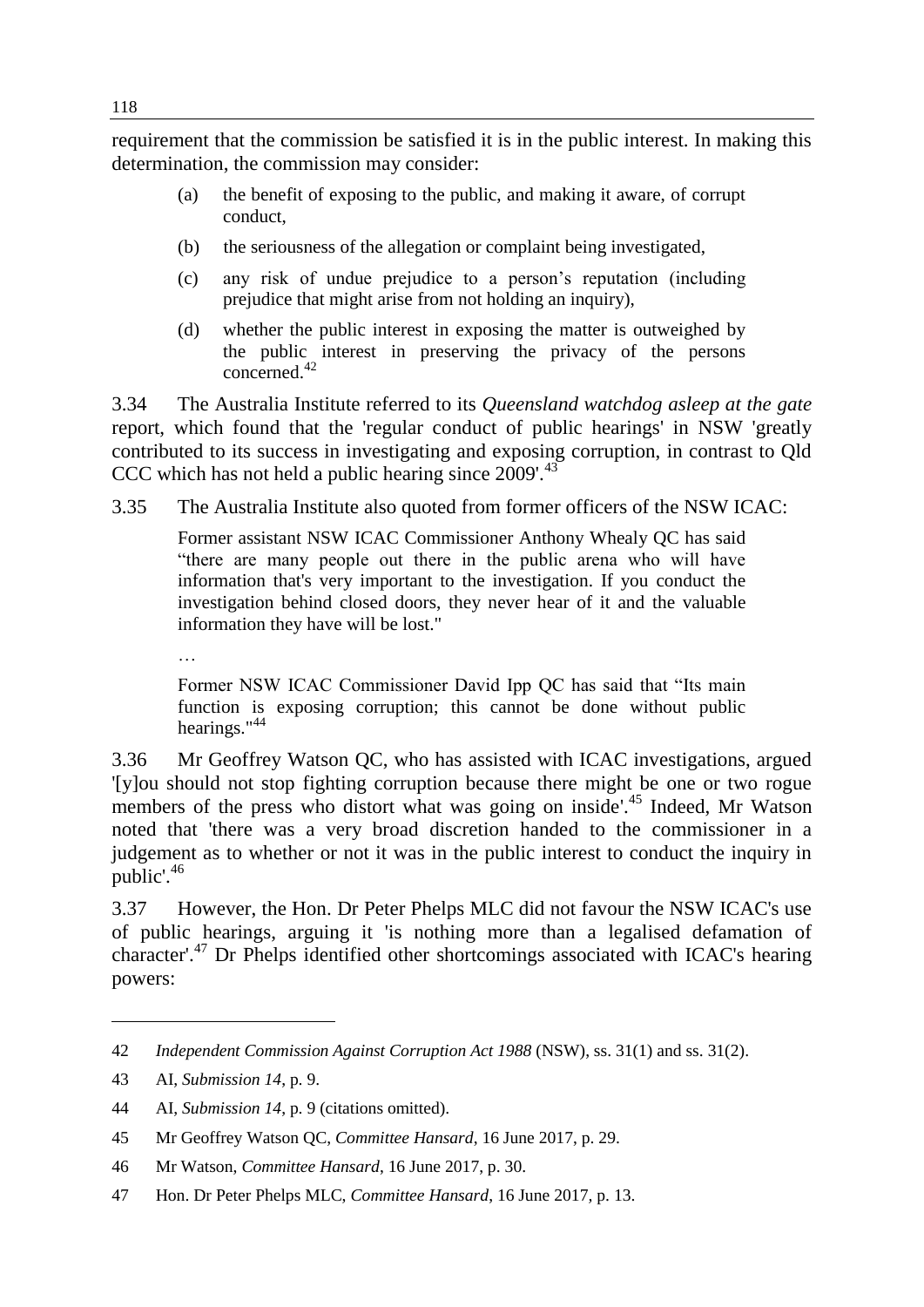…you have no cross-examination, you have noble cause corruption and you have the get-out-of-jail-free card of section 38 of the act. All of these major structural problems would still exist even if you did not have a bunch of horrible people who are headhunters and go after people unjustifiably.<sup>48</sup>

3.38 In contrast, the New South Wales Council for Civil Liberties—who submitted that 'the use of public hearings by ICAC has overwhelmingly benefited the public good' <sup>49</sup>—noted in its submission that:

It is significant that notwithstanding considerable controversy, both independent and expert reviews [of the NSW ICAC] in 2005 and 2015 and the Parliamentary Committee Review in 2016 reaffirmed the importance of retaining public hearings for the effectiveness and standing of ICAC.<sup>50</sup>

3.39 Further, Ms Kate McClymont, an investigative journalist for Fairfax Media, stated:

…with the ICAC inquiries, the hearings are held in private first. It does not get to a public hearing unless there has been a private hearing and the information has been gathered. That acts as a deterrent for inquiries that might have looked fruitful at the beginning, but then, when there has been a hearing in private, it has not proceeded. When it does proceed and you are in the witness box, you are given the option to say that any of your evidence cannot be used against you in any court of law except if you are caught lying to ICAC. You already have the protection in there that your evidence cannot be used against you for lying. $51$ 

3.40 The rationale for the protections covering the subsequent use of incriminating evidence referred to by Ms McClymont above, are explained by the NSW ICAC as follows:

The Commission is not bound by the rules or practice of evidence. A person attending a compulsory examination or public inquiry is not entitled to refuse to answer questions or produce documents relevant to the investigation on the grounds that the answer or production might incriminate the witness…If a witness objects to giving the answer or producing the document, they must still give the answer or produce the document but the answer or document will not then be admissible against them in any civil, criminal or disciplinary proceedings…The purpose of

<sup>48</sup> Dr Phelps, *Committee Hansard*, 16 June 2017*,* p. 15. Section 38 of the *Independent Commission Against Corruption Act 1988* (NSW) provides that: 'The Commissioner or person presiding at the compulsory examination or public inquiry may declare that all or any classes of answers given by a witness or that all or any classes of documents or other things produced by a witness will be regarded as having been given or produced on objection by the witness, and there is accordingly no need for the witness to make an objection in respect of each such answer, document or other thing'.

<sup>49</sup> New South Wales Council for Civil Liberties (NSWCCL), *Submission 26*, p. 12.

<sup>50</sup> NSWCCL, *Submission 26*, p. 14.

<sup>51</sup> Ms Kate McClymont, Investigative Journalist, Fairfax Media, *Committee Hansard*, 12 May 2017, p. 25.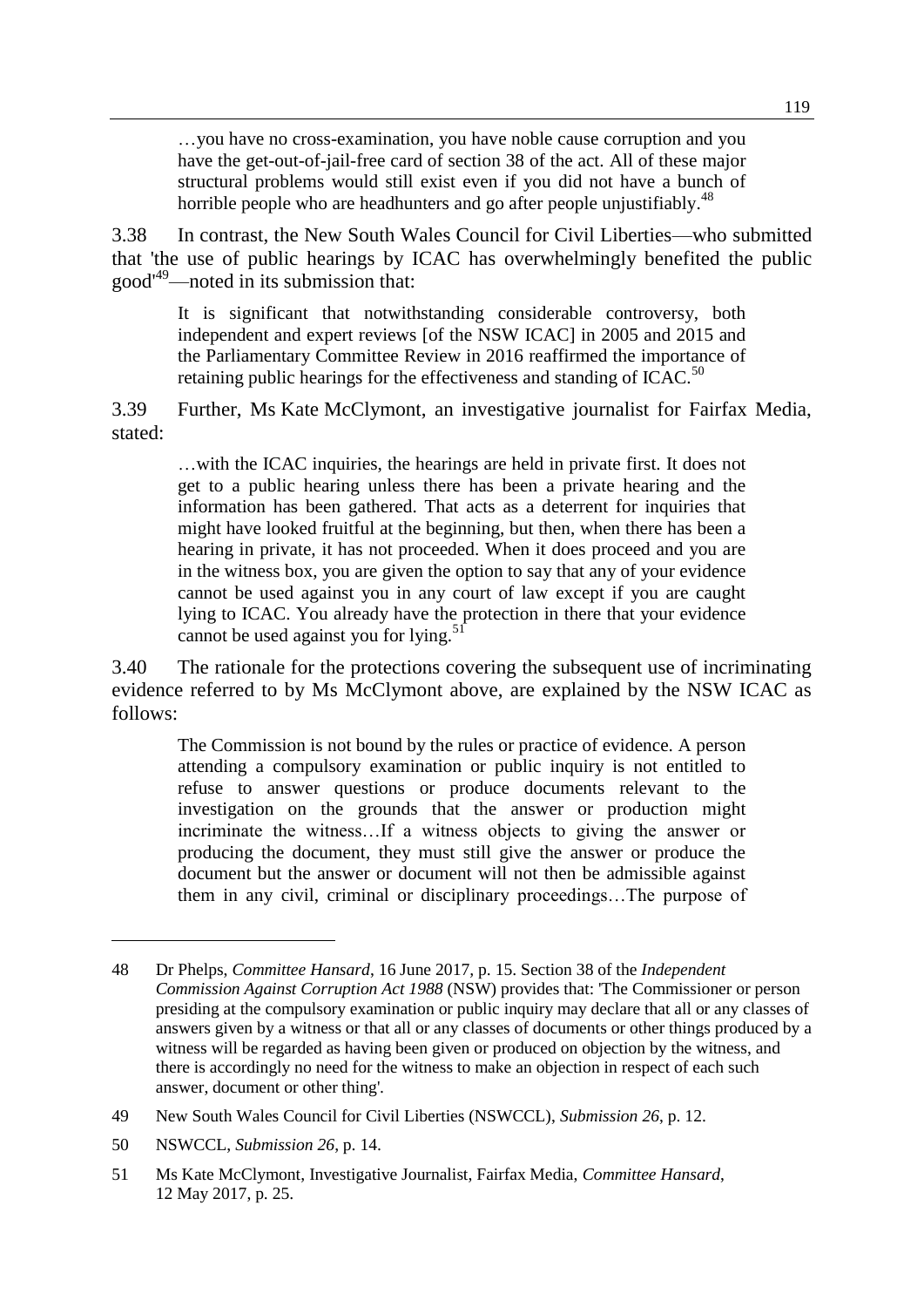these provisions is to enable the Commission to get to the truth of what happened. The trade-off is that admission of wrongdoing and other evidence will not be admissible against the witness in subsequent criminal proceedings.<sup>52</sup>

3.41 At the conclusion of an investigation, the NSW ICAC is able to make factual findings, just as other state integrity agencies are able to do. However, it is also able to make a finding that a person has engaged in corrupt conduct. This power was modified following the 2015 High Court decision *ICAC v Cunneen* to 'limit ICAC's power to make findings of "corrupt conduct" against an individual to cases where the corrupt conduct is serious'.<sup>53</sup> Dr Hoole and Professor Appleby stated that this amendment means that 'the ICAC's investigative powers embraced suspicions of corruption generally, but could only escalate to the formal reporting of adverse findings when the corruption was found to be "serious".<sup>54</sup> Professor McMillan expressed to the committee that he 'did not see any problem' with these changes.<sup>55</sup>

3.42 Mr John Nicholson SC, the Acting Inspector of the Independent Commission Against Corruption, expressed strong concern about the effect of such findings on the people affected and about the threat such findings pose to the presumption of innocence:

There is no doubt the public perception of a finding of a person engaged in corrupt conduct amounts to a label, a label as potent as any criminal label short of murderer. Staff at the office of the inspector have seen many cases come to us where a person has been labelled as engaging in corrupt conduct, which, in the mind of the public, in circumstances where the DPP has been unwilling to convert that finding into a criminal charge, is nonetheless labelled by others as a 'corrupt person'. The problem with the present approach as reflected in legislation is that it undermines or, to put that colloquially, trashes the presumption of innocence, which is supposed to apply to all people who remain unconvicted of an offence.

So it is worth asking: how does this impact upon the presumption of innocence differ from other rights legally set aside by legislation to enhance and facilitate investigation? Those other rights which are put aside have been legally set aside only for the duration of the investigation. If those court proceedings occur, those rights are reactivated and restored. But the presumption of innocence, if trashed, is trashed for ages.<sup>56</sup>

3.43 The NSW ICAC explained that it views the ability to make such findings as important for its deterrence and education functions as well as its investigatory activities:

<sup>52</sup> NSW ICAC, *Submission 10* [2016], pp. 16–7.

<sup>53</sup> Independent Commission Against Corruption Amendment Bill 2015 (NSW), Explanatory note, p. 1.

<sup>54</sup> Gilbert + Tobin, *Submission 18*, Attachment 1, p. 17.

<sup>55</sup> Professor McMillan, New South Wales Ombudsman, *Committee Hansard*, 12 May 2017, p. 7.

<sup>56</sup> Mr Nicholson, Office of the Inspector, *Committee Hansard*, 12 May 2017, p. 39.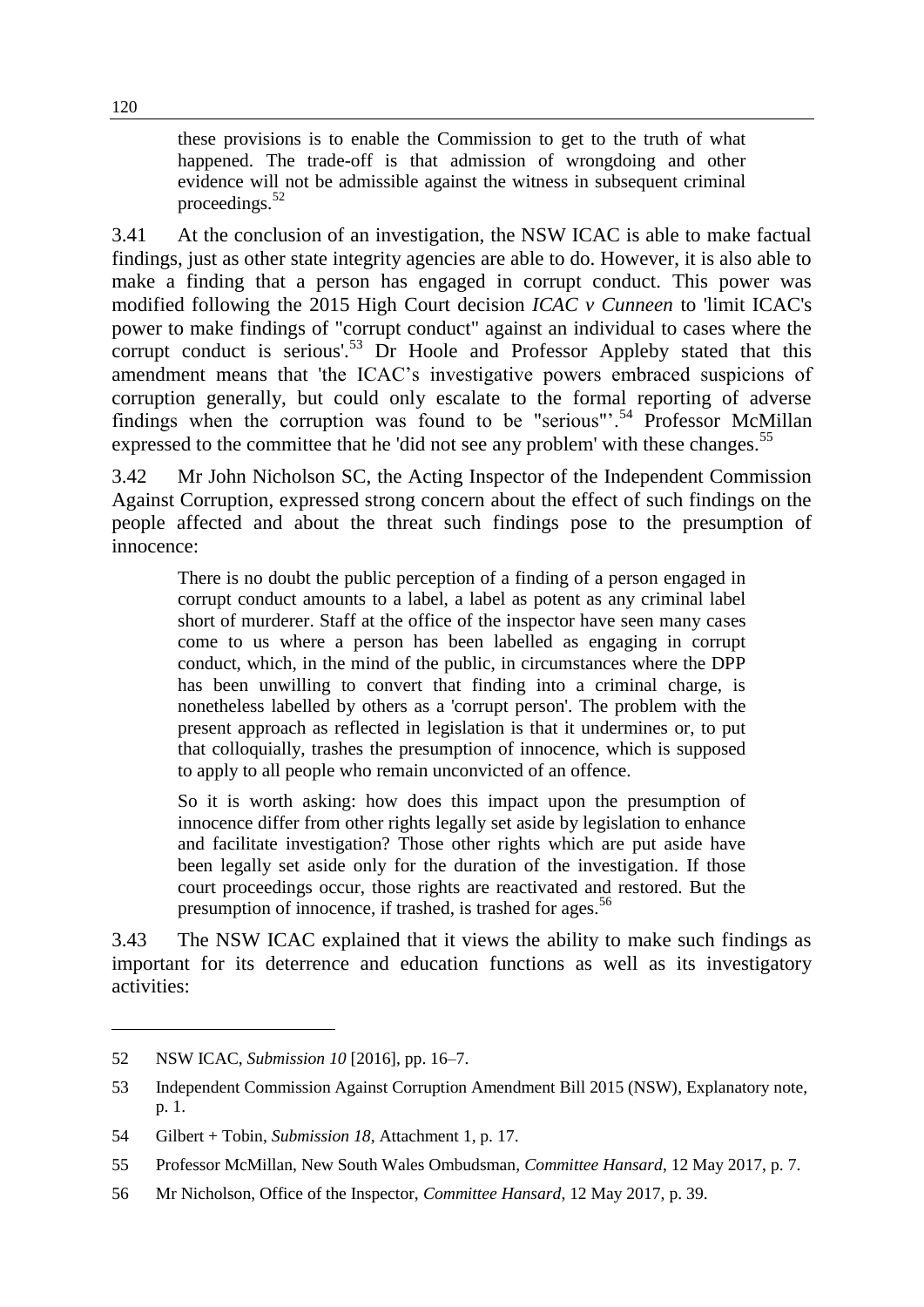Given that the Commission must conduct its investigations with a view to determining whether corrupt conduct has occurred, is occurring or is about to occur, it is appropriate that, at the conclusion of an investigation, the Commission state whether or not such conduct has actually occurred. A finding of corrupt conduct provides a succinct statement of the improper conduct engaged in by the affected person. There will be cases where it is clear that a person has acted corruptly, even though there may be insufficient admissible evidence to warrant a criminal prosecution or the taking of other action. If a person is charged with a criminal offence and acquitted, any finding of corrupt conduct stands. In such cases a finding of corrupt conduct may be the only adverse consequence the person incurs.

The ability to make findings of corrupt conduct is also relevant to the Commission's deterrence and education roles.<sup>57</sup>

#### *Oversight*

 $\overline{a}$ 

3.44 The ICAC Act (NSW) requires the appointment a joint committee of members of parliament, to be known as the Committee on the Independent Commission Against Corruption, as well as the appointment of an Inspector of the Independent Commission Against Corruption.<sup>58</sup>

3.45 The parliamentary committee comprises 11 members, with three from the Legislative Council and eight from the Legislative Assembly. The committee is to elect a chair and deputy chair from its members. There are no legislative restrictions on which party should hold the positions of chair and deputy chair. However, the current chair and deputy chair are members of the Liberal and National parties respectively.<sup>59</sup> The functions of the committee are:

- (a) to monitor and to review the exercise by the Commission and the Inspector of the Commission's and Inspector's functions,
- (b) to report to both Houses of Parliament, with such comments as it thinks fit, on any matter appertaining to the Commission or the Inspector or connected with the exercise of its functions to which, in the opinion of the Joint Committee, the attention of Parliament should be directed,
- (c) to examine each annual and other report of the Commission and of the Inspector and report to both Houses of Parliament on any matter appearing in, or arising out of, any such report,
- (d) to examine trends and changes in corrupt conduct, and practices and methods relating to corrupt conduct, and report to both Houses of Parliament any change which the Joint Committee thinks desirable to

<sup>57</sup> NSW ICAC, *Submission 10* [2016], p. 18.

<sup>58</sup> *Independent Commission Against Corruption Act 1988* (NSW), parts 5A and 7.

<sup>59</sup> *Independent Commission Against Corruption Act 1988* (NSW), s. 63 and s. 65; the current chair is The Hon. Mr Damien Tudehope MP, and the current deputy chair is The Hon. Mr Geoffrey Provest MP.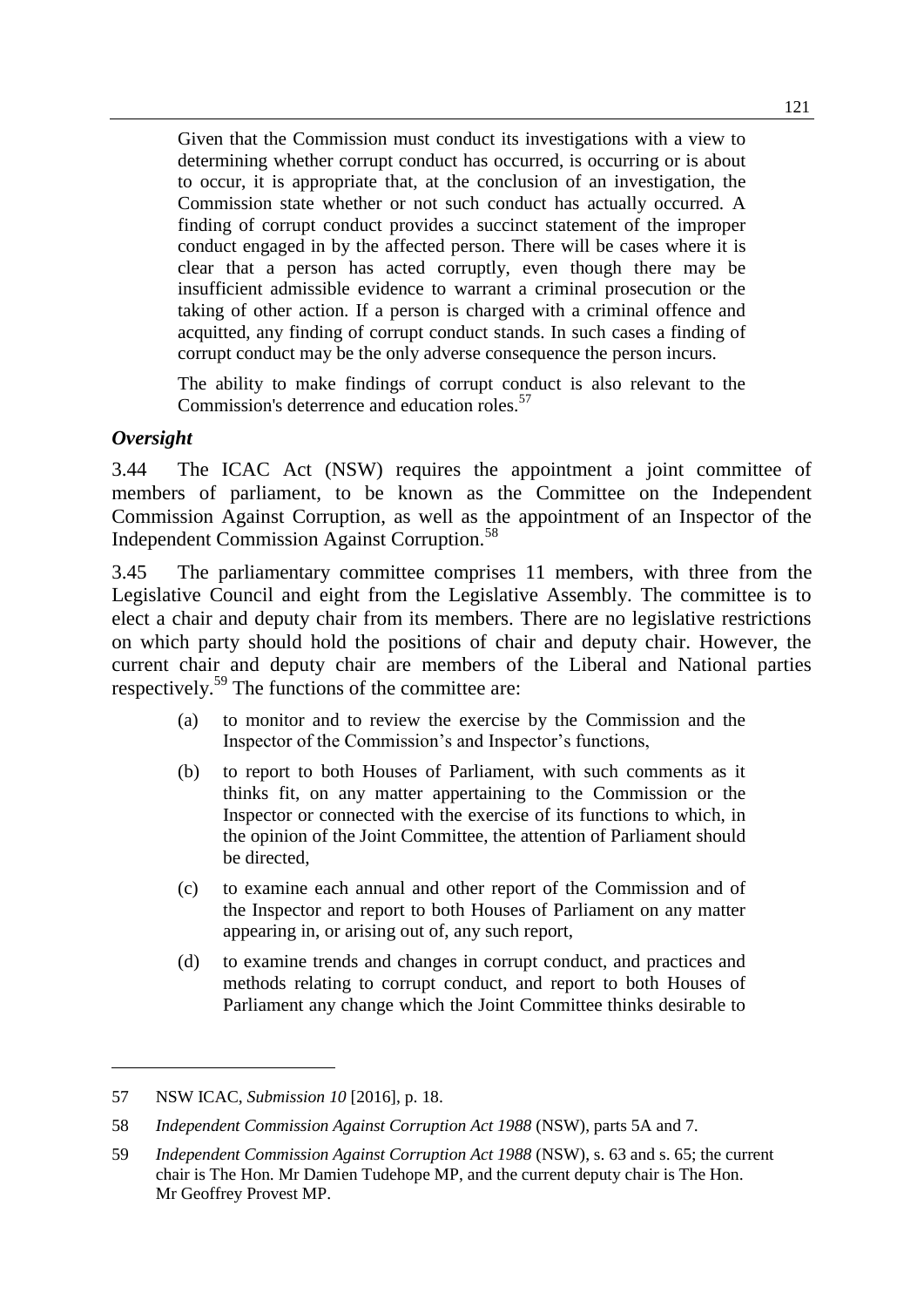the functions, structures and procedures of the Commission and the Inspector,

(e) to inquire into any question in connection with its functions which is referred to it by both Houses of Parliament, and report to both Houses on that question.<sup>60</sup>

3.46 In addition to these functions, the committee holds a right of veto over the appointment of commissioners. $61$  The committee is not, however, authorised to take the following actions:

- (a) to investigate a matter relating to particular conduct, or
- (b) to reconsider a decision to investigate, not to investigate or to discontinue investigation of a particular complaint, or
- (c) to reconsider the findings, recommendations, determinations or other decisions of the Commission in relation to a particular investigation or complaint.<sup>62</sup>

3.47 The Inspector of the Independent Commission Against Corruption is appointed by the governor, but appointments are subject to veto by the joint committee. The inspector may be reappointed, but cannot hold office for longer than five years in total.<sup>63</sup> The inspector's office becomes vacant in similar circumstances to those that apply to NSW ICAC commissioners, and an inspector may only be removed from office by the governor on the address of both houses of parliament.<sup>64</sup>

3.48 The role of the inspector is to hold the ICAC accountable for the manner in which it carries out its functions. It carries out this role by:

- undertaking audits of the ICAC's operations to ensure compliance with the law;
- dealing with complaints about the conduct of the ICAC and current and former officers; and
- assessing the effectiveness and appropriateness of the ICAC's procedures.<sup>65</sup>
- 3.49 The inspector is granted the following powers by the ICAC Act (NSW):
	- (a) may investigate any aspect of the Commission's operations or any conduct of officers of the Commission, and

<sup>60</sup> *Independent Commission Against Corruption Act 1988* (NSW), s. 64.

<sup>61</sup> *Independent Commission Against Corruption Act 1988* (NSW), s. 64A.

<sup>62</sup> *Independent Commission Against Corruption Act 1988* (NSW), s. 64.

<sup>63</sup> *Independent Commission Against Corruption Act 1988* (NSW), s. 57A; Schedule 1A, s. 4 and s. 10.

<sup>64</sup> *Independent Commission Against Corruption Act 1988* (NSW), Schedule 1A, s. 7.

<sup>65</sup> NSW ICAC, *The Inspector of the Independent Commission Against Corruption—Role*, http://www.oiicac.nsw.gov.au/ (accessed 28 August 2017).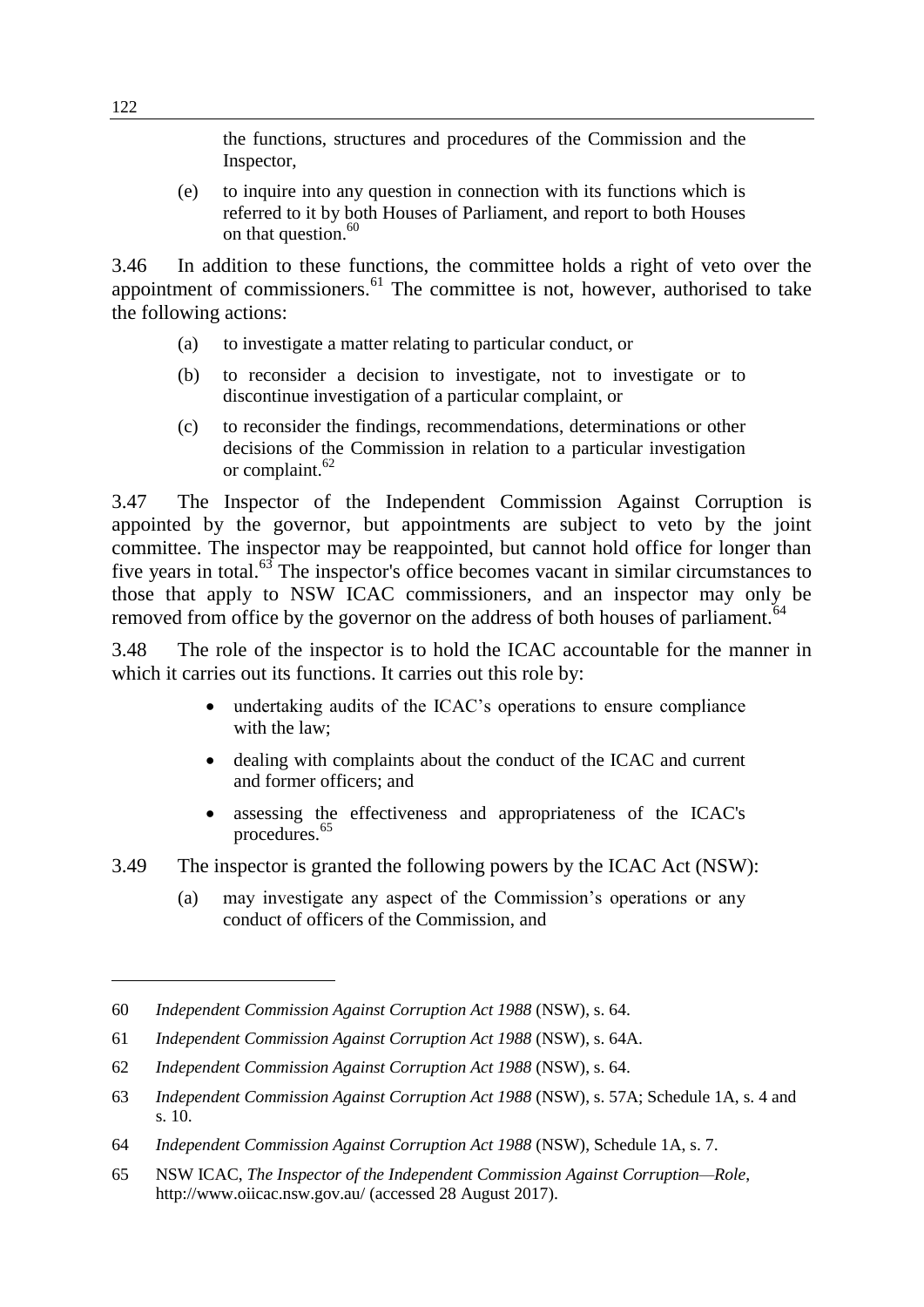- (b) is entitled to full access to the records of the Commission and to take or have copies made of any of them, and
- (c) may require officers of the Commission to supply information or produce documents or other things about any matter, or any class or kind of matters, relating to the Commission's operations or any conduct of officers of the Commission, and
- (d) may require officers of the Commission to attend before the Inspector to answer questions or produce documents or other things relating to the Commission's operations or any conduct of officers of the Commission, and
- (e) may investigate and assess complaints about the Commission or officers of the Commission, and
- (f) may refer matters relating to the Commission or officers of the Commission to other public authorities or public officials for consideration or action, and
- (g) may recommend disciplinary action or criminal prosecution against officers of the Commission.<sup>66</sup>

3.50 In addition, the inspector is empowered to make and hold inquiries and for these purposes 'has the powers, authorities, protections and immunities conferred on a commissioner by Division 1 of Part 2 of the *Royal Commissions Act 1923*'.<sup>67</sup> The inspector is able to exercise these powers on his or her own initiative, at the request of the minister, in response to a complaint, or in response to a reference from the joint committee or any public authority or official.<sup>68</sup>

3.51 The Acting Inspector, Mr John Nicholson SC, made the following comments about the role of his office and its sometimes tense relationship with the NSW ICAC:

Significantly and in my submission regrettably, the Office of the Inspector to the ICAC was not included in the initial 1988 bill. The office of inspector was legislated some 17 years later in 2005. Let me make clear: all previous holders, at least as best as I can ascertain, of the statutory position of the Inspector to the ICAC have sought by their actions to enhance the functioning of the ICAC—that is, we are not the enemy of the ICAC; we simply seek to enhance its functioning, although in more recent times the level of critical observation by the inspector has been sharper than in previous years.

Consequently, there has been a view about in more recent times that there is a tension between the ICAC and the office of the inspector. Both offices of course link specific functions to the person of the commissioner or the inspector, as the case may be. By and large, however, the relationships between the commissioner and the inspector are fulfilled in a highly professional spirit. However, the legislative parameters of the office of

<sup>66</sup> *Independent Commission Against Corruption Act 1988* (NSW), s. 57C.

<sup>67</sup> *Independent Commission Against Corruption Act 1988* (NSW), s. 57D.

<sup>68</sup> *Independent Commission Against Corruption Act 1988* (NSW), ss. 57B(2).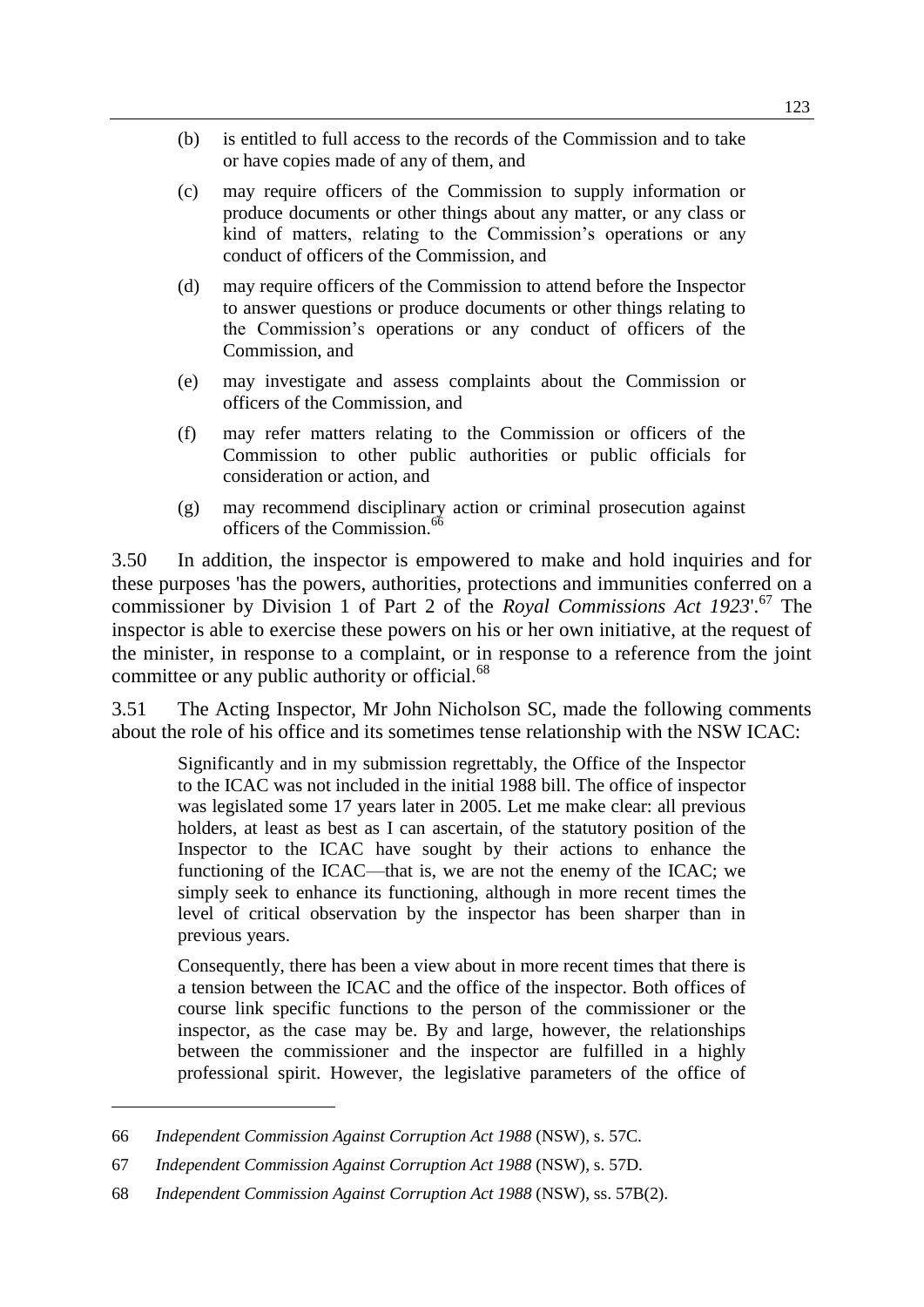inspector, geared as they are to dealing with complaints made in respect of alleged ICAC's abuse of power, maladministration, delay, unreasonable invasions of privacy, impropriety and the like are bound to have the unintended consequence of some tension between an inspector scrutinising the work of the ICAC in response to complaints, particularly where the inspector finds merit in them, and in ICAC using its extraordinary powers focused in enthusiastic pursuit upon the unscrupulous few public officers engaged in undermining public confidence in public administration.<sup>69</sup>

### **Queensland—Crime and Corruption Commission**

3.52 Since the completion of the Commission of Inquiry into Possible Illegal Activities and Associated Police Misconduct—the Fitzgerald Inquiry—in 1989, Queensland has possessed a body focused on investigating public sector corruption. The Criminal Justice Commission (CJC) was established in 1989, on the recommendation of the Fitzgerald Inquiry, and combined the functions of investigating police and public sector misconduct and cooperating with police to investigate organised and major crime.<sup>70</sup>

3.53 The CJC's crime function was removed and vested with the Queensland Crime Commission in 1997. In 2001, however, these two functions were recombined within a new body, the Crime and Misconduct Commission, by the passage of the *Crime and Misconduct Act 2001* (Qld). The Crime and Misconduct Commission was again reformed in 2014 via the *Crime and Misconduct and Other Legislation Amendment Act 2014* (Qld) and became the current Crime and Corruption Commission (Qld CCC). $71$ 

3.54 The Queensland framework also includes the Queensland Integrity Commissioner, established pursuant to the *Integrity Act 2009* (Qld) in 2009, but who operated 'administratively and through previous legislation since about 2000'.<sup>72</sup> The commissioner 'has two distinct roles, providing advice to designated persons and maintaining the Queensland Register of Lobbyists'.<sup>73</sup> This advice extends to 'any ethics or integrity issue, including a conflict of interest issue', but not to legal advice.<sup>74</sup>

3.55 The commissioner, Mr Richard Bingham, informed the committee that where a designated person acts in accordance with the advice he has given, the act provides

<sup>69</sup> Mr Nicholson, Office of the Inspector, *Committee Hansard*, 12 May 2017, p. 37.

<sup>70</sup> Queensland Crime and Corruption Commission (Qld CCC), *History*, http://www.ccc.qld.gov.au/about-the-ccc/history (accessed 17 August 2017).

<sup>71</sup> Qld CCC, *History*, http://www.ccc.qld.gov.au/about-the-ccc/history (accessed 17 August 2017).

<sup>72</sup> Mr Richard Bingham, Queensland Integrity Commissioner, Office of the Queensland Integrity Commissioner, *Committee Hansard*, 15 May 2017, p. 19.

<sup>73</sup> Queensland Integrity Commissioner, *What we do*, https://www.integrity.qld.gov.au/aboutus/what-we-do.aspx (accessed 30 August 2017). A 'designated person' is defined at s. 12 of the *Integrity Act 2009* (Old) and includes a member of the Legislative Assembly; a statutory office holder; and a chief executive of a department of government or a public service office.

<sup>74</sup> Queensland Integrity Commissioner, *What we do*, https://www.integrity.qld.gov.au/aboutus/what-we-do.aspx (accessed 30 August 2017).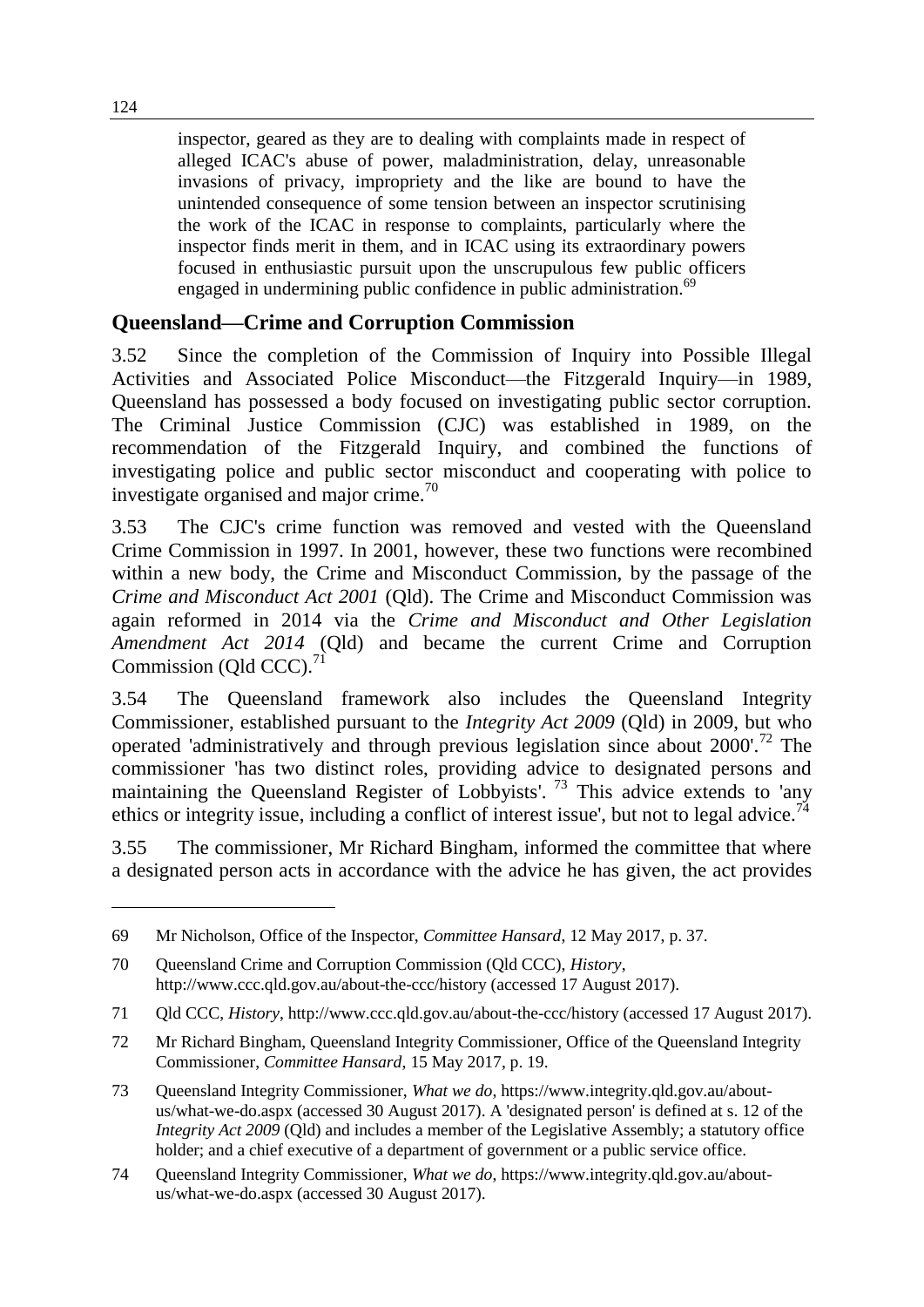for 'a limited protection from civil liability and administrative consequence'.<sup>75</sup> Mr Bingham stated that he was 'not aware of any circumstances in which that has actually occurred', but was 'aware of circumstances in which people use the advice to assist in the public dimensions of a debate about actions that they are involved in'.<sup>76</sup>

#### *Commissioner—appointment and tenure*

3.56 The *Crime and Corruption Act 2001* (Qld) (CC Act (Qld)), establishes a fivemember commission to head the Qld CCC, including a full-time commissioner, who is the chairperson, and four part-time commissioners, one of whom is also the deputy chairperson. The CC Act (Qld) also establishes the position of chief executive officer.<sup>77</sup> The chairperson and deputy chairperson of the commission are required to have served as, or be eligible for appointment as, a judge of the Supreme Court of Queensland or any other state, the High Court of Australia or the Federal Court of Australia.<sup>78</sup> Eligibility for appointment to the remaining commissioner and chief executive officer positions is limited only by a requirement that a person has appropriate 'qualifications, experience or standing'.<sup>79</sup>

3.57 Commissioners and the chief executive officer may only be recommended for appointment by the minister if:

- (a) the Minister has consulted with—
	- (i) the parliamentary committee; and
	- (ii) except for an appointment as chairperson—the chairperson; and
- (b) the nomination is made with the bipartisan support of the parliamentary committee.<sup>80</sup>

3.58 Commissioners and the chief executive officer are appointed for terms not exceeding five years. The chief commissioner and chief executive officer may be reappointed but cannot serve for longer than 10 years in total.<sup>81</sup>

3.59 The provisions governing the termination of a commissioner or chief executive differ from those of other state integrity commissions in that the parliament

<sup>75</sup> Mr Bingham, Office of the Queensland Integrity Commissioner, *Committee Hansard*, 15 May 2017, p. 20.

<sup>76</sup> Mr Bingham, Office of the Queensland Integrity Commissioner, *Committee Hansard*, 15 May 2017, pp. 20–21.

<sup>77</sup> *Crime and Corruption Act 2001* (Qld), s. 223 and s. 223A.

<sup>78</sup> *Integrity Commission Act 2009* (Qld), s. 224.

<sup>79</sup> *Integrity Commission Act 2009*, s. 225.

<sup>80</sup> *Crime and Corruption Act 2001* (Qld), s. 228.

<sup>81</sup> *Crime and Corruption Act 2001* (Qld), s. 231.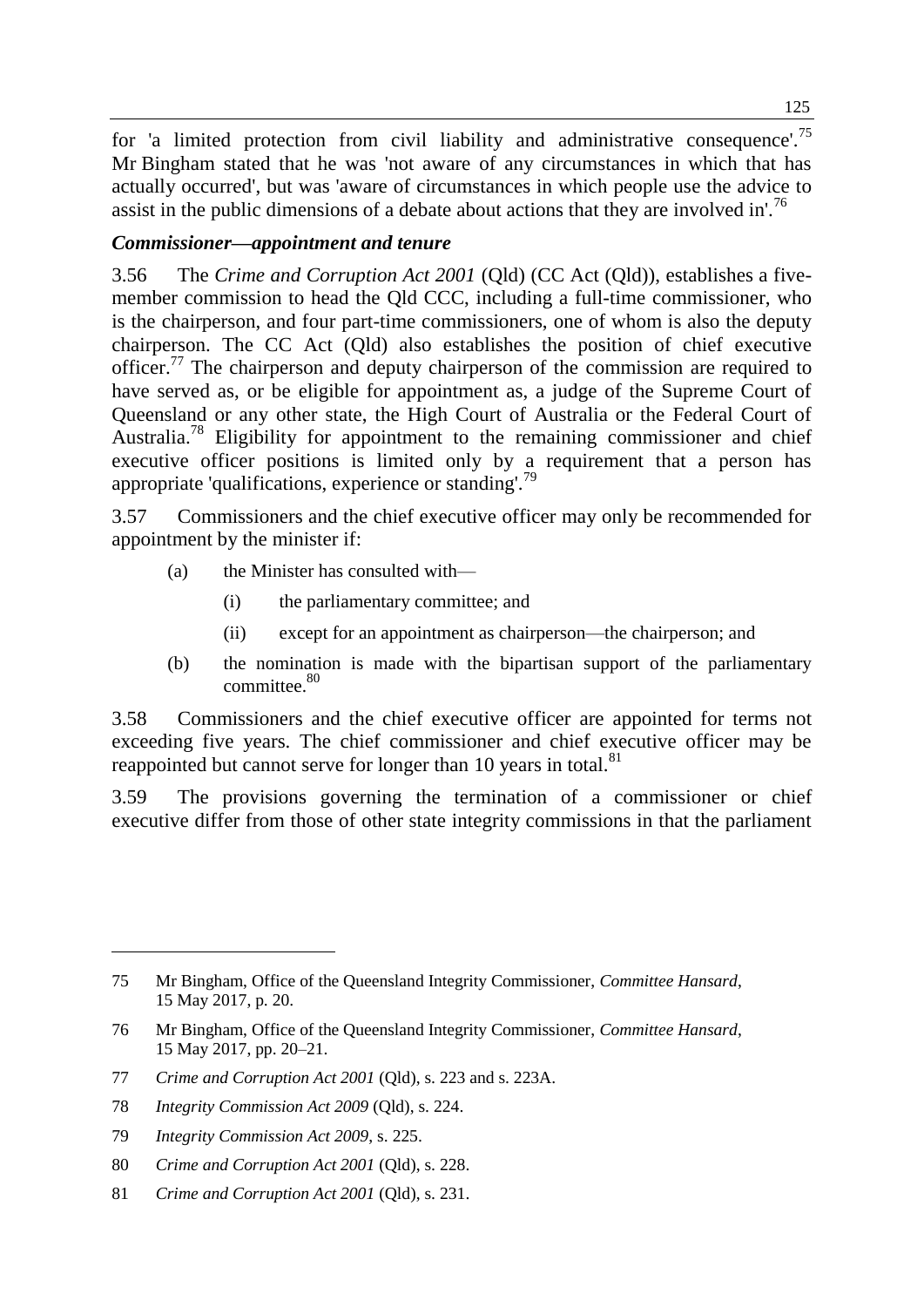is not required to approve of the decision. $82$  The governor in council may terminate a commissioner or chief executive in cases of incapacity and absence without reasonable excuse, and in cases where these officers engage in paid outside employment without the minister's approval. The governor may also terminate an appointment in cases where a recommendation to that effect is made by the Parliamentary Crime and Corruption Committee, with bipartisan support, and this recommendation is subsequently endorsed by a resolution of the Legislative Assembly.<sup>83</sup>

#### *Functions of the commission*

3.60 The CC Act (Qld) divides the Qld CCC's functions into four areas: prevention; crime; corruption; and research, intelligence and other functions.<sup>84</sup> The Qld CCC's prevention function was removed in 2014 but restored in 2016.<sup>85</sup> As the legislation is currently framed, the Qld CCC can fulfil this function in the following ways:

- (a) analysing the intelligence it gathers in support of its investigations into major crime and corruption; and
- (b) analysing the results of its investigations and the information it gathers in performing its functions; and
- (c) analysing systems used within units of public administration to prevent corruption; and
- (d) using information it gathers from any source in support of its prevention function; and
- (e) providing information to, consulting with, and making recommendations to, units of public administration; and
- (f) providing information relevant to its prevention function to the general community; and
- (g) ensuring that in performing all of its functions it has regard to its prevention function; and
- (h) generally increasing the capacity of units of public administration to prevent corruption by providing advice and training to the units and, if asked, to other entities; and
- (i) reporting on ways to prevent major crime and corruption. $86$

86 *Crime and Corruption Act 2001* (Qld), s. 24.

126

<sup>82</sup> See provisions governing removal of a commissioner of the Western Australian Crime and Corruption Commission (WA CCC), the South Australian Independent Commissioner Against Corruption (SA ICAC), the Tasmanian Integrity Commission, the Independent Broad-based Anti-corruption Commission (IBAC) and the NSW ICAC.

<sup>83</sup> *Crime and Corruption Act 2001* (Qld), s. 236.

<sup>84</sup> *Crime and Corruption Act 2001* (Qld), Chapter 2, parts 1 to 4.

<sup>85</sup> The Hon. Ms Yvette D'Ath, Attorney-General, *Legislative Assembly Hansard*, 1 December 2015, p. 2970.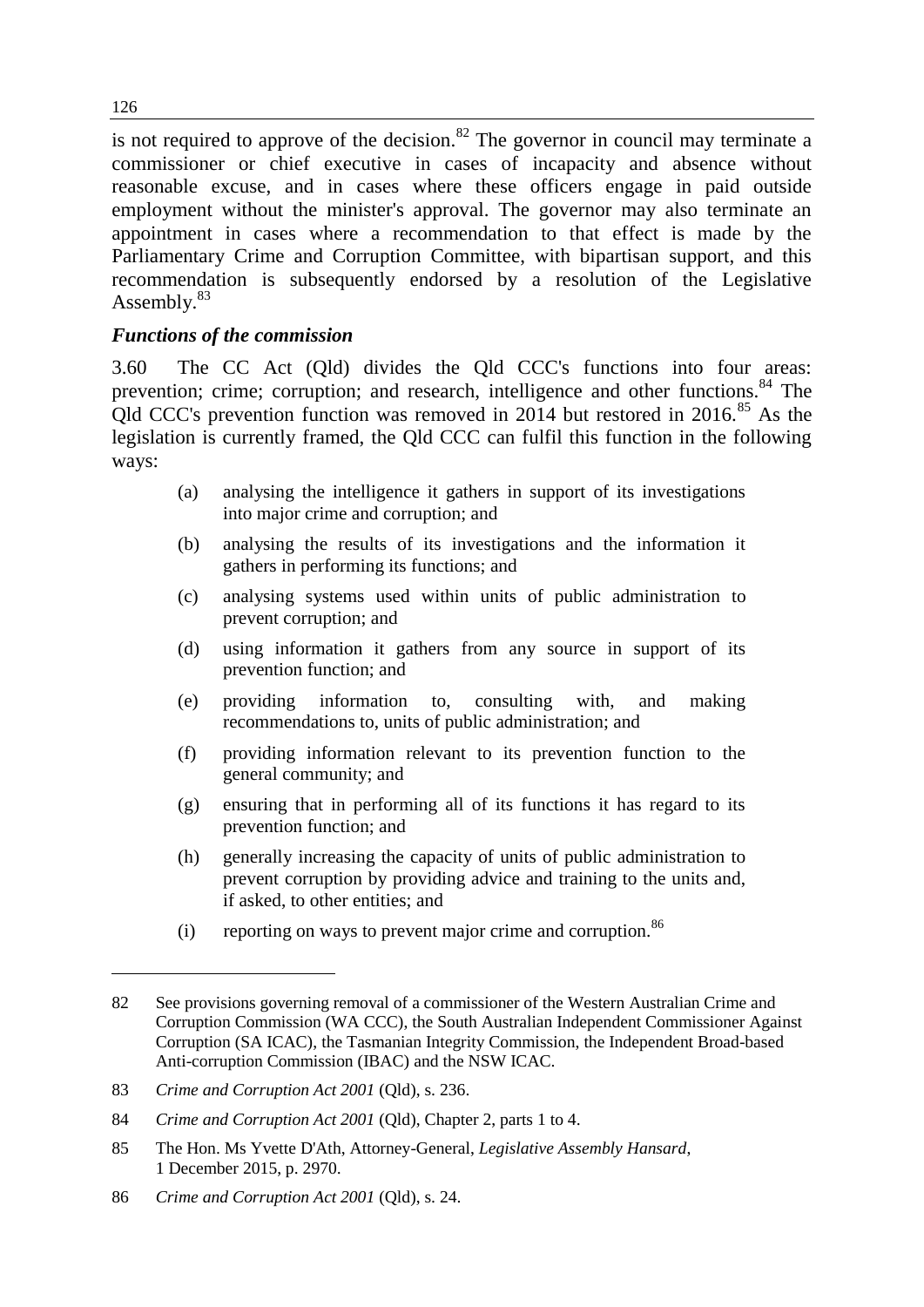3.61 The Qld CCC's crime function is restricted to matters referred to it by the Crime Reference Committee, which is also established under the CC Act (Qld). This committee consists of designated officers of the Qld CCC as well as the commissioner of police, the principal commissioner under the *Family and Child Commission Act 2014*, the CEO of the Australian Criminal Intelligence Commission (ACIC), and two community representatives appointed by the governor in council.<sup>87</sup> During its investigations of major crime, the Qld CCC may gather evidence to support prosecutions, recovery of proceeds of major crimes and the recovery of other property or unexplained wealth. It may also share and receive information with other law enforcement agencies.<sup>88</sup>

3.62 With respect to its corruption function, the CC Act (Qld) includes a statement of the parliament's intention as to how the Qld CCC should operate with respect to other areas of public administration. This statement includes such matters as cooperation, capacity building, devolution and the public interest.<sup>89</sup> The Qld CCC is to perform its corruption function by:

- (a) expeditiously assessing complaints about, or information or matters (also *complaints*) involving, corruption made or notified to it;
- (b) referring complaints about corruption within a unit of public administration to a relevant public official to be dealt with by the public official;
- (c) performing its monitoring role for police misconduct as provided for under section 47(1);
- (d) performing its monitoring role for corrupt conduct as provided for under section 48(1);
- (e) dealing with complaints about corrupt conduct, by itself or in cooperation with a unit of public administration;
- (f) investigating and otherwise dealing with, on its own initiative, the incidence, or particular cases, of corruption throughout the State;
- (g) assuming responsibility for, and completing, an investigation, by itself or in cooperation with a unit of public administration, if the commission considers that action to be appropriate having regard to the principles set out in section 34;
- (h) when conducting or monitoring investigations, gathering evidence for or ensuring evidence is gathered for—
	- (i) the prosecution of persons for offences; or
	- (ii) disciplinary proceedings against persons;

<sup>87</sup> *Crime and Corruption Act 2001* (Qld), s. 278.

<sup>88</sup> *Crime and Corruption Act 2001* (Qld), s. 26.

<sup>89</sup> *Crime and Corruption Act 2001* (Qld), s. 34.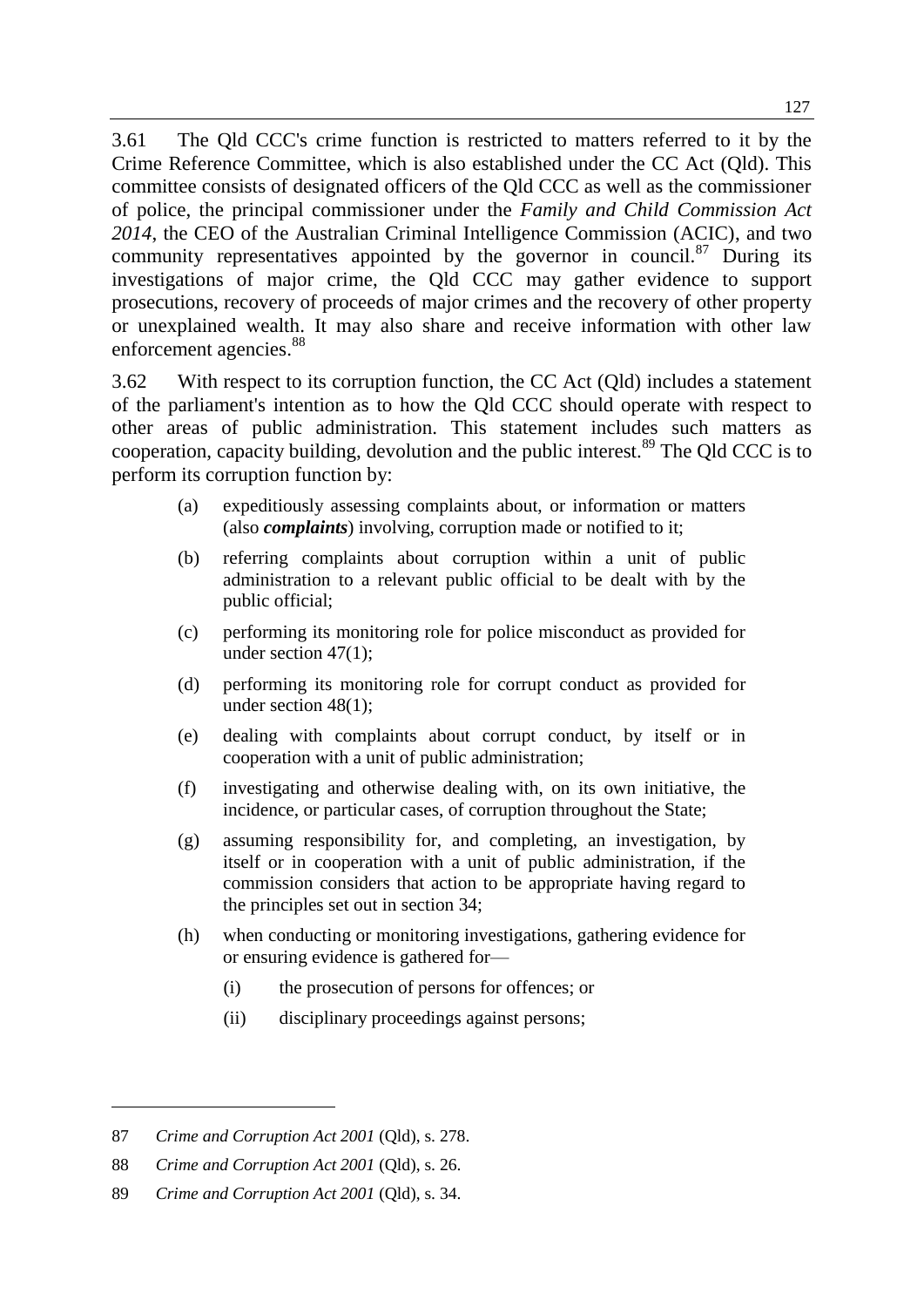- (i) assessing the appropriateness of systems and procedures adopted by a unit of public administration for dealing with complaints about corruption;
- (j) providing advice and recommendations to a unit of public administration about dealing with complaints about corruption in an appropriate way.

3.63 The remaining functions assigned to the Qld CCC include undertaking research to support its functions, including research into police operations and powers; undertaking intelligence activities where this is authorised by the Crime Reference Committee; witness protection activities; and civil confiscation functions.<sup>90</sup>

3.64 The desirability of combining serious and organised crime functions with corruption functions, as is currently the case with the Qld CCC, was a subject of contention in evidence before the committee. Professor A.J. Brown suggested that ideally these functions should be separated into distinct bodies:

…in Queensland experience of the crime commission having been separated out and put back in, the institution itself has found ways to manage that combination of roles. [It] is still fairly high risk. The reason for putting it in there was that the Fitzgerald inquiry pointed to the links between corruption and organised crime and therefore that the investigation of them could travel together. I am sure that is still the case to some degree and provides some advantage, but I think the potential conflict of interest of the commission in its anticorruption function having to oversee itself in relation to its serious and organised crime investigative functions is a very big risk. $91$ 

3.65 Professor Brown also suggested that the combination of these two functions made it possible for the government to effectively erode the anti-corruption function by prioritising the crime function 'in terms of political mandate, legislative authority, legislative obligations, resources'. $92$ 

3.66 The Chief Executive Officer of the Qld CCC, Mr Forbes Smith, stated that he believed the manner in which the two functions had been combined within one agency had been legislatively 'a bit clumsy', but that the organisation was well advanced in addressing threats posed by the development of silos and cultural differences.<sup>93</sup>

<sup>90</sup> *Crime and Corruption Act 2001* (Qld), Part 4.

<sup>91</sup> Professor A.J. Brown, Program Leader, Centre for Governance and Public Policy, Griffith University (Griffith University), *Committee Hansard*, 15 May 2015, p. 10.

<sup>92</sup> Professor Brown, Griffith University, *Committee Hansard*, 15 May 2015, p. 10.

<sup>93</sup> Mr Forbes Smith, Chief Executive Officer, Qld CCC, *Committee Hansard*, 15 May 2015, p. 13.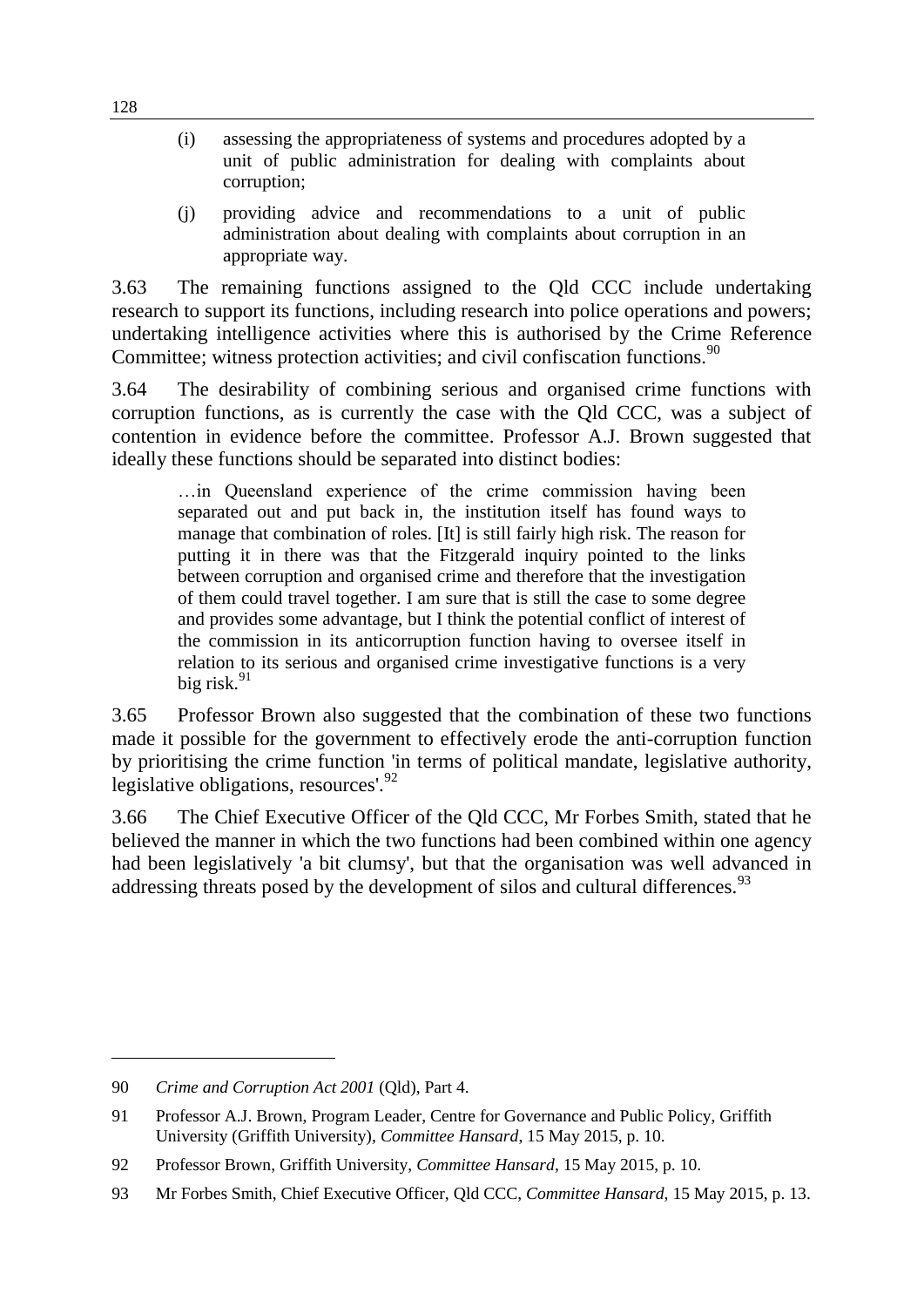#### *Definition of corruption and jurisdiction*

3.67 The Qld CCC investigates reports of corrupt conduct involving Queensland public sector agencies, with a focus on more serious or systemic corrupt conduct.<sup>94</sup> The CC Act (Qld) contains the following definition of 'corrupt conduct':

(1) *Corrupt conduct* means conduct of a person, regardless of whether the person holds or held an appointment, that—

- (a) adversely affects, or could adversely affect, directly or indirectly, the performance of functions or the exercise of powers of—
	- (i) a unit of public administration; or
	- (ii) a person holding an appointment; and
- (b) results, or could result, directly or indirectly, in the performance of functions or the exercise of powers mentioned in paragraph (a) in a way that—
	- (i) is not honest or is not impartial; or
	- (ii) involves a breach of the trust placed in a person holding an appointment, either knowingly or recklessly; or
	- (iii) involves a misuse of information or material acquired in or in connection with the performance of functions or the exercise of powers of a person holding an appointment; and
- (c) is engaged in for the purpose of providing a benefit to the person or another person or causing a detriment to another person; and
- (d) would, if proved, be—
	- (i) a criminal offence; or
	- (ii) a disciplinary breach providing reasonable grounds for terminating the person's services, if the person is or were the holder of an appointment.<sup>95</sup>

3.68 The Queensland Police Service is subject to the above provisions regarding corrupt conduct as well as additional provisions dealing specifically with police misconduct. The CC Act (Qld) defines 'police misconduct' as:

*…*conduct, other than corrupt conduct, of a police officer that—

- (a) is disgraceful, improper or unbecoming a police officer; or
- (b) shows unfitness to be or continue as a police officer; or

<sup>94</sup> Queensland Crime and Corruption Committee, *What the CCC investigates*, http://www.ccc.qld.gov.au/corruption/what-the-ccc-investigates (accessed 22 August 2017).

<sup>95</sup> *Crime and Corruption Act 2001* (Qld), ss. 15(1).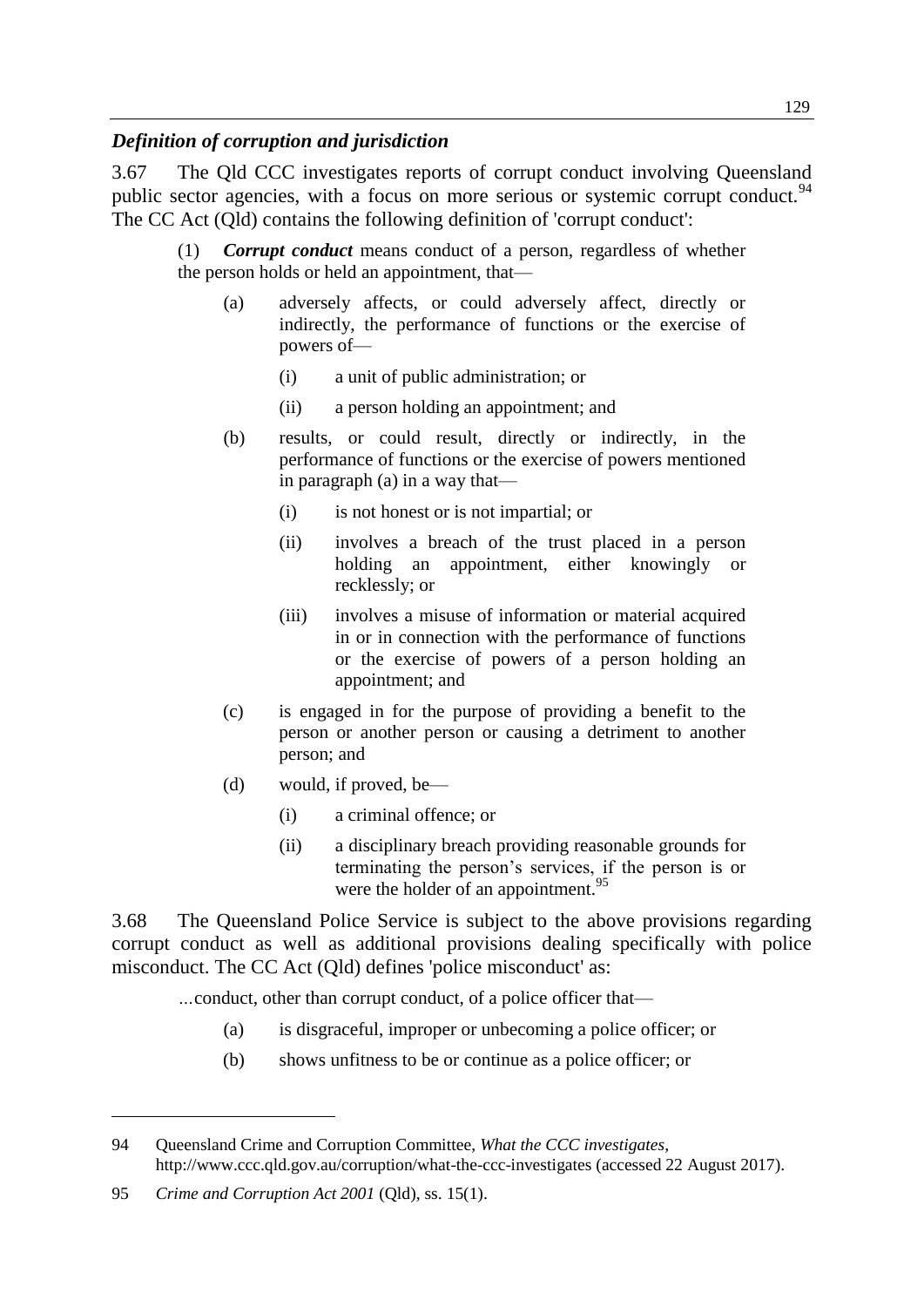(c) does not meet the standard of conduct the community reasonably expects of a police officer.<sup>96</sup>

3.69 Complaints about behaviour that falls into the category of misconduct are generally dealt with by the commissioner of police; however, the Qld CCC plays a monitoring role with respect to police misconduct investigations and has the power to assume responsibility for and complete an investigation.<sup>97</sup>

3.70 The CC Act (Qld) also includes a list of activities that could constitute corrupt conduct; however, this list is not exhaustive and does not limit the above definition.<sup>98</sup> The CC Act (Qld) explicitly states that 'corrupt conduct' is not limited to conduct by people who currently hold or have held positions in public administration.

3.71 The Qld CCC stated in its submission that this definition of 'corrupt conduct' is quite complex. It summarised the definition in the following way:

It is conduct by any person that could result in a lack of probity in, and could adversely affect, the performance of functions or exercise of powers by the public sector. The conduct must also be of a kind which, if established, would amount to either a criminal offence or, if the person worked (or had worked) in the public sector, a disciplinary breach providing reasonable grounds for dismissal.

The definition also captures the conduct of private individuals who seek to corrupt public officers (current or future). However, the definition does not capture criminal conduct by private entities which seriously and adversely affect the public sector but not in ways that would compromise the integrity of public officials.<sup>99</sup>

3.72 In the opinion of the Qld CCC, this definition could be improved by:

…including in certain categories of public administration, conduct of a person (whether or not a public official) that could impair public confidence in that administration. Similarly, the CCC considers that the principles for performing anti-corruption functions should include the investigation of matters connected with perceived corruption and any matter referred to the anti-corruption agency by parliament.<sup>100</sup>

3.73 The Qld CCC suggested that these alterations would capture certain conduct that, at present, is excluded from its remit—for example, 'collusive tendering; fraud in or in relation to applications for licences, permits, approvals or clearances under statutes designed to protect health and safety or designed to facilitate the management and commercial exploitation of natural resources; dishonestly obtaining or assisting or benefiting from the payment or application of public funds or the disposition of public

<sup>96</sup> *Crime and Corruption Act 2001* (Qld), Schedule 2.

<sup>97</sup> *Crime and Corruption Act 2001* (Qld), s. 47.

<sup>98</sup> *Crime and Corruption Act 2001* (Qld), s. 15.

<sup>99</sup> Qld CCC, *Submission 36*, pp. 4–5.

<sup>100</sup> Qld CCC, *Submission 36*, p. 5.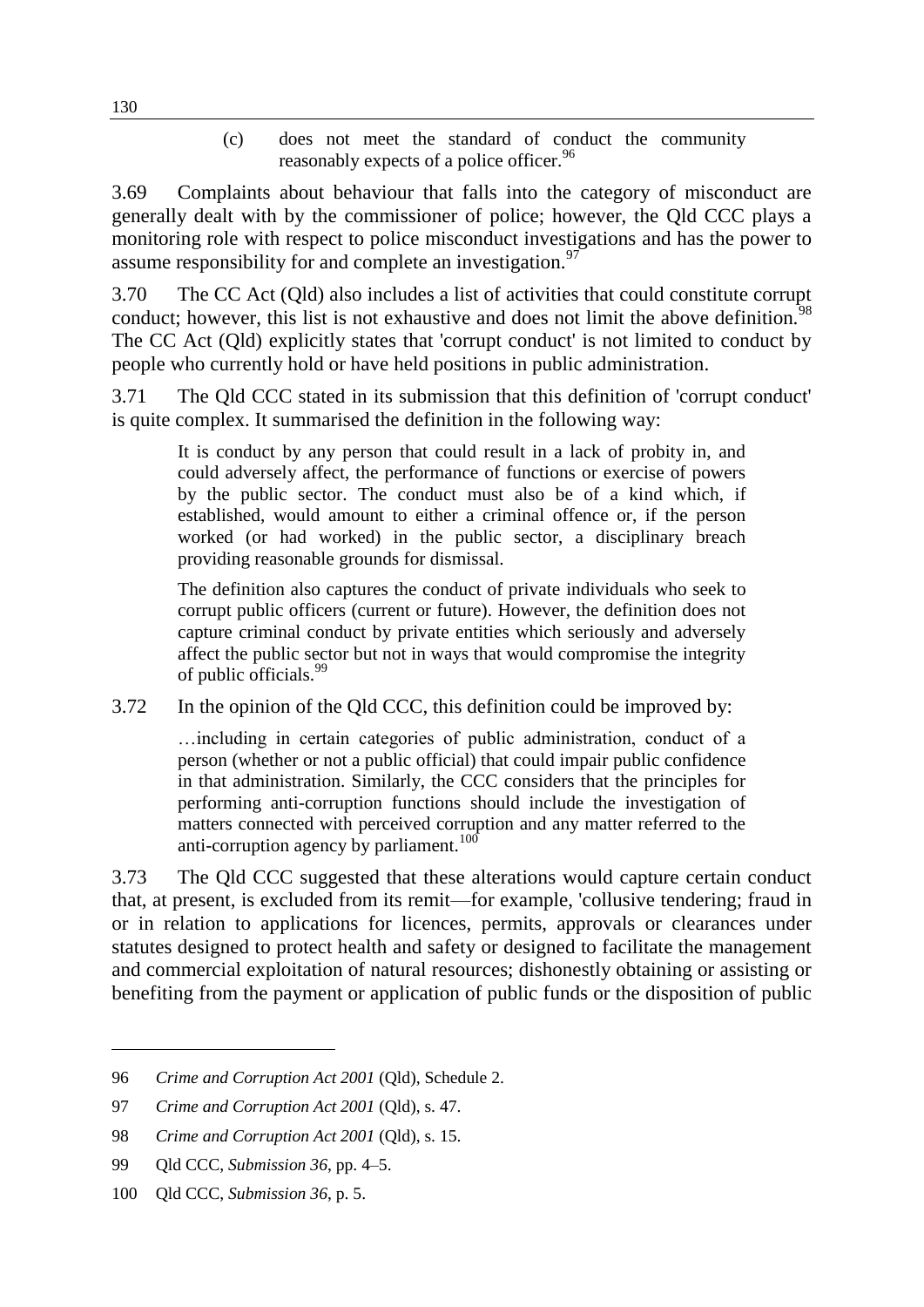assets for private advantage; defrauding the revenue; and fraudulently obtaining or retaining employment as a public official.'<sup>101</sup>

3.74 The Australia Institute criticised paragraph 15(1)(d) of the definition of 'corrupt conduct' in the CC Act (Qld) on the grounds that the requirement that the conduct, if proved, amount to a criminal offence or grounds for termination of employment establishes too high a threshold for the commencement of corruption investigations. In particular, the Australia Institute highlighted that state and local elected officials only fall within the Qld CCC's jurisdiction in cases where corrupt conduct would, if proven, amount to a criminal offence.<sup>102</sup>

3.75 The Queensland government introduced the *Crime and Corruption and Other Legislation Amendment Bill 2017* on 23 March 2017. This bill includes proposed changes to the definition of corrupt conduct in the CC Act (Qld). The explanatory notes to the bill state that it will:

…(i) simplify the definition of 'corrupt conduct' to assist UPAs [units of public administration] in their interpretation and understanding; and (ii) widen the definition to include conduct of a person that impairs or could impair public confidence in public administration, consistent with the Commission's overriding responsibility to promote public confidence in the integrity of the public sector. The amendments to widen the definition of 'corrupt conduct' are similar to recent changes in both New South Wales (NSW) and Victoria.

More broadly, the Bill also expands the Commission's investigative jurisdiction with respect to corrupt conduct. This will provide the Commission with greater scope to reduce the opportunities and incentives for corrupt conduct in the Queensland public sector and allow it to more proactively address corruption risks.<sup>103</sup>

3.76 This bill appears to address, among other matters, the concerns of the Qld CCC cited above that it is currently restricted in its ability to address such matters as collusive tendering and fraud. The Australia Institute criticised the provisions of the bill, arguing that the proposed alterations to the definition of corrupt conduct 'weakens rather than strengthens, the CCC'.<sup>104</sup>

3.77 The committee discussed with the Chief Executive Officer of the Qld CCC the requirement that complaints be made by way of a statutory declaration, which was in place from 2014 to 2016. Mr Smith provided the following explanation of this now superseded measure:

The previous state government required that complainants put a complaint in by way of a statutory declaration. That was designed to reduce the

<sup>101</sup> Qld CCC, *Submission 36*, p. 5, fn. 16.

<sup>102</sup> AI, *Submission 14*, p. 9; see also, Qld CCC, *What the CCC investigates*, http://www.ccc.qld.gov.au/corruption/what-the-ccc-investigates (accessed 22 August 2017).

<sup>103</sup> Crime and Corruption and Other Legislation Amendment Bill 2017, Explanatory notes, p. 2.

<sup>104</sup> AI, *Submission 14*, Attachment 1, pp. 6–7.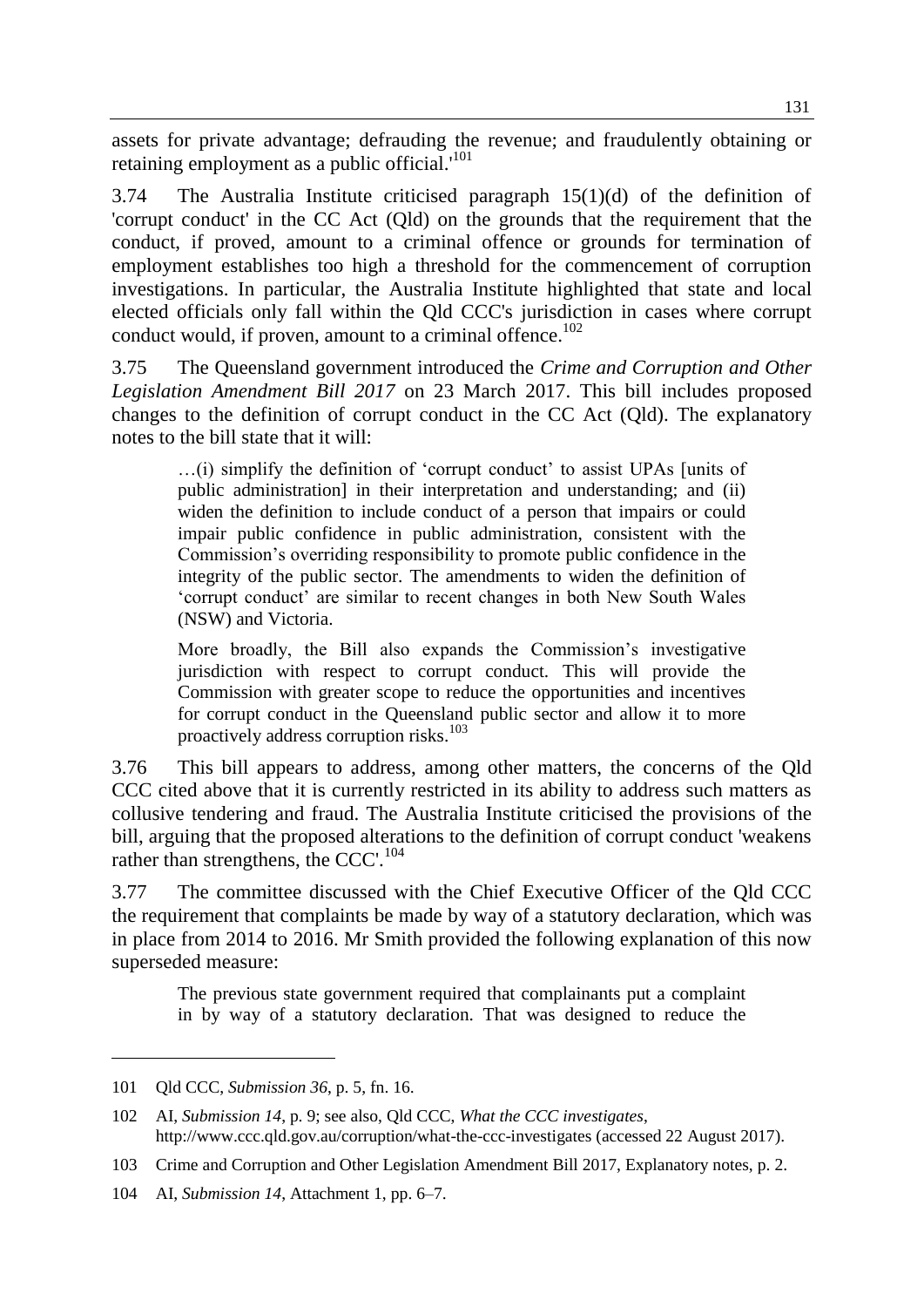number of complaints that we were receiving, effectively by making people have to go to significantly greater effort to make their complaint. That resulted in quite a marked fall in complaints to our office. The current government rescinded that requirement, and I think it is probably no coincidence that our complaints have started to increase again.<sup>10</sup>

3.78 Mr Smith further explained his opposition to such measures designed to make it more onerous to lodge complaints:

I am very strongly against that. I think it is important to realise that we are a commission for, in our case, all Queensland, and not everybody has the capacity or ability to make a statutory declaration. They should be able to either write a letter or ring us. I think in all complaints agencies the approach agency is that you should make making a complaint as easy as possible. If that leads to frivolous complaints being made, we will just deal with them in the course of business and through education of the public.<sup>106</sup>

#### *Powers*

 $\overline{a}$ 

3.79 The Qld CCC possesses a range of special powers to enable it to fulfil its corruption and crime functions. Due to the fact that the crime function was separated from the Qld CCC for a period, the tests that apply to the use of some powers differ between the crime and corruption functions.<sup>107</sup>

3.80 In addition to dealing with complaints about corrupt conduct, either by itself or in cooperation with other public sector bodies, the Qld CCC is able to conduct corruption investigations on its own initiative.<sup>108</sup> However, before it may begin an investigation under its crime function, the Qld CCC must first receive a reference from the Crime Reference Committee, the establishment and composition of which is described above.<sup>109</sup>

3.81 The Qld CCC summarises its investigative powers as follows:

The CCC's investigative powers include search, surveillance and seizure powers as well as the power to conduct coercive hearings that compel people to attend and give evidence, and to produce documents and other material. Where we conduct joint investigations with other agencies, we use these powers as well as our expertise in intelligence, financial analysis, forensic computing and covert investigative techniques.<sup>110</sup>

3.82 The Qld CCC is also able to conduct controlled operations; however, it must first obtain the approval of the Controlled Operations Committee, which is established under section 232 of the *Police Powers and Responsibilities Act 2000* (Qld). This

<sup>105</sup> Mr Smith, Qld CCC, *Committee Hansard*, 15 May 2017, p. 14.

<sup>106</sup> Mr Smith, Qld CCC, *Committee Hansard*, 15 May 2017, p. 14.

<sup>107</sup> Mr Smith, Qld CCC, *Committee Hansard*, 15 May 2017, p. 13.

<sup>108</sup> *Crime and Corruption Act 2001* (Qld) para. 35(1)(e) and para. 35(1)(f).

<sup>109</sup> *Crime and Corruption Act 2001* (Qld) s. 25 and s. 26.

<sup>110</sup> Qld CCC, *Annual Report 2015–16*, p. 12.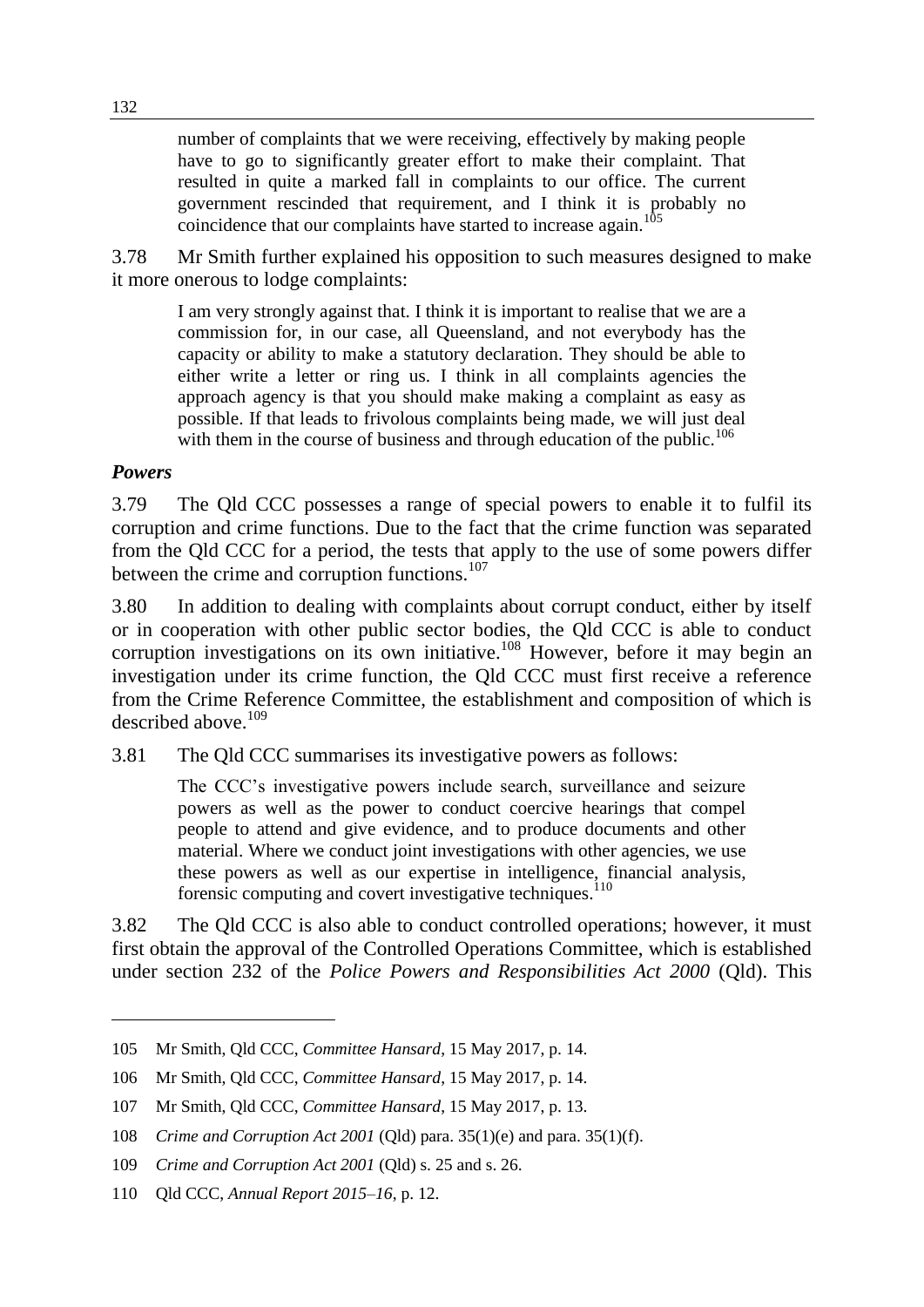committee consists of the commissioner of police, the chairperson of the Qld CCC and an independent member, who must be a retired supreme or district court judge. The chairperson of the Qld CCC is able to grant applications made by officers to acquire and use assumed identities, having regard to matters such as necessity and the risk of abuse $^{111}$ 

3.83 As mentioned above, the Qld CCC is empowered to hold hearings. The CC Act (Qld) states that '[g]enerally, a hearing is not open to the public'.<sup>112</sup> However, the legislation establishes a number of conditions under which the commission may make a decision to open a hearing to the public. The commission may open a crime investigation hearing to the public if it 'considers opening the hearing will make the investigation to which the hearing relates more effective and would not be unfair to a person or contrary to the public interest'.<sup>113</sup> In the case of a witness protection function hearing, the commission must consider that a public hearing would not 'threaten the security of a protected person or the integrity of the witness protection program or other witness protection activities of the commission'. In all other cases, the commission may open a hearing to the public if it 'considers closing the hearing to the public would be unfair to a person or contrary to the public interest'.<sup>114</sup>

3.84 The Chief Executive Officer of the Qld CCC, Mr Smith, made the following comments in relation to the commission's approach to holding public hearings:

I think the commission's position is: we certainly, in the appropriate circumstances, think that public hearings are very important. In fact, we have recently had some in the area of local government, but they are to be used carefully, not routinely, and in the right case. It is very hard to apply a general rule about when you should have them. They are, perhaps, not quite the exception to the rule but are certainly to be used fairly rarely, and that is because of the act.<sup>115</sup>

3.85 Mr Smith informed the committee that decisions taken by the five-member commission to hold public hearings are generally unanimous. He stated that he believed a majority decision would be effective but, in practice, 'the commission is more comfortable in making important decisions like this when they are all in agreement'.<sup>116</sup>

3.86 The Parliamentary Crime and Corruption Commissioner, Ms Carmody, made the following comments about the dangers of public hearings:

I am very strong on the view that private hearings should be the preferred way to go, with public hearings only in certain specified situations. We

<sup>111</sup> *Crime and Corruption Act 2001* (Qld), s. 146S and s. 146T.

<sup>112</sup> *Crime and Corruption Act 2001* (Qld), ss. 177(1).

<sup>113</sup> *Crime and Corruption Act 2001* (Qld), ss. 177(1).

<sup>114</sup> *Crime and Corruption Act 2001* (Qld), ss. 177(2).

<sup>115</sup> Mr Smith, Qld CCC, *Committee Hansard*, 15 May 2017, p. 13.

<sup>116</sup> Mr Smith, *Committee Hansard*, 15 May 2017, p. 17.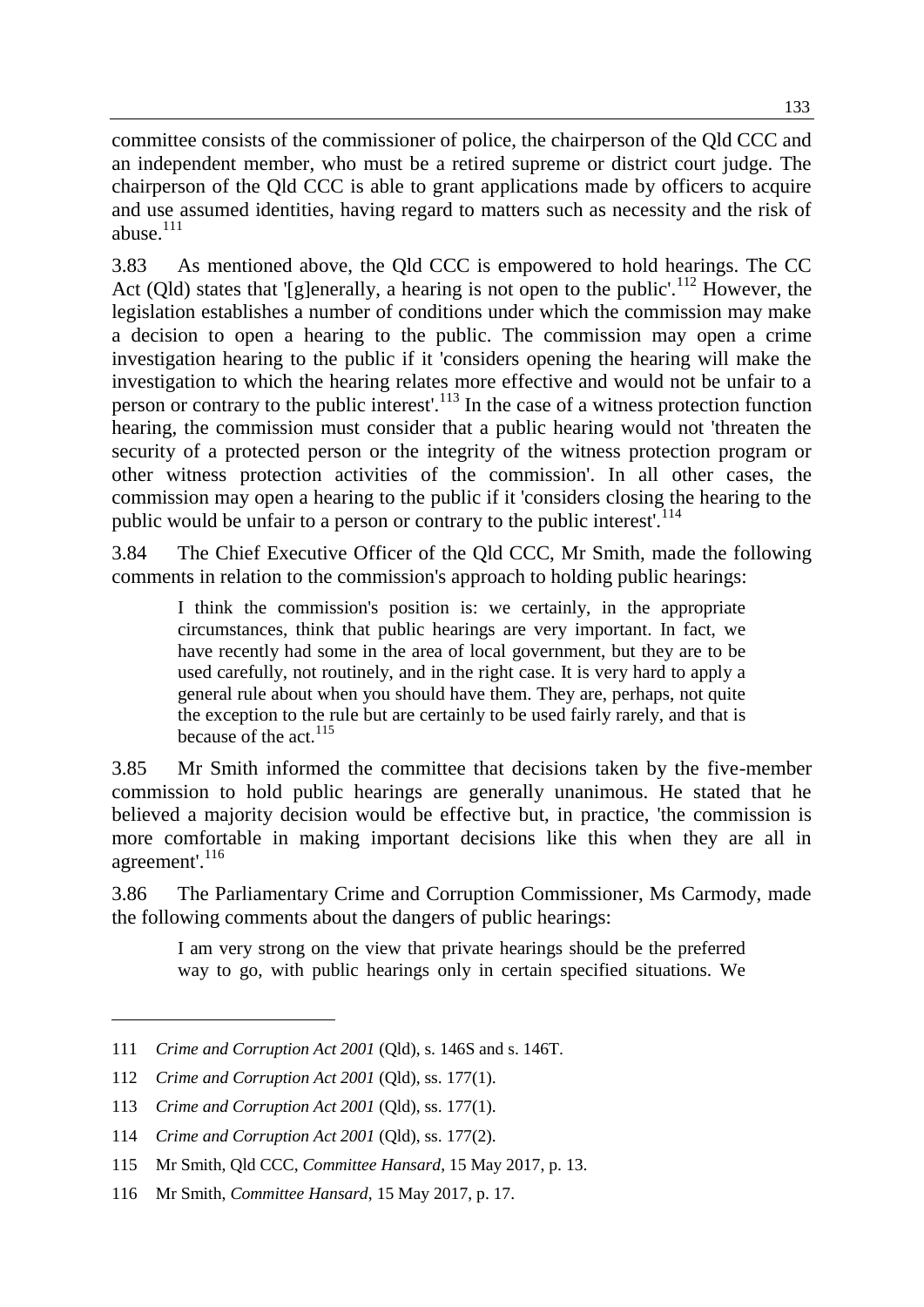have to remember that in Australia our ultimate rule of law is that you are innocent until you are proven guilty. To have people paraded through the media, and accusations and allegations made against them, so their careers, livelihood and families are completely destroyed, should not be done lightly, by public hearings. $^{117}$ 

3.87 With regard to the limits of its powers, the Qld CCC makes the following points:

The CCC is not a court. Even when it investigates a matter, it cannot determine guilt or discipline anyone. In the context of a crime investigation, the CCC can have people arrested, charged and prosecuted. As a result of a corruption investigation, it can refer matters to the Director of Public Prosecutions with a view to criminal prosecution, to the Queensland Civil and Administrative Tribunal to consider action warranted, or to a CEO to consider disciplinary action.<sup>118</sup>

3.88 The power of the Qld CCC to itself commence a prosecution, mentioned above, is limited to bringing prosecutions for corrupt conduct in disciplinary proceedings in the Queensland Civil and Administrative Tribunal (QCAT).<sup>119</sup> The CC Act (Qld) defines the orders QCAT may make if it finds that corrupt conduct has been proved:

- (1) QCAT may, on a finding of corrupt conduct being proved against a prescribed person, order that the prescribed person—
	- (a) be dismissed; or
	- (b) be reduced in rank or salary level; or
	- (c) forfeit, or have deferred, a salary increment or increase to which the prescribed person would ordinarily be entitled; or
	- (d) be fined a stated amount that is to be deducted from—
		- (i) the person's periodic salary payment in an amount not more than an amount equal to the value of 2 penalty units per payment; or
		- (ii) the person's monetary entitlements, other than superannuation entitlements, on termination of the person's service.

<sup>117</sup> Ms Karen Carmody, Parliamentary Crime and Corruption Commissioner, Office of the Parliamentary Crime and Corruption Commissioner (OPCCC), *Committee Hansard*, 15 May 2017, p. 26.

<sup>118</sup> Qld CCC, *Special Powers*, http://www.ccc.qld.gov.au/about-the-ccc/powers (accessed 23 August 2017).

<sup>119</sup> *Crime and Corruption Act 2001* (Qld), s. 50.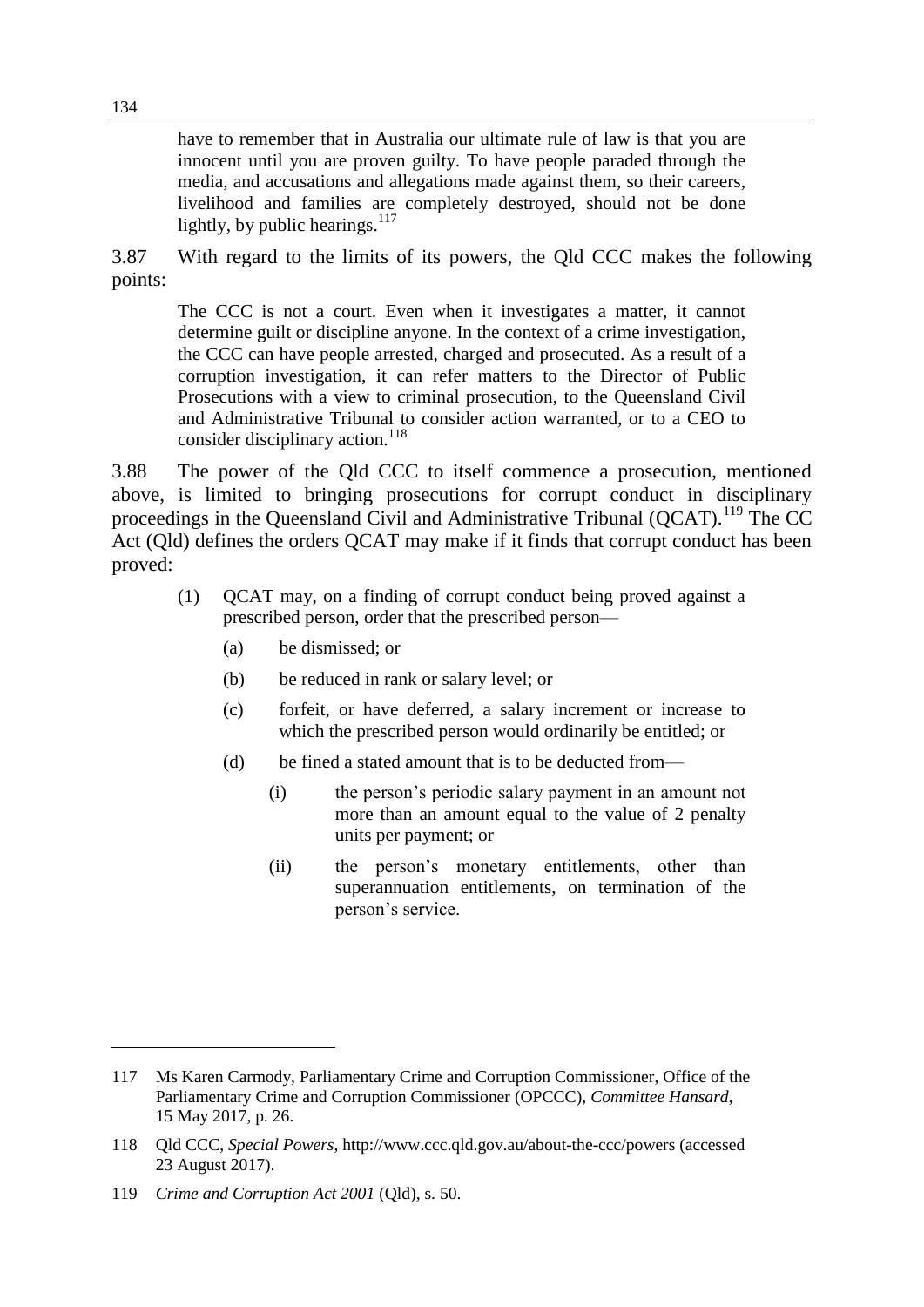(2) In deciding the amount for subsection  $(1)(d)(ii)$ , QCAT may have regard to the value of any gain to the prescribed person from the person's corrupt conduct.<sup>120</sup>

#### *Oversight*

 $\overline{a}$ 

3.89 The Qld CCC is subject to the scrutiny of the Parliamentary Crime and Corruption Committee (PCCC), which is established under Part 3 of the CC Act (Qld). The PCCC is a seven-member committee which must include four members nominated by the Leader of the House and three members nominated by the Leader of the Opposition. The chair of the PCCC must be nominated by the Leader of the House. Despite this requirement, the present chair of the committee is a member of the opposition rather than the government.<sup>121</sup>

3.90 The principal functions of the PCCC are:

- to monitor and review the performance of the functions, and the structure of the Crime and Corruption Commission (CCC or the Commission);
- to report to Parliament on matters relevant to the Commission; and
- to participate in the appointment of Commissioners and the Chief Executive Officer of the Commission.<sup>122</sup>

3.91 The committee is granted a number of powers under the CC Act (Qld), including the ability to: direct the Qld CCC to undertake a corruption investigation into a matter; to receive complaints about the Qld CCC and, among other responses, refer such complaints to other law enforcement agencies, the parliamentary commissioner or the director of public prosecutions; and to issue guidelines to the Qld CCC about its conduct and activities. Each of these powers is only effective if it is exercised with bipartisan support and any guidelines issued by the committee are disallowable by the Legislative Assembly.<sup>123</sup> A further power granted to the committee is the ability to 'appoint persons having special knowledge or skill to help the committee perform its functions'.<sup>124</sup>

3.92 The CC Act (Qld) also establishes a part-time Parliamentary Crime and Corruption Commissioner as an officer of the parliament. The commissioner must either have served or be qualified to serve as a judge of the Supreme Court of Queensland, the Supreme Court of another state, the High Court or the Federal Court.

<sup>120</sup> *Crime and Corruption Act 2001* (Qld), s. 291I; see discussion at Gilbert + Tobin, *Submission 19* [2016], p. 35.

<sup>121</sup> *Crime and Corruption Act 2001* (Qld), s. 300; the current chair of the Parliamentary Crime and Corruption Committee is the Hon. Lawrence Springborg MP.

<sup>122</sup> Queensland Parliament, *Parliamentary Crime and Corruption Committee—overview*, https://www.parliament.qld.gov.au/work-of-committees/committees/PCCC# (accessed 23 August 2017).

<sup>123</sup> *Crime and Corruption Act 2001* (Qld), s. 294 to s. 296.

<sup>124</sup> *Crime and Corruption Act 2001* (Qld), para. 293(2)(a).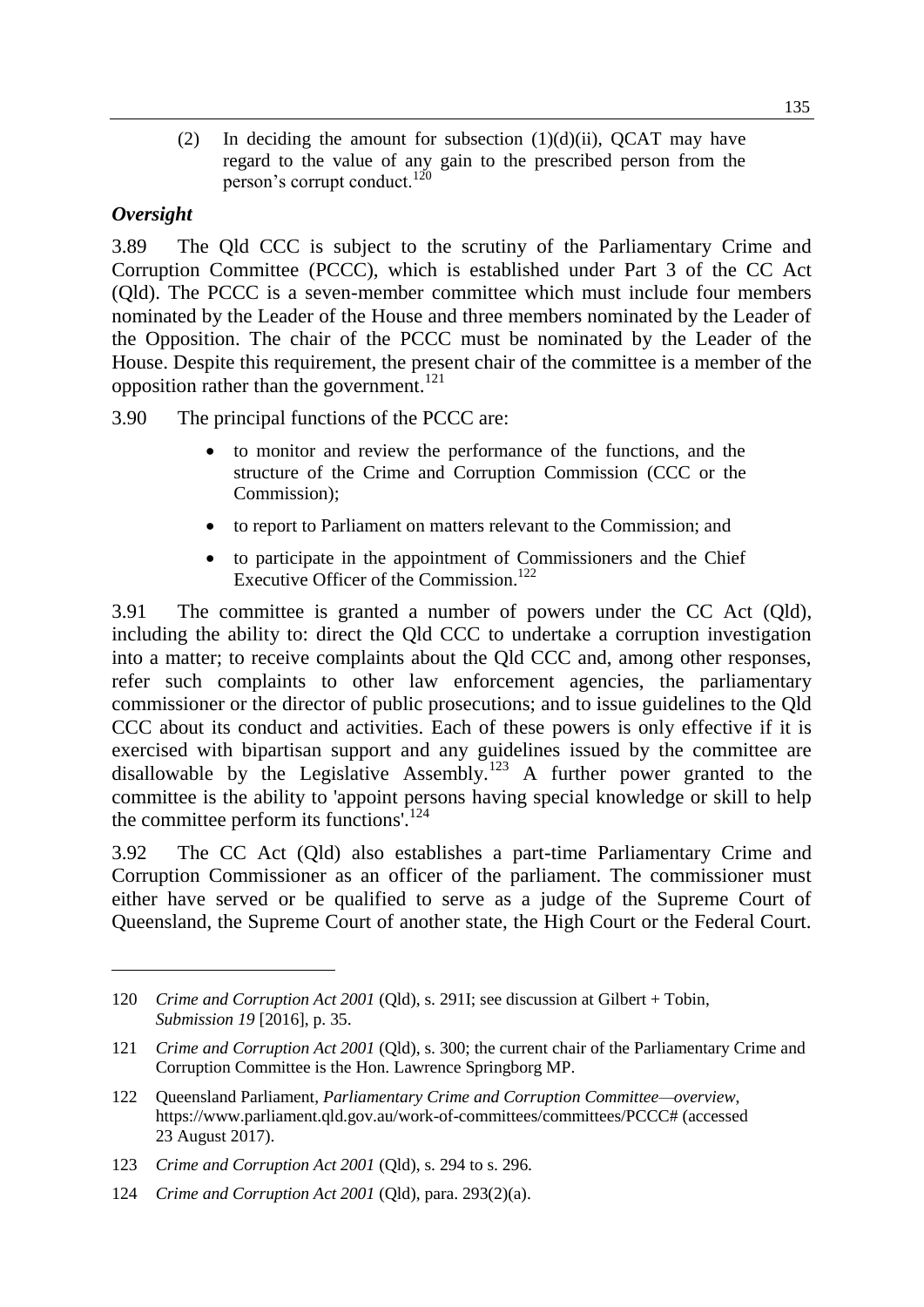The commissioner is appointed by the Speaker subject to the bipartisan approval of the PCCC. The commissioner may be removed from office by the governor in council, with the bipartisan support of the PCCC, on grounds of incapacity or if found guilty of conduct that would warrant dismissal from the public service. The governor may also remove the commissioner on the basis of the bipartisan support of the PCCC for such action accompanied by a resolution of the Legislative Assembly.<sup>125</sup>

3.93 The functions of the Parliamentary Crime and Corruption Commissioner are as follows:

- Audit records kept by the Commission and operational files and accompanying documentary material held by the Commission, including current sensitive operations.
- Investigate, including by accessing operational files of the Commission to which the committee is denied access, complaints made against, or concerns expressed about, the conduct or activities of the Commission or a Commission Officer.
- Independently investigate allegations of possible unauthorised disclosure of information or other material that, under the *Crime and Corruption Act*, is confidential.
- Inspect the register of confidential information kept under the Act to verify the Commission's reasons for withholding information from the committee.
- Review reports by the Commission to the committee to verify their accuracy and completeness, particularly in relation to an operational matter.
- Report, and make recommendations, to the committee on the results of performing the functions above.
- Perform other functions the committee considers necessary or  $desirable.<sup>126</sup>$

3.94 The Office of the Parliamentary Crime and Corruption Commissioner currently consists of only the commissioner and a principal legal officer. The office's current principal legal officer, Mr Mitchell Kunde, informed the committee that the office was initially created in 1997 because the parliamentary oversight committee had 'found access to operational material was difficult and problematic. So the role of the parliamentary commissioner was created as the investigative arm of the committee'.<sup>127</sup> He also provided the following assessment on the accountability

<sup>125</sup> *Crime and Corruption Act 2001* (Qld), Part 4, divisions 1 and 2.

<sup>126</sup> Queensland Parliament, *Parliamentary Crime and Corruption Committee—overview*, https://www.parliament.qld.gov.au/work-of-committees/committees/PCCC# (accessed 23 August 2017).

<sup>127</sup> Mr Mitchell Kunde, Principal Legal Officer, OPCCC, *Committee Hansard*, 15 May 2017, p. 28.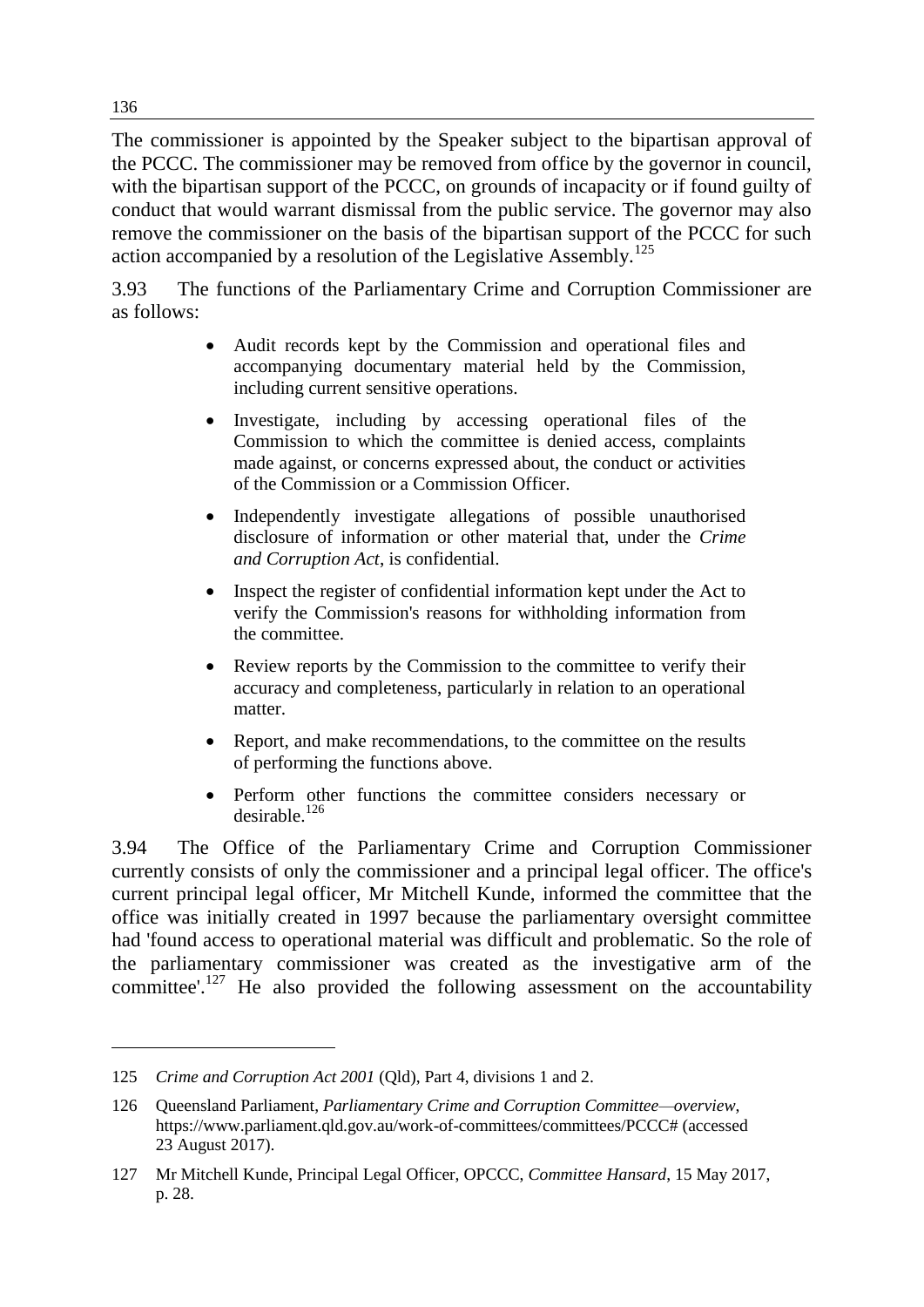structure involving the Qld CCC, the PCCC and the Parliamentary Crime and Corruption Commissioner:

It is a useful structure, and I think this office is a very useful office, because we focus only on the CCC, and so we can look at every application for warrant, every warrant that they have and every application for a listening device, and we can make sure that they have done those properly and processed all of the things that they need to do. The parliamentary committee oversighting the CCC, and then this office as an investigative arm of the parliamentary committee, is, I think, an ideal model.<sup>128</sup>

3.95 Mr Kunde also identified complaints about unauthorised leaks of confidential information from the Qld CCC and complaints about the extent of investigations undertaken by the Qld CCC as the most common types of complaints received by the office.<sup>129</sup>

3.96 The Parliamentary Crime and Corruption Commissioner, Ms Karen Carmody, noted that the powers of her role are similar to those of the NSW ICAC Inspector, but that these powers 'have been very rarely used to the extent that they could be'.<sup>130</sup>

#### **Western Australia—Corruption and Crime Commission**

3.97 The Western Australian Corruption and Crime Commission (WA CCC) commenced operation in January 2004, after the passage of the *Corruption and Crime Act 2003* (WA). Upon its establishment, the WA CCC was required to take over investigations and outstanding case files and complaints from the Kennedy Royal Commission into corrupt or criminal conduct by the Western Australia Police and the existing Anti-Corruption Commission.<sup>131</sup> The *Corruption and Crime Act 2003* was amended multiple times in subsequent years and became, on 1 July 2015, the *Corruption, Crime and Misconduct Act 2003* (CCM Act (WA)). This change in name reflects the fact that the amended act gives the Western Australian Public Service Commissioner responsibility for dealing with less serious public sector misconduct.<sup>132</sup>

3.98 As noted in the 2016 select committee's interim report, the establishment of the WA CCC and the abolition of the existing Anti-Corruption Commission were early recommendations of the Kennedy Royal Commission, which stated:

In the circumstances, it has been possible at this stage of the work of the Commission to conclude that the identifiable flaws in the structure and powers of the ACC have brought about such a lack of public confidence in

<sup>128</sup> Mr Kunde, OPCCC, *Committee Hansard*, 15 May 2017, pp. 25–6.

<sup>129</sup> Mr Kunde, OPCCC, *Committee Hansard*, 15 May 2017, p. 26.

<sup>130</sup> Ms Carmody, OPCCC, *Committee Hansard*, 15 May 2017, p. 27.

<sup>131</sup> WA CCC, *Annual Report 2003–2004*, p. 5.

<sup>132</sup> WA CCC, *Fact sheet No. 1—About the CCC*, July 2015, p. [1], https://www.ccc.wa.gov.au/sites/default/files/Fact%20Sheet%20No.%201%20About%20the%2 0CCC.pdf (accessed 9 August 2017).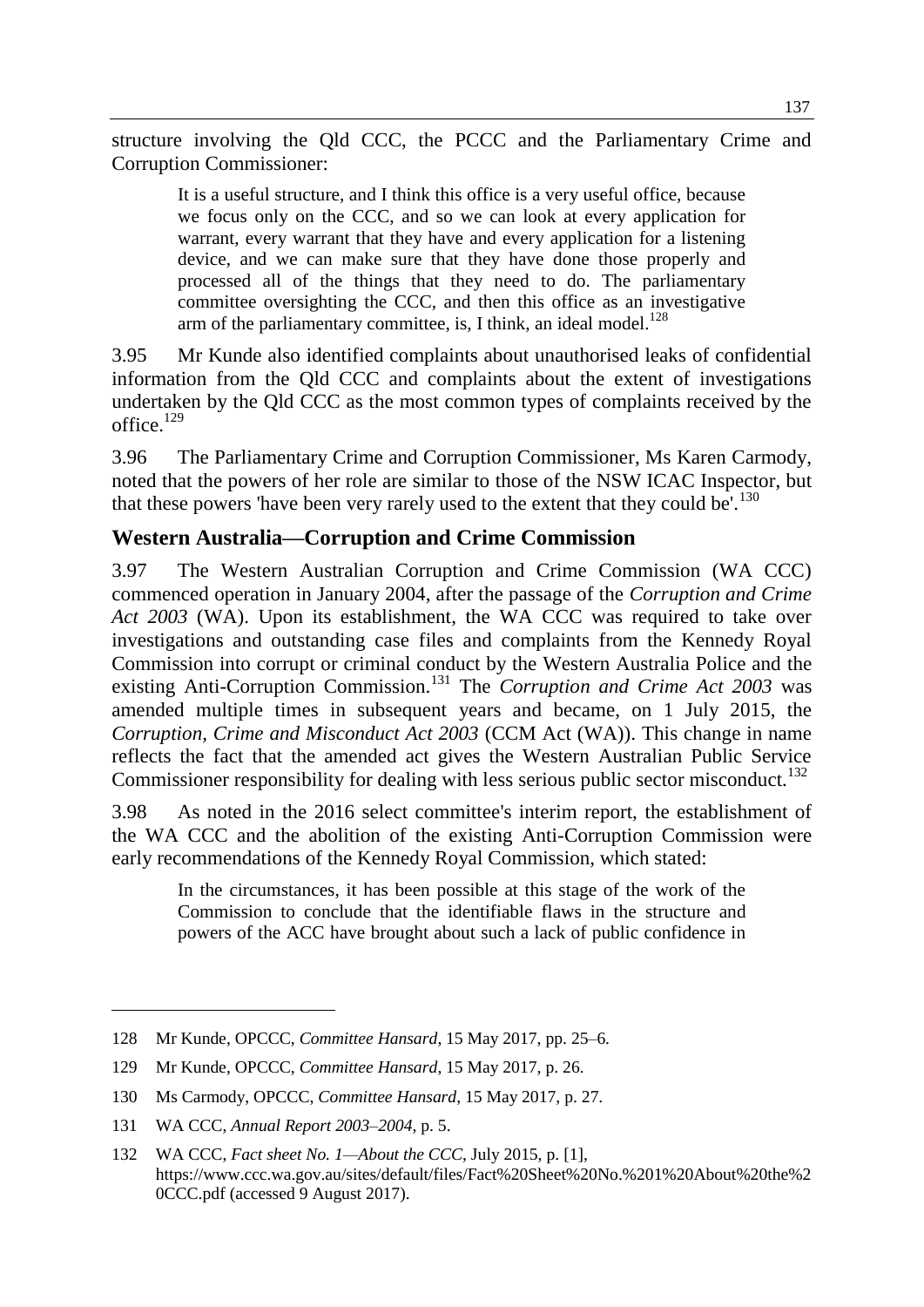the current processes for the investigation of corrupt and criminal conduct that the establishment of a new permanent body is necessary.<sup>133</sup>

#### *Commissioner—appointment and tenure*

3.99 The CCM Act (WA) establishes the WA CCC as a body corporate and provides for the appointment of a single commissioner. The Act requires that any commissioner has either served as, or be qualified for appointment as, a judge of the Supreme Court of Western Australia or another state or territory. The commissioner may not be a current or former police officer.<sup>134</sup>

3.100 The Act specifies that the commissioner is to be appointed on the recommendation of the premier by the governor. However, the premier may only recommend the appointment of a person whose name is on a list of three eligible persons provided to the premier by a nominating committee, which in turn consists of the Chief Justice, the Chief Judge of the District Court, and a person appointed by the governor to represent the interests of the community. The premier's nomination must also have the support of a majority of the Joint Standing Committee on the Corruption and Crime Commission, as well as bipartisan support.<sup>135</sup>

3.101 The commissioner is appointed on a full-time basis for a term of five years and may be reappointed once.<sup>136</sup> The commissioner may be suspended by the governor on grounds of incapacity, incompetence or misconduct; however, the commissioner may only be removed from office on the basis of addresses from both houses of parliament. If such addresses are not made by each house, the commissioner is restored to office.<sup>137</sup>

#### *Functions of the commission*

 $\overline{a}$ 

3.102 The CCM Act (WA) confers three main functions on the WA CCC—a serious misconduct function; an organised crime function; and a prevention and education function.<sup>138</sup>

3.103 The WA CCC may fulfil its serious misconduct function by receiving or initiating allegations of serious misconduct, considering whether action is needed, investigating allegations or referring them to other appropriate authorities, monitoring the handling of any allegations it refers to other agencies, making recommendations and making reports; consulting, cooperating and sharing information with the AFP,

<sup>133</sup> The Hon. G.A. Kennedy AO QC, *Royal Commission into whether there has been Corrupt or Criminal Conduct by Western Australian Police Officers—Interim report*, December 2002, p. 3.

<sup>134</sup> *Corruption, Crime and Misconduct Act 2003* (WA), s. 10.

<sup>135</sup> *Corruption, Crime and Misconduct Act 2003* (WA), s. 9.

<sup>136</sup> *Corruption, Crime and Misconduct Act 2003* (WA), Schedule 2, s. 1.

<sup>137</sup> *Corruption, Crime and Misconduct Act 2003* (WA), s. 12.

<sup>138</sup> *Corruption, Crime and Misconduct Act 2003* (WA), s. 18, s. 21 and s. 21AA.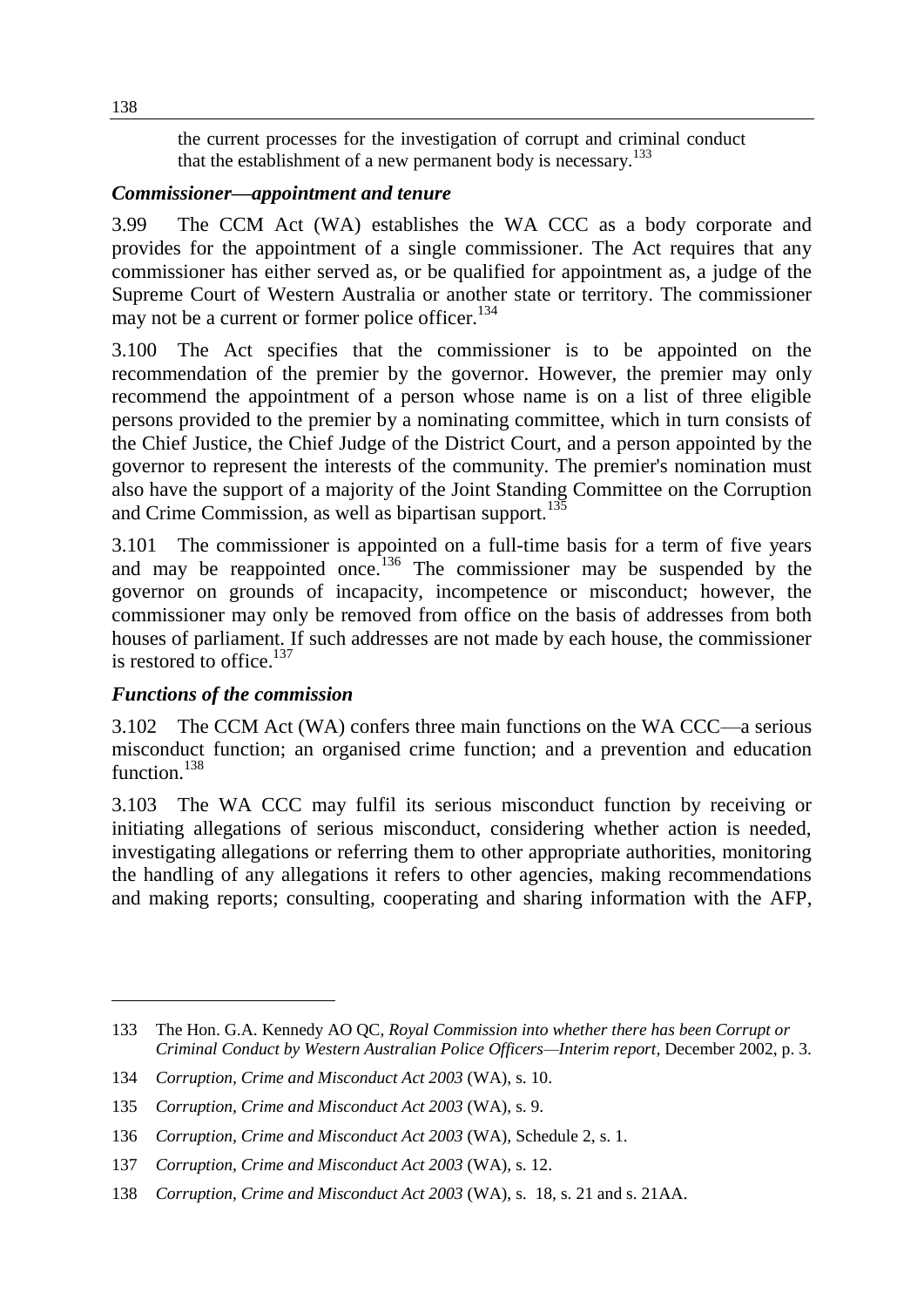other state and territory police commissioners, the ATO, the ACIC, ASIO, and AusTrac.<sup>139</sup>

3.104 The WA CCC is able, in pursuit of its prevention and education function, to perform the following activities:

- (a) analysing the information it gathers in performing functions under this Act and any other Act, including the intelligence gathered in support of its police misconduct and organised crime functions;
- (b) analysing systems used within the Police Department to prevent police misconduct;
- (c) using information it gathers from any source in support of the prevention and education function;
- (d) providing information to, consulting with, and making recommendations to, the Police Department;
- (e) providing information relevant to the prevention and education function to members of the police service and to the general community;
- (f) ensuring that in performing all of its functions it has regard to the prevention and education function;
- (g) generally increasing the capacity of the Police Department to prevent and combat police misconduct by providing advice and training to the Police Department;
- (h) reporting on ways to prevent and combat police misconduct.<sup>140</sup>

3.105 The WA CCC may also consult, co-operate and exchange information with the public service commissioner when performing its education and prevention function.<sup>141</sup>

3.106 Although one of the purposes of the CCM Act (WA) is to 'combat and reduce the incidence of organised crime', the WA CCC's ability to contribute to this outcome is quite restricted. Under its organised crime function, the WA CCC is limited to receiving applications from the commissioner of police to be granted extraordinary powers, including the ability to compel witnesses to answer questions in private hearings, enhanced entry and search powers, use of assumed identities and conduct of controlled operations.<sup>142</sup> The WA CCC must determine whether to approve the use of such powers based on whether there are reasonable grounds to suspect an offence is being committed, that relevant evidence or information might be obtained by using the powers and that the use of the powers is in the public interest.<sup>143</sup>

<sup>139</sup> *Corruption, Crime and Misconduct Act 2003* (WA), ss. 18(2).

<sup>140</sup> *Corruption, Crime and Misconduct Act 2003* (WA), ss. 21AA(2).

<sup>141</sup> *Corruption, Crime and Misconduct Act 2003* (WA), ss. 21AA(3).

<sup>142</sup> *Corruption, Crime and Misconduct Act 2003* (WA), s. 45 to s. 83.

<sup>143</sup> *Corruption, Crime and Misconduct Act 2003* (WA), s. 46.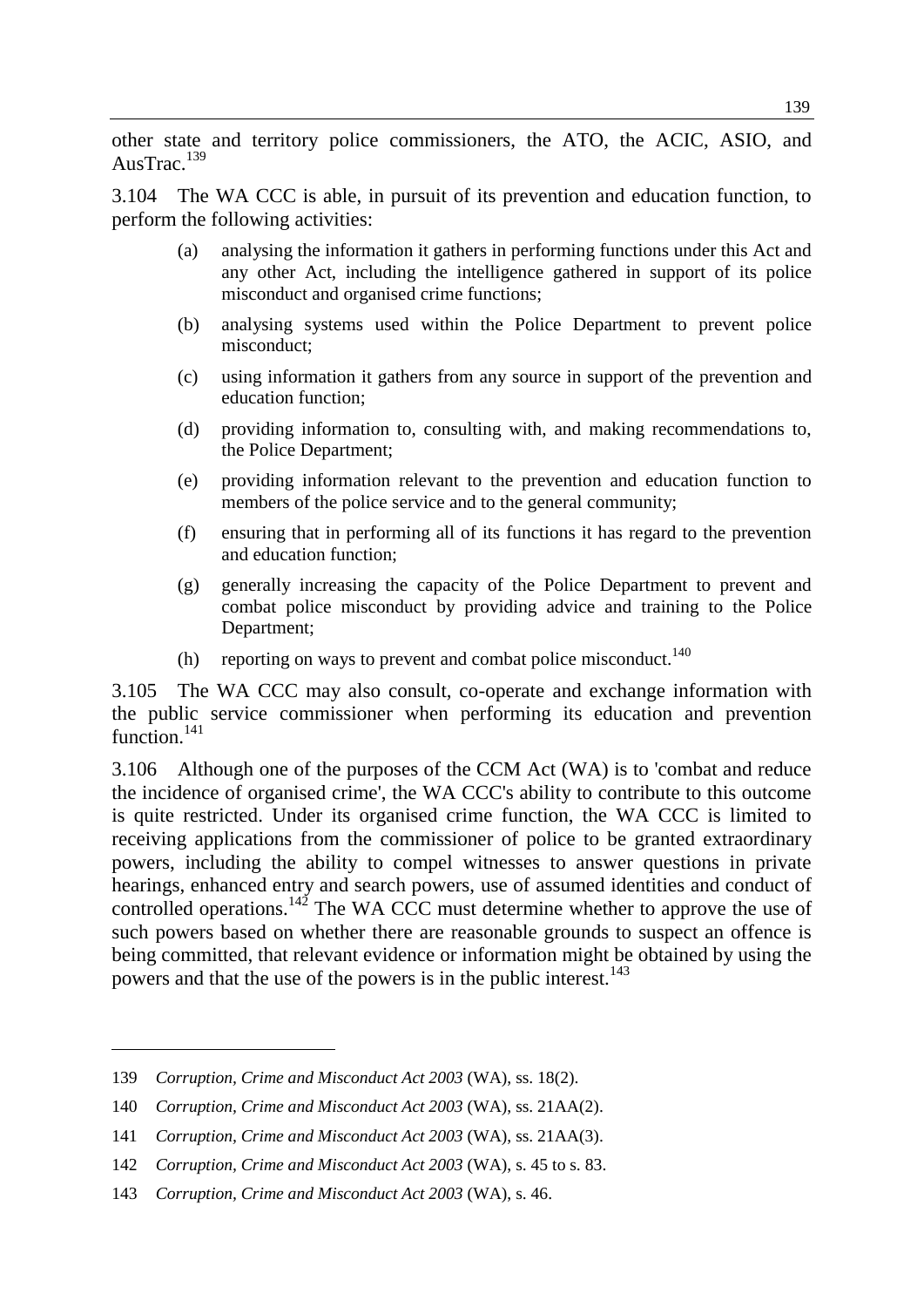3.107 The WA CCC is not itself empowered to investigate organised crime and in some years it has not been called on to perform any organised crime function as the Western Australian Police have made no applications to make use of the extraordinary powers covered by the CCM Act (WA).<sup>144</sup> The WA CCC has in the past recommended amendments to its organised crime function, stating that 'the expressed intent of the Parliament with regard to its organised crime function, established as the first of the Commission's two main purposes under section 7A of the Act, cannot be achieved under the current legislative arrangements.'<sup>145</sup> In its latest annual report, the WA CCC stated that it had again 'received no applications for the use of exceptional powers or fortification warning notices'.<sup>146</sup>

#### *Definition of corruption and jurisdiction*

3.108 Section 4 of the CCM Act (WA) defines 'misconduct'. The Act then categorises types of misconduct into 'serious misconduct' and 'minor misconduct' and assigns the WA CCC responsibility for addressing the former and assigns the Western Australian Public Service Commission responsibility for the latter.<sup>147</sup> The term 'corruption' is then used to define 'serious misconduct'. Under the CCM Act (WA) 'serious misconduct' occurs when a public officer:

- acts corruptly or corruptly fails to act in the course of their duties; or
- corruptly takes advantage of their position for the benefit or detriment of any person; or
- commits an offence which carries a penalty of 2 or more years imprisonment.<sup>148</sup>
- 3.109 'Minor misconduct' occurs when a public officer engages in conduct that:
	- adversely affects the honest or impartial performance of the functions of a public authority or public officer, whether or not the public officer was acting in their public officer capacity at the time of engaging in the conduct;
	- involves the performance of functions in a manner that is not honest or impartial;
	- involves a breach of the trust placed in the public officer; or

140

<sup>144</sup> See, for example, WA CCC, *Annual Report 2005–2006*, p. 6; WA CCC, *Annual Report 2006–2007*, p. 2; WA CCC, *Annual Report 2007–2008*, p. 4.

<sup>145</sup> WA CCC, *Annual Report 2005–2006*, p. 1.

<sup>146</sup> WA CCC, *Annual Report 2015–16*, p. 101.

<sup>147</sup> *Corruption, Crime and Misconduct Act 2003* (WA), Part 3 and Part 4A respectively.

<sup>148</sup> WA CCC, *Fact Sheet No. 2—Definition of Serious Misconduct*, July 2015, p. [1], https://www.ccc.wa.gov.au/sites/default/files/Fact%20Sheet%20No.%202%20Definition%20of %20Serious%20Misconduct.pdf (accessed 9 August 2017), see *Corruption, Crime and Misconduct Act 2003* (WA), ss.3.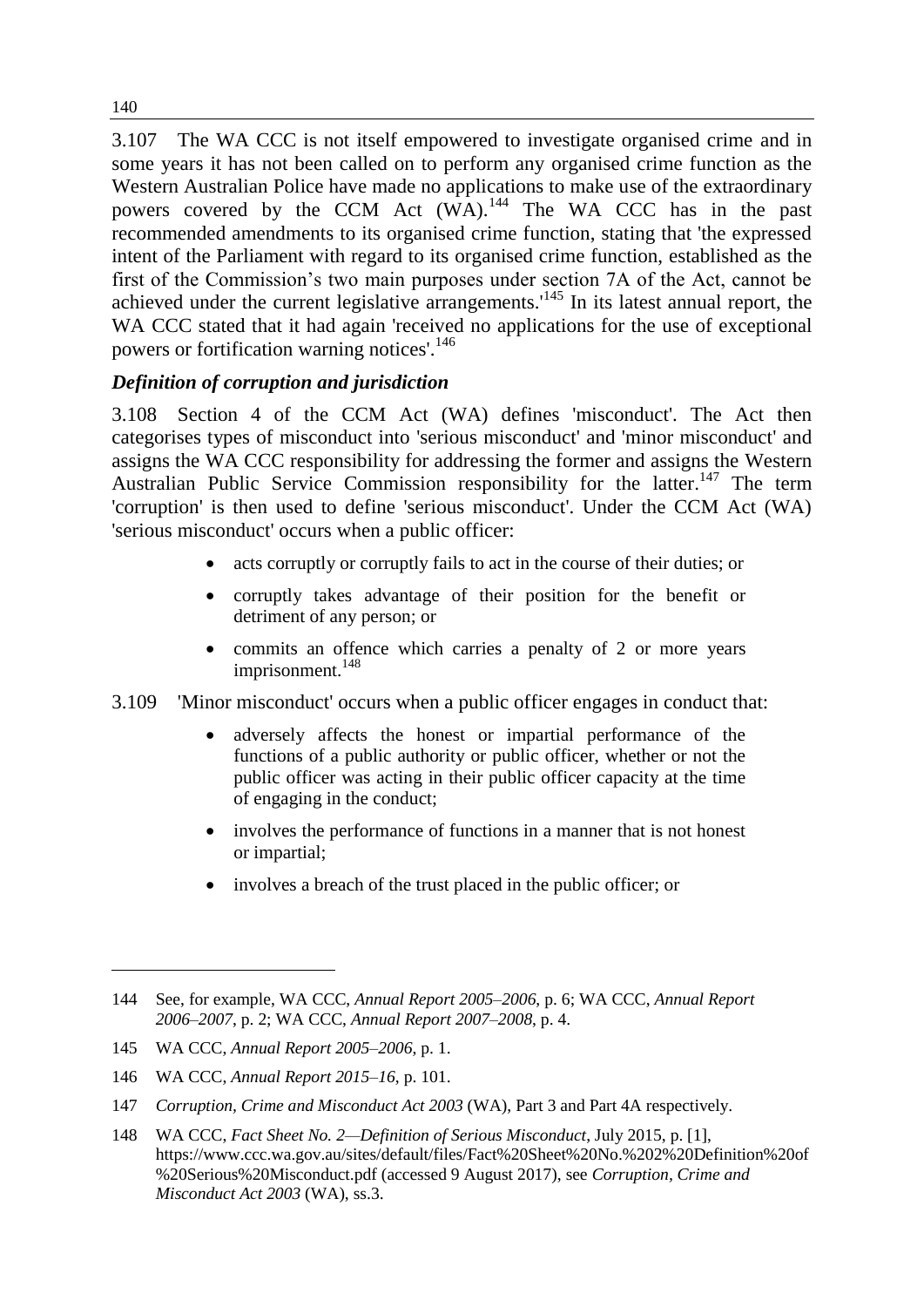- involves the misuse of information or material that is in connection with their functions as a public officer, whether the misuse is for the benefit of the public officer or the benefit or detriment of another person; and
- constitutes, or could constitute, a disciplinary offence providing reasonable grounds for termination of a person's office or employment.<sup>149</sup>

3.110 In the specific case of members of the police force, the CCM Act (WA) states that all misconduct described under section 4, as well as additional conduct that falls within the category of 'reviewable police conduct', is considered 'serious misconduct'. This provision has the effect of making the WA CCC responsible for examining all instances of police misconduct.<sup>150</sup>

3.111 Any misconduct by members of parliament, the clerk of a house of parliament, or a local government member is also explicitly excluded from the 'minor misconduct' category, thereby reserving such misconduct for consideration by the WA  $CCC.$ <sup>151</sup>

3.112 With respect to its investigatory capacity, the WA CCC is therefore focused on allegations of serious misconduct by any public officer. It also retains oversight of all misconduct by members of the police force, whether or not such conduct would otherwise be considered minor misconduct. The CCM Act (WA) defines a 'public officer' by reference to the definition contained in section 1 of the Western Australian *Criminal Code*. The definition encompasses the following:

(a) a police officer;

- (aa) a Minister of the Crown;
- (ab) a Parliamentary Secretary appointed under section 44A of the *Constitution Acts Amendment Act 1899*;
- (ac) a member of either House of Parliament;
- (ad) a person exercising authority under a written law;
- (b) a person authorised under a written law to execute or serve any process of a court or tribunal;
- (c) a public service officer or employee within the meaning of the *Public Sector Management Act 1994*;

<sup>149</sup> WA CCC, *Fact Sheet No. 2—Definition of Serious Misconduct*, July 2015, p. [2] https://www.ccc.wa.gov.au/sites/default/files/Fact%20Sheet%20No.%202%20Definition%20of %20Serious%20Misconduct.pdf (accessed 9 August 2017); see also *Corruption, Crime and Misconduct Act 2003* (WA), s. 4(d).

<sup>150</sup> WA CCC, *Fact Sheet No. 2—Definition of Serious Misconduct*, July 2015, p. [1] https://www.ccc.wa.gov.au/sites/default/files/Fact%20Sheet%20No.%202%20Definition%20of %20Serious%20Misconduct.pdf (accessed 9 August 2017).

<sup>151</sup> *Corruption, Crime and Misconduct Act 2003* (WA), s. 3, see definition of 'minor misconduct'**.**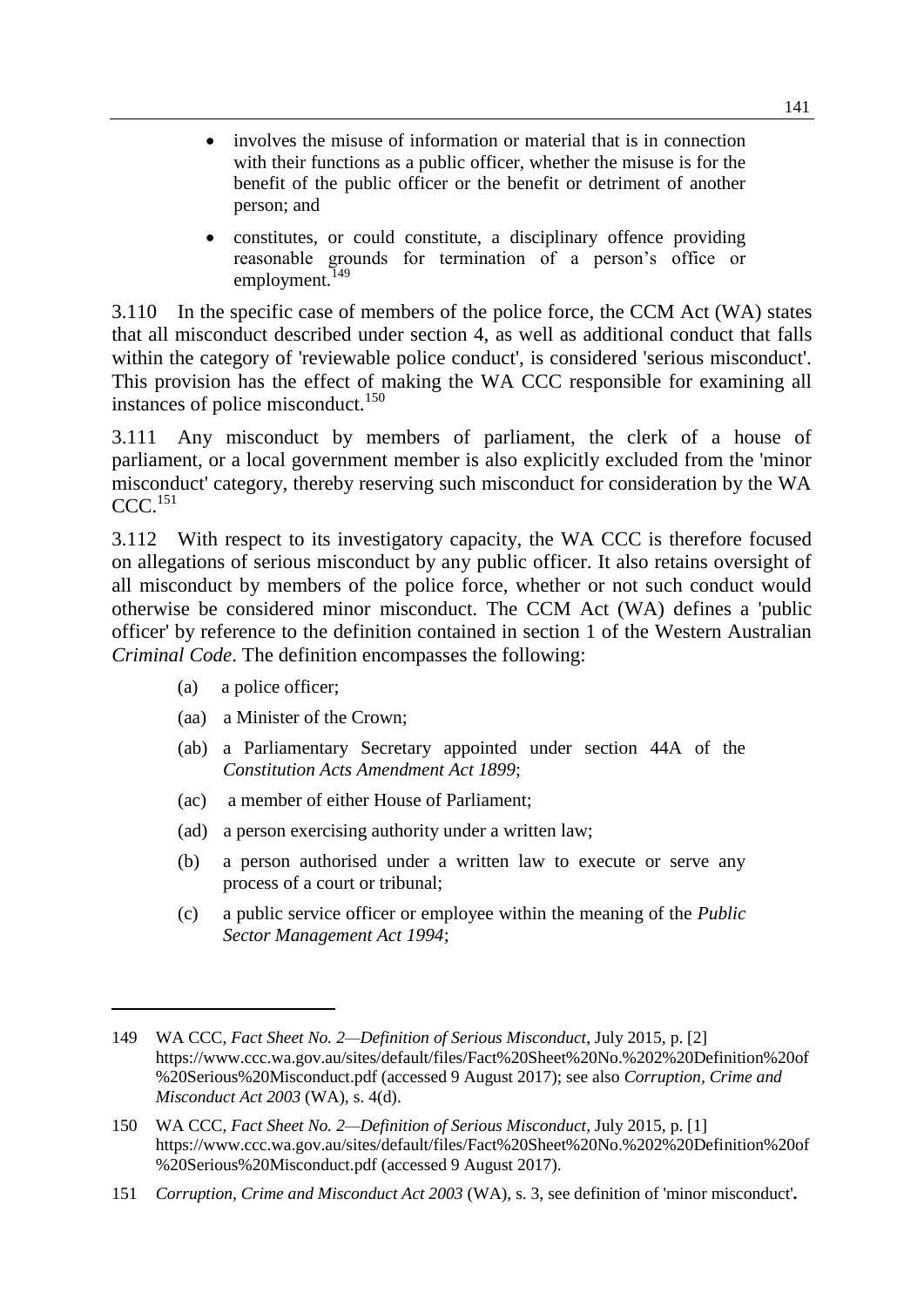- (ca) a person who holds a permit to do high-level security work as defined in the *Court Security and Custodial Services Act 1999*;
- (cb) a person who holds a permit to do high-level security work as defined in the *Prisons Act 1981*;
- (d) a member, officer or employee of any authority, board, corporation, commission, local government, council of a local government, council or committee or similar body established under a written law; [or]
- (e) any other person holding office under, or employed by, the State of Western Australia, whether for remuneration or not...<sup>152</sup>

#### *Powers*

 $\overline{a}$ 

3.113 The CCM Act (WA) obliges the WA CCC to 'ensure that an allegation about, or information or matter involving, serious misconduct is dealt with in an appropriate way'<sup>153</sup>. The WA CCC is able to act on allegations of serious misconduct that it receives, as well as to conduct investigations into possible serious misconduct on its own initiative.<sup>154</sup>

3.114 With respect to investigatory powers, the WA CCC is able to issue a summons to require a person to attend an examination and to give evidence or produce any record or other thing.<sup>155</sup> Examinations are held in private, except in cases where the commission determines to open an examination to the public. It may take this step if, 'having weighed the benefits of public exposure and public awareness against the potential for prejudice or privacy infringements, it considers that it is in the public interest to do so'.<sup>156</sup>

3.115 The WA CCC is able apply to a judge of the Supreme Court for a search warrant and, if successful, execute such warrants.<sup>157</sup> In the case of premises of a public authority or public officer, the WA CCC is empowered to authorise its officers to, at any time and without a warrant, enter and inspect such premises, inspect any document or other thing on the premises and make copies of any documents.<sup>158</sup> The WA CCC is also able to make use of assumed identities and to conduct controlled operations and integrity testing programs.<sup>159</sup>

- 153 *Corruption, Crime and Misconduct Act 2003* (WA), ss. 18(1).
- 154 *Corruption, Crime and Misconduct Act 2003* (WA), para. 18(2)(e).

159 *Corruption, Crime and Misconduct Act 2003* (WA), Part 6, divisions 3 and 4.

<sup>152</sup> *Criminal Code Act Compilation Act 1913* (WA), s. 1; see also WA CCC, *Fact Sheet No. 4*– *Definition of a Public Officer*, July 2015, https://www.ccc.wa.gov.au/sites/default/files/Fact%20Sheet%20No.%204%20Definition%20of %20Public%20Officer.pdf (accessed 9 August 2017).

<sup>155</sup> *Corruption, Crime and Misconduct Act 2003* (WA), s. 96.

<sup>156</sup> *Corruption, Crime and Misconduct Act 2003* (WA), ss. 140(2).

<sup>157</sup> *Corruption, Crime and Misconduct Act 2003* (WA), ss. 101(2).

<sup>158</sup> *Corruption, Crime and Misconduct Act 2003* (WA), ss. 100(1).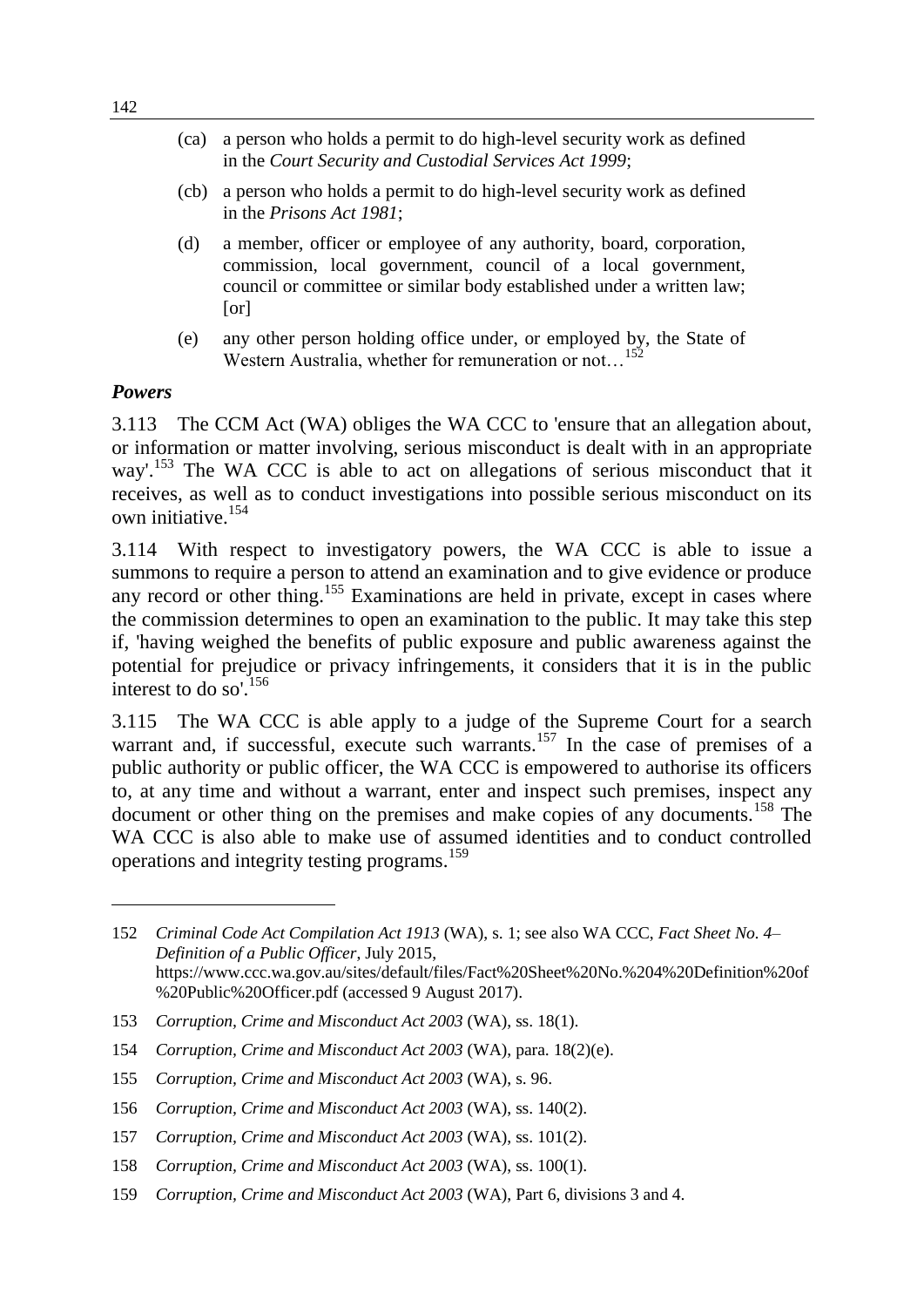3.116 The WA CCC is able to make recommendations as to whether consideration should or should not be given to either the prosecution of particular persons, or the taking of disciplinary action against particular persons.<sup>160</sup> However, the CCM Act (WA) states:

A recommendation made by the Commission under this section is not a finding, and is not to be taken as a finding, that a person has committed or is guilty of a criminal offence or has engaged in conduct that constitutes or provides grounds on which that person's tenure of office, contract of employment, or agreement for the provision of services, is, or may be, terminated.<sup>161</sup>

3.117 As noted above, the WA CCC is not itself empowered to investigate organised crime, but does have powers to authorise the use of extraordinary powers outlined in the CCM Act (WA) by the Western Australian Police.<sup>162</sup> The WA CCC also plays an oversight role in the use of controlled operations by the Western Australian Police, the Department of Fisheries and the ACIC. In this capacity, the WA CCC is responsible for inspecting the controlled operations records of these agencies once every 12 months and preparing an annual report for ministers and chief officers.<sup>163</sup>

## *Oversight*

 $\overline{a}$ 

3.118 The CCM Act (WA) establishes both a Parliamentary Inspector of the Corruption and Crime Commission of Western Australia, and a joint standing committee of the Western Australian Parliament. <sup>164</sup> The parliamentary inspector must possess a minimum level of legal experience and is appointed and subject to removal in a manner that mirrors the appointment of the commissioner to the WA CCC. The parliamentary inspector's functions are:

- (aa) to audit the operation of the Act;
- (a) to audit the operations of the Commission for the purpose of monitoring compliance with the laws of the State;
- (b) to deal with matters of misconduct on the part of the Commission, officers of the Commission and officers of the Parliamentary Inspector;
- (cc) to audit any operation carried out pursuant to the powers conferred or made available by this Act;
- (c) to assess the effectiveness and appropriateness of the Commission's procedures;

<sup>160</sup> *Corruption, Crime and Misconduct Act 2003* (WA), ss. 43(1).

<sup>161</sup> *Corruption, Crime and Misconduct Act 2003* (WA), ss. 43(6).

<sup>162</sup> *Corruption, Crime and Misconduct Act 2003* (WA), Part 4.

<sup>163</sup> *Criminal Investigation (Covert Powers) Act 2012* (WA), s. 37 and s. 38.

<sup>164</sup> *Corruption, Crime and Misconduct Act 2003* (WA), Part 13; s. 216A.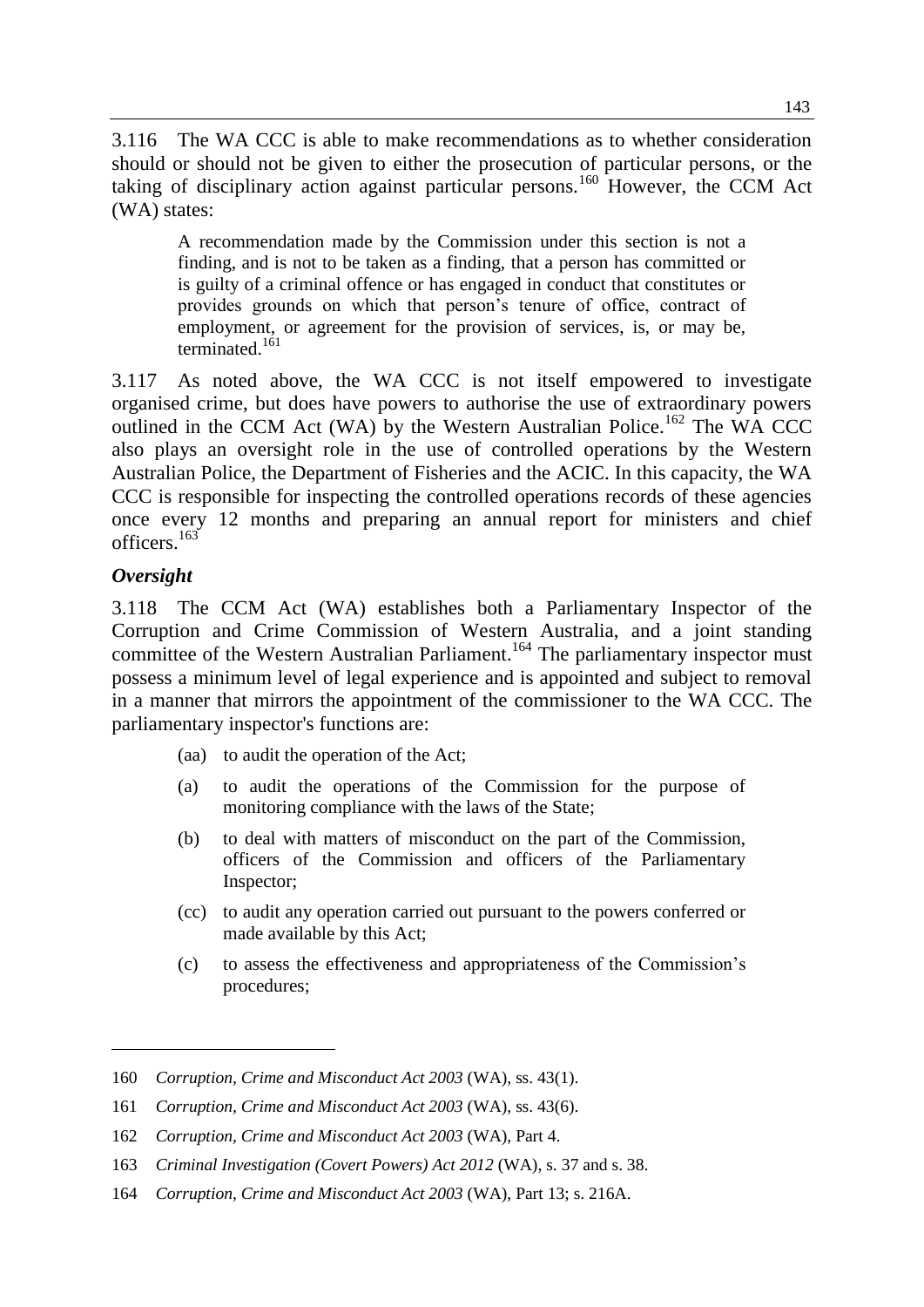- (d) to make recommendations to the Commission, independent agencies and appropriate authorities;
- (e) to report and make recommendations to either House of Parliament and the Standing Committee;
- (f) to perform any other function given to the Parliamentary Inspector under this or another  $Act.<sup>165</sup>$

3.119 The parliamentary inspector is able to hold inquiries for the purpose of carrying out these functions, and in doing so enjoys the powers, protections and immunities of a royal commission, as set out in the *Royal Commissions Act 1968*  (WA). Such inquiries must, however, be held in private.<sup>166</sup>

3.120 The Joint Standing Committee on the Corruption and Crime Commission is tasked with monitoring and reporting on how both the WA CCC and the parliamentary inspector carry out their functions, as well as inquiring into means by which public sector corruption prevention practices may be enhanced.<sup>167</sup>

3.121 Professor Adam Graycar of Flinders University noted recent findings of misconduct within the WA CCC by the parliamentary inspector.<sup>168</sup> The parliamentary inspector made a report in June 2015 concerning allegations of misconduct within the WA CCC's Operations Support Unit (OSU). The inspector made the following the comments about the OSU:

The number and nature of allegations made against OSU officers in this matter, and the systemic nature of the conduct investigated, revealed a disturbing culture of entitlement and unaccountability in the OSU contrary to the standards and values expected of public officers, particularly those employed by the State's anti-corruption body.

In some instances, the conduct which this culture encouraged was suspected of having violated State, and possibly Commonwealth, criminal laws.<sup>169</sup>

3.122 The parliamentary inspector made a further report in December 2015 dealing specifically with the abuse of assumed identities, traffic infringement notices and the

<sup>165</sup> *Corruption, Crime and Misconduct Act 2003* (WA), ss. 195(1).

<sup>166</sup> *Corruption, Crime and Misconduct Act 2003* (WA), s. 197.

<sup>167</sup> Parliament of Western Australia, *Joint Standing Committee on the Crime and Corruption Commission—Functions and Powers of the Committee*, http://www.parliament.wa.gov.au/Parliament/commit.nsf/WCurrentNameNew/c3138602cf10e6 a648257b7400159a22?OpenDocument&ExpandSection=4#\_Section4, (accessed 12 August 2017).

<sup>168</sup> Professor Adam Graycar, *Submission 1* [2016], Attachment 1, p. 12.

<sup>169</sup> The Hon. Michael Murray AM QC, Parliamentary Inspector, *Report on Misconduct and Related Matters in the Corruption and Crime Commission*, 10 June 2015, p. 37.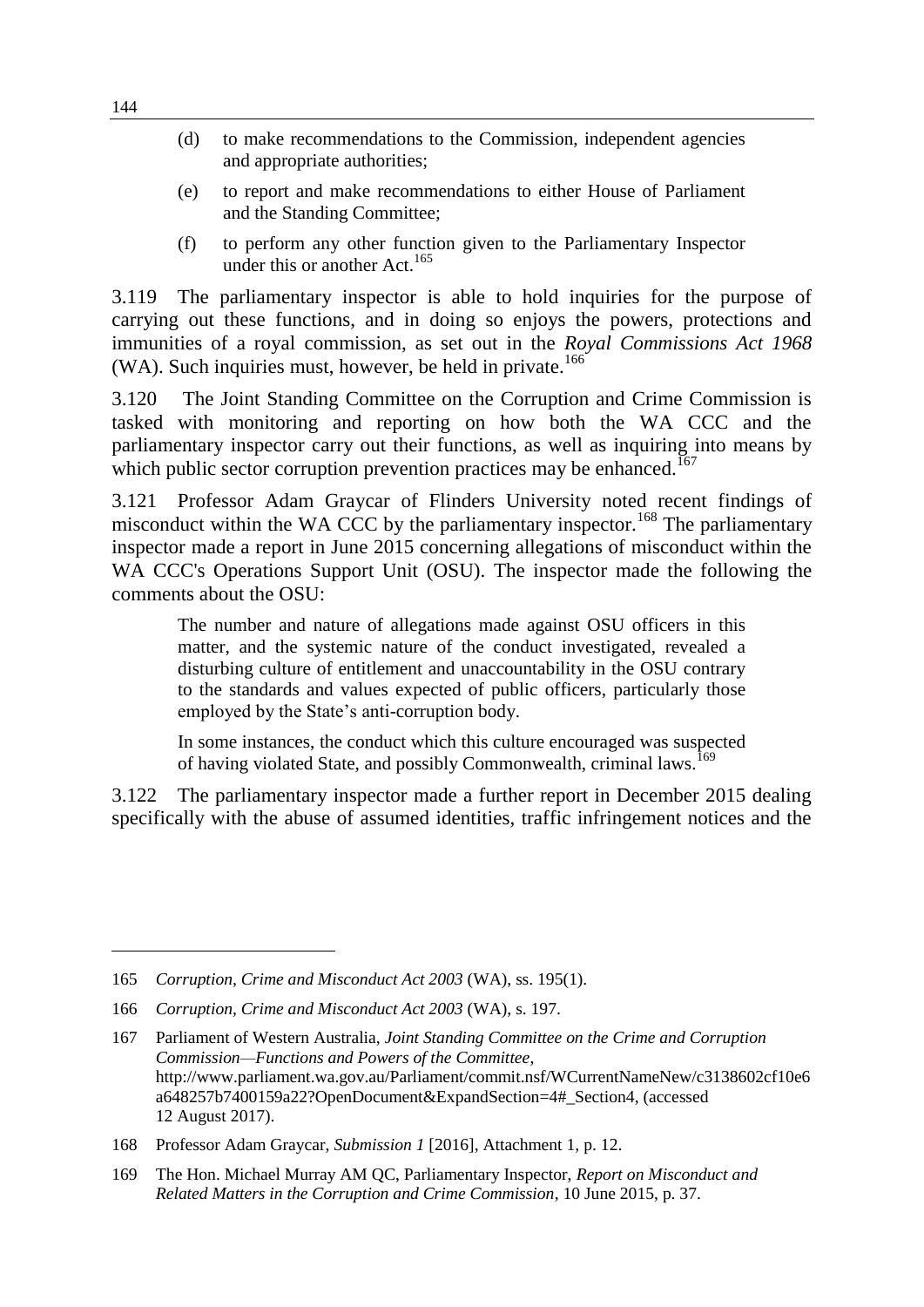appointment of special constables, and remedial action taken by the WA CCC to prevent further abuses.<sup>170</sup>

## **Tasmania—Integrity Commission**

3.123 In 2009 the Parliamentary Joint Select Committee on Ethical Conduct tabled its final report, which contained a recommendation that 'legislation providing for the creation of the Tasmanian Integrity Commission be drafted.'<sup>171</sup> The Tasmanian government responded by drafting and introducing the Integrity Commission Bill 2009, which subsequently became law and established the Integrity Commission on 1 October 2010.

#### *Commissioner—appointment and tenure*

3.124 The governance structure of the Tasmanian Integrity Commission differs from that of other state integrity commissions in that the *Integrity Commission Act 2009* (Tas) (IC Act (Tas)) establishes a board, a chief commissioner and a chief executive officer. The IC Act (Tas) states that role of the board is to:

- (a) provide guidance to facilitate the functions and powers of the Integrity Commission, under this or any other Act, being performed and exercised by the chief executive officer and staff of the Integrity Commission in accordance with sound public administration practice and principles of procedural fairness and the objectives of this Act; and
- (b) promote an understanding of good practice and systems in public authorities in order to develop a culture of integrity, propriety and ethical conduct in those public authorities and their capacity to deal with allegations of misconduct; and
- (c) monitor and report to the Minister or Joint Committee or both the Minister and Joint Committee on the operation and effectiveness of this Act and other legislation relating to the operations of integrity entities in Tasmania. $172$

3.125 The chief commissioner is the chairperson of the board. Board members are appointed by the governor on the advice of the minister, after consultation with the Joint Standing Committee on Integrity.<sup>173</sup> The IC Act (Tas) does not appear to require that the committee approve of board appointments, merely that it be consulted.<sup>174</sup> The

<sup>170</sup> Mr Murray, *Report on Activities in the Corruption and Crime Commission Relating to Assumed Identities, Traffic Infringement Notices and Special Constable Appointments*, 4 December 2015.

<sup>171</sup> Parliamentary Joint Select Committee on Ethical Conduct, *Final Report—'Public Office is Public Trust'*, 2009, p. 160.

<sup>172</sup> *Integrity Commission Act 2009* (Tas), s. 13.

<sup>173</sup> The *Integrity Commission Act 2009* (Tas) also originally included the auditor-general and the ombudsman as ex officio members of the board; however, this requirement was removed by the *Integrity Commission Amendment Act 2017*.

<sup>174</sup> *Integrity Commission Act 2009* (Tas), ss. 14(4).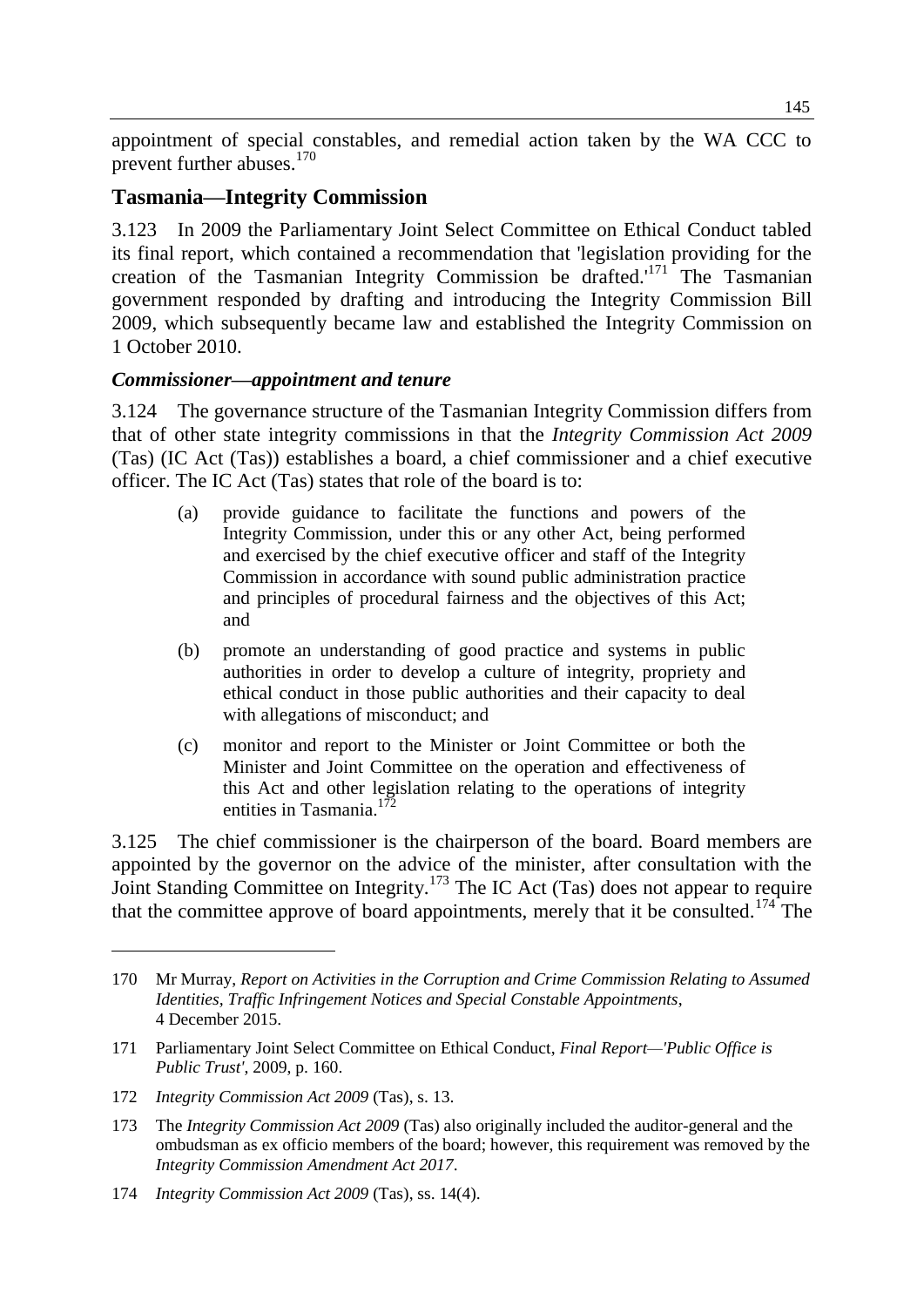IC Act (Tas) also requires board members to hold certain types of experience, covering such areas as local government, law enforcement, public administration, business management, legal practice, community service, human resources and industrial relations.<sup>175</sup>

3.126 The chief commissioner is also appointed by the governor on the advice of the minister after consultation with the Joint Standing Committee on Integrity. Again, there appears to be no requirement that the committee agree to the appointment. The IC Act (Tas) requires that an appointee be a legal practitioner of not less than seven years standing and must not have been in the preceding five years a member of any Australian parliament or local council, or a member of a political party.<sup>176</sup> The chief commissioner may be reappointed but cannot serve for a total period exceeding 10 years. 177

3.127 The chief commissioner may be suspended from office if he or she is incapable of performing the functions of the office, has become bankrupt, has been convicted of a crime or an offence punishable by a term of 12 months or more, or has engaged in misconduct or misbehaviour.<sup>178</sup> In such a circumstance, the minister must lay a statement setting out the grounds for the suspension before each house of parliament and the houses may then confirm or revoke the suspension. A similar procedure applies to the revocation of the appointment of the chief commissioner at the request of the governor. It does not appear that the houses of parliament can themselves initiate a revocation of an appointment.<sup>179</sup>

3.128 The IC Act (Tas) also establishes a parliamentary standards commissioner, whose function is to provide advice to members of parliament and the Integrity Commission:

- (a) about conduct, propriety and ethics and the interpretation of any relevant codes of conduct and guidelines relating to the conduct of Members of Parliament; and
- (b) relating to the operation of the Parliamentary disclosure of interests register, declarations of conflicts of interest register and any other register relating to the conduct of Members of Parliament; and
- (c) relating to guidance and training for Members of Parliament and persons employed in the offices of Members of Parliament on matters of conduct, integrity and ethics; and
- (d) relating to the operation of any codes of conduct and guidelines that apply to Members of Parliament.<sup>180</sup>

<sup>175</sup> *Integrity Commission Act 2009* (Tas), ss. 14(1).

<sup>176</sup> *Integrity Commission Act 2009* (Tas), s. 15.

<sup>177</sup> *Integrity Commission Act 2009* (Tas), s. 15A.

<sup>178</sup> *Integrity Commission Act 2009* (Tas), s. 15E.

<sup>179</sup> *Integrity Commission Act 2009* (Tas), s. 15H to s. 15J.

<sup>180</sup> *Integrity Commission Act 2009* (Tas), s. 28.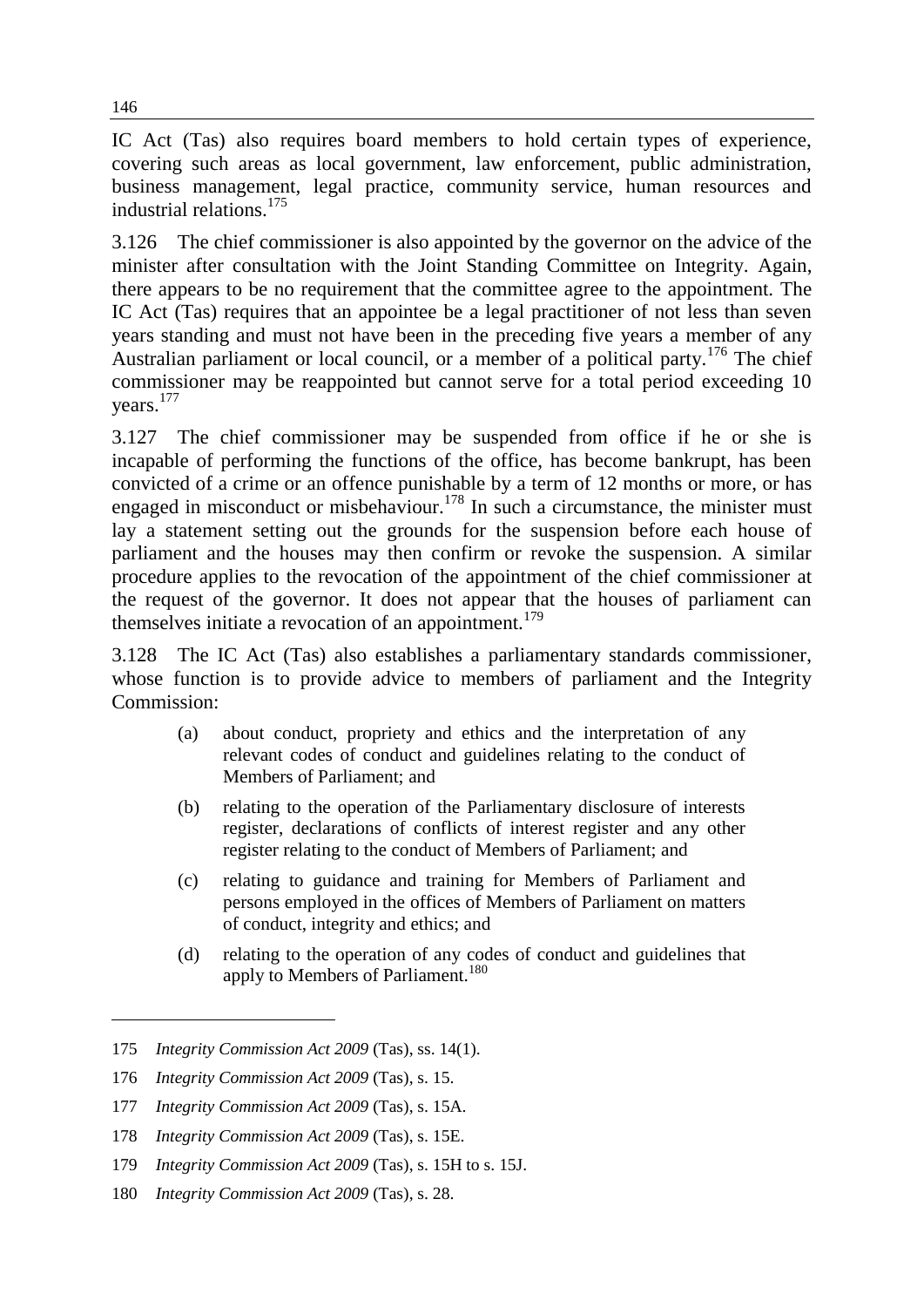3.129 The parliamentary standards commissioner is appointed by the governor, following consultation by the minister with the Joint Standing Committee on Integrity. The parliamentary standards commissioner is appointed for a five-year term and may be reappointed once.<sup>181</sup>

#### *Functions of the commission*

3.130 The functions of the Integrity Commission are specified by the IC Act (Tas) as follows:

- (a) develop standards and codes of conduct to guide public officers in the conduct and performance of their duties; and
- (b) educate public officers and the public about integrity in public administration; and
- (c) prepare guidelines and provide training to public officers on matters of conduct, propriety and ethics; and
- (d) provide advice on a confidential basis to public officers about the practical implementation of standards of conduct that it considers appropriate in specific instances; and
- (e) establish and maintain codes of conduct and registration systems to regulate contact between persons conducting lobbying activities and certain public officers; and
- (f) receive and assess complaints or information relating to matters involving misconduct; and
- (g) refer complaints to a relevant public authority, integrity entity or Parliamentary integrity entity for action; and
- (h) refer complaints or any potential breaches of the law to the Commissioner of Police, the DPP or other person that the Integrity Commission considers appropriate for action; and
- (i) investigate any complaint by itself or in cooperation with a public authority, the Commissioner of Police, the DPP or other person that the Integrity Commission considers appropriate; and
- (j) on its own initiative, initiate an investigation into any matter related to misconduct; and
- (k) deal with any matter referred to it by the Joint Committee; and
- (l) assume responsibility for, and complete, an investigation into misconduct commenced by a public authority or integrity entity if the Integrity Commission considers that action to be appropriate having regard to the principles set out in section 9 ; and
- (m) when conducting or monitoring investigations into misconduct, gather evidence for or ensure evidence is gathered for –
	- (i) the prosecution of persons for offences; or

<sup>181</sup> *Integrity Commission Act 2009* (Tas), s. 27.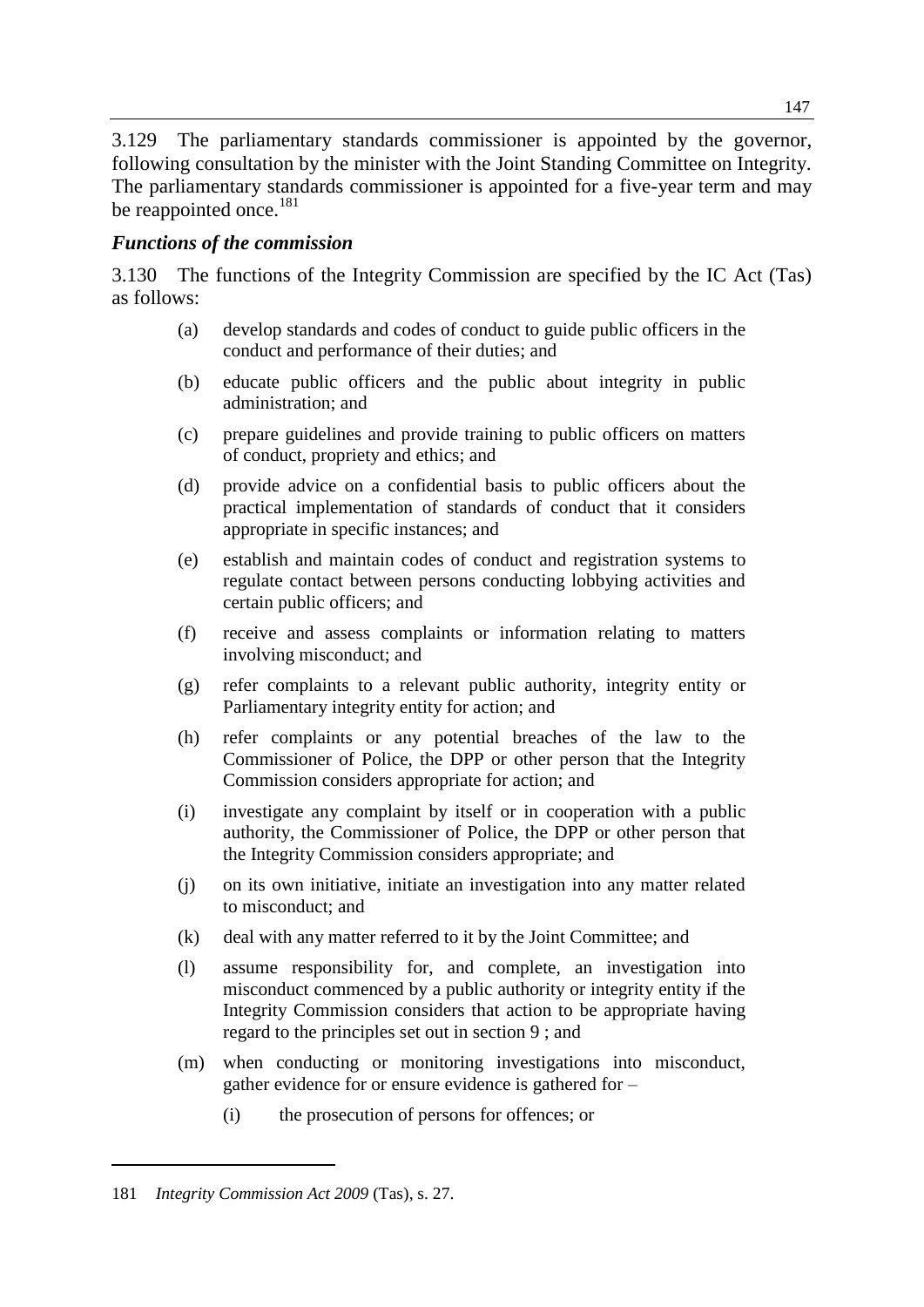- (ii) proceedings to investigate a breach of a code of conduct; or
- (iii) proceedings under any other Act; and
- (n) conduct inquiries into complaints; and
- (o) receive reports relating to misconduct from a relevant public authority or integrity entity and take any action that it considers appropriate; and
- (p) if the Integrity Commission is satisfied that it is in the public interest and expedient to do so, recommend to the Premier the establishment of a Commission of Inquiry under the Commissions of Inquiry Act 1995 ; and
- (q) monitor or audit any matter relating to the dealing with and investigation of complaints about misconduct in any public authority including any standards, codes of conduct, or guidelines that relate to the dealing with those complaints; and
- (r) perform any other prescribed functions or exercise any other prescribed powers.<sup>182</sup>

3.131 These functions essentially fall into two areas—a misconduct prevention and education function, and a complaint handling and investigation function.<sup>183</sup>

3.132 With respect to its misconduct prevention and education function, which is contained in Part 4 of the IC Act (Tas), the Integrity Commission states:

Wherever possible, misconduct risk management must be undertaken by the public authorities themselves as they have the greatest capacity to recognise and control their risks. The Commission provides advice and assistance through a collaborative and consultative approach that empowers public authorities and public officers to build or maintain capacity to deal with misconduct.<sup>184</sup>

3.133 With respect to its complaint-handling and investigation functions, which are contained in parts 5 and 6 of the IC Act (Tas), the Integrity Commission states:

The Operations team deals with complaints about misconduct. It does this at two levels: through investigations, and through the auditing of actions taken by public authorities. Investigations are conducted in private and can be time-consuming due to their nature and the rules of procedural fairness. Investigations are not made public unless they are the subject of a report tabled in Parliament. Where appropriate or as otherwise required by legislation, individuals and organisations involved in an investigation may be given notification of the investigation.<sup>185</sup>

<sup>182</sup> *Integrity Commission Act 2009* (Tas), ss. 8(1).

<sup>183</sup> Integrity Commission, *Annual Report 2015–16*, p. 4.

<sup>184</sup> Integrity Commission, *Annual Report 2015–16*, p. 4.

<sup>185</sup> Integrity Commission, *Annual Report 2015–16*, p. 4.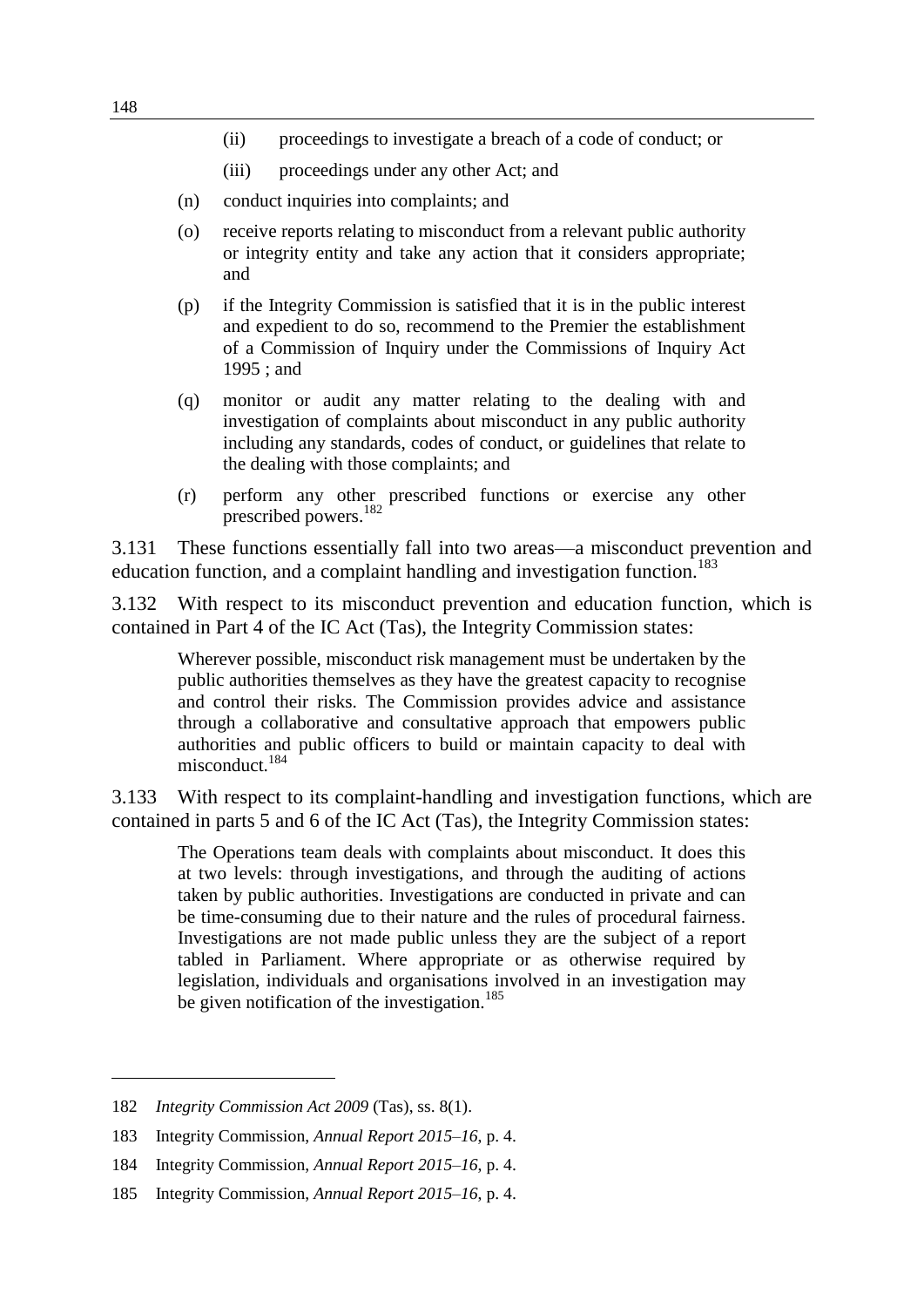3.134 The Integrity Commission also has a role in monitoring misconduct allegations and investigations within Tasmania Police. The Integrity Commission conducts an annual audit of all complaints finalised by Tasmania Police and presents a report on its findings to parliament.<sup>186</sup> The Integrity Commission is empowered to assume responsibility for and complete an investigation commenced by the commissioner of police, and is also able to conduct, on its own motion, an investigation into any matter relevant to police misconduct.<sup>187</sup>

3.135 The IC Act (Tas) states that the 'Integrity Commission is not subject to the direction or control of the Minister in respect of the performance or exercise of its functions or powers'.<sup>188</sup>

## *Definition of corruption and jurisdiction*

3.136 The IC Act (Tas) does not employ the term 'corruption', but instead focuses on 'misconduct' and 'serious misconduct'. Misconduct is defined as follows:

- (a) conduct, or an attempt to engage in conduct, of or by a public officer that is or involves –
	- (i) a breach of a code of conduct applicable to the public officer; or
	- (ii) the performance of the public officer's functions or the exercise of the public officer's powers, in a way that is dishonest or improper; or
	- (iii) a misuse of information or material acquired in or in connection with the performance of the public officer's functions or exercise of the public officer's powers; or
	- (iv) a misuse of public resources in connection with the performance of the public officer's functions or the exercise of the public officer's powers; or
- (b) conduct, or an attempt to engage in conduct, of or by any public officer that adversely affects, or could adversely affect, directly or indirectly, the honest and proper performance of functions or exercise of powers of another public officer –

but does not include conduct, or an attempt to engage in conduct, by a public officer in connection with a proceeding in Parliament;<sup>189</sup>

<sup>186</sup> Integrity Commission, *Annual Report 2015–16*, p. 4; see, for example, Integrity Commission, *Report of the Integrity Commission, No. 1 of 2016: An Audit of Tasmania Police complaints finalised in 2015*, November 2016, http://www.integrity.tas.gov.au/\_\_data/assets/pdf\_file/0004/361165/Report\_of\_the\_Integrity\_C ommission\_No\_1\_of\_2016\_An\_Audit\_of\_Tasmania\_Police\_complaints\_finalised\_in\_2015.pdf

<sup>(</sup>accessed 17 August 2017). 187 *Integrity Commission Act 2009* (Tas), s. 88 and s. 89.

<sup>188</sup> *Integrity Commission Act 2009* (Tas), s. 10.

<sup>189</sup> *Integrity Commission Act 2009* (Tas), s. 4.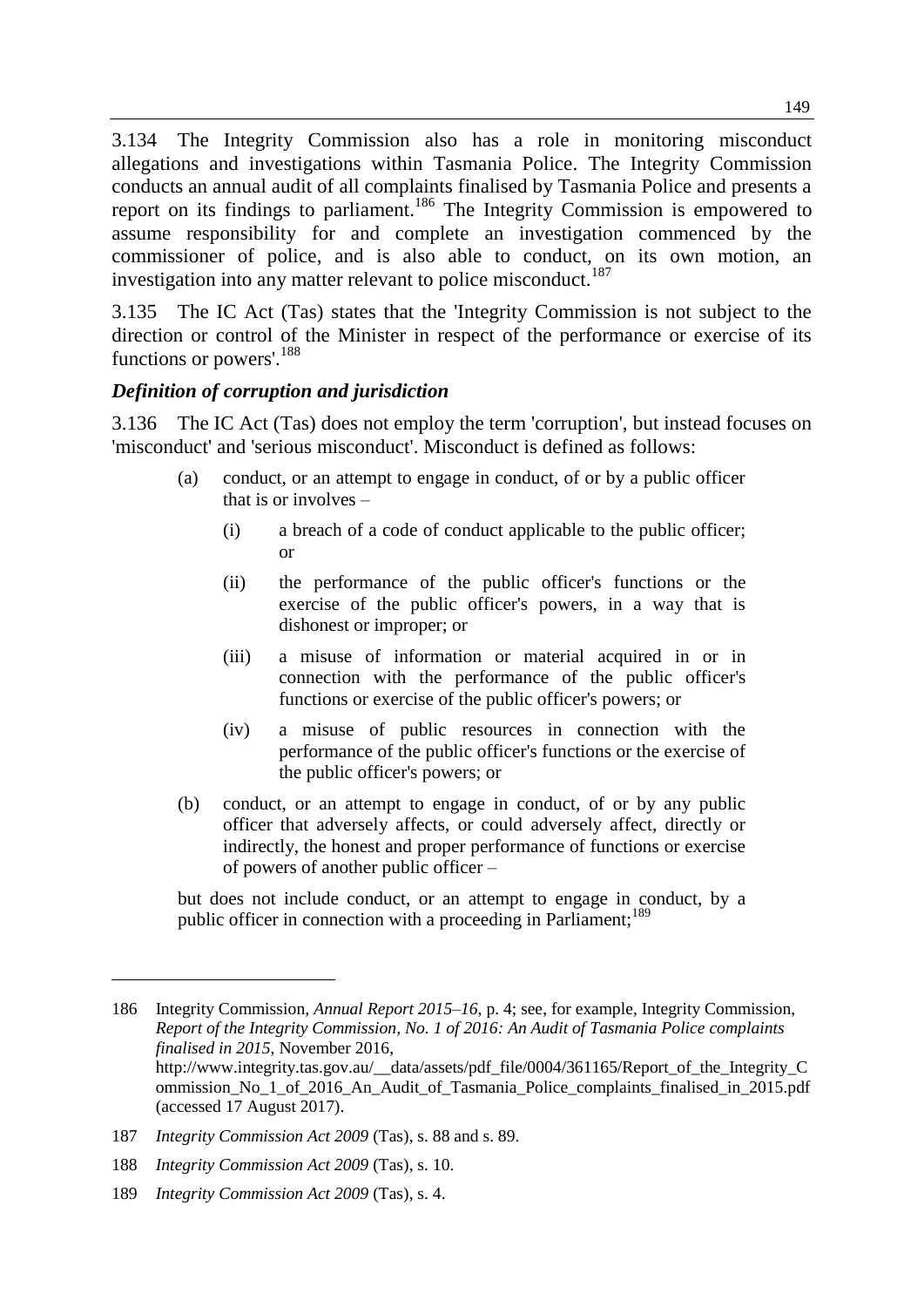3.137 Serious misconduct is defined as misconduct by any public officer that could, if proved, be:

- (a) a crime or an offence of a serious nature; or
- (b) misconduct providing reasonable grounds for terminating the public officer's appointment;<sup>190</sup>

3.138 The Integrity Commission notes that the definition of misconduct does not encompass the following categories of behaviour:

- decisions or actions by a Supreme Court Judge or Magistrate
- actions or decisions by employees of private companies and businesses
- conduct involving lawyers in private practice
- actions of Members of Parliament during proceedings in Parliament
- administrative decisions or actions by public authorities where there is no suggestions that the decisions were made dishonestly or improperly.<sup>191</sup>

3.139 In accordance with its objective of promoting and enhancing integrity in government and public authorities, the Integrity Commission is restricted to examining matters relating to public officers and public authorities. Public authorities, as defined in section 5 of the IC Act (Tas), include state government departments, government business enterprises, police, custodial officers, members of parliament, elected members and employees of councils, and employees of the University of Tasmania.<sup>192</sup> The IC Act explicitly excludes the Governor of Tasmania, members of the Tasmanian judiciary and the Integrity Commission itself from the category of public authorities.<sup>193</sup>

3.140 In October 2014, the Integrity Commission released a report highlighting what it believed to be a significant weakness in the legislative regime under which it operates—that is, the lack of a 'misconduct in public office' offence in the Tasmanian criminal code. The Integrity Commission stated:

The Commission has now been established for four years. It therefore has some experience of the type and extent of misconduct that is commonly seen in Tasmania. During its four years of operation, the Commission has

<sup>190</sup> *Integrity Commission Act 2009* (Tas), s. 4

<sup>191</sup> Integrity Commission, *Investigating and dealing with misconduct—what is misconduct?*, http://www.integrity.tas.gov.au/report\_misconduct/what\_is\_misconduct (accessed 17 August 2017).

<sup>192</sup> *Integrity Commission Act 2009* (Tas), s. 5; Integrity Commission, *Investigating and dealing with misconduct—what is misconduct?*, http://www.integrity.tas.gov.au/report\_misconduct/what\_is\_misconduct (accessed 17 August 2017).

<sup>193</sup> *Integrity Commission Act 2009* (Tas), s. 5.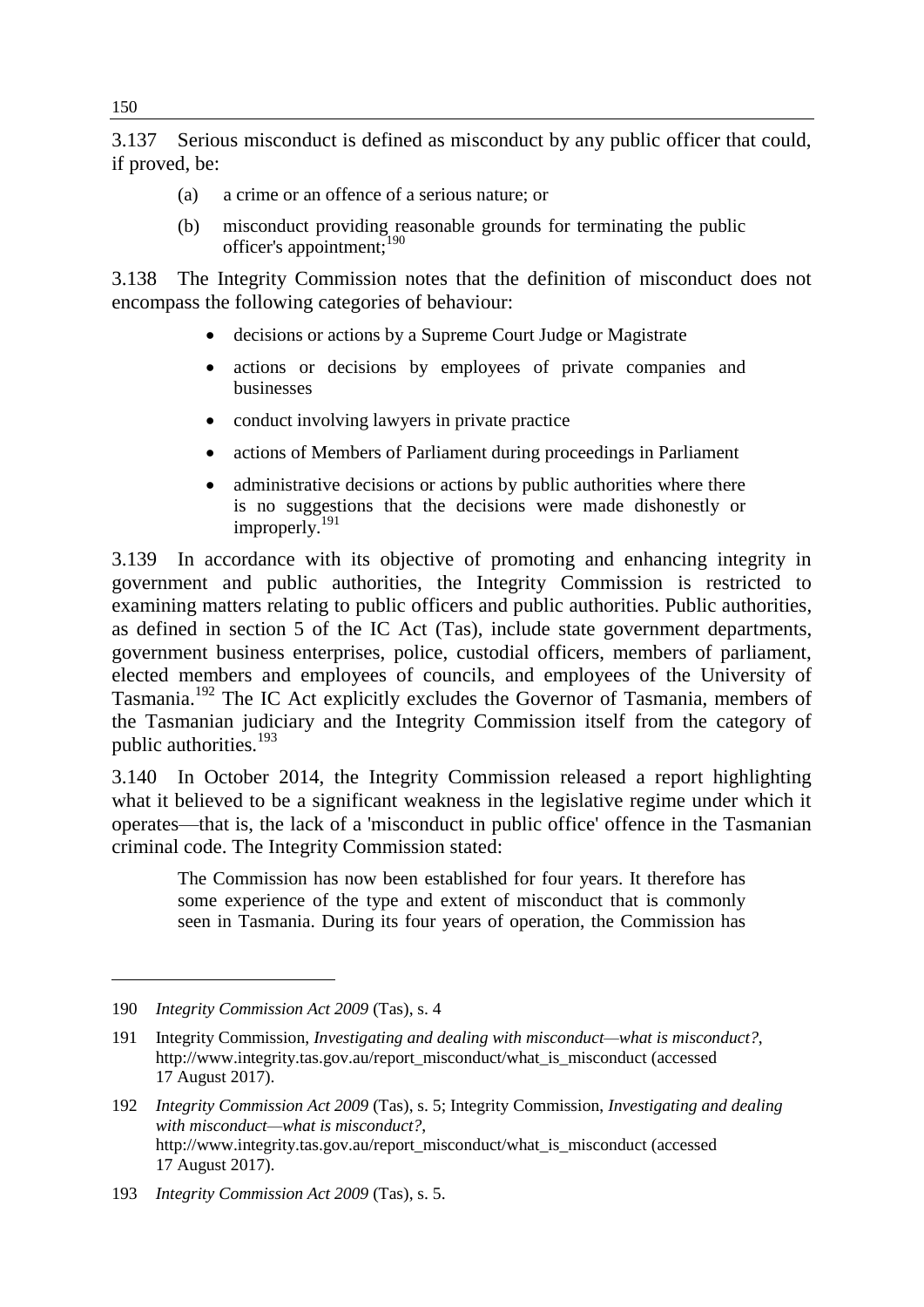encountered examples of serious misconduct which, apart from anything else, have resulted in significant financial loss for the state government.

Although examples of misconduct on this scale appear to be relatively infrequent, it is vital that, in accordance with the objectives of the Commission, they be investigated and dealt with appropriately. The Commission considers that some of the misconduct it has seen has been worthy of criminal punishment, and believes that appropriately dealing with it should have included a referral to Tasmania Police or the Director of Public Prosecutions for potential criminal charges. However, in considering options for prosecuting serious misconduct in Tasmania, the Commission has encountered the problem of the dated and 'ambiguous' legislative regime. It has also emerged that Tasmania's criminal code is lacking the key misconduct offence: the offence of 'misconduct in public office' (MIPO). Every other jurisdiction in Australia – including the Commonwealth and both the territories – has some form of this offence.<sup>194</sup>

3.141 The Integrity Commission recommended that 'to bring Tasmania into line with all other Australian jurisdictions, an offence which captures 'misconduct in public office' be introduced into the Criminal Code of Tasmania<sup>7.195</sup>

#### *Powers*

 $\overline{a}$ 

3.142 The Integrity Commission possesses a range of investigatory powers that it may use with respect to misconduct within public authorities. However, it does not possess some powers to conduct covert operations that other state integrity commissions enjoy. Inquiries conducted by the Integrity Commission are directed at establishing the facts of a matter and it does not make findings as to whether misconduct occurred<sup>196</sup>

3.143 In cases where the chief executive officer determines that a complaint warrants investigation, he or she may appoint an investigator to conduct an investigation. The board of the Integrity Commission has the power to initiate ownmotion investigations 'in respect of any matter that is relevant to the achievement of the objectives of this Act in relation to misconduct'. The chief executive officer must then appoint an investigator in such cases.<sup>197</sup> Investigators appointed via either of these processes:

- (a) may conduct an investigation in any lawful manner he or she considers appropriate; and
- (b) may obtain information from any persons in any lawful manner he or she considers appropriate; and

<sup>194</sup> Integrity Commission, *Prosecuting Serious Misconduct in Tasmania: the Missing Link*, October 2014, p. 2 (citations omitted).

<sup>195</sup> Integrity Commission, *Prosecuting Serious Misconduct in Tasmania: the Missing Link*, October 2014, p. 43.

<sup>196</sup> Integrity Commission, *Investigating and dealing with misconduct—investigations*, http://www.integrity.tas.gov.au/report\_misconduct/investigations (accessed 18 August 2017).

<sup>197</sup> *Integrity Commission Act 2009* (Tas), s. 44 and s. 45.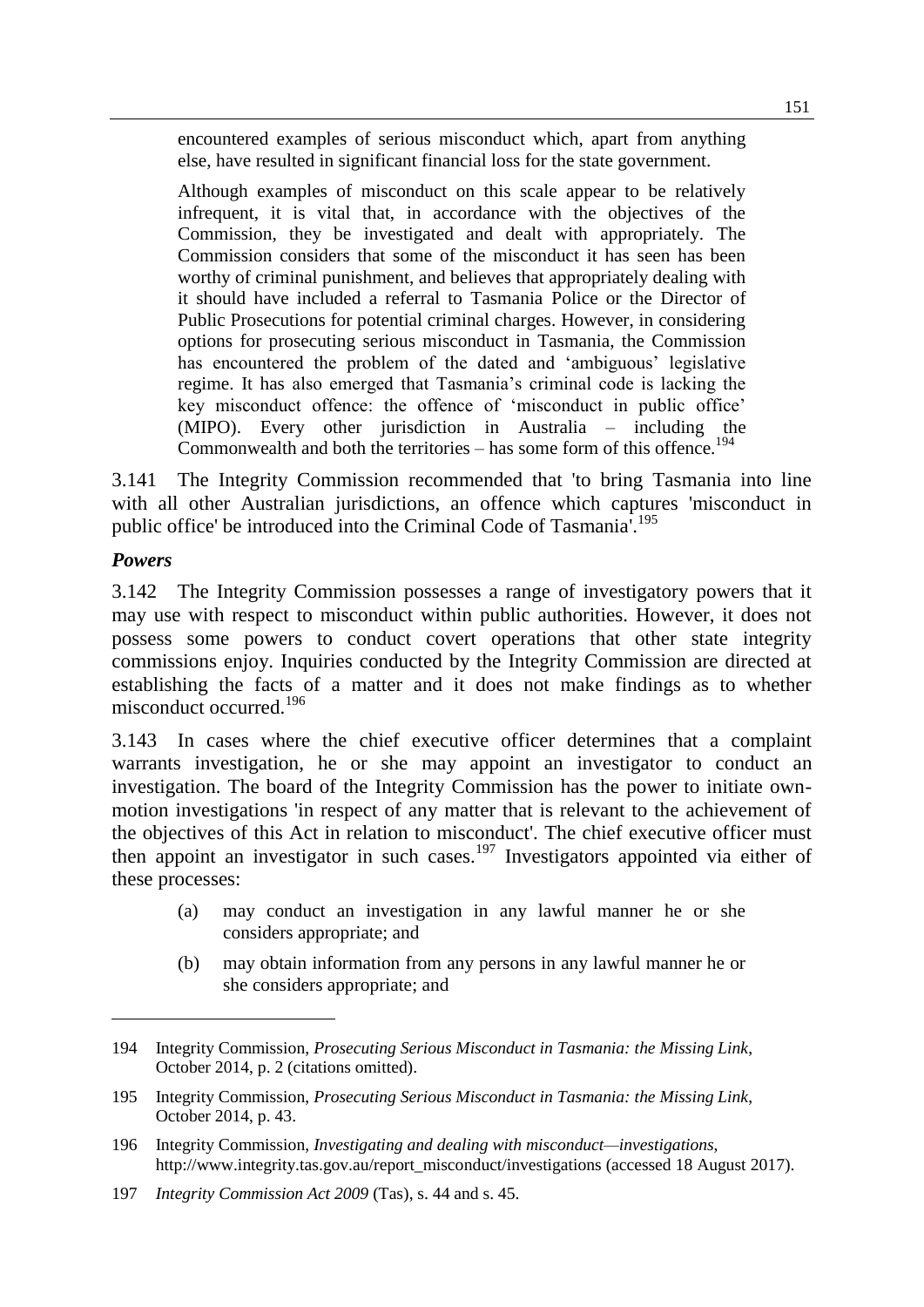- (c) must observe the rules of procedural fairness; and
- (d) may make any investigations he or she considers appropriate.

3.144 The IC Act (Tas) further specifies that investigations must be conducted in private unless otherwise authorised by the chief executive officer.<sup>198</sup>

3.145 Investigators are able to enter the premises of a public authority without consent or a search warrant, provided they first obtain authorisation from the chief executive officer of the Integrity Commission. Investigators are also able to apply to a magistrate for a warrant to enter premises. While on a premises, investigators are broadly empowered to search for, make copies of or seize items relevant to the investigation.<sup>199</sup> In cases of possible serious misconduct, investigators may, with the approval of the chief executive officer, apply for a warrant to use surveillance devices.<sup>200</sup>

3.146 At the conclusion of an investigation the chief executive officer must provide a report to the board of the Integrity Commission, recommending: the complaint be dismissed, that the findings of the investigation be provided to other agencies for action, that the board recommend to the premier that a commission of inquiry be established, or that an integrity tribunal be established into the matter.<sup>201</sup>

3.147 If an integrity tribunal is convened by the board, it can be composed of the Chief Commissioner sitting alone, or the Chief Commissioner with up to two other appointees with relevant expertise. Such an integrity tribunal is empowered to exercise powers to enter and search premises as well as use surveillance devices in a similar manner to an investigator, as described above. In addition, an integrity tribunal can direct any person to: appear before it, answer questions, or produce information that may be relevant to its inquiry.<sup>202</sup> The Integrity Commission is not, however, empowered to employ covert tactics such as telecommunications intercepts, assumed identities and integrity testing.<sup>203</sup>

3.148 The IC Act (Tas) specifies that the hearings of an integrity tribunal are to be open to the public, except in cases where the tribunal determines that there are reasonable grounds to close a hearing to the public, exclude any person from the hearing or make an order prohibiting reporting or other disclosure of a hearing.<sup>204</sup> The Integrity Commission states that 'Integrity Tribunal Hearings will generally be

<sup>198</sup> *Integrity Commission Act 2009* (Tas), s. 48.

<sup>199</sup> *Integrity Commission Act 2009* (Tas), s. 52.

<sup>200</sup> *Integrity Commission Act 2009* (Tas), s. 53.

<sup>201</sup> *Integrity Commission Act 2009* (Tas), s. 57.

<sup>202</sup> *Integrity Commission Act 2009* (Tas), ss. 64(1).

<sup>203</sup> Integrity Commission, *Investigating and dealing with misconduct—investigations*, http://www.integrity.tas.gov.au/report\_misconduct/investigations (accessed 18 August 2017).

<sup>204</sup> *Integrity Commission Act 2009* (Tas), Schedule 6, s. 1.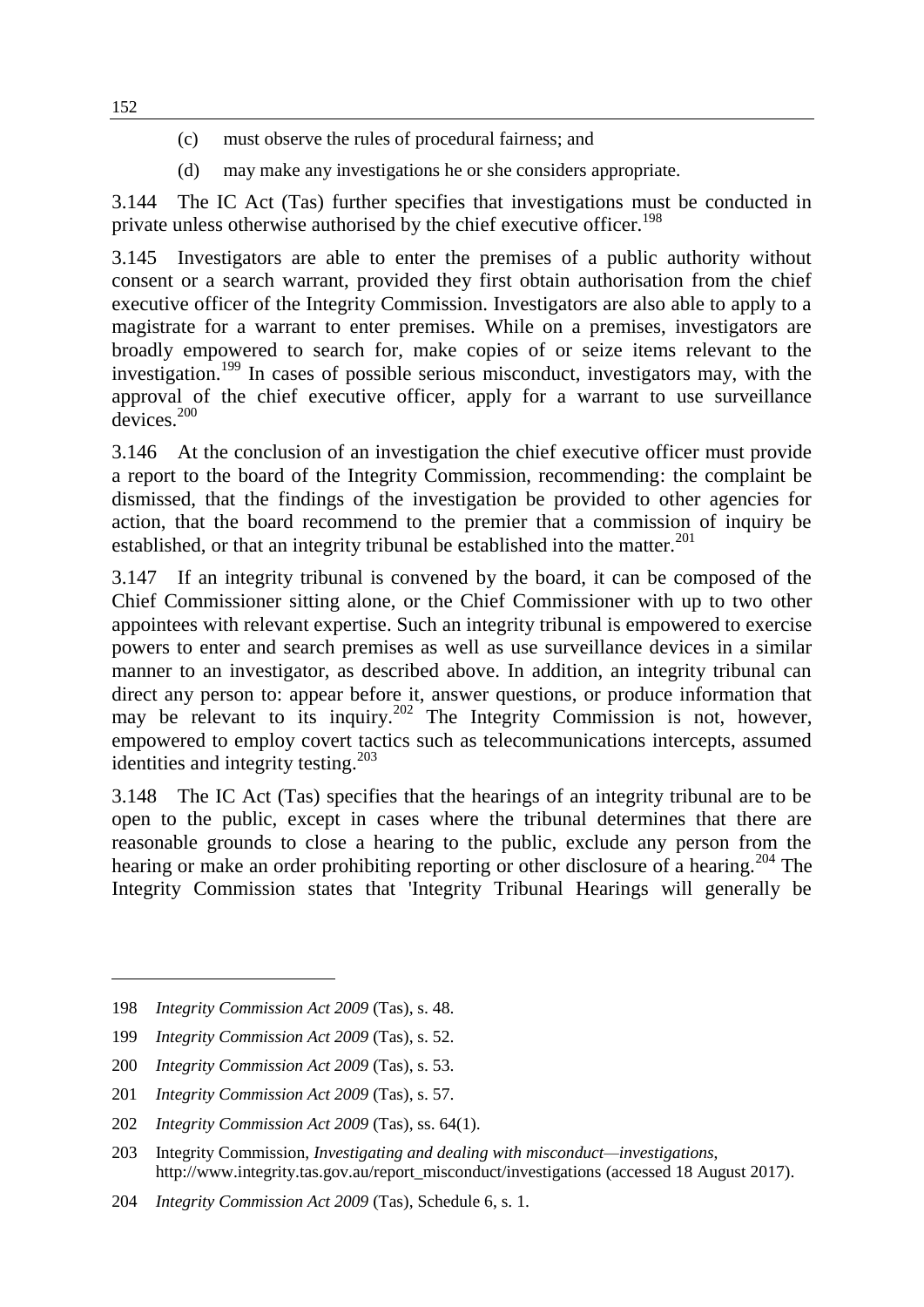conducted publicly, although it is possible for an order to be made for a closed hearing, for example if the matter involves a minor'. 205

## *Oversight*

 $\overline{a}$ 

3.149 The IC Act (Tas) establishes a six-member Joint Standing Committee on Integrity, and requires that any party with three or more members in the House of Assembly be represented. The committee is assigned an oversight role with respect to the Integrity Commission, the Ombudsman and the Custodial Inspector. The committee is required to monitor and review the performance of these integrity bodies and, where appropriate, report to parliament. It is also required to examine the annual reports of these bodies.<sup>206</sup>

3.150 The committee is assigned several functions specific to its oversight of the Integrity Commission—to refer matters to the Integrity Commission for investigation or advice and to conduct a review of the functions, powers and operations of the Integrity Commission three years after the commencement of the IC Act (Tas) and provide a report to parliament. This review was completed in 2015 and made a large number of recommendations regarding the functions of the Integrity Commission. Perhaps most significantly, the committee did not unanimously support the continuance of the Integrity Commission's investigative functions.<sup>207</sup>

3.151 The IC Act (Tas) also requires that an independent review be conducted of the Act as soon as possible after 31 December 2015 and that this review consider the operation of the Act, the Integrity Commission, the parliamentary standards commissioner and the Joint Standing Committee on Integrity.<sup>208</sup> This review was completed in May 2016 and responded to by the Tasmanian government in November  $2016.<sup>209</sup>$  In May 2017, the Tasmanian Government introduced legislation to amend the IC Act (Tas) in order to address some of the recommendations made by the independent review. The legislation altered, among other matters, the membership, operation and purpose of the board as well as the appointment, suspension and removal provisions governing the board and the chief commissioner. $^{210}$ 

<sup>205</sup> Integrity Commission, *Investigating and dealing with misconduct—investigations*, http://www.integrity.tas.gov.au/report\_misconduct/investigations (accessed 18 August 2017).

<sup>206</sup> *Integrity Commission Act 2009* (Tas), ss. 24(1).

<sup>207</sup> Joint Standing Committee on Integrity, *Three Year Review—Final Report*, June 2015, p. 1.

<sup>208</sup> *Integrity Commission Act 2009* (Tas), ss. 106(1).

<sup>209</sup> The Hon. William Cox QC, *Report of the Independent Reviewer*, May 2016, http://www.integrityactreview.tas.gov.au/\_data/assets/pdf\_file/0006/347649/Report\_of\_the\_In dependent Review of the Integrity Commission Act 2009 - May 20162.PDF (accessed 18 August 2017); Tasmanian Government, *Tasmanian Government Response—Independent Review of the Integrity Commission Act 2009*, November 2016, http://www.integrity.tas.gov.au/\_\_data/assets/pdf\_file/0003/361713/Government\_Response\_to\_ Independent\_Review\_of\_the\_Integrity\_Commission\_Act.pdf (accessed 18 August 2017).

<sup>210</sup> The Hon. Mr Matthew Groom MP, Acting Attorney-General, *Tasmanian House of Assembly Hansard*, 4 May 2017, pp. 58–60.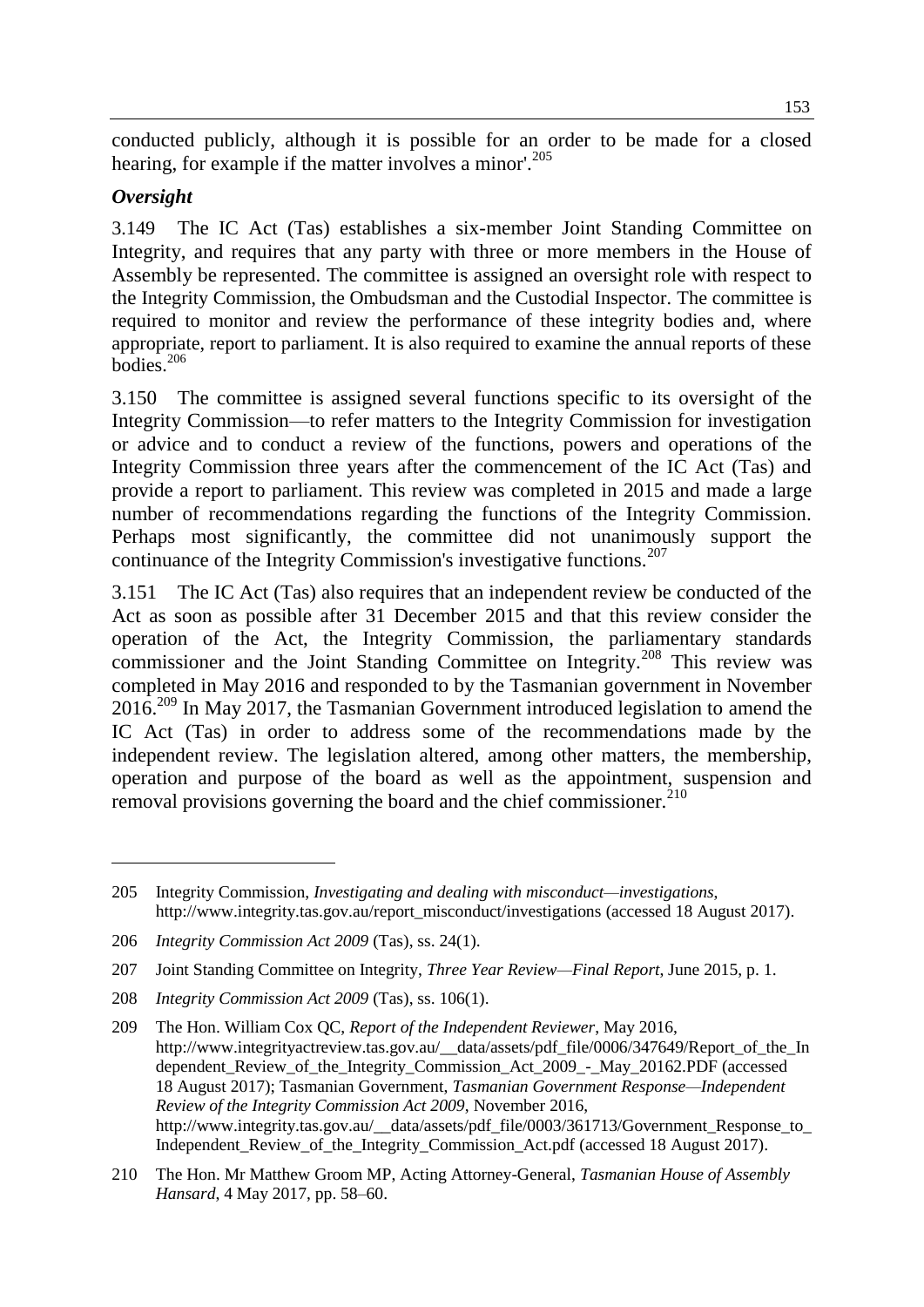# **Victoria—Independent Broad-based Anti-corruption Commission**

3.152 The Victorian Independent Broad-based Anti-corruption Commission (IBAC) was established by the *Independent Broad-based Anti-corruption Commission Act 2011* (Vic) (IBAC Act (Vic)). It replaced the Office of Police Integrity, which was an anti-corruption agency narrowly focused on Victoria Police, that had been operating since 2004. The IBAC was formally established on 1 July 2012 but only became fully operational in February 2013 with the enactment of its investigative powers.<sup>211</sup>

3.153 Although it has been in operation for a short period of time, some significant changes have been made to the remit of IBAC. In 2012, the IBAC Act (Vic) was amended to 'grant IBAC certain investigative powers as well as define its main areas of jurisdiction'.<sup>212</sup> As it was initially established, IBAC was restricted in its activities by a relatively narrow definition of relevant offences and corrupt conduct under the IBAC Act (Vic); however, the passage of the *Integrity and Accountability Legislation Amendment (A Stronger System) Act 2016* (Vic) has expanded the scope of matters that IBAC can address. These changes came into effect on 1 July  $2016$ <sup>213</sup>

## *Commissioner—appointment and tenure*

3.154 The IBAC Act (Vic) provides for the appointment of one commissioner. The Act specifies that neither IBAC nor the commissioner are subject to the direction or control of the minister in respect of the performance of duties and functions and the exercise of powers.<sup>214</sup> The IBAC commissioner is also designated an 'independent officer of the Parliament', although the IBAC Act (Vic) states that this status does not imply any functions, powers, rights, immunities or obligations beyond what is specified in the Act. $^{215}$ 

3.155 The IBAC commissioner is appointed by the governor in council on the recommendation of the minister. A person appointed to be commissioner must be qualified for appointment as, or have served as, a judge of the High Court, the Federal Court, the Supreme Court of Victoria or another state or territory.<sup>216</sup> The minister must not make a recommendation for appointment to the governor unless he or she has first submitted the proposed recommendation to the IBAC Committee of the Victorian Parliament. The committee has the power to veto the recommendation, but must do so within 30 days.<sup>217</sup> The commissioner's term must not exceed five years and the commissioner is not eligible for re-appointment.

<sup>211</sup> IBAC, *Annual Report 2015–16*, p. 11.

<sup>212</sup> IBAC, *Annual Report 2015–16*, p. 11.

<sup>213</sup> IBAC, *Annual Report 2015–16*, p. 11.

<sup>214</sup> *Independent Broad-based Anti-corruption Commission Act 2011* (Vic), s. 18 and s. 19.

<sup>215</sup> *Independent Broad-based Anti-corruption Commission Act 2011* (Vic), ss. 19(1) to ss. 19(3).

<sup>216</sup> *Independent Broad-based Anti-corruption Commission Act 2011* (Vic), s. 20.

<sup>217</sup> *Independent Broad-based Anti-corruption Commission Act 2011* (Vic), s. 21.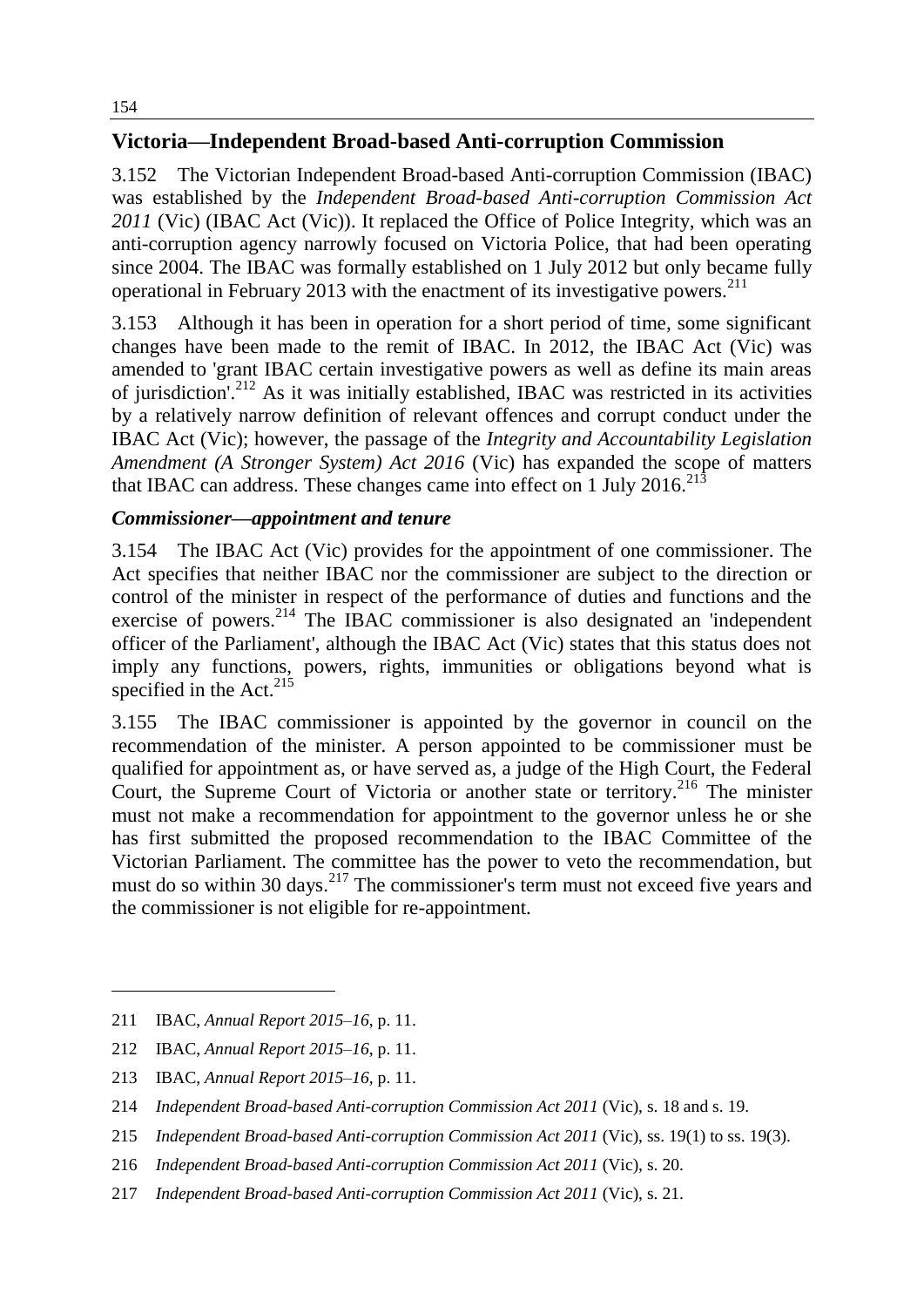3.156 The governor in council, on the recommendation of the minister, may also appoint one or more deputy commissioners. At least one deputy commissioner must be a lawyer and the minister must first obtain the agreement of the commissioner before making a recommendation to appoint a deputy commissioner.<sup>218</sup>

3.157 The governor in council may suspend the commissioner on the following grounds:

- (a) misconduct;
- (b) neglect of duty;
- (c) inability to perform the duties of the office;
- (d) any other ground on which the Governor in Council is satisfied that the Commissioner is unfit to hold office. $219$

3.158 Following such a suspension, the minister must present a statement of the grounds of suspension to each house of the parliament. If each house declares by resolution that the commissioner ought to be removed from office, the governor in council must then remove the commissioner. If either house of parliament does not pass such a resolution, the commissioner must be restored to office.<sup>220</sup>

## *Functions of the commission*

3.159 As noted above, the IBAC Act (Vic) has been amended several times. As it was originally established, the specified functions of IBAC were limited to education and prevention activities. The *Independent Broad-Based Anti-corruption Commission Amendment (Investigative Functions) Act 2012* (Vic) and the *Independent Broad-Based Anti-corruption Commission Amendment (Examinations) Act 2012* (Vic) provided IBAC with investigative powers and examination powers respectively. The *Integrity and Accountability Legislation Amendment (A Stronger System) Act 2016* (Vic) also made a number of changes to the functions of IBAC.

3.160 As it currently stands, IBAC is responsible for 'exposing and preventing police misconduct and corrupt conduct across the public sector, including members of Parliament, the judiciary, and state and local government'.<sup>221</sup> IBAC summarises its current functions as follows:

- identify, investigate and expose serious corrupt conduct and police misconduct
- assist in the prevention of corrupt conduct and police misconduct
- educate the public sector, police and community of the risks and impacts of corruption and police misconduct

<sup>218</sup> *Independent Broad-based Anti-corruption Commission Act 2011* (Vic), s. 23.

<sup>219</sup> *Independent Broad-based Anti-corruption Commission Act 2011* (Vic), s. 26.

<sup>220</sup> *Independent Broad-based Anti-corruption Commission Act 2011* (Vic), s. 26; this method of removing a commissioner was discussed at Gilbert + Tobin, *Submission 19* [2016], p. 26.

<sup>221</sup> IBAC, *Submission 21* [2016], p. 1.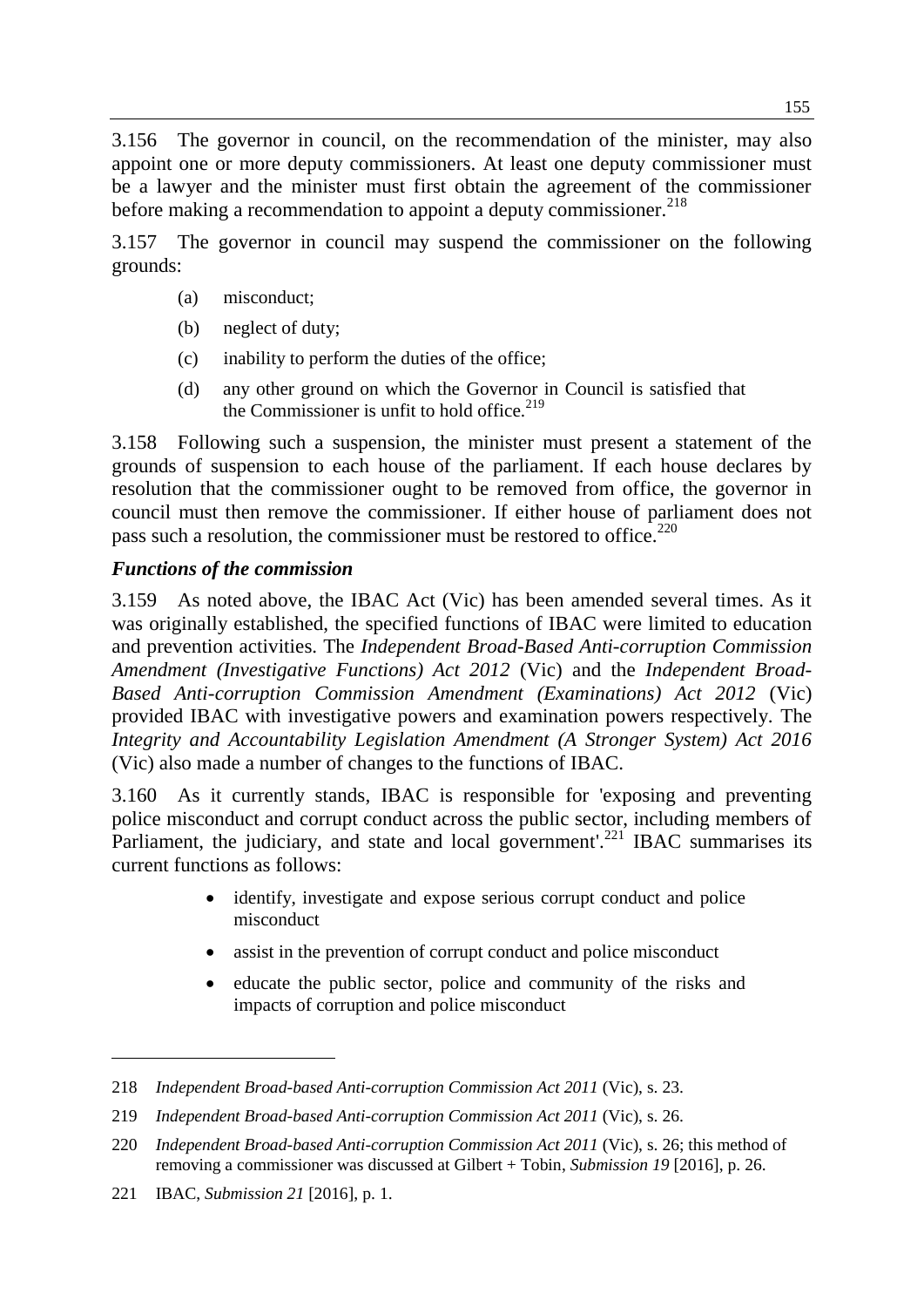assist in improving the capacity of the public sector to prevent corrupt conduct and police misconduct. $222$ 

3.161 IBAC also summarises its role in relation to police misconduct as follows:

IBAC has a broad role in relation to assessing police conduct, and investigating and preventing misconduct by police. IBAC can receive complaints about the conduct of sworn members of Victoria Police, unsworn members who assist in the administration of police, police recruits and Protective Services Officers.<sup>223</sup>

3.162 IBAC's 2015–16 annual report lists oversight of Victoria Police as a current challenge for the organisation and states:

There is continuing public debate about how to ensure the most efficient and effective model of independent police oversight and, in particular, the balance of responsibility between IBAC and Victoria Police itself in investigating police complaints. $^{224}$ 

3.163 IBAC attempts to reserve the most serious and systemic matters for its own investigation, while allowing Victoria Police 'to appropriately retain primary responsibility for the integrity and professional conduct of their own employees'.<sup>225</sup>

3.164 With respect to its prevention role, IBAC noted that the Victorian public sector includes approximately 3,500 entities and over 300,000 employees. It has therefore developed a strategy targeting the following areas:

- engaging with the community and the public sector to improve understanding of corruption and its detrimental effects
- improving reporting of corruption and helping to build the public sector's capacity to address reports
- alerting organisations to the latest information and intelligence regarding corruption risks to assist them strengthen their resistance to corruption. $^{226}$

3.165 IBAC also stated that its approach to corruption prevention depends on public sector bodies retaining primary responsibility for their own integrity and corruption resistance.<sup>227</sup>

## *Definition of corruption and jurisdiction*

3.166 As noted above, the definition of 'corrupt conduct' under which IBAC operates was recently amended by the *Integrity and Accountability Legislation* 

 $\overline{a}$ 

227 IBAC, *Submission 5*, p. 1.

<sup>222</sup> IBAC, *Submission 21* [2016], pp. 1–2.

<sup>223</sup> IBAC, *Submission 21* [2016], p. 2.

<sup>224</sup> IBAC, *Annual Report 2015–16*, p. i.

<sup>225</sup> IBAC, *Annual Report 2015–16*, p. i.

<sup>226</sup> IBAC, *Submission 5*, p. 1.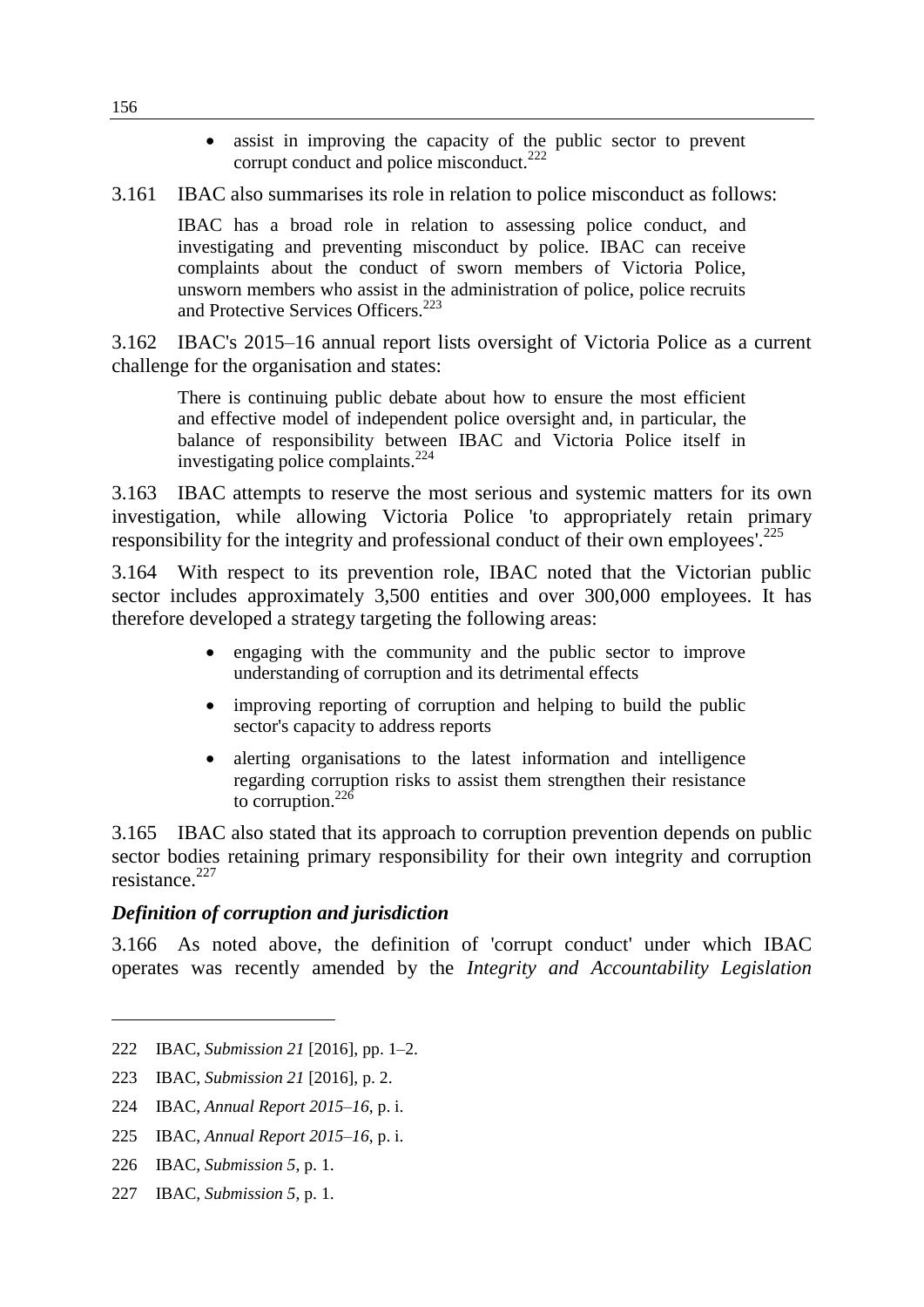*Amendment (A Stronger System) Act 2016* (Vic). In a 2013 special report, IBAC made the following comments regarding the threshold it was then required to overcome before conducting a corrupt conduct investigation:

Concerns have been raised publicly that the legislative threshold for IBAC to commence an investigation in its public sector jurisdiction is vague, too high and therefore liable to challenge in the Supreme Court.

Under the IBAC Act, IBAC is required to identify conduct that would, if the facts were found proved beyond reasonable doubt at a trial, constitute a prescribed indictable offence. Additionally, IBAC must be reasonably satisfied that alleged corrupt conduct constitutes serious corrupt conduct.

Parliament has clearly sought to balance the need for an effective integrity system against the need to protect individuals and public sector entities from arbitrary invasions of their privacy and property. When a statute prescribes reasonable grounds for a state of mind, it requires facts which are sufficient to induce that state of mind in a reasonable person. $228$ 

3.167 IBAC also stated in the same report:

 $\overline{a}$ 

There have been corrupt conduct allegations where IBAC has not felt able to commence investigations because of threshold restrictions in the IBAC Act. Not all of these were suitable for referral elsewhere. This constraint has possibly undermined IBAC's ability to perform and achieve its principal objects and functions.

Whilst the balance between an effective integrity system and civil liberties is quite properly a matter for the Parliament to determine, this constraint should be a matter of concern and further consideration.<sup>229</sup>

3.168 The passage of the *Integrity and Accountability Legislation Amendment (A Stronger System) Act 2016* (Vic) saw an expansion of IBAC's remit. It is now empowered to assess and investigate all corrupt conduct, rather than just serious corrupt conduct, although it is required to give priority to investigating allegations of serious or systemic corruption and misconduct. It is also now able to investigate allegations of misconduct in public office, which can be 'any conduct by a public sector employee which is unlawful or fails to meet the ethical or professional standards required in the performance of duties or the exercise of powers entrusted to them'. 230

<sup>228</sup> IBAC, *Special report following IBAC's first year of being fully operational*, April 2014, p. 25.

<sup>229</sup> IBAC, *Special report following IBAC's first year of being fully operational*, April 2014, p. 25. The shortcomings of the *Independent Broad-based Anti-corruption Commission Act 2011* (Vic) with respect to these threshold questions, prior to its recent amendment, were highlighted by several submitters, including: Gilbert + Tobin, *Submission 18*, Attachment 1, p. 19; Law Council of Australia, *Submission 18* [2016], pp. 16–17, Accountability Round Table (ART), *Submission 31* [2016], p. 5.

<sup>230</sup> IBAC, *Summary: Changes to the IBAC Act*, p. 1, http://www.ibac.vic.gov.au/docs/defaultsource/education-resources/summary-of-changes-to-the-ibac-act.pdf?sfvrsn=14 (accessed 24 August 2017).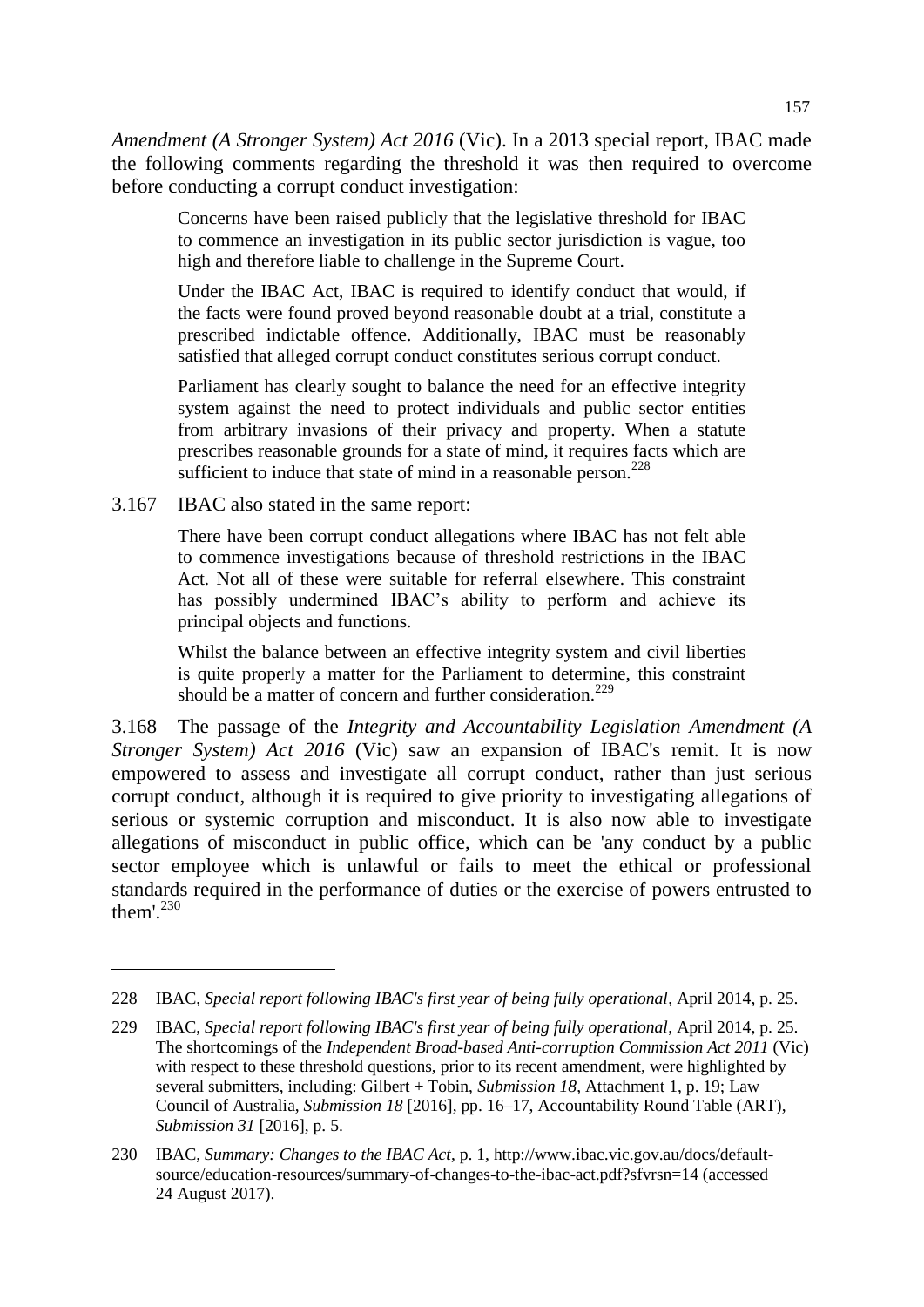3.169 IBAC is also now able to conduct preliminary inquiries into a matter prior to making a decision as to whether to investigate. As part of a preliminary inquiry IBAC may request further information from a public body, issue a summons requiring a person to produce documents or other things and issue confidentiality notices. It cannot, however, use its full investigative powers during such a preliminary inquiry.<sup>231</sup>

3.170 IBAC is also now able to commence an investigation when it has 'reasonable grounds' to suspect corrupt conduct. It was previously limited to investigating only when it was 'reasonably satisfied the alleged conduct would constitute serious corrupt conduct'.<sup>232</sup>

3.171 As it now stands, IBAC is able to take complaints about: taking or offering bribes; dishonestly using influence; committing fraud, theft or embezzlement; misusing information or material acquired at work; and conspiring or attempting to engage in the above corrupt activity. IBAC may investigate corruption that has occurred through: improper or unlawful actions by public sector staff or agencies; the inaction of public sector staff or agencies; and the actions of private individuals who attempt to improperly influence public sector functions and decisions.<sup>233</sup> As mentioned above, IBAC is now also empowered to investigate allegations of misconduct in public office.

# *Powers*

 $\overline{a}$ 

3.172 IBAC may commence investigations after receiving complaints from individuals and notifications from public sector bodies about corrupt conduct and police misconduct. However, IBAC is also able to begin investigations on its own motion at any time and in relation to any matter within its jurisdiction.<sup>234</sup>

3.173 IBAC possesses the following powers to investigate allegations of public sector corruption and police misconduct:

- compel the production of documents and objects
- enter and search premises
- seize documents and objects
- use surveillance devices
- intercept telecommunications

<sup>231</sup> IBAC, *Summary: Changes to the IBAC Act*, p. 1, http://www.ibac.vic.gov.au/docs/defaultsource/education-resources/summary-of-changes-to-the-ibac-act.pdf?sfvrsn=14 (accessed 24 August 2017).

<sup>232</sup> IBAC, *Summary: Changes to the IBAC Act*, p. 1, http://www.ibac.vic.gov.au/docs/defaultsource/education-resources/summary-of-changes-to-the-ibac-act.pdf?sfvrsn=14 (accessed 24 August 2017).

<sup>233</sup> IBAC, *What is corruption?*, http://www.ibac.vic.gov.au/reporting-corruption/what-can-youcomplain-about/what-is-corruption (accessed 24 August 2017).

<sup>234</sup> IBAC, *Our investigative powers* http://www.ibac.vic.gov.au/investigating-corruption/ourinvestigative-powers (accessed 24 August 2017).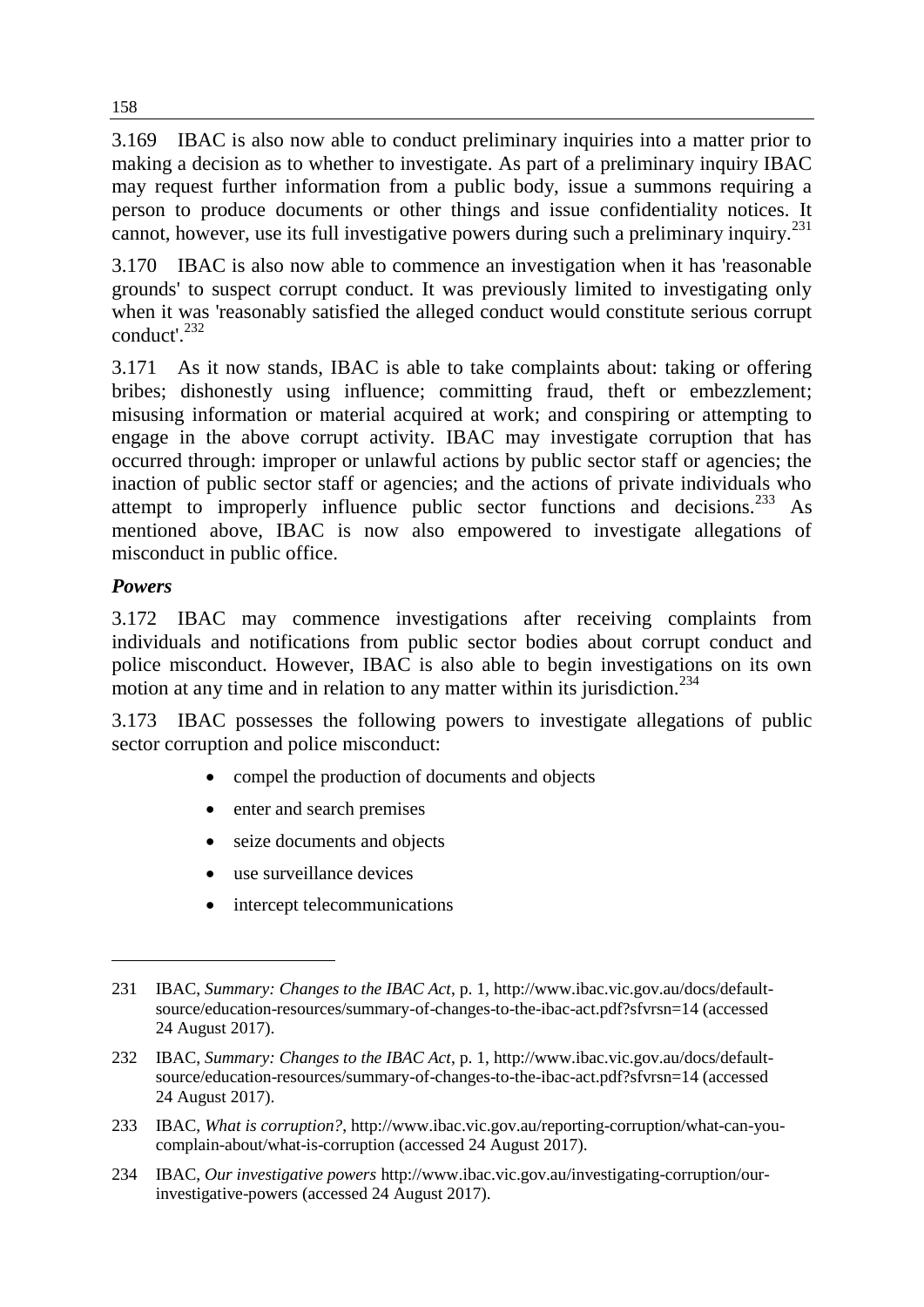- hold private and public hearings
- require people to give evidence at a hearing.<sup>235</sup>

3.174 The IBAC Act (Vic) states that IBAC examinations are to be held in private unless the IBAC considers on reasonable grounds:

- (a) there are exceptional circumstances; and
- (b) it is in the public interest to hold a public examination; and
- (c) a public examination can be held without causing unreasonable damage to a person's reputation, safety or wellbeing. $23\overline{6}$

3.175 With respect to determining whether it is in the public interest to hold a public examination under paragraph (b) above, IBAC may take into account:

- (a) whether the corrupt conduct or the police personnel conduct being investigated is related to an individual and was an isolated incident or systemic in nature;
- (b) the benefit of exposing to the public, and making it aware of, corrupt conduct or police personnel misconduct;
- (c) in the case of police personnel conduct investigations, the seriousness of the matter being investigated.<sup>237</sup>

3.176 In the event that IBAC decides to hold a public examination, it must inform the Victorian Inspectorate of its intention.<sup>238</sup>

3.177 IBAC's power to obtain search warrants is defined in Division 4 of the IBAC Act (Vic). Authorised officers may seek a search warrant via an application to a Supreme Court judge. Such applications must be authorised by the IBAC commissioner.<sup>239</sup> IBAC officers may be authorised under these provisions to:

- (a) to enter and search the premises or vehicle, vessel or aircraft named or described in the search warrant and inspect any document or thing at those premises or on or in that vehicle, vessel or aircraft; and
- (b) to make a copy of any document relevant, or that the person reasonably considers may be relevant, to the investigation; and
- (c) to take possession of any document or other thing that the person considers relevant to the investigation.<sup>240</sup>

- 239 *Independent Broad-based Anti-corruption Commission Act 2011* (Vic), ss. 91(1) and ss. 91(2).
- 240 *Independent Broad-based Anti-corruption Commission Act 2011* (Vic), ss. 91(3).

<sup>235</sup> IBAC, *Our investigative powers* http://www.ibac.vic.gov.au/investigating-corruption/ourinvestigative-powers (accessed 24 August 2017).

<sup>236</sup> *Independent Broad-based Anti-corruption Commission Act 2011* (Vic), ss. 117(1).

<sup>237</sup> *Independent Broad-based Anti-corruption Commission Act 2011* (Vic), ss. 117(4).

<sup>238</sup> *Independent Broad-based Anti-corruption Commission Act 2011* (Vic), ss. 117(5).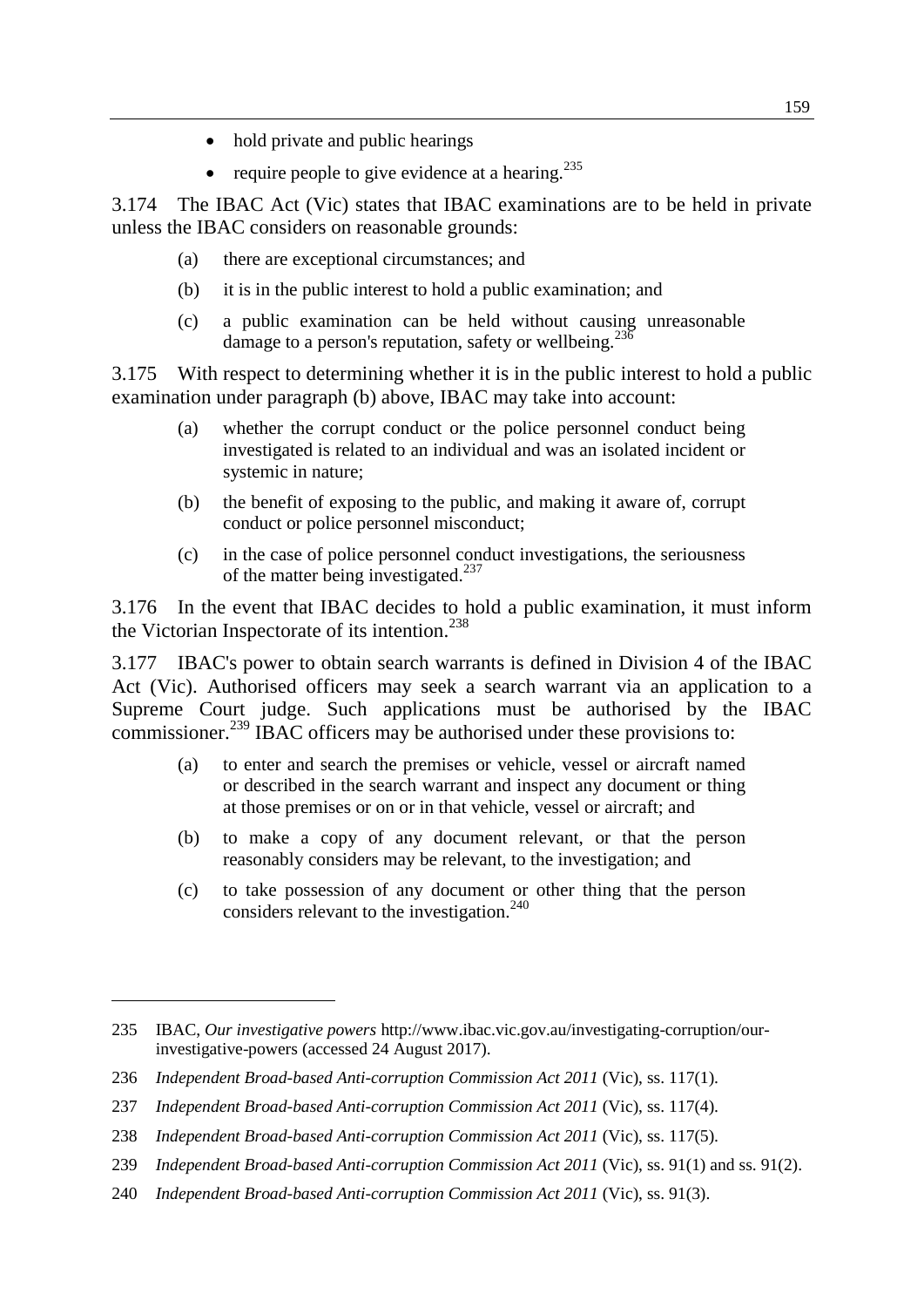3.178 IBAC has specific powers with respect to 'police personnel premises'. Provided they 'reasonably believe there are documents or other things that are relevant to an investigation which are on police personnel premises', authorised officers are able to enter and search such premises, as well as inspect or copy any documents found there.<sup>241</sup> Authorised officers are not required to obtain a warrant in these circumstances and members of Victoria Police are required to give any assistance reasonably required during such a search.<sup>242</sup>

3.179 Powers to undertake covert operations involving surveillance, telecommunications interceptions and the use of assumed identities are granted to IBAC under the *Surveillance Devices Act 1999* (Vic), *Telecommunications (Interception) (State Provisions) Act 1988* (Vic) and the *Crimes (Assumed Identities) Act 2004* (Vic) respectively.

3.180 Having completed an investigation, IBAC is empowered to: refer a matter to another body for investigation; make a recommendation to the relevant principal officer, responsible minister or the premier, including the power require a report on whether such a recommendation has been followed; make a report to the parliament, which will then become public; advise a complainant or other person of any action taken; do a combination, all or none of the above; or determine to make no finding or take no action  $243$ 

3.181 Section 190 of the IBAC Act (Vic) allows either IBAC or a sworn IBAC officer authorised by the commissioner to bring '[p]roceedings for an offence in relation to any matter arising out of an IBAC investigation'.<sup>244</sup>

3.182 The Gilbert + Tobin Centre of Public Law (Gilbert + Tobin) made the following comments on the undesirability of combining investigation and prosecution roles in a single body, as has occurred with IBAC and the Qld CCC:

It is our view that the more desirable position is to retain the traditional division between investigative and prosecutorial functions, and that a Commission should not be involved in prosecutions beyond referring the matter for consideration for prosecution by another agency.<sup>245</sup>

## *Oversight*

 $\overline{a}$ 

3.183 IBAC is subject to the scrutiny of the IBAC Committee, which is constituted under section 12A of the *Parliamentary Committee Act 2003* (Vic). The committee is established as one of a number of 'Joint Investigatory Committees', which must have between five and 10 members, with at least one member from each house of parliament. The Act states that the committee must elect a chairperson and deputy

<sup>241</sup> *Independent Broad-based Anti-corruption Commission Act 2011* (Vic), s. 86.

<sup>242</sup> *Independent Broad-based Anti-corruption Commission Act 2011* (Vic), s. 86.

<sup>243</sup> *Independent Broad-based Anti-corruption Commission Act 2011* (Vic), s. 164; see discussion at Gilbert + Tobin, *Submission 19* [2016], p. 34.

<sup>244</sup> *Independent Broad-based Anti-corruption Commission Act 2011* (Vic), s. 190.

<sup>245</sup> Gilbert + Tobin, *Submission 19* [2016], p. 35.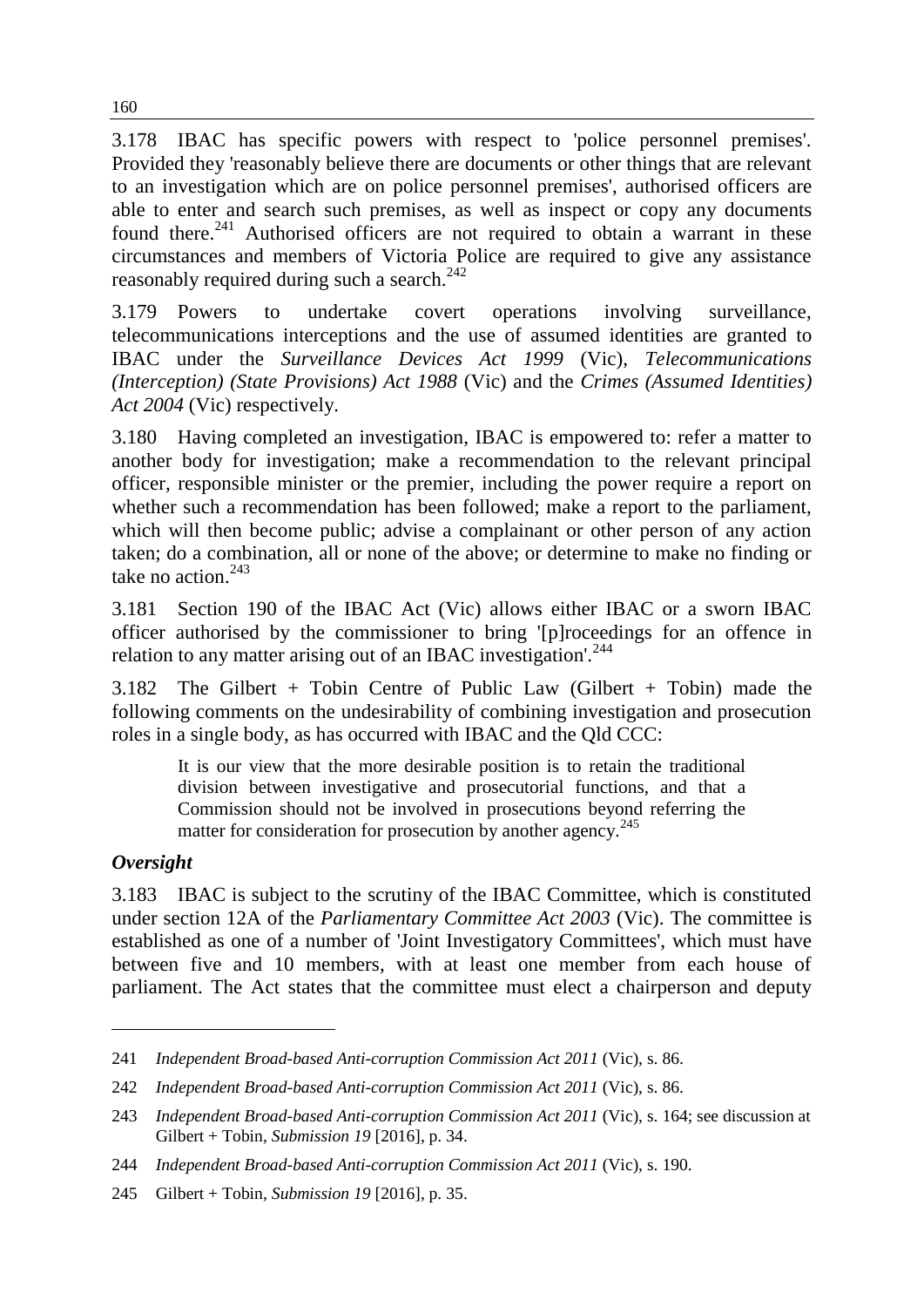chairperson and does not specify whether the chairperson must be a government or opposition member.<sup>246</sup> The current chair of the IBAC Committee is a member of the opposition.<sup>247</sup>

- 3.184 The committee's functions are:
	- (a) to monitor and review the performance of the duties and functions of the IBAC;
	- (b) to report to both Houses of the Parliament on any matter connected with the performance of the duties and functions of the IBAC that require the attention of the Parliament;
	- (c) to examine any reports made by the IBAC;
	- (d) to consider any proposed appointment of a Commissioner and to exercise a power of veto in accordance with the *Independent Broadbased Anti-corruption Commission Act 2011*;
	- (e) to carry out any other function conferred on the IBAC Committee by or under this Act or the *Independent Broad-based Anti-corruption Commission Act 2011*;
	- (f) to monitor and review the performance of the duties and functions of the Victorian Inspectorate, other than those in respect of VAGO officers or Ombudsman officers;
	- (g) to report to both Houses of the Parliament on any matter connected with the performance of the duties and functions of the Victorian Inspectorate that require the attention of the Parliament, other than those in respect of VAGO officers or Ombudsman officers;
	- (h) to examine any reports made by the Victorian Inspectorate, other than reports in respect of VAGO officers or Ombudsman officers;
	- (i) to consider any proposed appointment of an Inspector and to exercise a power of veto in accordance with the Victorian Inspectorate Act  $2011^{248}$
- 3.185 The committee may not undertake the following actions:
	- (a) investigate a matter relating to the particular conduct the subject of—
		- (i) a particular complaint or notification made to the IBAC under the *Independent Broad-based Anti-corruption Commission Act 2011*; or
		- (ii) a particular disclosure determined by the IBAC under section 26 of the *Protected Disclosure Act 2012*, to be a protected disclosure complaint;

<sup>246</sup> *Parliamentary Committees Act 2003* (Vic), s. 22.

<sup>247</sup> The Hon. Kim Wells MP.

<sup>248</sup> *Parliamentary Committees Act 2003* (Vic), ss. 12A(1).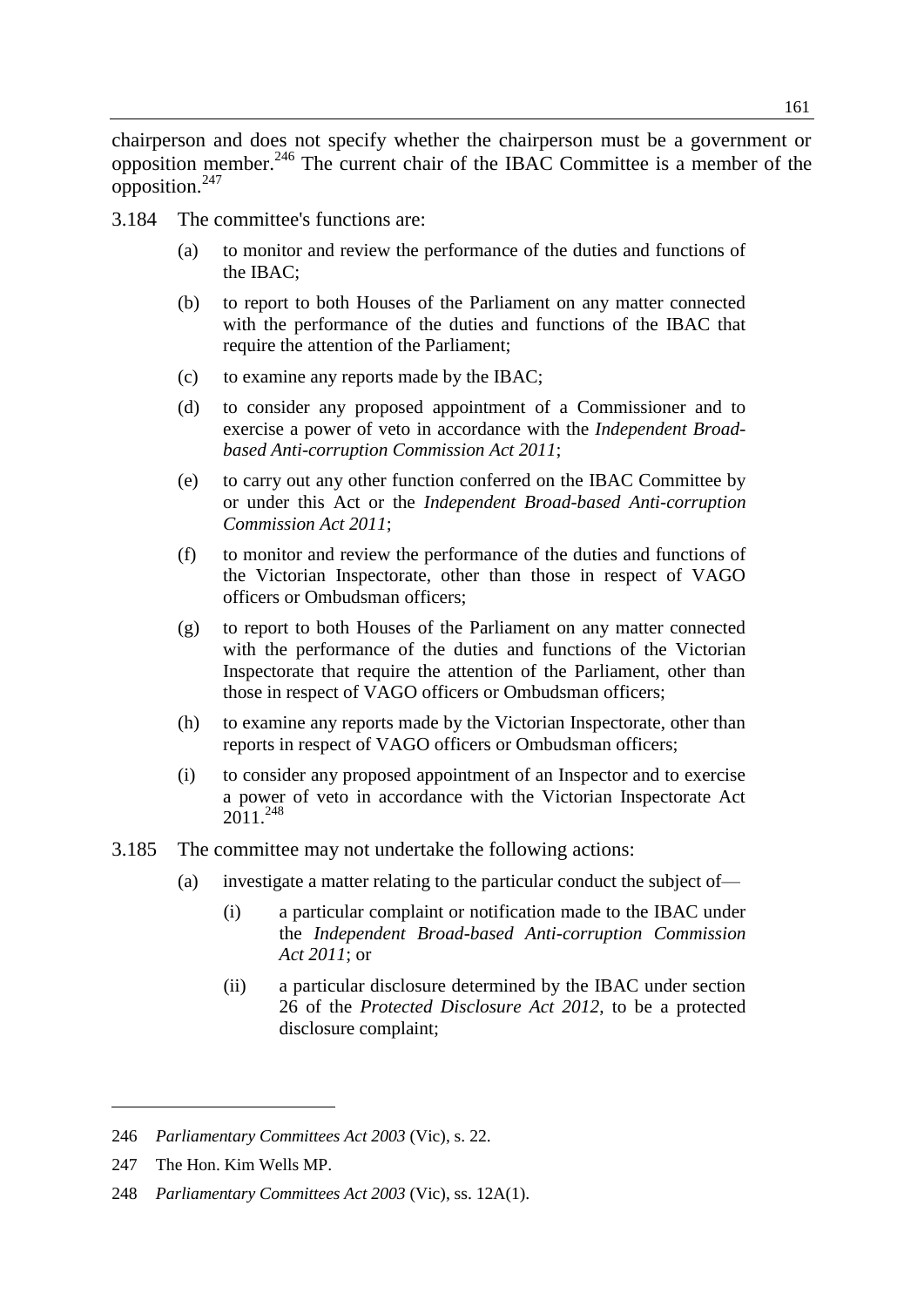- (b) review any decision by the IBAC under the *Independent Broad-based Anti-corruption Commission Act 2011* to investigate, not to investigate or to discontinue the investigation of a particular complaint or notification or a protected disclosure complaint within the meaning of that Act;
- (b) review any findings, recommendations, determinations or other decisions of the IBAC in relation to—
	- (i) a particular complaint or notification made to the IBAC under the *Independent Broad-based Anti-corruption Commission Act 2011*; or
	- (ii) a particular disclosure determined by the IBAC under section 26 of the *Protected Disclosure Act 2012*, to be a protected disclosure complaint; or
	- (iii) a particular investigation conducted by the IBAC under the *Independent Broad-based Anti-corruption Commission Act 2011*;
- (ca) review any determination by the IBAC under section 26(3) of the *Protected Disclosure Act 2012*;
- (d) disclose any information relating to the performance of a function or the exercise of a power by the IBAC which may—
	- (i) prejudice any criminal investigation or criminal proceedings; or
	- (ii) prejudice any investigation being conducted by the IBAC; or
	- (iii) contravene any secrecy or confidentiality provision in any relevant Act.<sup>249</sup>

3.186 Similar restrictions are applied to the committee's activities with regard to its oversight of the Victorian Inspectorate.<sup>250</sup>

3.187 IBAC is also subject to the oversight of the Victorian Inspectorate, which was established by the *Victorian Inspectorate Act 2011* (Vic) and commenced operation in February 2013.<sup>251</sup> The Inspectorate performs a number of functions with respect to overseeing other agencies within the Victorian integrity system, including the Public Interest Monitor, the Auditor-General and the Chief Examiner. Its functions in relation to IBAC include:

(a) to monitor the compliance of the IBAC and IBAC personnel with the *Independent Broad-based Anti-corruption Commission Act 2011* and other laws;

<sup>249</sup> *Parliamentary Committees Act 2003* (Vic), ss. 12A(1A).

<sup>250</sup> *Parliamentary Committees Act 2003* (Vic), ss. 12A(2).

<sup>251</sup> Victorian Inspectorate, *About us*, http://vicinspectorate.vic.gov.au/home/about-us/ (accessed 25 August 2017).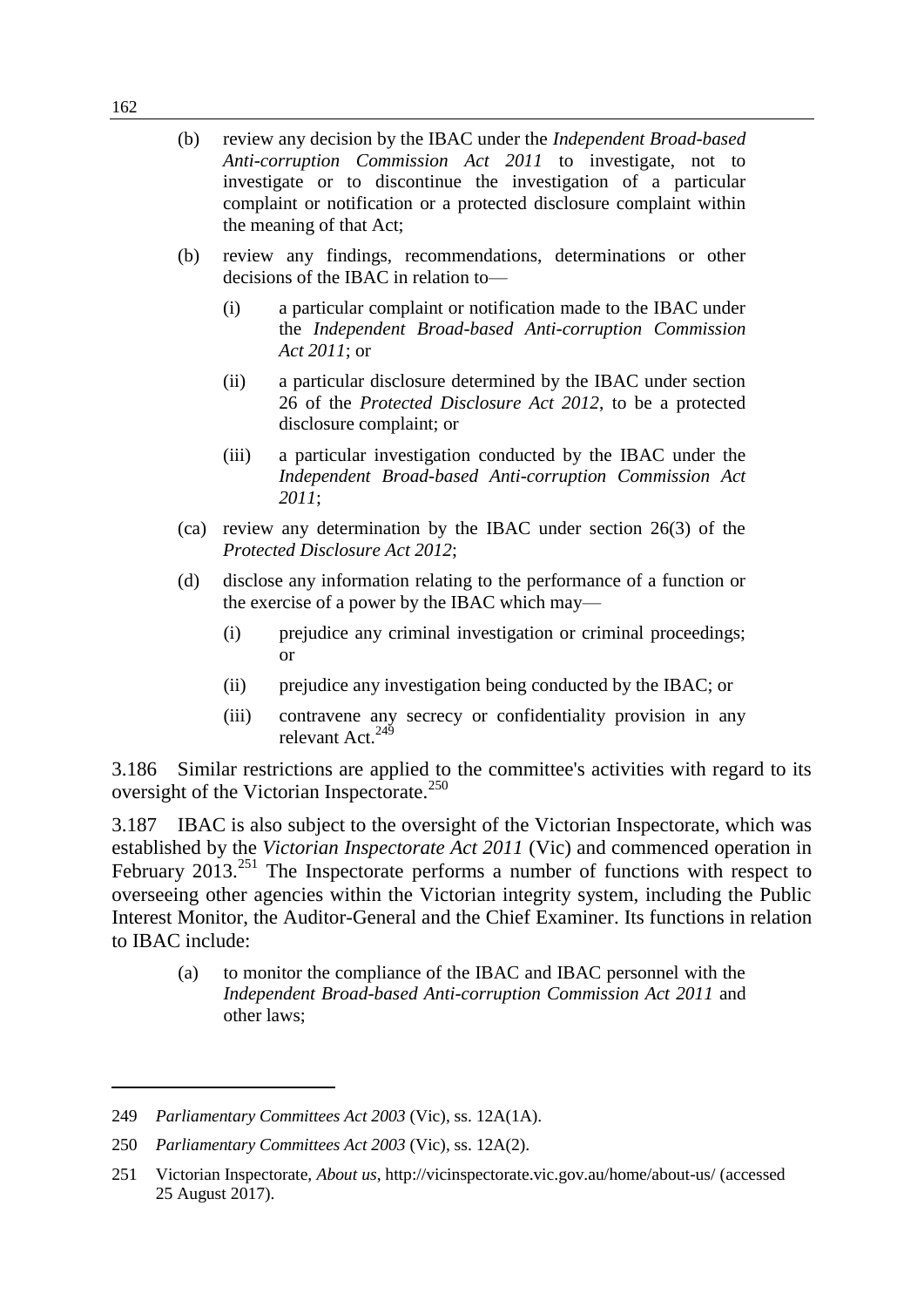- (b) to oversee the performance by the IBAC of its functions under the *Protected Disclosure Act 2012*;
- (c) to assess the effectiveness and appropriateness of the policies and procedures of the IBAC which relate to the legality and propriety of IBAC's activities;
- (d) to receive complaints in accordance with this Act about the conduct of the IBAC and IBAC personnel;
- (e) to investigate and assess the conduct of the IBAC and IBAC personnel in the performance or exercise or purported performance or purported exercise of their duties, functions and powers;
- (f) to monitor the interaction between the IBAC and other integrity bodies to ensure compliance with relevant laws; $^{252}$

3.188 IBAC is required to do the following to facilitate the Inspectorate's oversight activities:

- To report to the VI within 3 days of the issue of any summons, stating the reasons for its issue
- To make audio and video recordings of all coercive examinations
- To provide a copy of each recording to the VI as soon as practicable after the examination is concluded.<sup>253</sup>

3.189 The current Inspector, Mr Robin Brett SC, explained that the Inspectorate reviews every coercive examination undertaken by IBAC and that, in doing so, it seeks to ensure that a number of requirements are met:

What we look for in those is two classes of things. There are a number of requirements that are mandatory when IBAC exercises coercive powers when they summon somebody. There are service requirements: it has to be a minimum of seven days beforehand, save in exceptional circumstances; it is not permitted to examine underage people; there are provisions about legal representation; and there are provisions about independent persons being present. We check that all of those requirements have been complied with. Also there are requirements about what is required to be stated in the summons and what information is to be given to people about their rights and obligations. So we check for all of that.

In addition, we review the actual questioning. Essentially we are looking to see that the questioning remains relevant to the purpose of the investigation. It never, actually, does not; there is no reason why it should. We also look for things which we just class the propriety of the questioning—whether, for example, the witness might have been misled or given false or misleading information in order to try to induce a particular type of answer,

<sup>252</sup> *Victorian Inspectorate Act 2011* (Vic), ss. 11(2).

<sup>253</sup> Victorian Inspectorate, *Submission 13*, p. 3.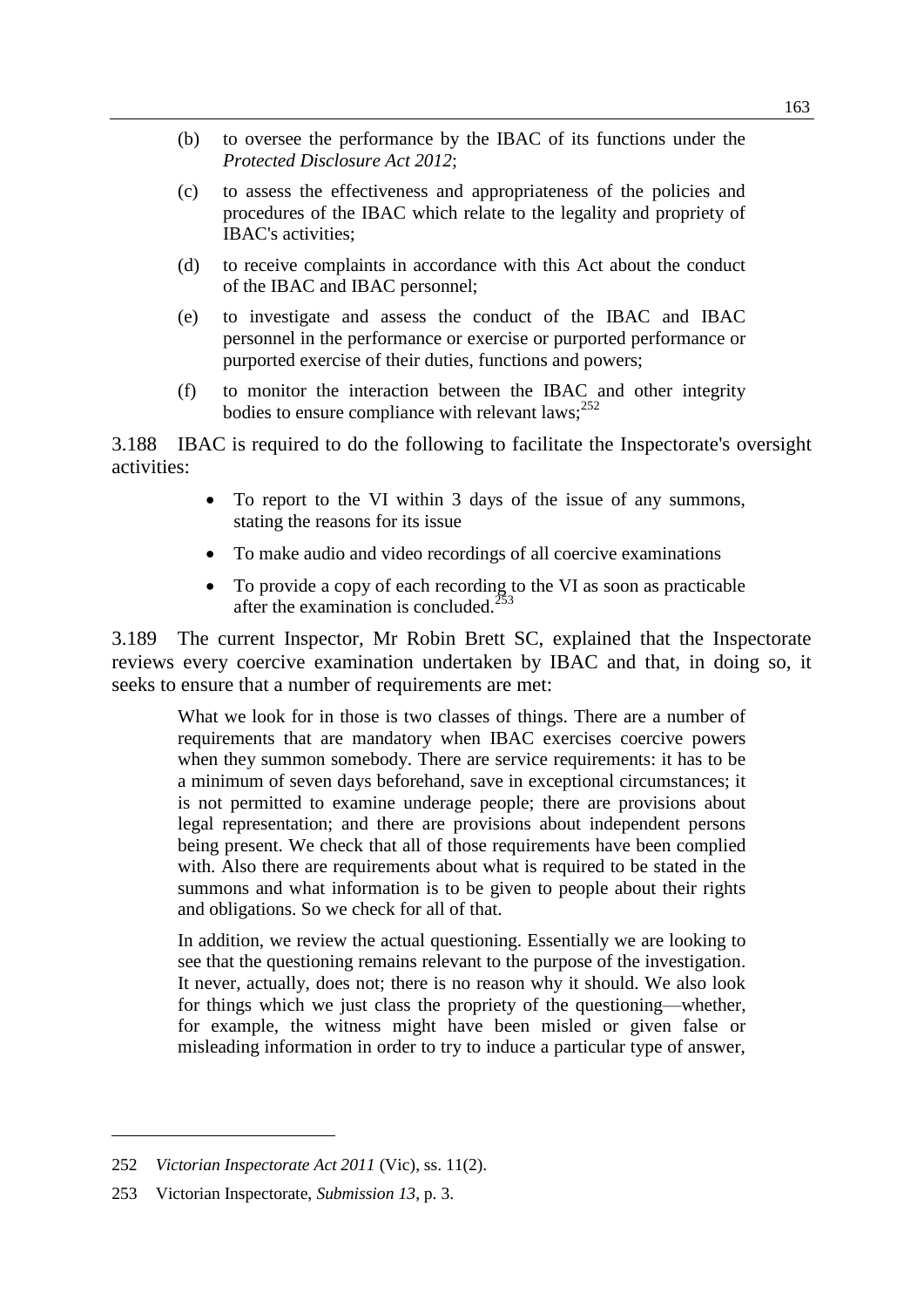whether the witness has been badgered and that sort of thing. So that is what we are looking for. $^{254}$ 

3.190 In addition, Mr Brett explained the Inspectorate's role in receiving complaints and monitoring compliance with legislation:

As well as reviewing coercive examinations we can receive complaints about IBAC. We receive about 50 or 60 of those a year. Most of those are from persons who have made complaints to IBAC. They have complained perhaps about police misconduct or some corrupt conduct they think they have seen somewhere and IBAC has refused to investigate it. They complain to us because they think it should have been investigated. Ninetynine times out of 100 IBAC had every reason not to investigate.

It is also possible for people who are summoned and are coercively examined to complain to us. We have had some complaints about those. We are in fact currently conducting an investigation into a number of complaints arising out of a particular series of examinations.

What else can we do? We have a general monitoring function as well. The act requires us to monitor IBAC's compliance with its governing legislation. We have, in particular, to focus on their functions under the Protected Disclosure Act, which is our whistleblowers act. That is basically what we do. What my submission proposes is that that should be something the committee ought, with respect, to consider and that I would suggest is an appropriate thing for there to be. Also, there is an IBAC parliamentary committee, which is active but they do not have power to inquire into particular matters whereas we do. $^{255}$ 

3.191 Mr Brett noted that the Inspectorate has a wide range of functions when compared to similar oversight bodies in New South Wales, Queensland and Western Australia, and that, with  $13$  staff members, it was also much larger.<sup>256</sup> He also noted the steep increase in the use of coercive examinations by IBAC, which rose from 52 in 2013–14 to 179 in 2015–16.<sup>257</sup>

3.192 With respect to the fundamental rationale for establishing oversight bodies such as the Victorian Inspectorate, Mr Brett argued that they are an important check on the extensive powers granted to anti-corruption bodies:

Coercive powers abrogate fundamental rights possessed by all citizens. They represent a major infringement of civil liberties. Their use is justified for the IBAC on the grounds that they are available only in the course of investigating public sector corruption, and that their use is subject to scrutiny by an external, independent body with extensive investigatory powers of its own, i.e., the VI. The IBAC is responsible to the Parliament and also reports to a special Parliamentary Committee. The VI reports to

<sup>254</sup> Mr Robin Brett QC, Inspector, Victorian Inspectorate, *Committee Hansard*, 17 May 2017, p. 8.

<sup>255</sup> Mr Brett, Victorian Inspectorate, *Committee Hansard*, 17 May 2017, p. 8.

<sup>256</sup> Mr Brett, Victorian Inspectorate, *Committee Hansard*, 17 May 2017, p. 7.

<sup>257</sup> Victorian Inspectorate, *Submission 13*, p. 2.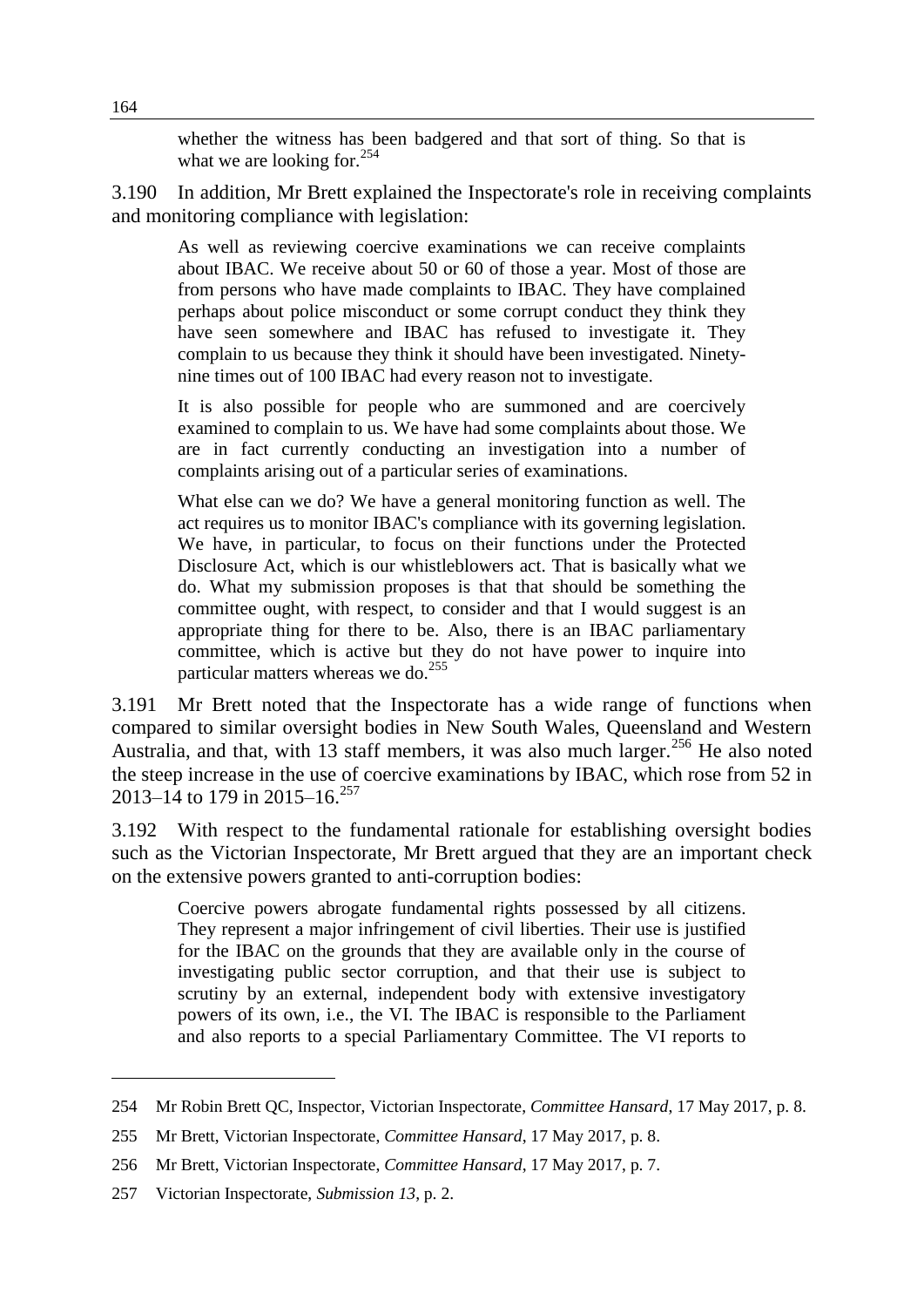the same Committee. The VI is effectively the "eyes and ears" of the Parliament.<sup>258</sup>

3.193 Regarding the effectiveness of IBAC's operations, the IBAC Committee's 2015–16 review of IBAC's performance contained the following discussion:

While the IBAC Commissioner considers that IBAC is operating effectively, he stressed the need for it to continue to take 'a more strategic, intelligence–based approach, rather than being a reactive, complaints– driven body'. This would, he said, allow it to most efficiently use its resources to detect, investigate and expose serious cases of corruption and police misconduct.

The IBAC Commissioner has emphasised that as IBAC matures as an organisation it is important that it is proactive in relation to identifying and exposing corruption. This is especially the case given the 'inherently clandestine nature of corruption'. IBAC does this in part by undertaking strategic assessments every 12–18 months. These involve literature reviews, assessment of other integrity agencies' reports, analyses of complaints and notifications and consultations with stakeholders.<sup>259</sup>

3.194 The IBAC Committee's review also discussed the need to harmonise legislative provisions governing the IBAC, the Victorian Auditor-General and the Victorian Ombudsman with respect to: definitions of the public sector; information gathering and sharing; oversight and accountability arrangements; and appointment, tenure, immunity, removal and remuneration for independent officers of parliament.<sup>260</sup>

3.195 The IBAC Committee also noted, and undertook to examine further, the IBAC Commissioner's suggestion that giving the IBAC the power to 'follow the dollars'—that is, access documentation of private individuals and organisations in receipt of government funding to provide services or perform other functions—would enhance its ability to fully investigate matters of serious corrupt conduct.<sup>261</sup>

## **South Australia—Independent Commissioner Against Corruption and Office of Public Integrity**

3.196 The South Australian Independent Commissioner Against Corruption (SA ICAC) was established by the *Independent Commissioner Against Corruption Act 2012* (SA) (ICAC Act (SA)), which came into effect on 1 September 2013. This Act

<sup>258</sup> Victorian Inspectorate, *Submission 13*, p. 2.

<sup>259</sup> Independent Broad-based Anti-corruption Commission Committee, *The performance of the Independent Broad-based Anti-corruption Commission and the Victorian Inspectorate 2015/16*, November 2016, p. 22 (citations omitted).

<sup>260</sup> Independent Broad-based Anti-corruption Commission Committee, *The performance of the Independent Broad-based Anti-corruption Commission and the Victorian Inspectorate 2015/16*, November 2016, p. 23 (citations omitted).

<sup>261</sup> Independent Broad-based Anti-corruption Commission Committee, *The performance of the Independent Broad-based Anti-corruption Commission and the Victorian Inspectorate 2015/16*, November 2016, pp. 23–4.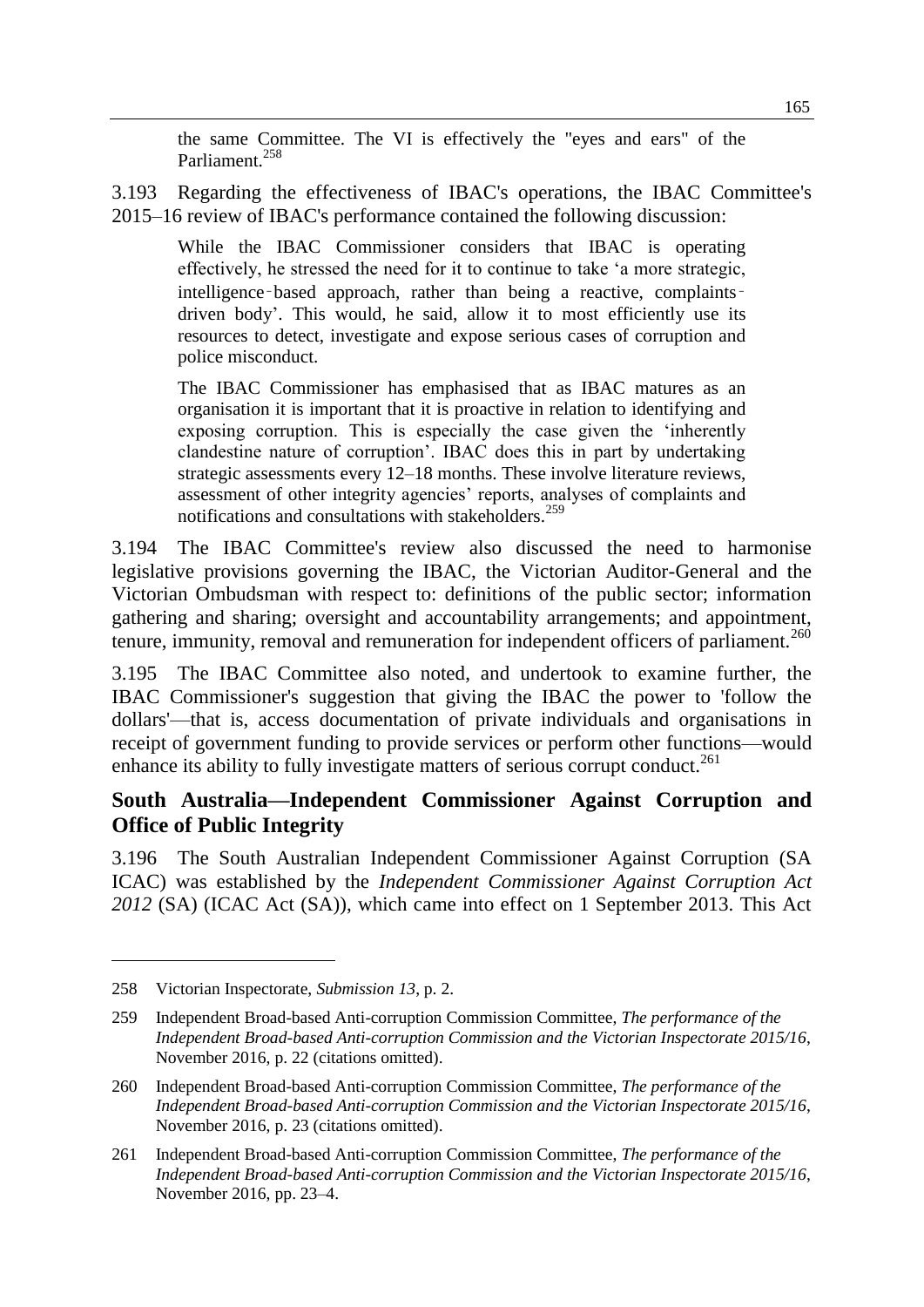established two offices—the Independent Commissioner Against Corruption and the Office of Public Integrity—both of which are responsible to a single commissioner.

# *Commissioner—appointment and tenure*

3.197 The ICAC Act (SA) provides for the appointment by the governor of a single commissioner for a term not exceeding seven years. The commissioner is eligible for reappointment, but may not serve for longer than 10 years in total. To be eligible for appointment, a commissioner must possess a minimum level of legal experience seven years of legal practice, or be a former judge of the High Court or Federal Court, or of the Supreme Court or other courts or any state or territory.<sup>262</sup>

3.198 The appointment of a commissioner may only proceed if it is referred by the attorney-general to the Statutory Officers Committee and the committee either approves the proposal or does not respond within a specified period.<sup>263</sup> The Statutory Officers Committee is a joint committee of the South Australian Parliament established under the *Parliamentary Committees Act 1991* (SA), which must include government, opposition and crossbench representation.<sup>264</sup>

3.199 The commissioner may be removed from office by the governor on receipt of an address from both houses of parliament. The governor may also suspend the commissioner for the following reasons: contravening a condition of employment, misconduct, failure or incapacity to perform official duties, or failure to provide information to the attorney-general as required by the Act.<sup>265</sup> In the event of a suspension, the governor must lay a statement of reasons before the parliament. Either house of parliament may restore the commissioner to office by way of an address to the governor.<sup>266</sup>

3.200 The ICAC Act (SA) explicitly states that the commissioner is not subject to the direction of any person in relation to any matter, including the manner in which functions are carried out, powers are exercised and the priority which is given to particular matters.<sup>267</sup>

# *Functions of the ICAC and the Office of Public Integrity*

3.201 The ICAC Act (SA) establishes both the SA ICAC and the Office of Public Integrity (OPI). The SA ICAC is a law enforcement body and its functions include identifying, investigating and referring for prosecution corruption in public administration. It is also responsible for assisting other agencies to identify and deal with misconduct and maladministration, conducting evaluations of public authorities and delivering an education program aimed at preventing or minimising corruption,

<sup>262</sup> *Independent Commissioner Against Corruption Act 2012* (SA), ss. 8(1) to ss. 8(3).

<sup>263</sup> *Independent Commissioner Against Corruption Act 2012* (SA), ss. 8(5).

<sup>264</sup> *Parliamentary Committees Act 1991* (SA), Part 5C.

<sup>265</sup> *Independent Commissioner Against Corruption Act 2012* (SA), s. 10.

<sup>266</sup> *Independent Commissioner Against Corruption Act 2012* (SA), ss. 8(11) and ss. 8(13).

<sup>267</sup> *Independent Commissioner Against Corruption Act 2012* (SA), ss. 7(2).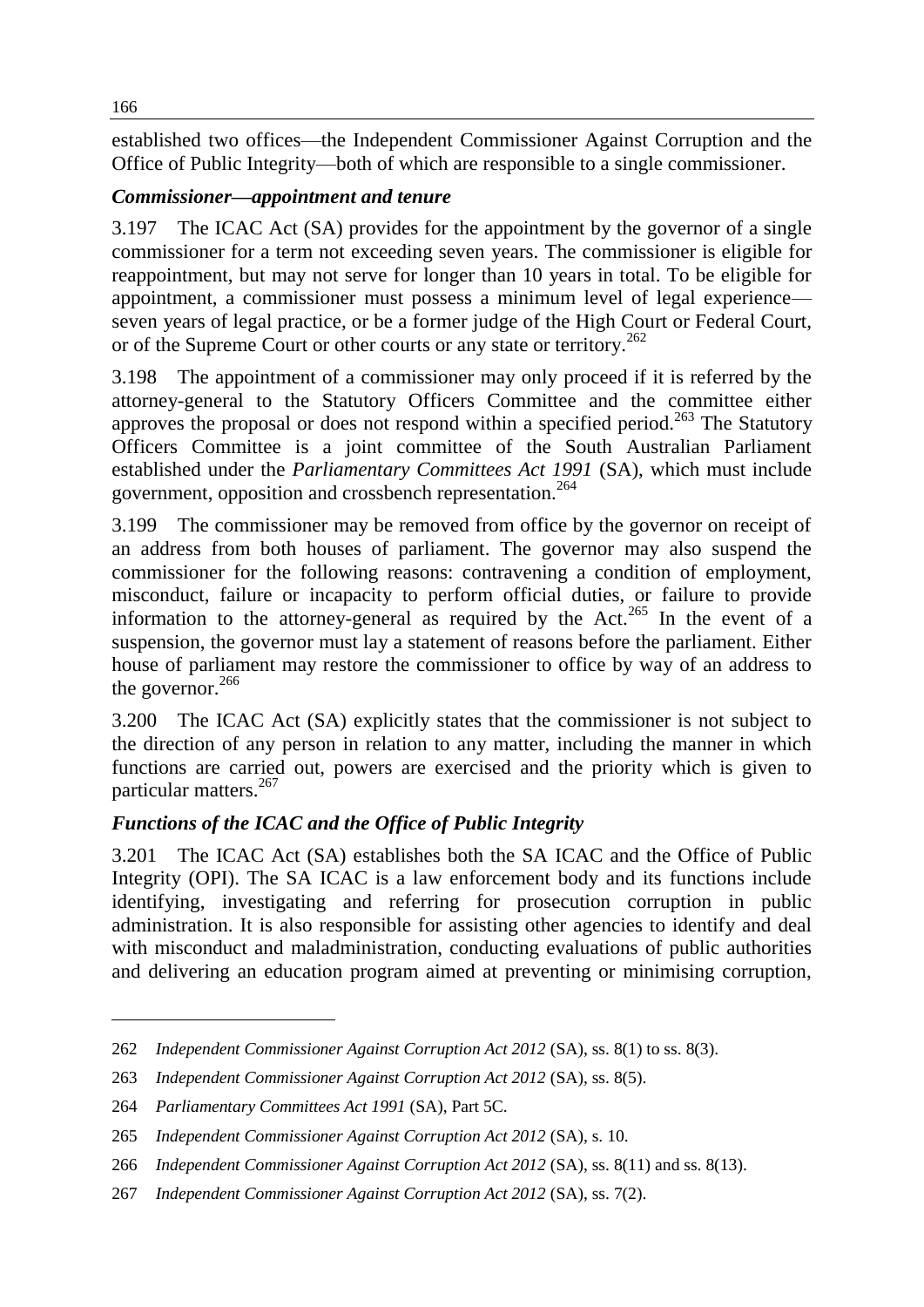misconduct and maladministration. The ICAC Act (SA) describes these functions in the following terms:

- (a) to identify corruption in public administration and to—
	- (i) investigate and refer it for prosecution; or
	- (ii) refer it to a law enforcement agency for investigation and prosecution;
- (b) to assist inquiry agencies and public authorities to identify and deal with misconduct and maladministration in public administration;
- (c) to refer complaints and reports to inquiry agencies, public authorities and public officers and to give directions or guidance to public authorities in dealing with misconduct and maladministration in public administration, as the Commissioner considers appropriate;
- (ca) to identify serious or systemic misconduct or maladministration in public administration;
- (cb) to exercise the powers of an inquiry agency in dealing with serious or systemic maladministration in public administration if satisfied that it is in the public interest to do so;
- (cc) to exercise the powers of an inquiry agency in dealing with serious or systemic misconduct in public administration if the Commissioner is satisfied that the matter must be dealt with in connection with a matter the subject of an investigation of a kind referred to in paragraph (a)(i) or a matter being dealt with in accordance with paragraph (cb);
- (d) to evaluate the practices, policies and procedures of inquiry agencies and public authorities with a view to advancing comprehensive and effective systems for preventing or minimising corruption, misconduct and maladministration in public administration;
- (e) to conduct or facilitate the conduct of educational programs designed to prevent or minimise corruption, misconduct and maladministration in public administration;
- (f) to perform other functions conferred on the Commissioner by this or any other Act. $268$

3.202 The OPI's functions include receiving and assessing complaints and reports about public administration, as well as referring matters for investigation by other bodies. As described by the ICAC Act (SA), these functions are:

- (a) to receive and assess complaints about public administration from members of the public;
- (b) to receive and assess reports about corruption, misconduct and maladministration in public administration from inquiry agencies, public authorities and public officers;

<sup>268</sup> *Independent Commissioner Against Corruption Act 2012* (SA), ss. 7(1).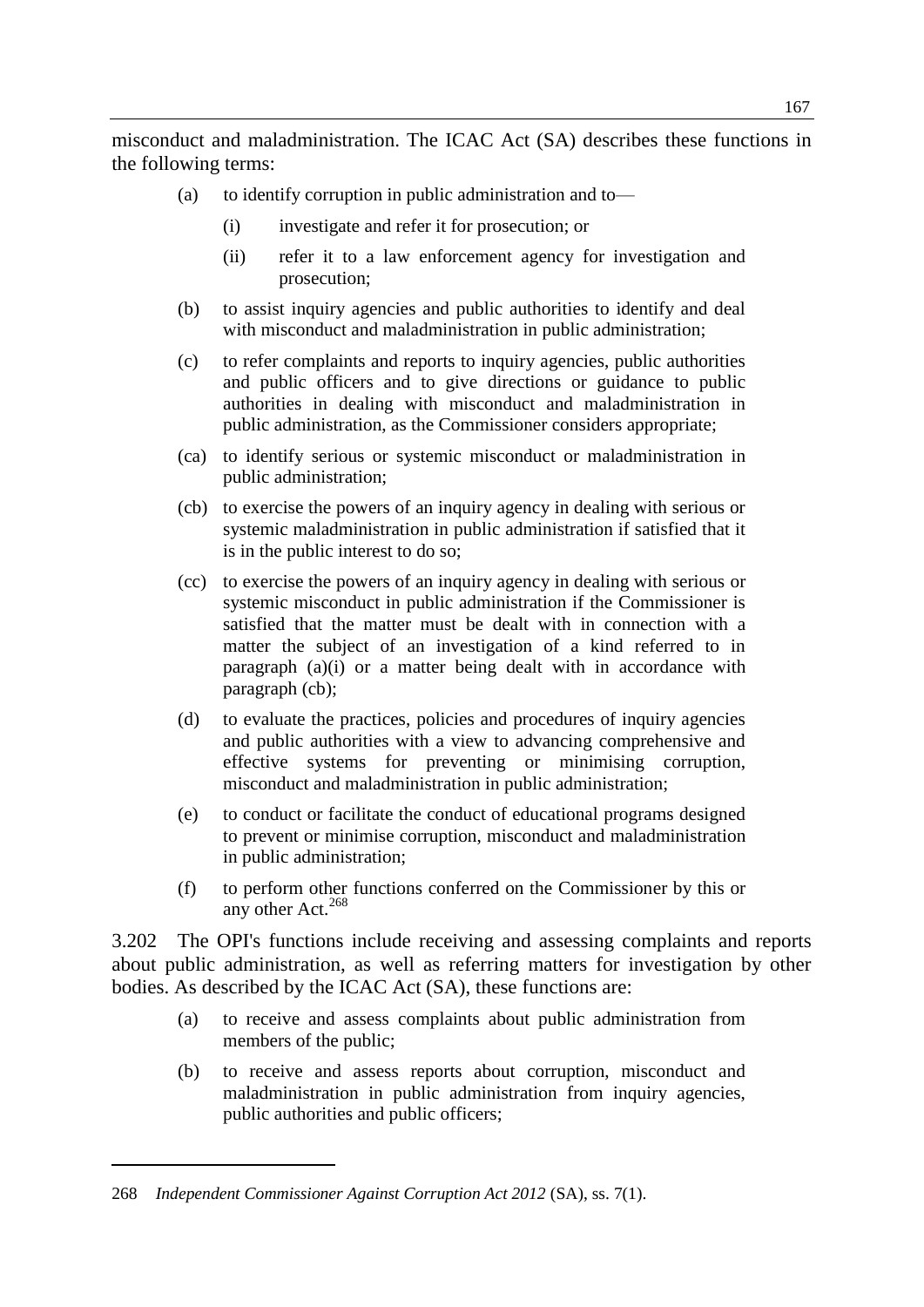- (c) to refer complaints and reports to inquiry agencies, public authorities and public officers in circumstances approved by the Commissioner or make recommendations to the Commissioner in relation to complaints and reports;
- (ca) to give directions or guidance to public authorities in circumstances approved by the Commissioner;
- (d) to perform other functions assigned to the Office by the Commissioner.<sup>269</sup>

3.203 The current commissioner, the Hon. Bruce Lander QC, made the following comments on the effectiveness of the separation of complaint receiving and assessing functions from investigatory functions under this model:

I think the people with whom we deal and, certainly, public authorities now do understand that the Office of Public Integrity is there to receive complaints and reports and to assess them and that it will then be a separate body, albeit under the same leadership, who either will investigate the matters as corruption or will cause them to be investigated as corruption or cause them to be investigated as misconduct or maladministration. I think there is some utility in dividing the functions between what are the two offices.<sup>270</sup>

3.204 The commissioner also noted that there is a significant disparity between complaints received from members of the public and reports from public officers in terms of how many are assessed as requiring action. Approximately 80 per cent of complaints from members of the public are assessed by the OPI as requiring no action, whereas 60 per cent of reports from public officers are investigated.<sup>271</sup> The commissioner explained why this might be the case:

I think the reason why there is such a difference is because members of the public made their complaints as victims or see themselves as victims. The public officers are making their reports because they suspect someone has committed conduct of a kind that needs to be reported.<sup>272</sup>

#### *Definition of corruption and jurisdiction*

3.205 The ICAC Act (SA) defines 'corruption in public administration' as conduct that constitutes:

- (a) an offence against Part 7 Division 4 (Offences relating to public officers) of the *Criminal Law Consolidation Act 1935*, which includes the following offences:
	- (i) bribery or corruption of public officers;

<sup>269</sup> *Independent Commissioner Against Corruption Act 2012* (SA), s. 17.

<sup>270</sup> The Hon. Bruce Thomas Lander QC, Independent Commissioner Against Corruption, SA ICAC, *Committee Hansard*, 15 May 2017, p. 37.

<sup>271</sup> Mr Lander, SA ICAC, *Committee Hansard*, 15 May 2017, pp. 34–35.

<sup>272</sup> Mr Lander, SA ICAC, *Committee Hansard*, 15 May 2017, p. 35.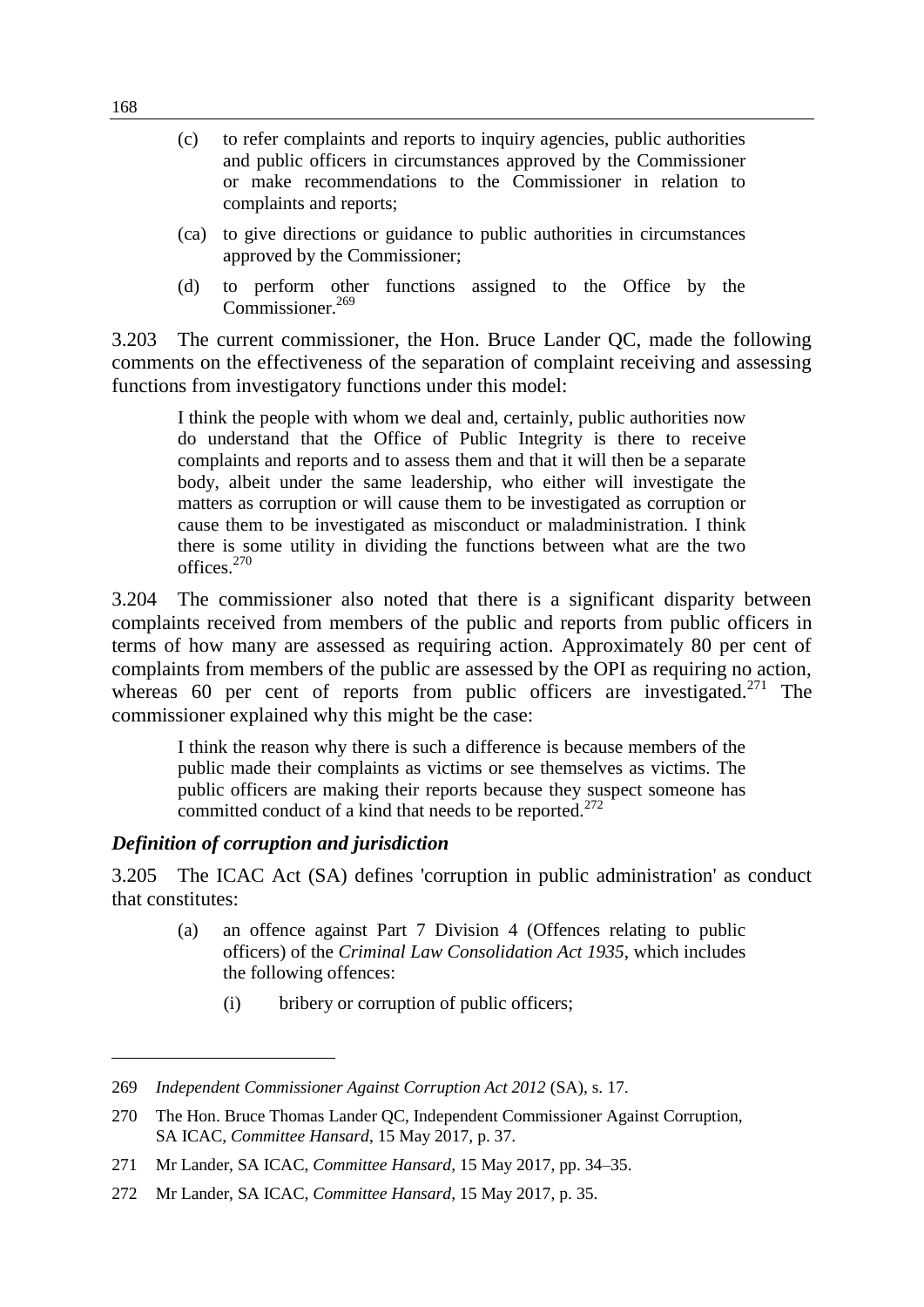- (ii) threats or reprisals against public officers;
- (iii) abuse of public office;
- (iv) demanding or requiring benefit on basis of public office;
- (v) offences relating to appointment to public office; or
- (b) an offence against the *Public Sector (Honesty and Accountability) Act 1995* or the *Public Corporations Act 1993*, or an attempt to commit such an offence; or
- (ba) an offence against the *Lobbyists Act 2015*, or an attempt to commit such an offence; or
- (c) any other offence (including an offence against Part 5 (Offences of dishonesty) of the *Criminal Law Consolidation Act 1935*) committed by a public officer while acting in his or her capacity as a public officer or by a former public officer and related to his or her former capacity as a public officer, or by a person before becoming a public officer and related to his or her capacity as a public officer, or an attempt to commit such an offence; or
- (d) any of the following in relation to an offence referred to in a preceding paragraph:
- (i) aiding, abetting, counselling or procuring the commission of the offence;
- (ii) inducing, whether by threats or promises or otherwise, the commission of the offence;
- (iii) being in any way, directly or indirectly, knowingly concerned in, or party to, the commission of the offence;
- (iv) conspiring with others to effect the commission of the offence.

3.206 The ICAC Act (SA) therefore defines 'corruption in public administration' by referring to a range of criminal offences defined under other acts. Commissioner Lander emphasised this point, stating that: 'Corruption in South Australia must be a criminal offence. So what I am investigating at any given time is a criminal offence.'<sup>273</sup>

3.207 Although it restricts the definition of corrupt conduct in public administration to the commission of or involvement in various criminal offences, the ICAC Act (SA) also defines two further categories of behaviour—'misconduct in public administration' and 'maladministration in public administration'. These two categories deal with contraventions of a code of conduct or other misconduct by public officers, and conduct of public officers or authorities resulting in irregular and unauthorised use of public money or substantial mismanagement by public officers.<sup>274</sup> The

<sup>273</sup> Mr Lander, SA ICAC, *Committee Hansard*, 15 May 2017, p. 30.

<sup>274</sup> *Independent Commissioner Against Corruption Act 2012* (SA), ss. 5(3) and ss. 5(4).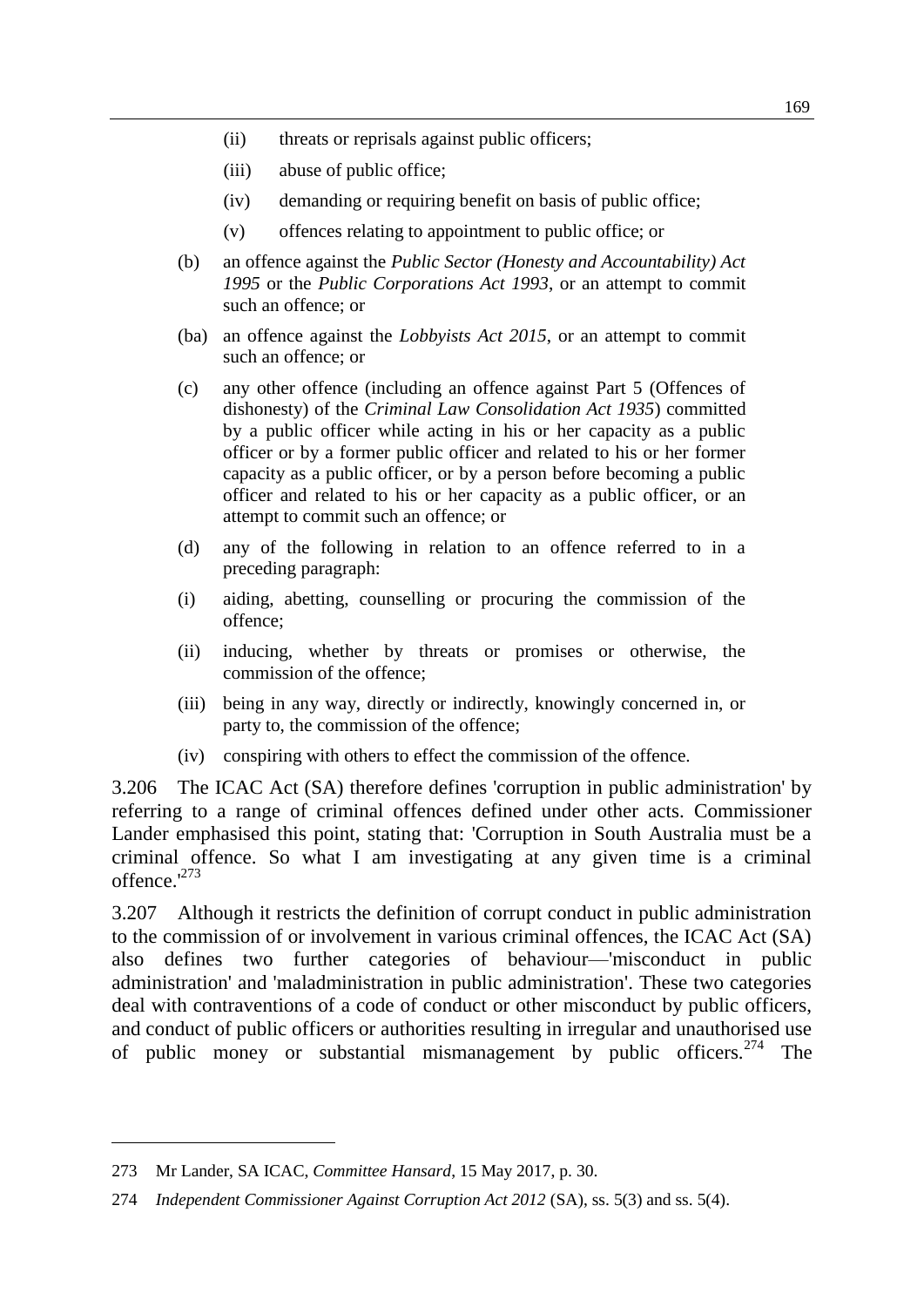commissioner may assist other agencies and public authorities to identify and deal with these two categories of conduct or investigate such conduct directly.<sup>275</sup>

3.208 The ICAC Act (SA) provides a list of those who are to be considered a 'public officer' and therefore fall under the definition of corruption outlined above. The list includes, among others: the governor, members of both houses of parliament; members of local governments; judicial officers; police officers; and public service employees.<sup>276</sup> There is currently no provision for the SA ICAC to investigate people or organisations that are not public officers or authorities but who may be in receipt of public funds. Commissioner Lander stated that he believed this situation to be a mistake:

In South Australia the jurisdiction is confined to public authorities and public officers. That sometimes means that persons or organisations that are funded by the state are not subject to the scrutiny of the commissioner. I think that is a mistake. I think organisations that are provided with public funds ought to be the subject of an investigation if in fact they or their officers engage in corruption.<sup>277</sup>

#### *Powers*

 $\overline{a}$ 

3.209 The SA ICAC is provided with a range of powers that it may use to investigate matters raised in complaints from members of the public or reports from public officers. It is also open to the commissioner to assess and investigate any other matter identified while acting on his or her own initiative, or in the course of the commissioner and the office performing functions under the Act.<sup>278</sup>

3.210 The commissioner is empowered to issue a warrant, either at his or her own initiative or on application by an investigator, to enter and search a place or vehicle used by 'an inquiry agency, public authority or public officer'. A warrant to enter and search other places and vehicles may be granted by a Supreme Court judge.<sup>279</sup>

3.211 With respect to covert operations, the commissioner is empowered under the *Criminal Investigation (Covert Operations) Act 2009* (SA) to grant approval for investigators to conduct undercover operations, to acquire and use assumed identities, and protect the identity of witnesses. In each case, the commissioner must consider a number of criteria before granting an approval.<sup>280</sup> In the case of listening devices, the commissioner is required by the *Listening and Surveillance Devices Act 1972* (SA) to issue a written approval stating that a 'warrant is reasonably required for an

<sup>275</sup> Independent Commission Against Corruption, *About Us*, https://icac.sa.gov.au/content/aboutus-0 (accessed 30 August 2017).

<sup>276</sup> *Independent Commissioner Against Corruption Act 2012* (SA), Schedule 1.

<sup>277</sup> Mr Lander, SA ICAC, *Committee Hansard*, 15 May 2017, p. 30.

<sup>278</sup> *Independent Commissioner Against Corruption Act 2012* (SA), s. 23.

<sup>279</sup> *Independent Commissioner Against Corruption Act 2012* (SA), ss. 31(1) and ss. 31(2).

<sup>280</sup> *Criminal Investigation (Covert Operations) Act 2009*, Part 2, Part 3 and Part 4.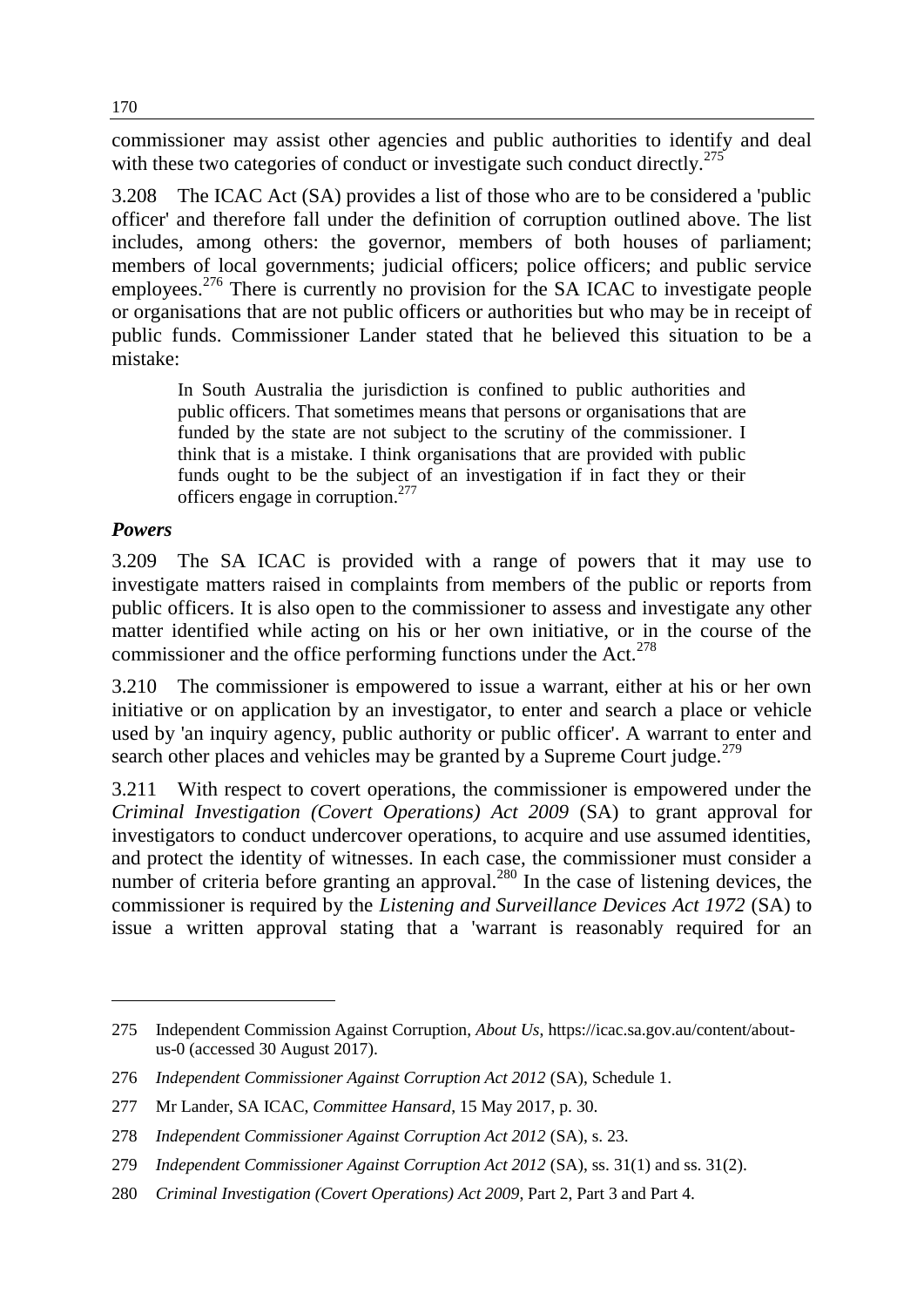investigation' before an application for a warrant can be put before a judge of the Supreme Court.<sup>281</sup>

3.212 The commissioner is able to conduct examinations and is able to summon witnesses to attend and to give evidence. The commissioner may also require the production of documents or other things.<sup>282</sup>

3.213 Unlike other state integrity commissions, the SA ICAC is required to hold all of its examinations relating to corruption in public administration in private. While stating that the commissioner is to perform his or her functions in a manner that is as 'open and accountable as is practicable', the ICAC Act (SA) requires that all 'examinations relating to corruption in public administration must be conducted in private'.<sup>283</sup>

3.214 Commissioner Lander explained that he viewed this restriction as justifiable, given that the definition of corruption with which he operates is restricted to criminal offences:

It seems to me that if I am investigating criminal conduct it ought to be done in private. Police organisations and law enforcement agencies investigate criminal conduct in private. And, for that reason, I support private hearings. The examinations that are conducted pursuant to an investigation are a means of obtaining further evidence. If at the end of the investigation there is no evidence or insufficient evidence to support a prosecution, it would seem to me that a person who has been examined in public, if that be the case, would suffer reputational harm from which that person might not recover.<sup>284</sup>

3.215 The commissioner further emphasised that his role is not to make findings as to whether certain conduct amounts to corruption, but rather to investigate the facts of a case and, where appropriate, refer the resulting evidence to the Director of Public Prosecutions:

My function in relation to complaints of corruption is purely investigative. I do not make any decision as to whether any particular conduct amounts to corruption. My principle function is to obtain evidence for the purpose of providing that evidence to the Director of Public Prosecutions in South Australia, for him to determine whether a prosecution should follow. My agency, therefore, is dissimilar to the Independent Commission Against Commission in New South Wales, which is empowered to make decisions as to whether a person has engaged in corrupt conduct.<sup>285</sup>

3.216 The commissioner agreed that it is possible that the use of public hearings by integrity commissions can act as a means of eliciting further information relevant to

<sup>281</sup> *Listening and Surveillance Devices Act 1972* (SA), ss. 6(2).

<sup>282</sup> *Independent Commissioner Against Corruption Act 2012* (SA), Schedule 2, s. 5 and s. 6.

<sup>283</sup> *Independent Commissioner Against Corruption Act 2012* (SA), ss. 7(4).

<sup>284</sup> Mr Lander, SA ICAC, *Committee Hansard*, 15 May 2017, pp. 30–1.

<sup>285</sup> Mr Lander, SA ICAC, *Committee Hansard*, 15 May 2017, p. 30.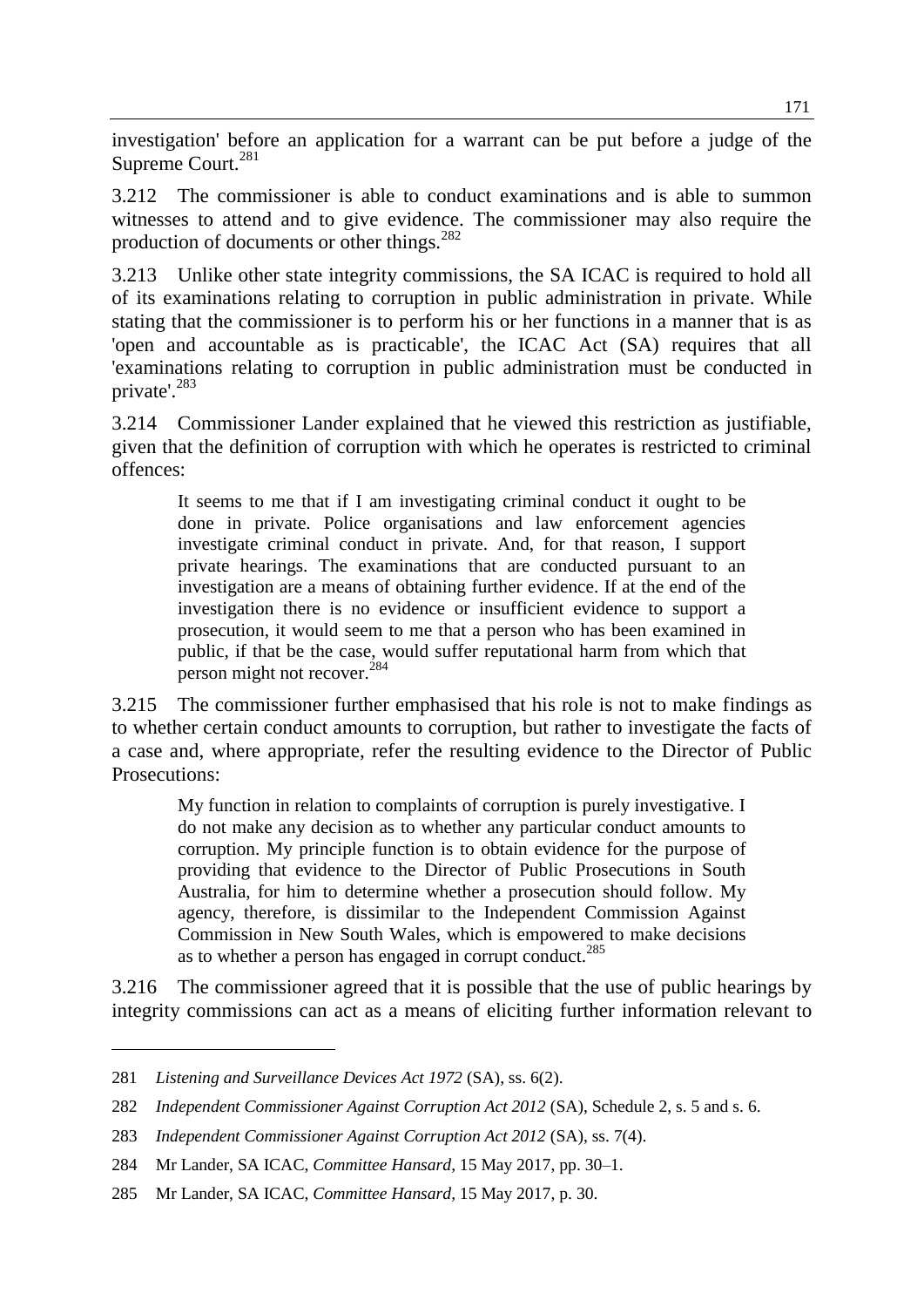an investigation. However, he stated that, in cases where it might be necessary to appeal to the public for information, the ICAC Act (SA) allows him to make public statements and he would do so if he thought it necessary.<sup>286</sup>

3.217 Transparency International Australia (TIA) criticised the requirement that examinations must be conducted in private, stating:

The danger of driving investigations underground and conducting the investigations entirely in secrecy is obvious. The South Australian legislation does this, and has been quite roundly criticised even by the South Australian Commission itself.<sup>287</sup>

3.218 Commissioner Lander has previously argued that the requirement that all examinations take place in private should be overturned in the case of misconduct and maladministration matters, while remaining in place for corruption matters.<sup>288</sup>

3.219 A further power possessed by the SA ICAC is the ability to 'exercise the powers of an inquiry agency' when investigating potential serious or systemic misconduct or maladministration matters. The ICAC Act (SA) defines an 'inquiry agency' as the Ombudsman, the Police Ombudsman or a person declared by regulation to be an inquiry agency.<sup>289</sup> The commissioner must be satisfied that it is in the public interest to exercise the powers of an inquiry agency.<sup>290</sup>

3.220 The commissioner's powers to report to parliament on the findings of examinations and investigations are uniquely restricted in comparison to integrity commissions in other states. The situation was summarised by Gilbert + Tobin:

Across Australia, South Australia is unique in not allowing the ICAC to make reports to Parliament on specific investigations. Under ss 40, 41 and 42 of the *Independent Commissioner Against Corruption Act 2012* (SA), the Commissioner may report to Parliament on its more general review and recommendation powers, for example, its evaluation of practices, policies and procedures of government agencies, and recommendations it has made that government agencies change or review practices, policies or procedures. But under s 42(b), a report must not identify or be about a particular matter that was the subject of an assessment, investigation or referral under the Act.<sup>291</sup>

<sup>286</sup> Mr Lander, SA ICAC, *Committee Hansard*, 15 May 2017, p. 31; ICAC Act (SA), s. 25.

<sup>287</sup> TIA, *Submission 21*, p. 8.

<sup>288</sup> Leah MacLennan, 'South Australia's ICAC Commissioner says fractured relationship with Police Ombudsman is "improving"', *ABC News*, 10 November 2015, http://www.abc.net.au/news/2015-11-10/icac-commissioner-bruce-lander-faces-publicintegrity-committee/6927066 (accessed 16 August 2017); see also discussion at Gilbert + Tobin, *Submission 18*, Attachment 1, p. 26.

<sup>289</sup> *Independent Commissioner Against Corruption Act 2012* (SA), s. 4.

<sup>290</sup> *Independent Commissioner Against Corruption Act 2012* (SA), ss. 24(2).

<sup>291</sup> Gilbert + Tobin, *Submission 18*, Attachment 1, p. 27.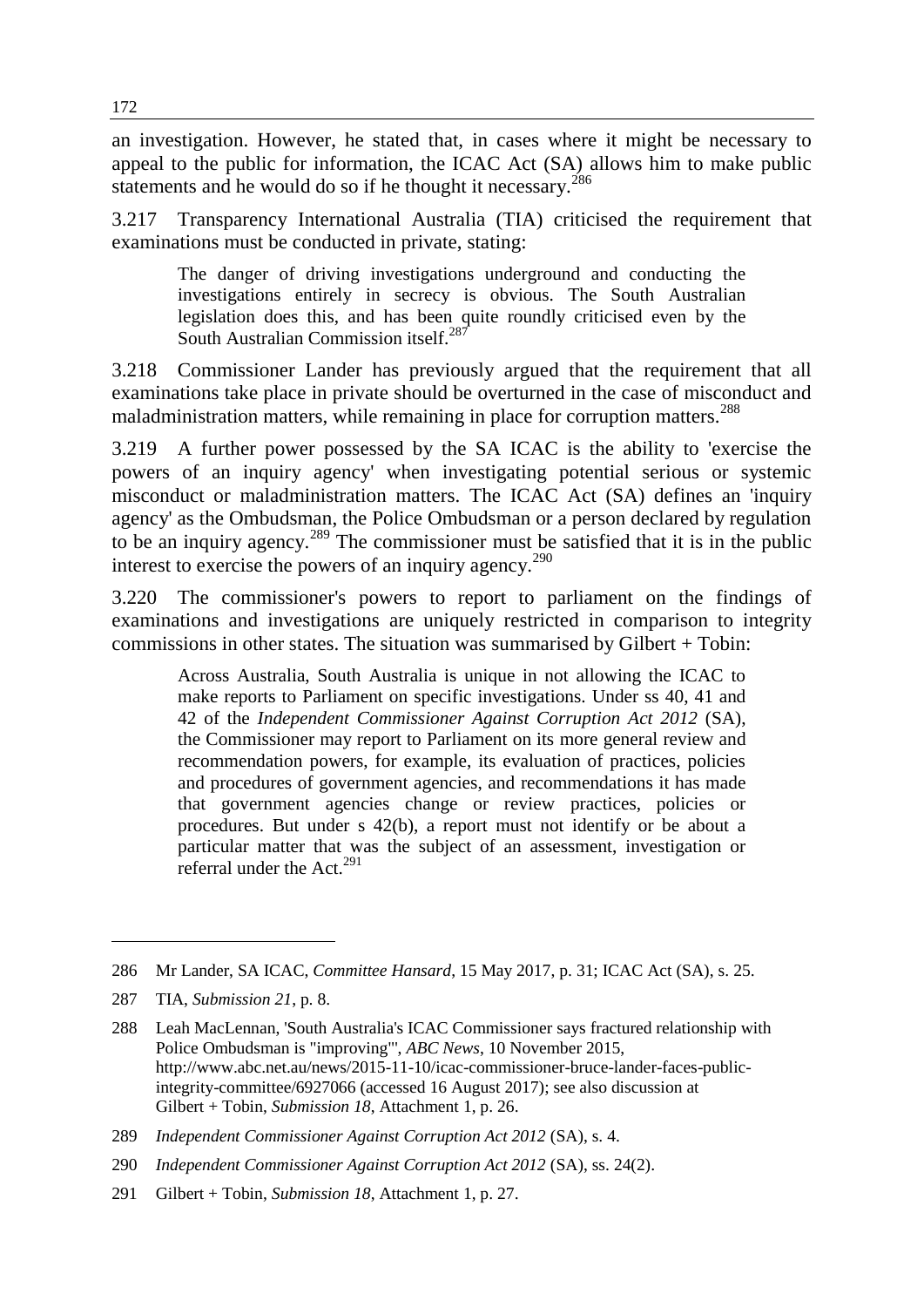3.221 Commissioner Lander described this restriction in his 2014–15 annual report and noted that it conflicted with his obligations to report to parliament on recommendations made to an inquiry agency or public authority as a result of an investigation and his ability to publish such reports when exercising the powers of the ombudsman. Commissioner Lander recommended that the restriction on making reports to parliament about particular matters be removed.<sup>292</sup> The commissioner reiterated his dissatisfaction with the reporting restrictions contained in the ICAC Act (SA) in his 2015–16 annual report.<sup>293</sup>

## *Oversight*

 $\overline{a}$ 

3.222 The SA ICAC is required to produce and provide to both houses of parliament an annual report. The ICAC Act (SA) specifies a range of matters that must be detailed in such an annual report, including statistics on complaints, reports, investigations, referrals, evaluations and education activities.<sup>294</sup>

3.223 The SA ICAC is subject to the oversight of the Crime and Public Integrity Policy Committee, which is established under the *Parliamentary Committees Act 1991* (SA) as a six-member joint committee that must include two representatives each from the government and opposition, with the remaining two positions not allocated to a specific party.<sup>295</sup> The committee is required, among other things, to examine the SA ICAC's annual reports, to examine each report on a review of the SA ICAC conducted under section 46 of the ICAC Act (SA), and to inquire into and consider the operation of the SA ICAC and the operation of the ICAC Act (SA) as to its effectiveness and whether or not it has, to an unreasonable extent, adversely affected persons not involved in corruption, misconduct or maladministration.<sup>296</sup>

3.224 The ICAC Act (SA) requires the attorney-general to appoint a reviewer:

- (a) to conduct annual reviews examining the operations of the Commissioner and the Office during each financial year; and
- (b) to conduct reviews relating to relevant complaints received by the reviewer; and
- (c) to conduct other reviews at the request of the Attorney-General or the Committee; and
- (d) to perform other functions conferred on the reviewer by the Attorney-General or by another Act.<sup>297</sup>

3.225 The reviewer must be a person who would also be eligible for appointment as the commissioner. Their task is to undertake an annual review of the commissioner's

<sup>292</sup> SA ICAC, *Annual Report 2014*–*2015*, p. 47.

<sup>293</sup> SA ICAC, *Annual Report 2015*–*2016*, p. 52.

<sup>294</sup> *Independent Commissioner Against Corruption Act 2012*, s. 45.

<sup>295</sup> *Parliamentary Committees Act 1991*, s. 15N.

<sup>296</sup> *Parliamentary Committees Act 1991*, s. 15O.

<sup>297</sup> *Independent Commissioner Against Corruption Act 2012* (SA), Schedule 4, ss. 2(1).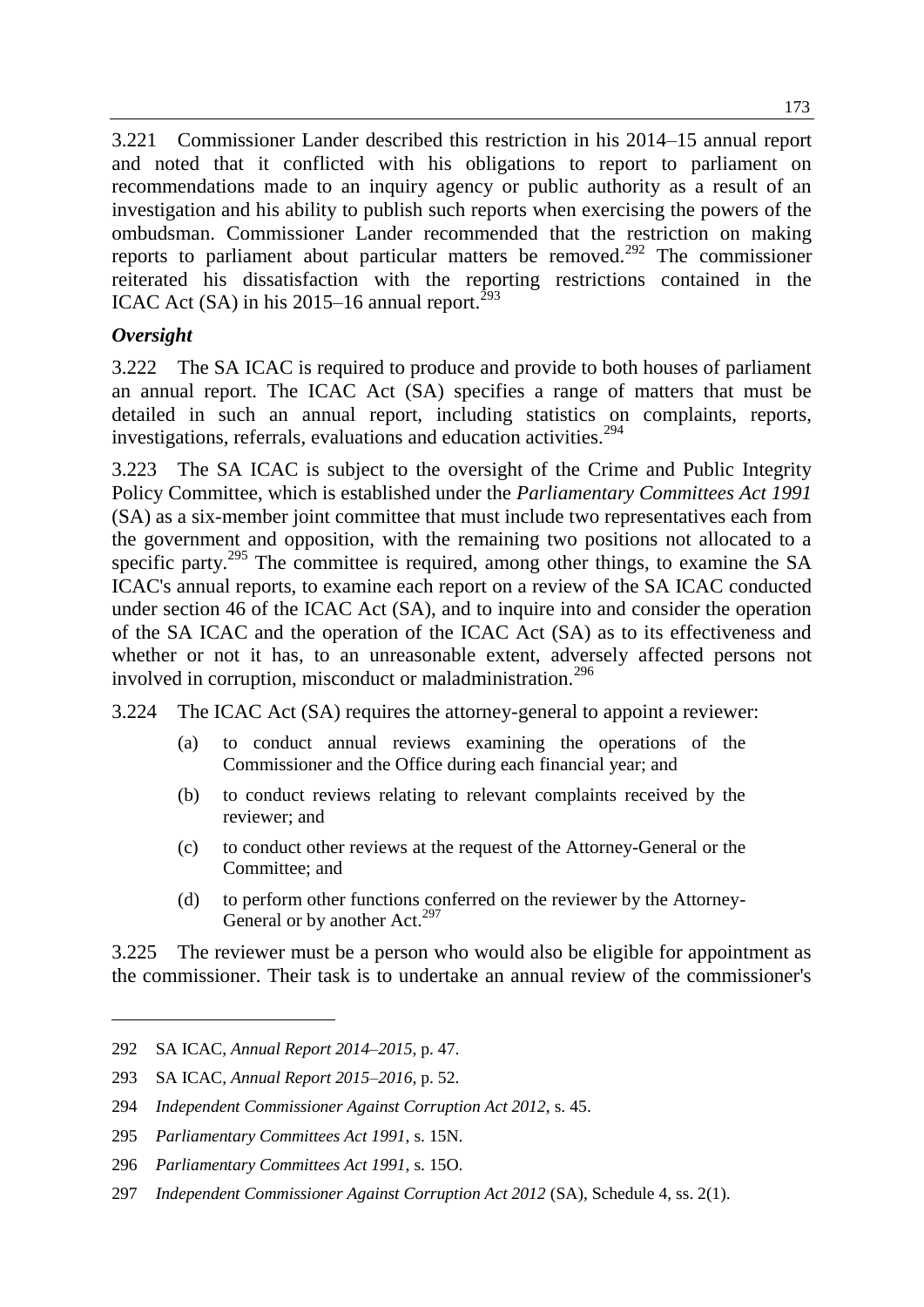use of powers, the efficiency and effectiveness of the practices and procedures of the ICAC and the OPI, and whether any operations of the ICAC and OPI have made any appreciable difference to the prevention or minimisation of corruption, misconduct and maladministration.<sup>298</sup> The reviewer's reports are provided to the attorney-general, who must then provide any such report to the presiding officers of both houses of parliament.<sup>299</sup>

3.226 In his 2015–16 review of the operations of the SA ICAC and the OPI, the reviewer made the following comments with respect to the effectiveness of the commissioner's activities:

The statistics relating to the Commissioner's role in investigating alleged corruption appear in his Report. Any assessment of this role is not to be determined by reference to the number of investigations or the numbers of charges laid as a result of ICAC investigations. On the other hand, it is pertinent to have regard to the manner in which those investigations are conducted and the effect which this has had on revealing corruption and misconduct which has occurred. The confidentiality provisions in the Act prevent me from giving details of matters investigated, but I repeat my confidence in the ability of ICAC to expose corrupt conduct where it exists and in this respect the organisation is having the effect for which it was created.

There is also ample evidence in the files which I have read which establishes the extensive attention which is given to instructing other agencies as to the manner in which to investigate and deal with misconduct and maladministration and also to rigorously supervise the investigation of the matters which have been referred to them for investigation.<sup>300</sup>

3.227 The commissioner is also required to keep the attorney-general informed of the 'general conduct of the functions of the Commissioner and the Office', and to provide information on request to the attorney-general, unless the commissioner is of the opinion that this would compromise the proper performance of his functions. $301$ 

<sup>298</sup> *Independent Commissioner Against Corruption Act 2012* (SA), Schedule 4, s. 3.

<sup>299</sup> *Independent Commissioner Against Corruption Act 2012* (SA), Schedule 4, ss. 3(6) to ss. 3(8).

<sup>300</sup> The Hon. K. P. Duggan AM QC, *Report of a review of the operations of the Independent Commissioner Against Corruption and the Office for Public Integrity for the period 1 July 2015 to 30 June 2016*, 3 September 2016, p. 24.

<sup>301</sup> *Independent Commissioner Against Corruption Act 2012* (SA), s. 49.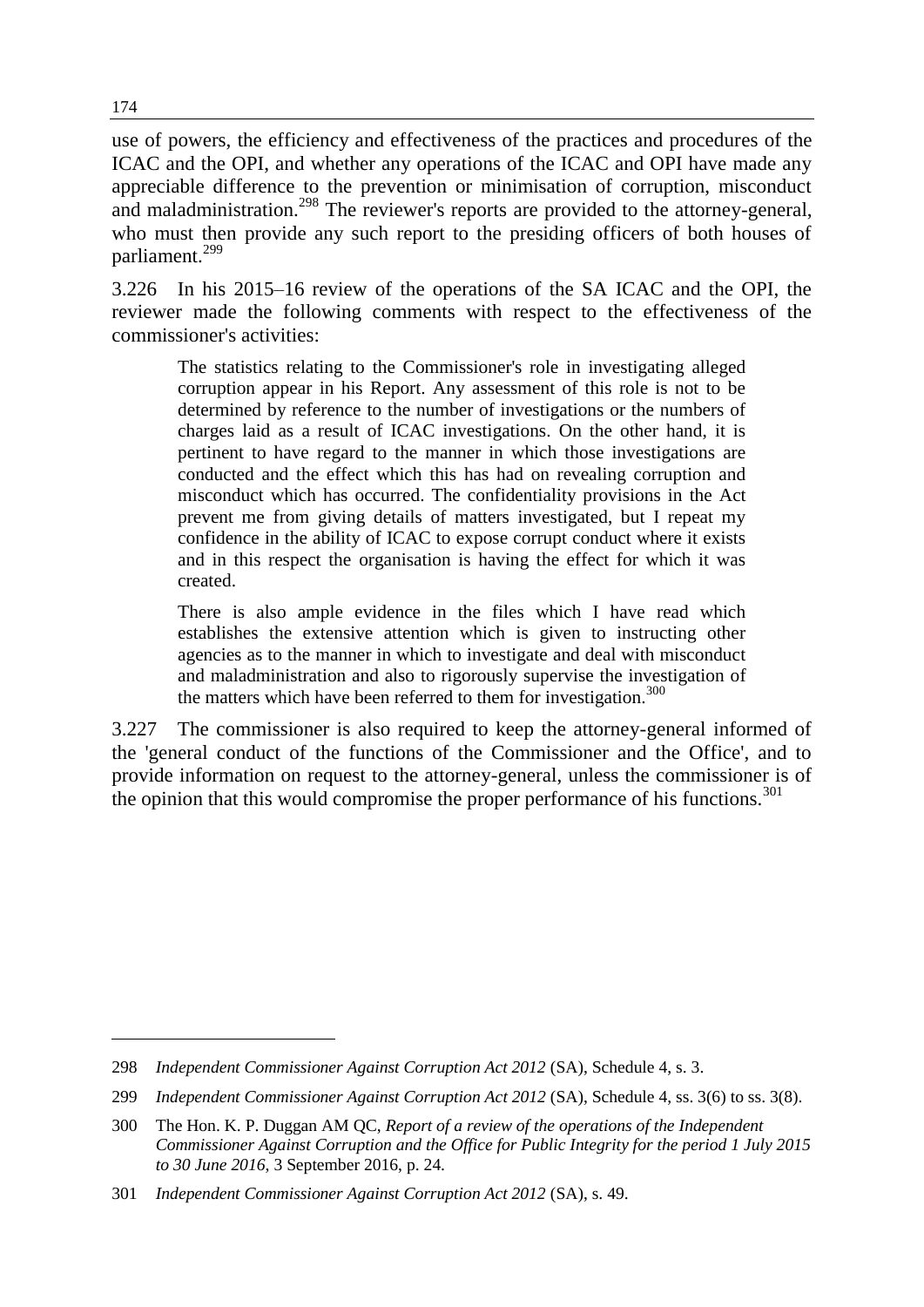#### **International integrity commission models**

#### *Corruption Perception Index*

3.228 Australia ranks  $13<sup>th</sup>$  of 176 countries on Transparency International's 2016 *Corruption Perception Index*. <sup>302</sup> At the time of the interim report of the 2016 select committee. Australia also ranked  $13<sup>th</sup>$ , but out of 168 countries.<sup>303</sup> It was noted that:

Of the 12 countries ahead of Australia on the [Transparency International] table only Singapore has a national anti-corruption body—and of the top 20 countries only two have [a National Anti-corruption Commission (NAC)] highlighting that a NAC is not a panacea to preventing corruption.<sup>304</sup>

3.229 The Attorney-General's Department (AGD) in its submission noted that this ranking 'places Australia on par' with Canada, the United Kingdom, Germany, Belgium and the United States.<sup>305</sup> It was also noted that '[o]f the countries ranked higher than Australia in the 2016 CPI, there is only one country (Singapore) with a national anti-corruption commission'.<sup>306</sup>

3.230 However, the Accountability Round Table in its 2016 submission to the committee did not look at Australia's ranking favourably:

In 2012, Australia was rated seventh on the International Corruption Index maintained by Transparency International. In the ensuing years, Australia has dropped six places to 13th, and it can safely be predicted that recent developments will be followed by a further fall. $307$ 

3.231 The New South Wales Council for Civil Liberties (NSWCCL) also commented on this slip in ranking in its submission to the committee, stating that 'while not a dramatic decline [the slip] is a useful warning indicator that all may not be well'.<sup>308</sup>

#### *International comparisons*

#### *OECD analysis*

 $\overline{a}$ 

3.232 The Organisation for Economic Co-operation and Development (OECD) stated in 2013 that:

308 NSWCCL, *Submission 26*, p. 4.

<sup>302</sup> Transparency International, *Corruption Perceptions Index 2016*, https://www.transparency.org/news/feature/corruption\_perceptions\_index\_2016 (accessed 24 August 2016).

<sup>303</sup> Senate Select Committee on the Establishment of a National Integrity Commission, *Interim Report*, May 2016, p. 14.

<sup>304</sup> Senate Select Committee on the Establishment of a National Integrity Commission, *Interim Report*, May 2016, p. 14.

<sup>305</sup> Attorney-General's Department (AGD), *Submission 11*, p. 2.

<sup>306</sup> AGD, *Submission 11*, p. 2.

<sup>307</sup> ART, *Submission 31* [2016], p. 14.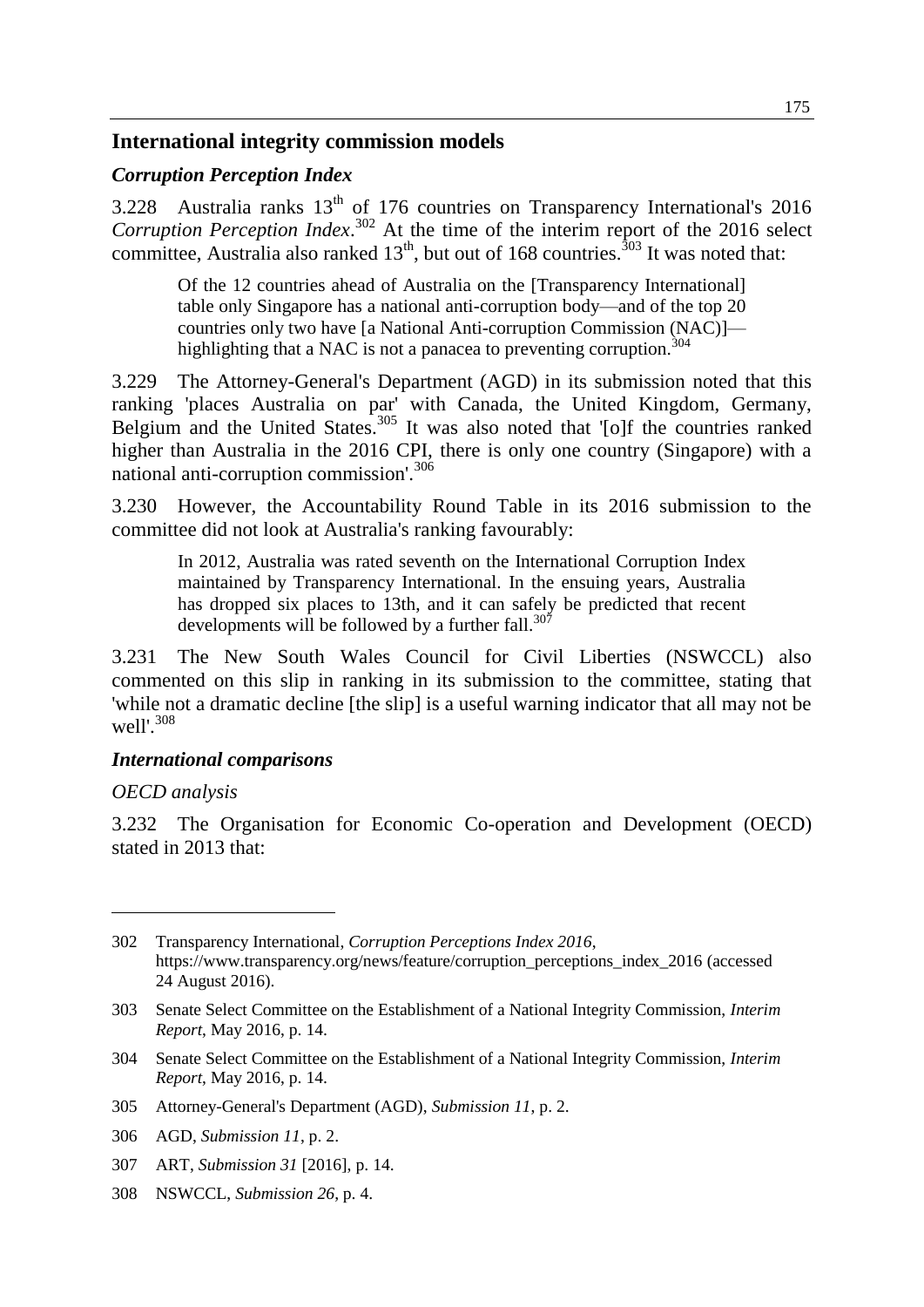While most transition and developing countries have one or many specialised anti-corruption bodies, only few have proven to be successful, but so far, the success of Hong Kong or Singapore has not been repeated elsewhere.<sup>309</sup>

3.233 In discussing various patterns and models of anti-corruption institutions worldwide, which were 'difficult to identify', the OECD noted that:

…views in the international anti-corruption literature vary as to whether it is better to establish a single anti-corruption agency or rather direct efforts at strengthening those institutions existing in a country that form already part of the integrity infrastructure, such as the supreme audit institutions, the tax administrations, traditional law enforcement authorities, the internal control departments in various state agencies, etc. It is often argued that wider sector reforms, such as public administration or judiciary reforms, if done well, will strengthen a country's anti-corruption capacity more than the establishment of a single institution that may fail to meet the necessary prerequisites to live up to its mandate. $310$ 

- 3.234 The OECD discussed the following models:
- multi-purpose corruption agencies—a single-agency approach based on three key pillars: investigation, prevention and public outreach and education—as in Hong Kong and Singapore;
- law enforcement, which 'takes different forms of specialisation, and can be implemented in detection, investigation and prosecution bodies'. Examples include Norway, Belgium and Spain; and
- preventative institutions, which are the broadest model, but can be broken down into anti-corruption coordinating councils, as in Ukraine and Russia; dedicated corruption prevention bodies, as in Slovenia and France; and public institutions not explicitly referred to as 'anti-corruption institutions'.<sup>311</sup>

#### *Evidence to the committee*

 $\overline{a}$ 

3.235 The committee received little evidence that examined other countries' models of a national integrity commission (NIC) in great detail. Those that did discuss agencies in other countries focused mainly on the International Commission Against Corruption (ICAC) in Hong Kong.

3.236 For example, in his submission, Mr Chesney O'Donnell stated that the 'HK ICAC may not be an appropriate comparison when establishing whether or not the NIC should possess prosecutorial powers', due to the 'socio-economic histrionics

<sup>309</sup> Organisation for Economic Co-operation and Development (OECD), *Specialised anti-corruption institutions: review of models: second edition*, OECD Publishing, Paris, 2013, p. 39.

<sup>310</sup> OECD, *Specialised anti-corruption institutions: review of models: second edition*, OECD Publishing, Paris, 2013, p. 39.

<sup>311</sup> OECD, *Specialised anti-corruption institutions: review of models: second edition*, OECD Publishing, Paris, 2013, pp. 40–41.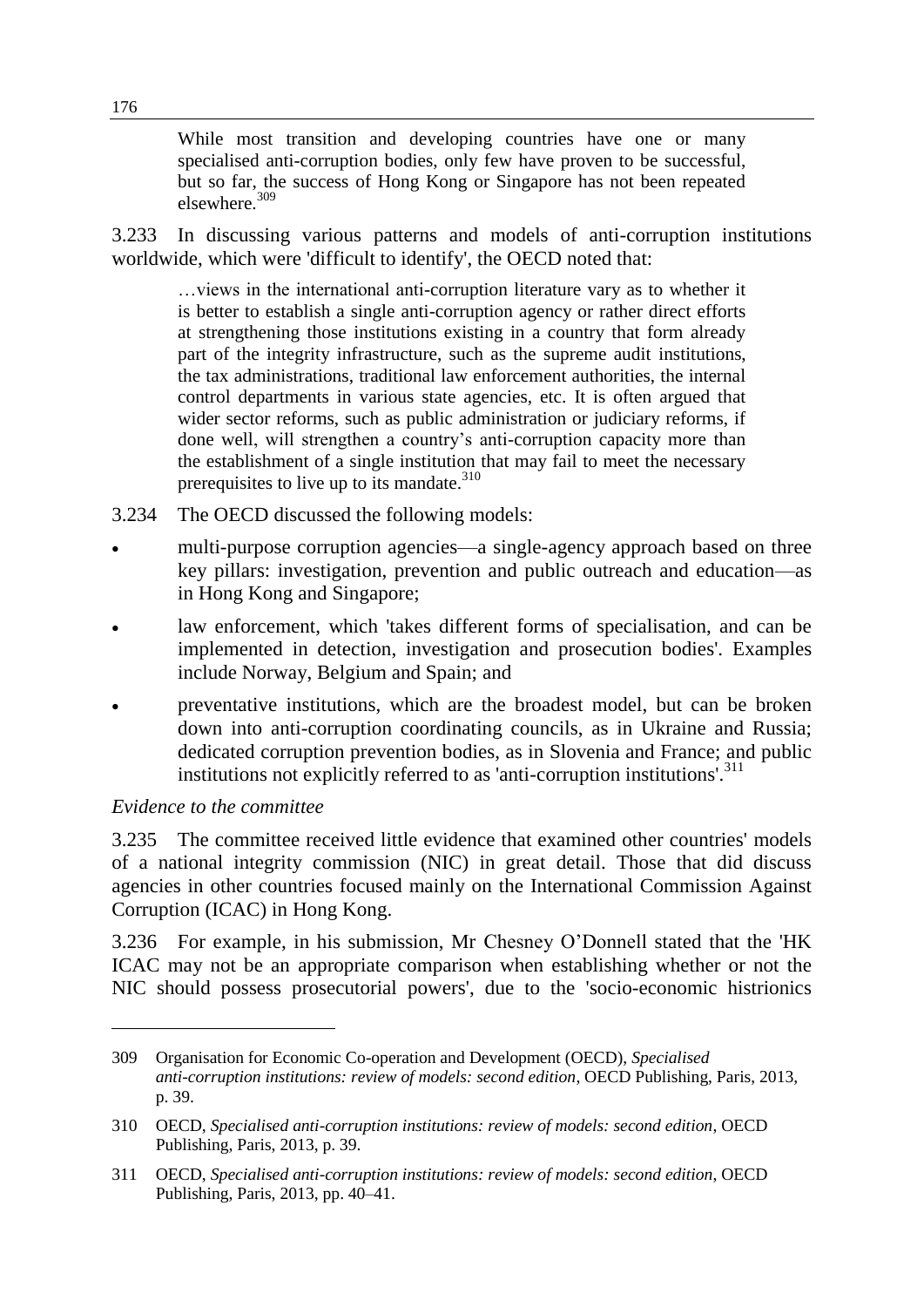which influenced the HK ICAC's formation in the first place'.<sup>312</sup> Mr O'Donnell elaborated:

The HK ICAC was established in 1974 amidst an atmosphere of systemic corruption within the police force whereby money was extorted by constables on the streets which would then be syphoned up through the ranks and to the highest levels of the agency. Historically going back to the colony's creation in 1842 a culture of extortion and the payment of illicit fees to government officials had existed and thrived. The British colonial policy was to not disturb such 'Chinese customary practices' unless it directly affected the colonial law enforcement agencies and became an epidemic. Prior to HK ICAC's establishment the Anti-Corruption Branch of the Police was given the authority to investigate. This was problematic since the catalyst for the creation of the HK ICAC was in fact police corruption and not necessarily politicians.

…

The eventual creation of the HK ICAC came to fruition when the Chief Superintendent in the Hong Kong Police Force Peter Godber was issued with a notice under s10 of the [Prevention of Bribery Ordinance] concerning the possession of unexplained property and the existence of disproportionate assets when compared with his official income. Godber first fled to Britain only to be extradited back to Hong Kong in January 1975 to face trial in Hong Kong and eventually served four years in jail. In the four months from October 1973 to February 1974 Hong Kong citizens saw the creation of the HK ICAC without a single dissenting voice in their Legislative Council. It was an independent body whose Commissioner reported directly to the Hong Kong Governor.<sup>313</sup>

3.237 Mr O'Donnell concluded that:

…the HK [ICAC] is not a suitable comparison to use for the creation of a Commonwealth NIC. Australia has had a history of inquiries concerning police misconduct in the past and has established agencies like the NSW Special Crime and Internal Affairs to deal with it.<sup>314</sup>

3.238 Indeed, Professor Charles Sampford, commenting on the development of the Qld CCC stated:

By the late 1980s, the most favoured institutional model for responding to corruption was that attempted in Hong Kong. This involved a single, very powerful, anti-corruption agency along the lines of the Hong Kong [ICAC] enforcing very strong anti-corruption law. This was the model followed by the Premier of New South Wales in 1988. However, following a ground breaking Inquiry into corruption in Queensland, the Inquiry's head,

 $\overline{a}$ 

<sup>312</sup> Mr Chesney O'Donnell, *Submission 15* [2016], p. 15.

<sup>313</sup> Mr O'Donnell, *Submission 15* [2016], pp. 15–16 (citations omitted).

<sup>314</sup> Mr O'Donnell, *Submission 15* [2016], p. 4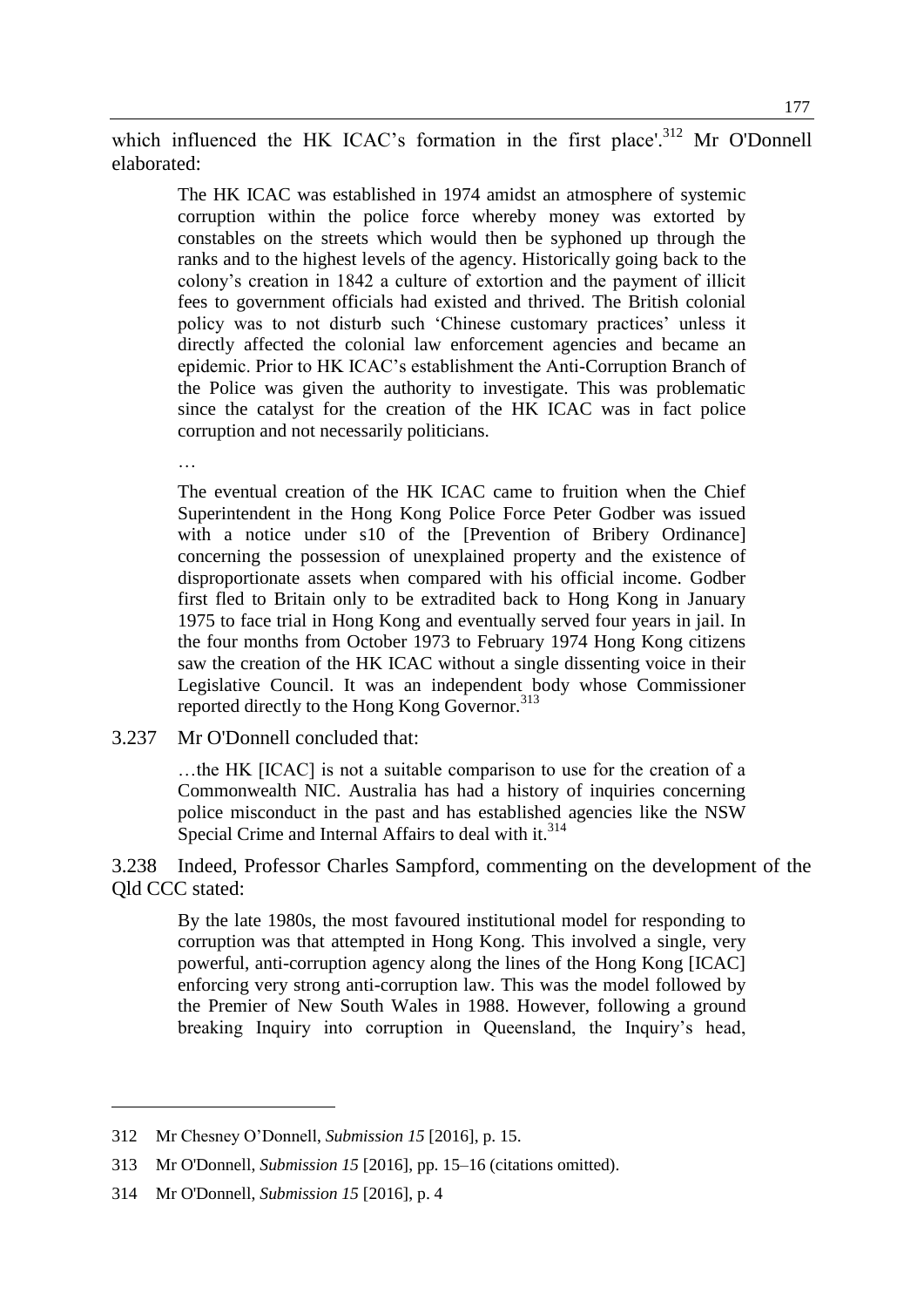Hon Tony Fitzgerald AC QC, recommended a much more extensive, intensive and systematic approach to reform.<sup>315</sup>

3.239 In recommending a national integrity commission, the NSWCCL noted that:

The current Australian context is not open to consideration of a comprehensive anti-corruption body encompassing all sectors along the lines of the Hong Kong agency - although there are merits in such a comprehensive approach. $316$ 

3.240 In providing his opinion about international models, Mr Michael Callan submitted that:

While the Hong Kong ICAC and the Singaporean Corrupt Practices Investigation Bureau (CPIB) are powerful organizations with the ability to arrest and charge corrupt individuals, in the main their establishment was due to corruption in the police force (OECD 2013). In the Australian context there is the Australian Commission for Law Enforcement Integrity which fulfills [sic] the function of police oversight. $317$ 

3.241 Mr O'Donnell also examined the situation in the United Kingdom, where the Parliamentary Standards Commissioner at the House of Commons—who 'investigates alleged breaches of the Rules of Conduct as set out in Part V53 of the *House of Commons Code of Conduct*'—'remains a useful guide as to how the NIC can be assisted and what troubles it may face in the future if created'.<sup>318</sup>

## *Electoral integrity*

3.242 In relation to electoral integrity, Australia's Electoral Commissioner, Mr Tom Rogers, informed the committee about the rating Australia received from the Electoral Integrity Project, which in partnership with Harvard University and Sydney University, produces an annual global survey on democracies:

In May 2017, the perceptions of electoral integrity experts—they have about 3,000 of these worldwide experts that look at it—evaluated Australia's 2016 federal election as having, in their words, 'very high integrity'. There is a great report there that indicates where countries sit on that scale, with a whole range of dimensions. We always do very well compared to our peer agencies.<sup>319</sup>

3.243 Despite this, Mr Rogers noted that '[t]here are always issues', stating that:

There has been a general decline in those democracies for people's trust in democracy over many years. The AEC's rating has still gone down with everybody else's, but has remained relatively buoyant. More Australians

 $\overline{a}$ 

<sup>315</sup> Professor Charles Sampford, *Submission 28* [2016], Appendix one, p. 3 (citations omitted).

<sup>316</sup> NSWCCL, *Submission 26*, p. 4.

<sup>317</sup> Mr Michael Callan, *Submission 5* [2016], p. 10.

<sup>318</sup> Mr O'Donnell, *Submission 15* [2016], p. 18.

<sup>319</sup> Mr Tom Rogers, Electoral Commissioner, Australian Electoral Commission (AEC), *Committee Hansard*, 16 June 2017, p. 40.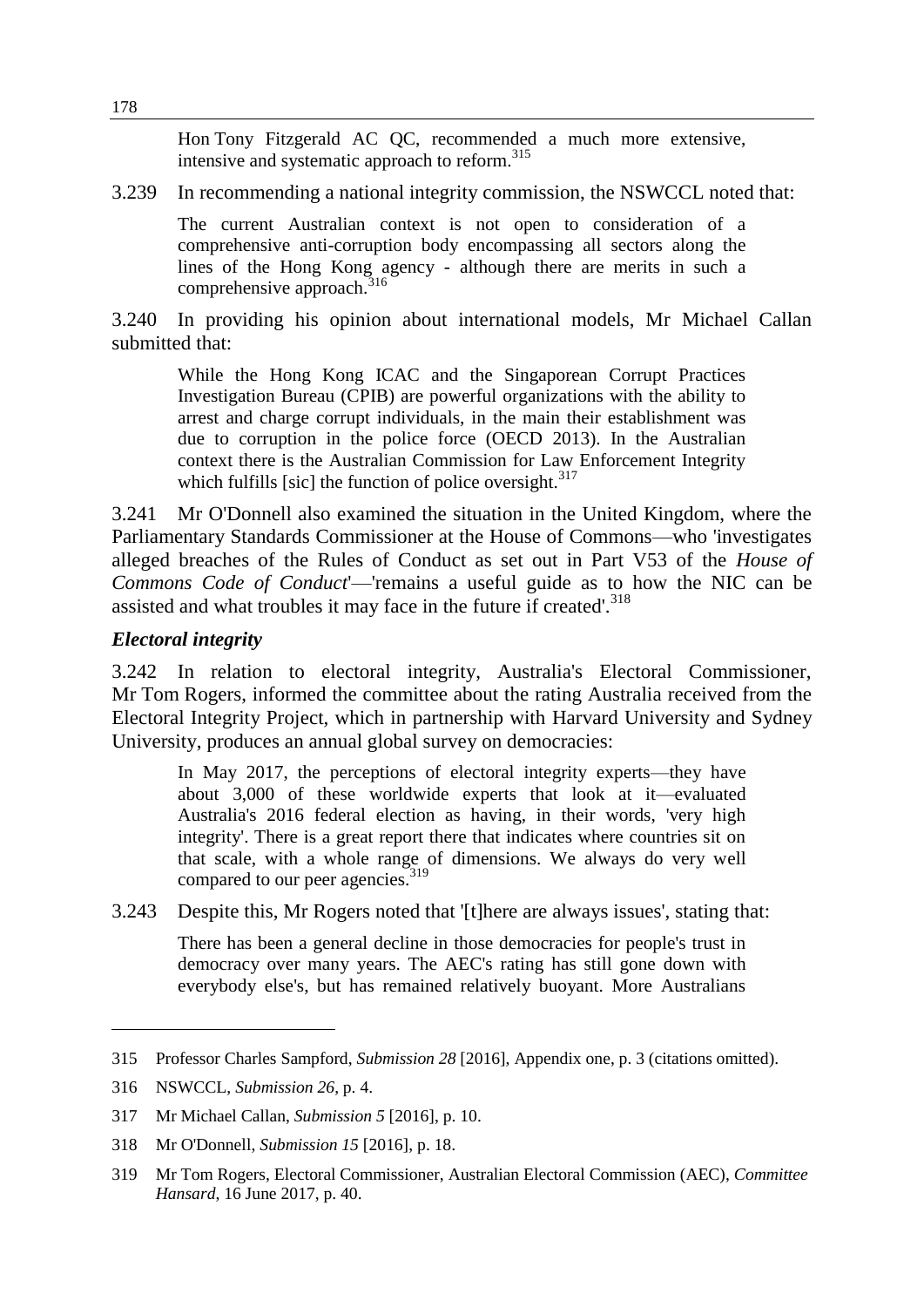than not believe in and trust in the outcome of elections. Without going too far down that path, there are, however, a minority of Australians that believe that fraud does occur during Australian elections. We were aware of that in any case. $320$ 

## **Committee comment**

3.244 The preceding survey of state integrity commissions demonstrates that, beneath their common aims of exposing and preventing corruption in their respective public sectors, there is considerable diversity in the institutional designs adopted by each state. As Professor A.J. Brown, Professor of Public Policy and Law at Griffith University, has stated:

…there is no 'one size fits all' among Australia's multiple anti-corruption bodies. While there are similarities in objectives, there are also fundamental differences in the powers, structures and accountabilities of each and every agency, right down to variations in statutory definitions of 'corruption' itself. $321$ 

3.245 Such diversity is attributable to the varying contexts in which each agency was established. The oldest of the state integrity commissions, the NSW ICAC, was established in response to a series of corruption scandals involving senior members of the executive, the judiciary and the police force in New South Wales<sup>322</sup>, while the Qld CCC and the WA CCC were both established as recommendations of royal commissions dealing with serious police corruption in each state. The remaining commissions are of more recent vintage and have been established in response to a parliamentary committee inquiry in the case of Tasmania, an independent review of existing integrity arrangements in Victoria and as a 'pre-emptive' measure and 'safeguard' against future corruption in South Australia.<sup>323</sup>

3.246 It is also notable that state agencies have, in general, not been left to continue as they were originally established. The three older commissions, the NSW ICAC, Qld CCC and WA CCC, have each had their enabling legislation significantly amended at various times, including changes to such fundamental matters as the number of commissioners appointed, the definition of corruption or misconduct they are to focus on, the removal or addition of serious and organised crime functions, the establishment of stronger oversight mechanisms, and alterations to the types of

 $\overline{a}$ 

<sup>320</sup> Mr Rogers, AEC, *Committee Hansard*, 16 June 2017, p. 40.

<sup>321</sup> Professor Brown, *A new federal integrity system in the making? The case for a Commonwealth anti-corruption agency*, Australian Public Law Blog, 11 August 2017, https://auspublaw.org/2017/08/a-new-federal-integrity-system-in-the-making/ (accessed 28 August 2017).

<sup>322</sup> See para. 3.7 above.

<sup>323</sup> See: Parliamentary Joint Select Committee on Ethical Conduct, *Public Office is Public Trust,*  Tasmania, 2009; State Services Authority, *Review of Victoria's integrity and anti-corruption system*, Melbourne, 2010; and the Hon. T.R. Kenyon, Minister for Employment, Higher Education and Skills, Minister for Science and the Information Economy, Minister for Recreation and Sport, *House of Assembly Hansard*, 2 May 2012, p. 1357.